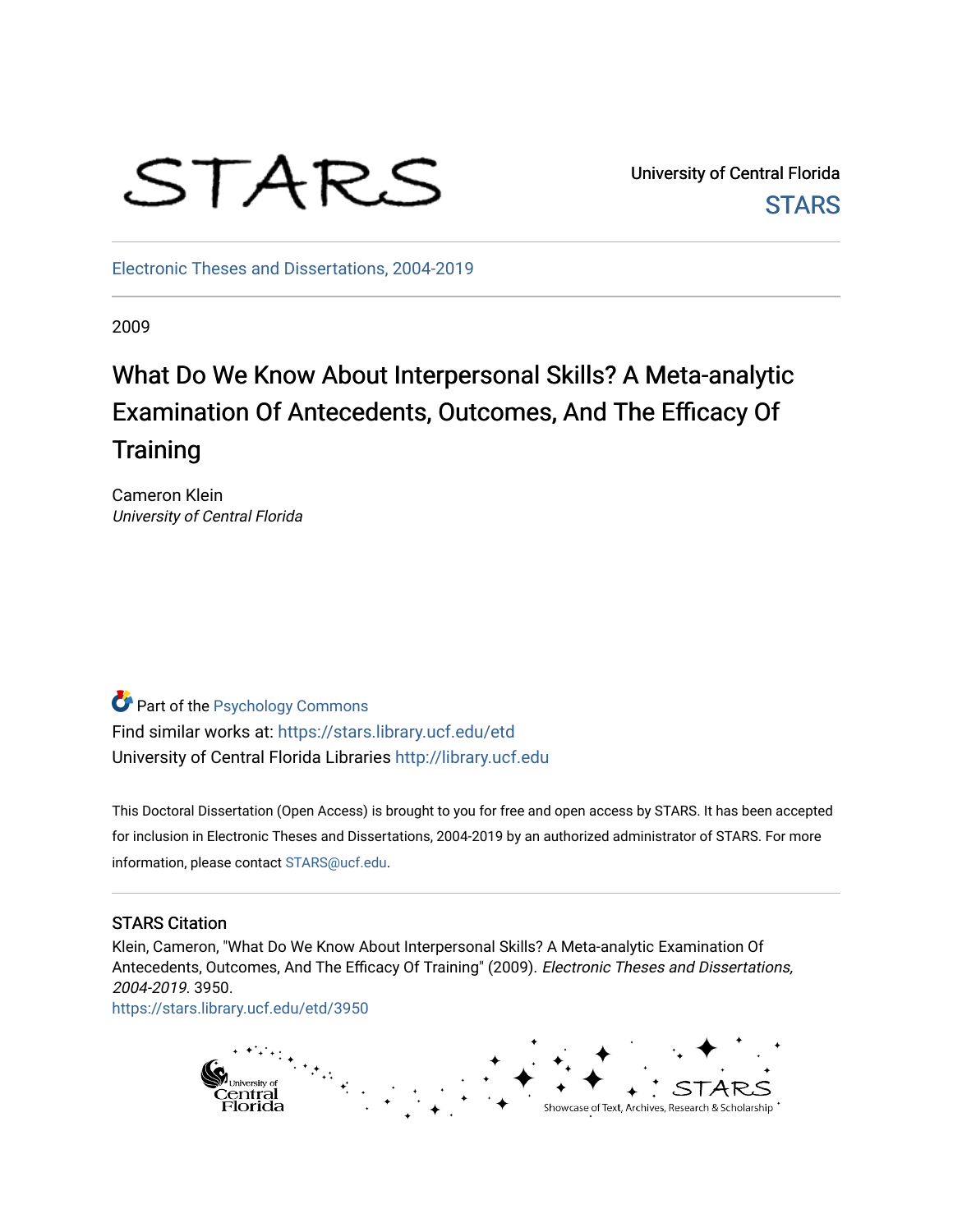#### WHAT DO WE KNOW ABOUT INTERPERSONAL SKILLS? A META-ANALYTIC EXAMINATION OF ANTECEDENTS, OUTCOMES, AND THE EFFICACY OF TRAINING

by

## CAMERON ROBERT KLEIN B.S. Kansas State University, 2000 M.S. University of Central Florida, 2003

A dissertation submitted in partial fulfillment of the requirements for the degree of Doctor of Philosophy in the Department of Psychology in the College of Sciences at the University of Central Florida Orlando, Florida

## Spring Term 2009

Major Professor: Eduardo Salas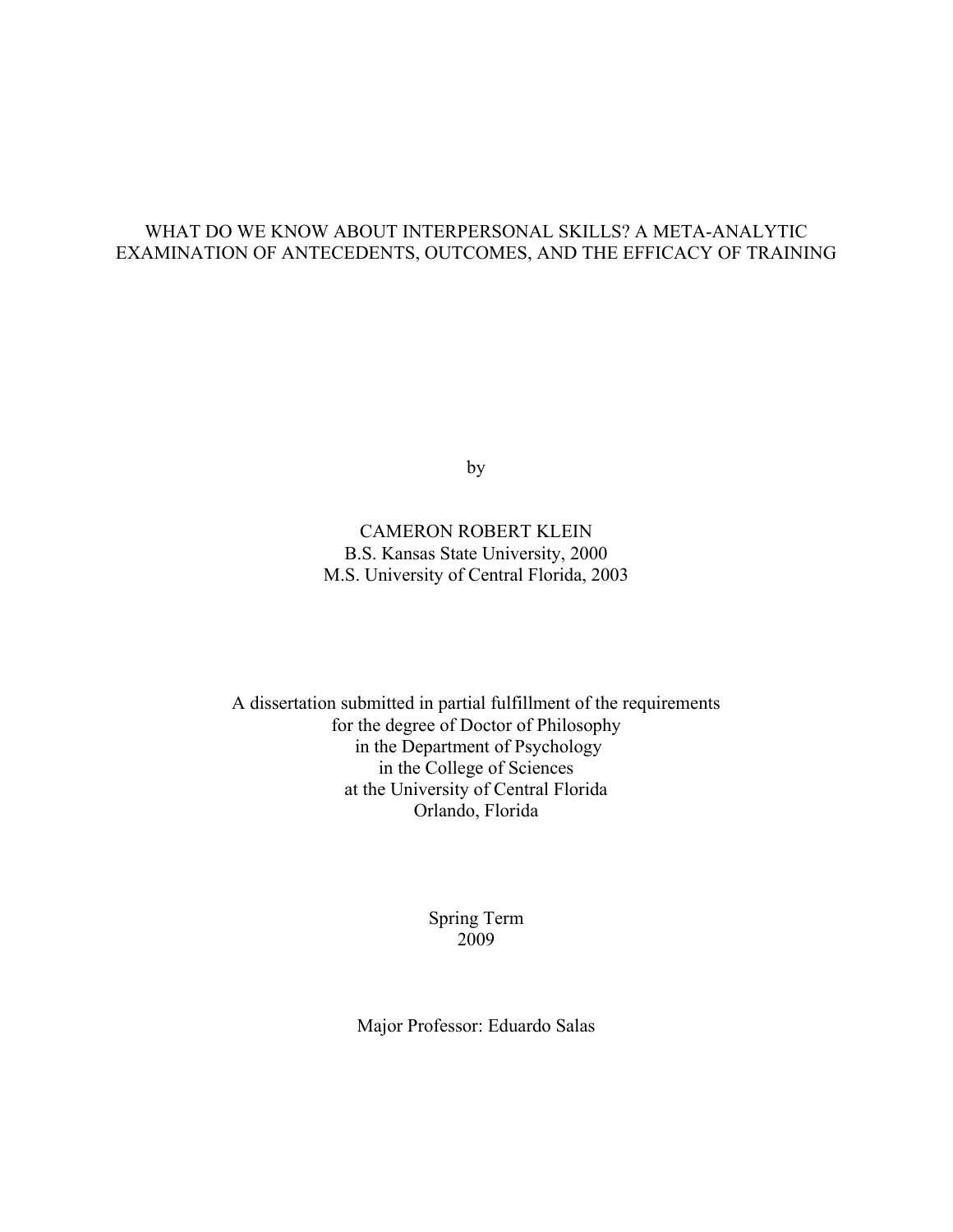© 2009 Cameron Klein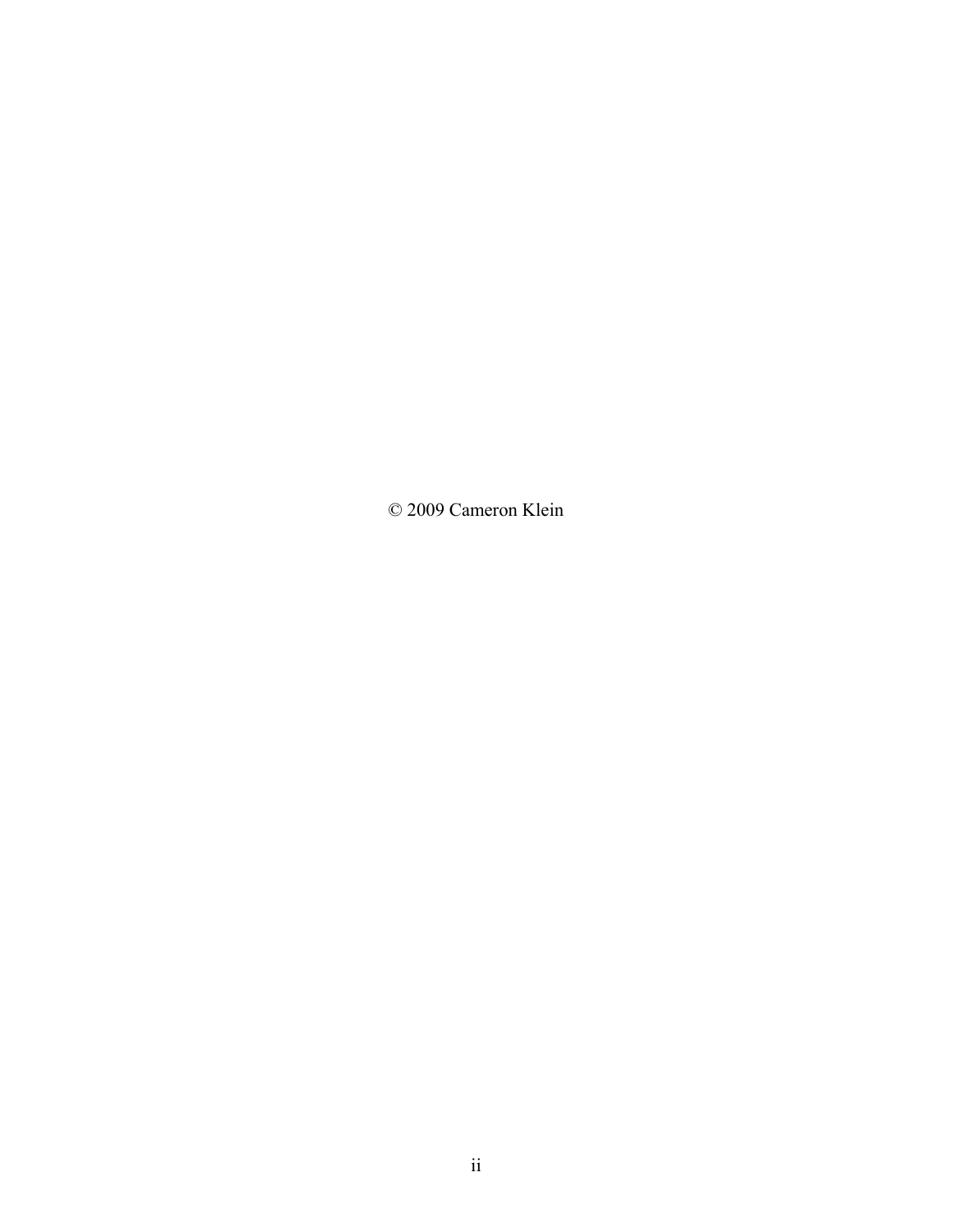#### **ABSTRACT**

Despite extensive statements about the importance of possessing good interpersonal skills, little quantitative evidence has been brought forth to investigate these claims. At the same time, training in soft, or interpersonal, skills continues for organizational managers, customer service representatives, and members of formal work teams. Based on these considerations, the current research was guided by five broad questions. First, are gender and the Big Five personality variables important predictors in the use and effectiveness of interpersonal skills? Second, what is the relationship between various interpersonal skills and important personal and workplace outcomes? Third, given that training in interpersonal skills is prevalent in organizations today, does this training work? Further, and perhaps more importantly, under what conditions do these training interventions result in optimal outcomes? Lastly, does job complexity moderate the relationship between interpersonal skills and outcomes? To answer these questions, a series of meta-analytic investigations was conducted. The results of these analyses provided evidence for the existence of meaningful antecedents of interpersonal skills. In addition, relationships between interpersonal skills and outcomes were identified, with hypotheses in this area confirmed. The results of this research demonstrate the beneficial impact of interpersonal skills training for improving interpersonal skills. Finally, in line with predictions, job complexity was identified as a moderator of the relationship between interpersonal skills and outcomes. The current document concludes with recommendations both for researchers interested in furthering the science of interpersonal skills research, and for practitioners charged with improving the interpersonal skills of their workforce.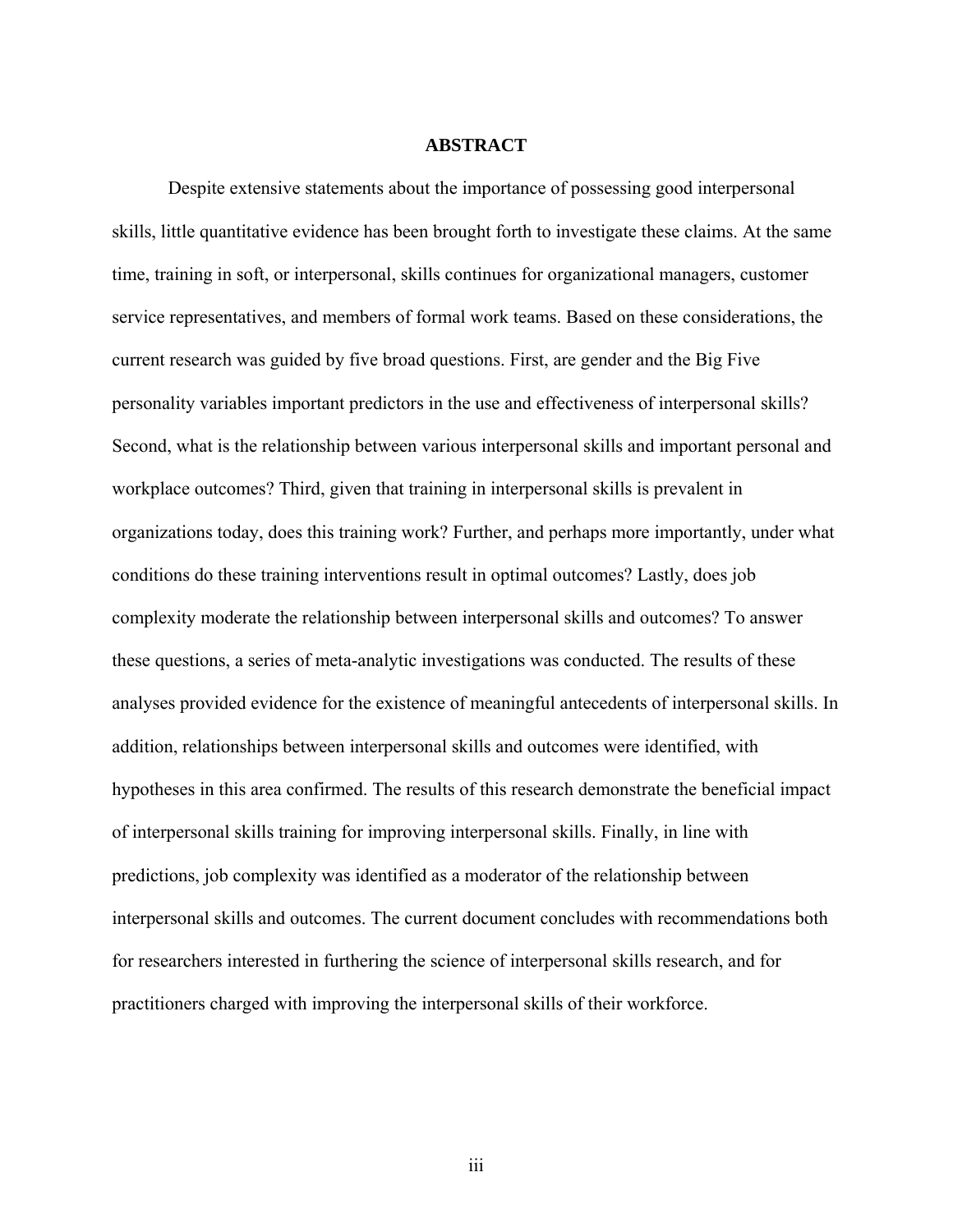# **TABLE OF CONTENTS**

| CHAPTER 2: BACKGROUND, DEFINITION, AND TAXONOMY OF INTERPERSONAL |  |
|------------------------------------------------------------------|--|
|                                                                  |  |
|                                                                  |  |
|                                                                  |  |
|                                                                  |  |
| CHAPTER 4: THEORETICAL BACKGROUND AND STUDY HYPOTHESES 38        |  |
|                                                                  |  |
|                                                                  |  |
|                                                                  |  |
|                                                                  |  |
|                                                                  |  |
|                                                                  |  |
|                                                                  |  |
|                                                                  |  |
|                                                                  |  |
|                                                                  |  |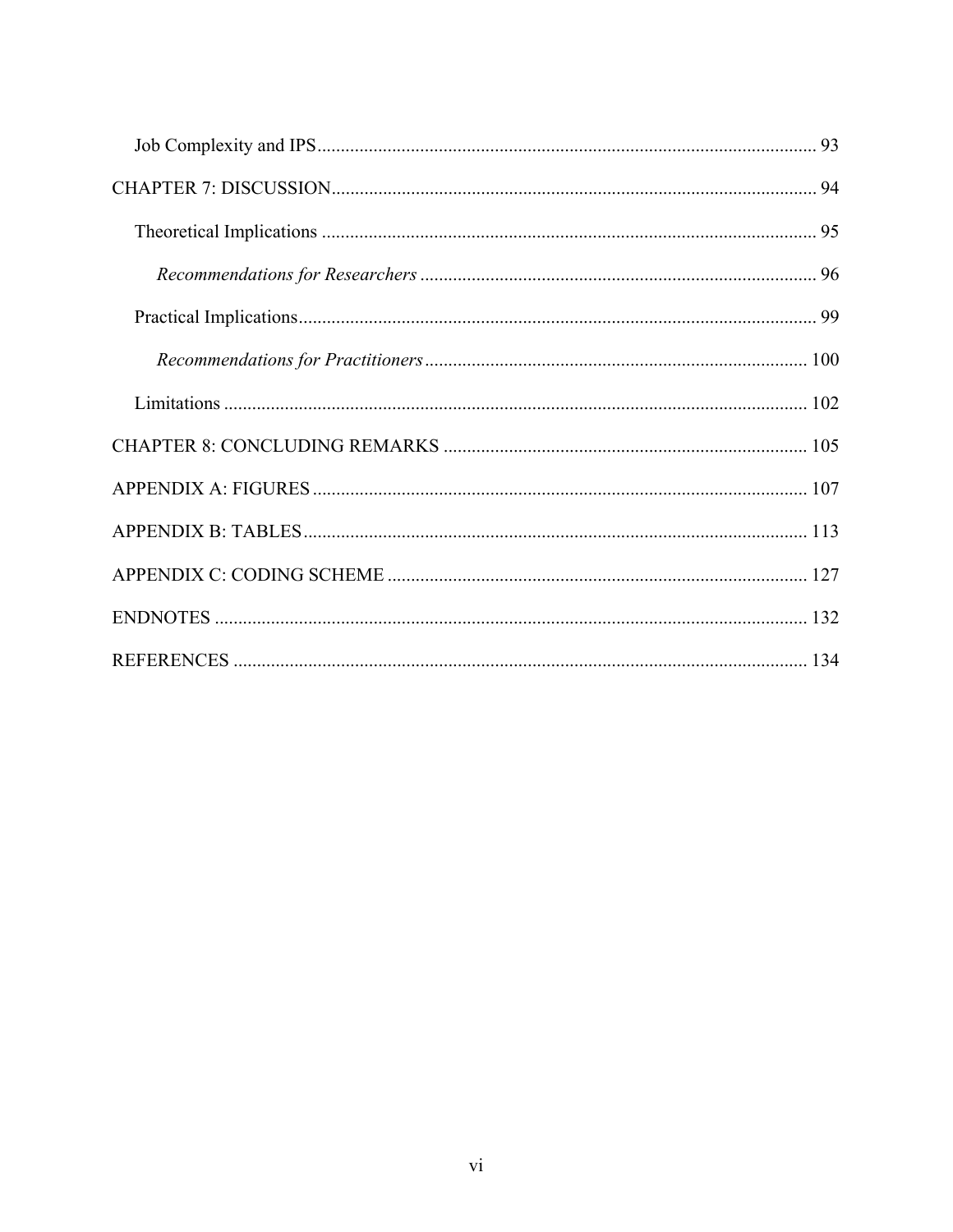# **LIST OF FIGURES**

<span id="page-7-1"></span><span id="page-7-0"></span>

| Figure 3 Funnel Plot for Detecting the Possibility of Availability Bias: Interpersonal           |  |
|--------------------------------------------------------------------------------------------------|--|
| Figure 4 Funnel Plot for Detecting the Possibility of Availability Bias: Relationship-Building   |  |
| Figure 5 Funnel Plot for Detecting the Possibility of Availability Bias: "General" Interpersonal |  |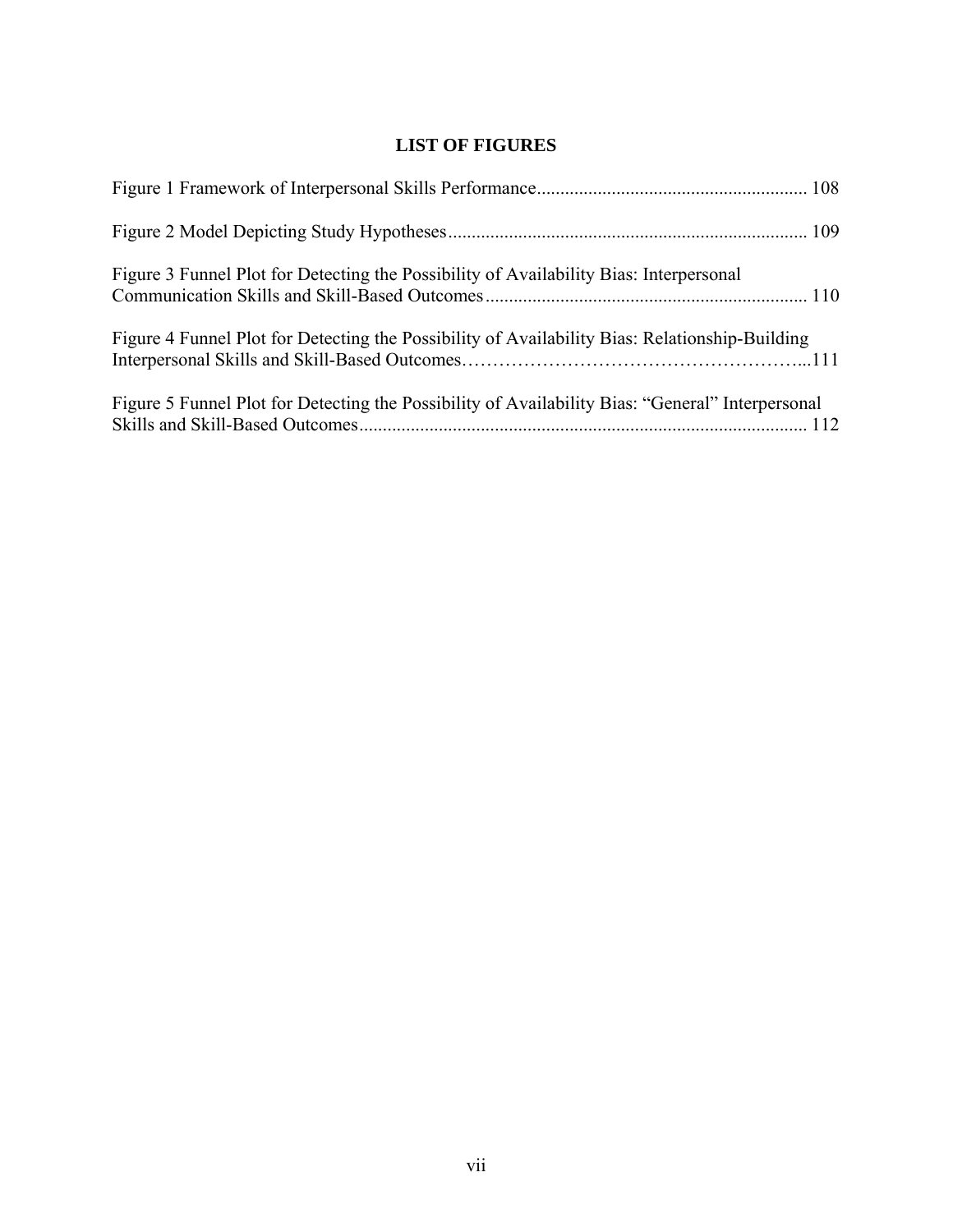# **LIST OF TABLES**

<span id="page-8-1"></span><span id="page-8-0"></span>

| Table 2 Analysis of the Relationship between Gender and Interpersonal Skills 115            |  |
|---------------------------------------------------------------------------------------------|--|
| Table 3 Analysis of the Relationships between Perssonality and Interpersonal Skills 118     |  |
| Table 4 Analysis of the Relationshipos between Interpersonal Skills and Outcomes 121        |  |
|                                                                                             |  |
| Table 6 Analysis of Job Complexity as a Moderator of the Relationship between Interpersonal |  |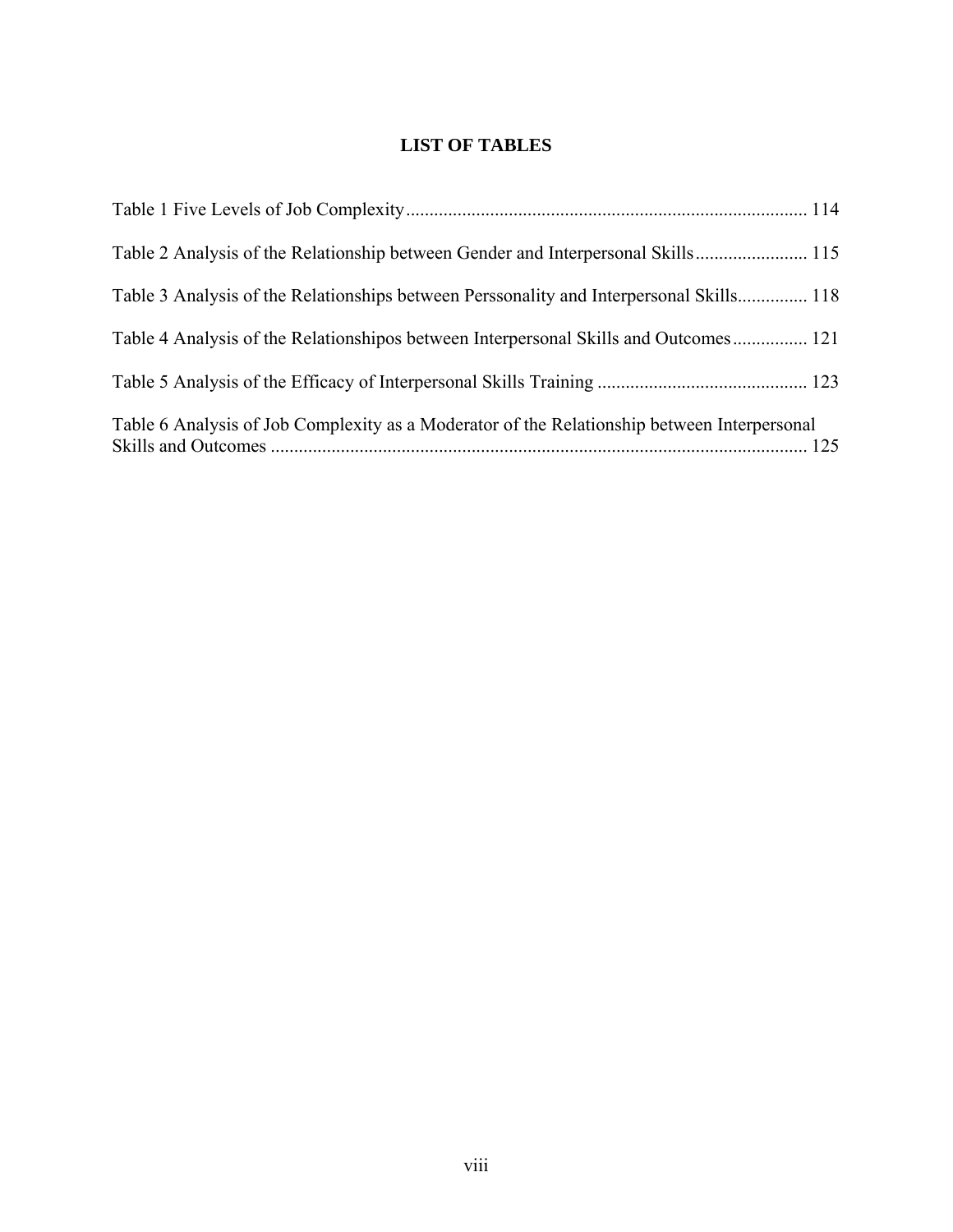#### **CHAPTER 1: INTRODUCTION**

<span id="page-9-1"></span><span id="page-9-0"></span>"It may be argued that the most pressing social problems are concerned with the relationships between people, and that these are an essential part of human nature." (Argyle, 1969, p. 13)

This quote summarizes nicely the crucial role that social, or interpersonal skills play in our daily routines and social interactions both within and beyond traditional work settings. *Interpersonal Skills* (IPS) are particularly critical in the information-focused and service-oriented organizational milieu of today. The successful enactment of these skills enables individuals employed as organizational managers and leaders, customer service representatives, and members of work teams to perform effectively across a wide variety of conditions and circumstances (Hackman, 1987; Hayes, 2002).

The professed need for strong IPS in corporate America extends to virtually every field of endeavor. For example, researchers in the areas of health care (Duffy, Gordon, Whelan, Cole-Kelly, & Frankel, 2004; McConnell, 2004), the military (e.g., DiGiambattista, 2003; TRADOC Pamphlet 525-66), accounting (Messmer, 2001), sales and entrepreneurship (Baron & Markman, 2000; Garavan, 1997), and traditional management (ASTD, 2000; Kilduff & Day, 1994; Wayne, Liden, Graf, & Ferris, 1997) have all noted the importance of possessing good IPS. Moreover, a recent survey commissioned by Microsoft of 500 board-level executives also supports the value of IPS. Of those surveyed, 61% said that interpersonal and teamworking skills were more important than information technology skills (Espiner, 2007). Microsoft Chairman Bill Gates added, "Communication skills and the ability to work well with different types of people are very important" (Espiner, 2007, p. 1). No doubt, the increased importance of these skills has provided the impetus for vast amounts of spending on IPS training programs in order to improve these critical skills.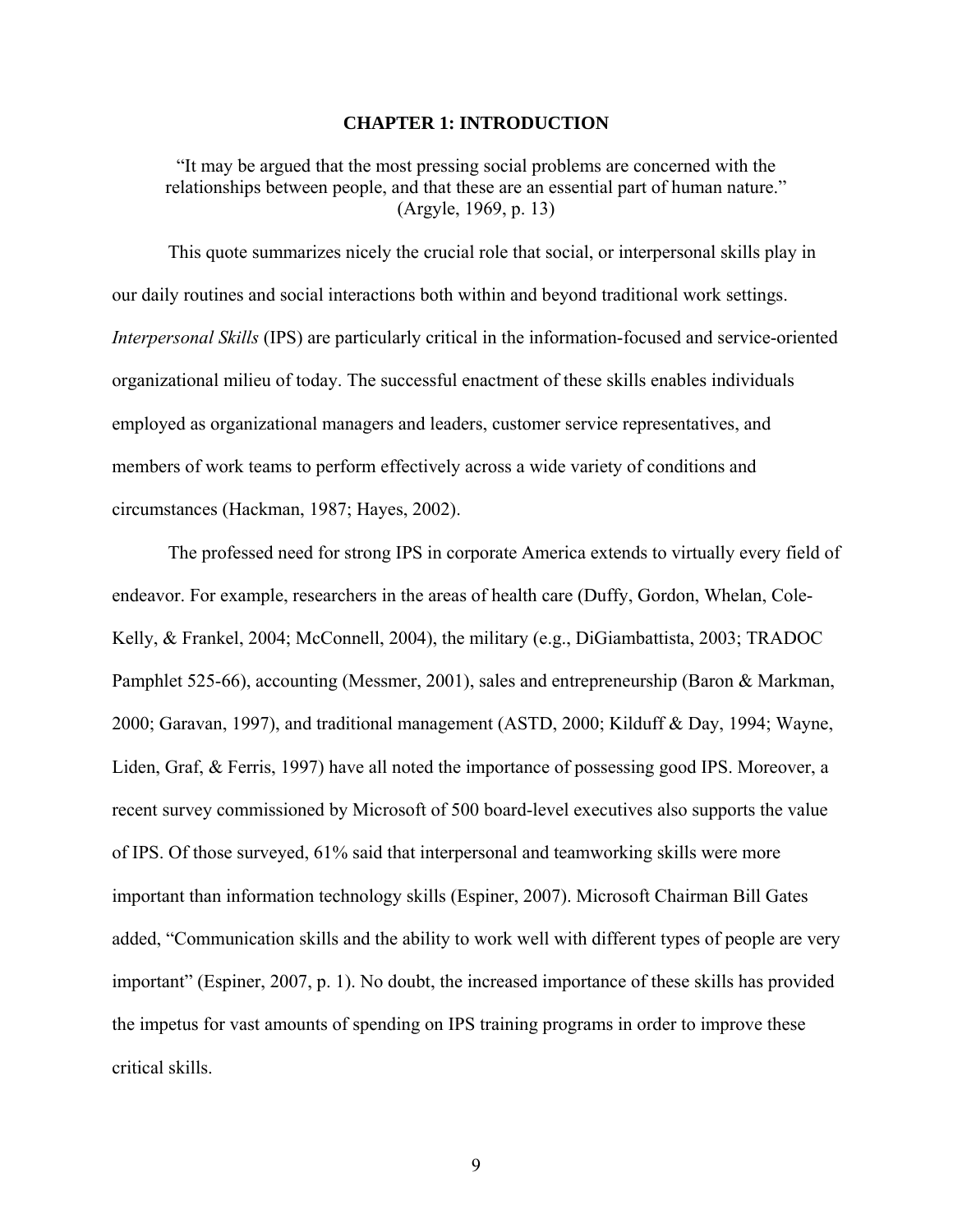As further testament to the ubiquitous and widespread attention given to these skills, a recent *Google* search (January 26, 2009) using "interpersonal skills" as the search term yielded approximately 4.6 million hits. By way of comparison, a similar search using the phrase "physical skills" yielded only 459,000 hits, while a search of a more commonly used phrase, "leadership skills," yielded approximately 8.5 million hits.

The U.S. Army certainly appreciates the importance of having good IPS. A 2005 Force Operating Capabilities document (Department of the Army, 2005) stated it this way: "First and foremost, Future Force leaders must *excel in the human dimension of leadership*…They also must possess both the ability to build cohesive teams rapidly and the essential interpersonal skills needed to communicate and work effectively with diverse groups of people" (p. 128). The U.S. Marine Corps also recognizes the necessity for good IPS, with Marines receiving training to improve these competencies before going to serve peace-keeping duties in Iraq (Phillips, 2004). Others have also argued for the importance of IPS in military settings (e.g., DiGiambattista, 2003; Russell, Crafts, & Brooks, 1995). Simply put, a leader's ability to get the job done and influence others is directly related to the leader's level of social awareness (Mueller-Hanson et al., 2007).

The increasingly multinational nature of corporations today provides further impetus for understanding IPS. Multinational corporations (MNCs) are constantly focused on the development and implementation of global human resource management strategies (e.g., Caligiuri, Phillips, Lazarova, Tarique, & Bürgi, 2001; Forster, 2000). One strategy popular with MNCs is to send expatriate managers and executives on overseas assignments to manage the operations of a foreign subsidiary (Caliguiri et al., 2001; Littrell, Salas, Hess, Paley, & Riedel, 2006). Without question, these expatriate managers are doomed to fail if they do not have the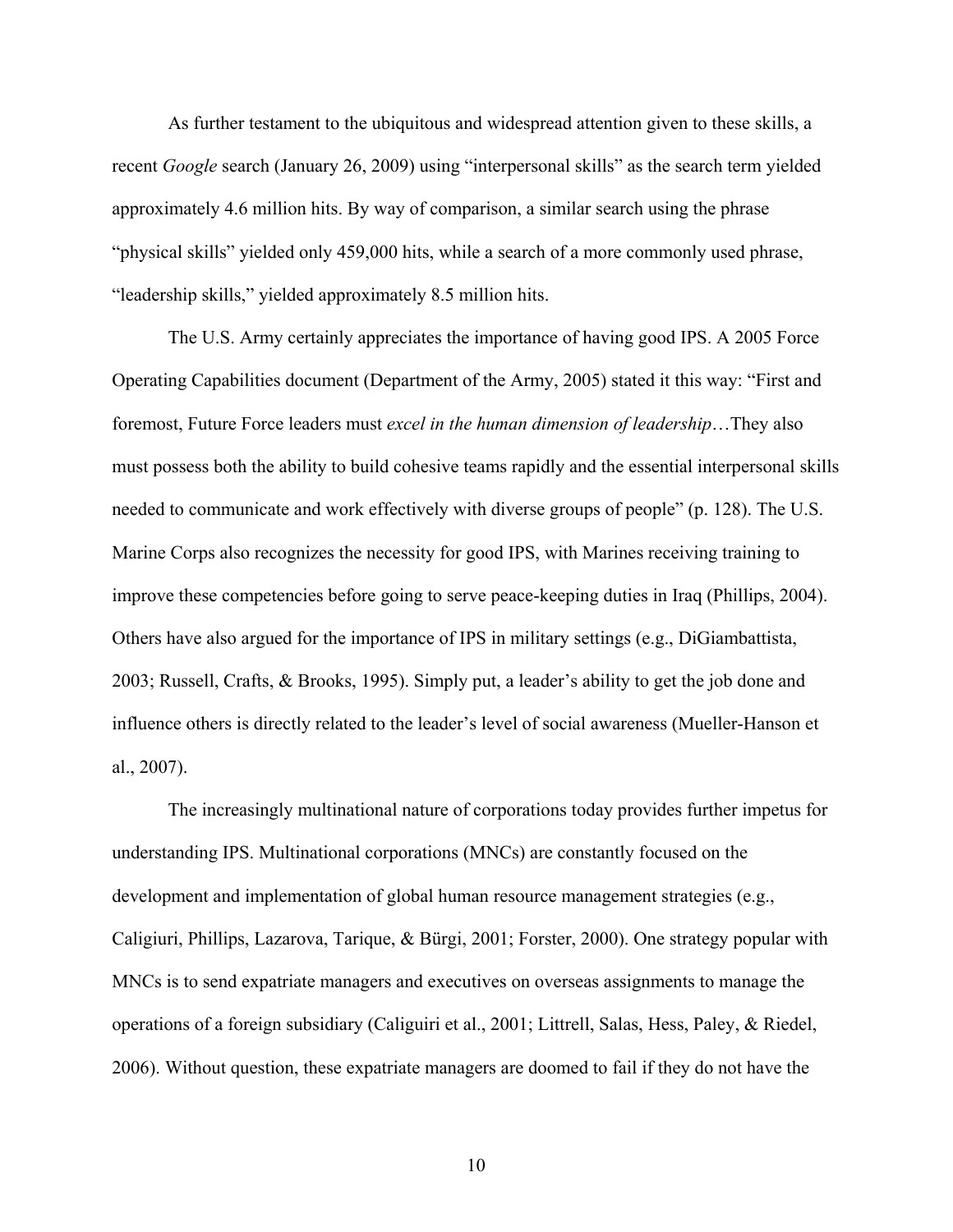<span id="page-11-0"></span>interpersonal and cross-cultural skills necessary to interact in these foreign settings. In fact, it has been estimated that up to 40% of expatriate employees return early from their assignments—a reality that is very costly for MNCs (Black & Mendenhall, 1990).

Taken together, the currently expanding focus and expected increased value that will be placed on IPS provide a clear justification for learning more about these critical skills. IPS are skills used by everyone, everyday. They are used to solve problems and build relationships with others. For the purposes of this work—and in line with the definition put forward by Klein, DeRouin, and Salas (2006), who had carefully considered previous discussions of this construct—IPS are defined as, "goal-directed behaviors, including communication and relationship-building competencies, employed in interpersonal interaction episodes characterized by complex perceptual and cognitive processes, dynamic verbal and nonverbal interaction exchanges, diverse roles, motivations, and expectancies" (p. 81).

In the next section, I outline a more specific rationale for the importance of this research. This is followed by an in-depth exploration IPS in the workplace and previous theoretical conceptualizations of IPS. This foundation sets that stage for the taxonomy of IPS—an empirical assessment of which is the focus of the current research.

#### Rationale for the Current Research

<span id="page-11-1"></span>The relationship between IPS and outcomes of interest to organizations is gaining increased attention among scholars (e.g., Hogan & Shelton, 1998). Empirically, IPS have documented relationships with important workplace outcomes, including task performance, job dedication, interpersonal facilitation, and overall performance (Ferris, Witt, & Hochwarter, 2001). However, the relationships that have been observed between IPS and outcomes are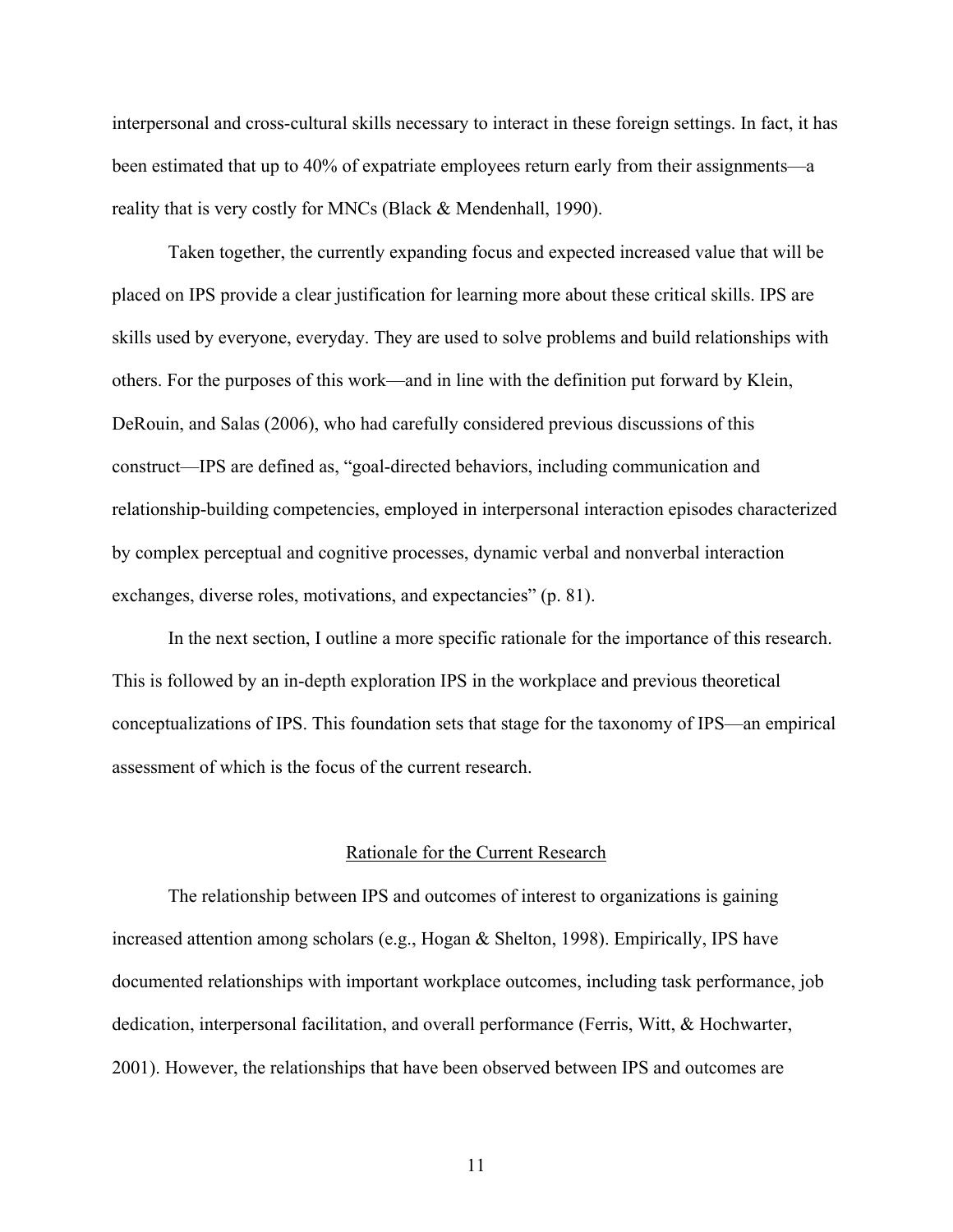generally not consistent from study to study. What is needed is a way to summarize these seemingly disparate primary study findings into a cohesive set of statements describing the value of IPS. Moreover, before training and selection programs based on IPS are commonly implemented, it is important to identify their expected impact. Klein, DeRouin, and Salas (2006) suggested, "a meta-analysis (or series of meta-analyses) examining the overall influence of IPS on important individual, group/team, and business outcomes would represent a substantial contribution to the literature" (p. 114). This research study seeks to make that contribution.

There are four specific reasons for the importance of this research. First, *the metaanalysis process can be leveraged to enhance and extend current understanding of the importance of IPS in organizations*. While the value of IPS is frequently declared, agreement and quantitative evidence of these claims have been sparse. In addition, the results available from primary studies are often plagued by a narrow focus on a limited set of skills—often characterized as simply "interpersonal skills." Similarly, examinations of outcomes are often limited to a particular subset of possible outcomes, ignoring other potential outcomes of interest. Attempts at making systematic conclusions about this class or group of skills, and especially concerning relationships with desired outcomes, have been found wanting. A meta-analysis of this area will cumulate results from a large number of published and unpublished primary studies, allowing for a comprehensive accounting of the importance of these skills.

Second, *existing studies of IPS training provide little insight into the overall effectiveness of this training.* For example, the effectiveness of various IPS training interventions is rarely assessed in comparison to other methods. With the increasing amounts of money being spent on IPS training, it is imperative to assess the efficacy of these interventions. At the same time, this research will investigate separate classes of outcomes and distinguish between cognitive,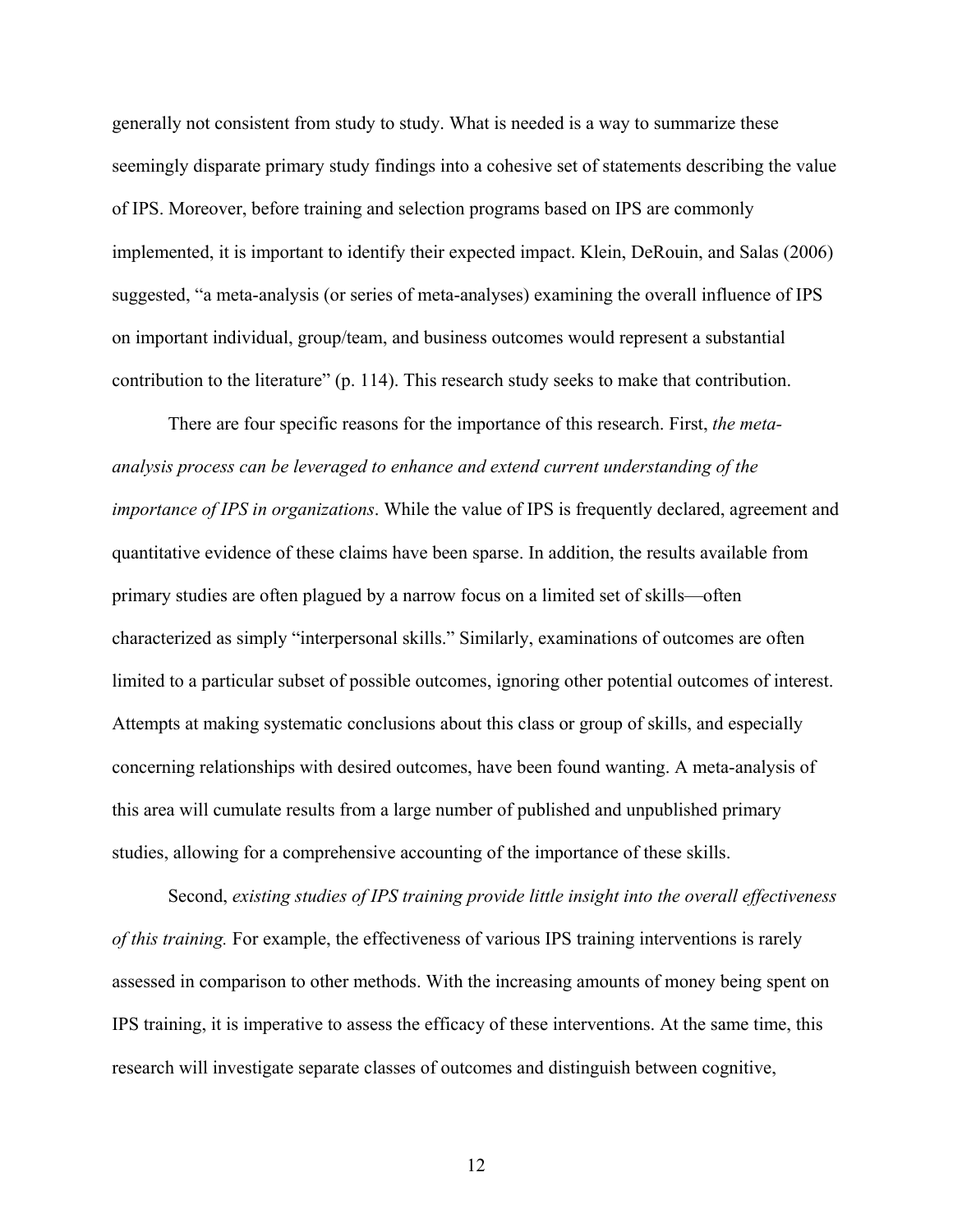affective, and skill-based outcome correlates at the individual level of analysis. The results of this examination may be leveraged to facilitate the provision of research-based conclusions and the development of guidelines for IPS training provided to key organizational personnel. Additionally, the findings may be examined to identify gaps in the current base of empirical research on IPS and IPS training. In short, this research can begin to identify when, where, and how IPS training interventions are most effective.

Third, *the identification of antecedents to IPS will add greatly to our understanding of the entire domain of IPS*. Participant gender and the Big Five personality variables are the primary antecedents assessed in the current research. This study is designed, in part, to assess the relationships between these antecedents and the IPS under examination.

Lastly, *the use of meta-analytic techniques can alleviate some of the problems and limitations inherent in primary studies*. That is, practical methodological limitations in primary studies relying on relatively small samples often result in large sampling error that can adversely influence the consistency and quality of conclusions from independent research studies. At the same time, disparate effect sizes and conclusions from independent studies serve to cloud the accumulation of knowledge and the understanding of interpersonal constructs. A meta-analysis of this research area can facilitate an improved understanding and explanation of these constructs.

Before describing the specific research hypotheses and proposed methods in greater detail, a review of several of the key areas within this domain is in order. First, I examine the workplace environment and discuss the importance of IPS. Next, previous conceptualizations of IPS are discussed, followed by the presentation of a comprehensive definition, framework, and taxonomy of IPS. This taxonomy focuses on two subsets of IPS—communication and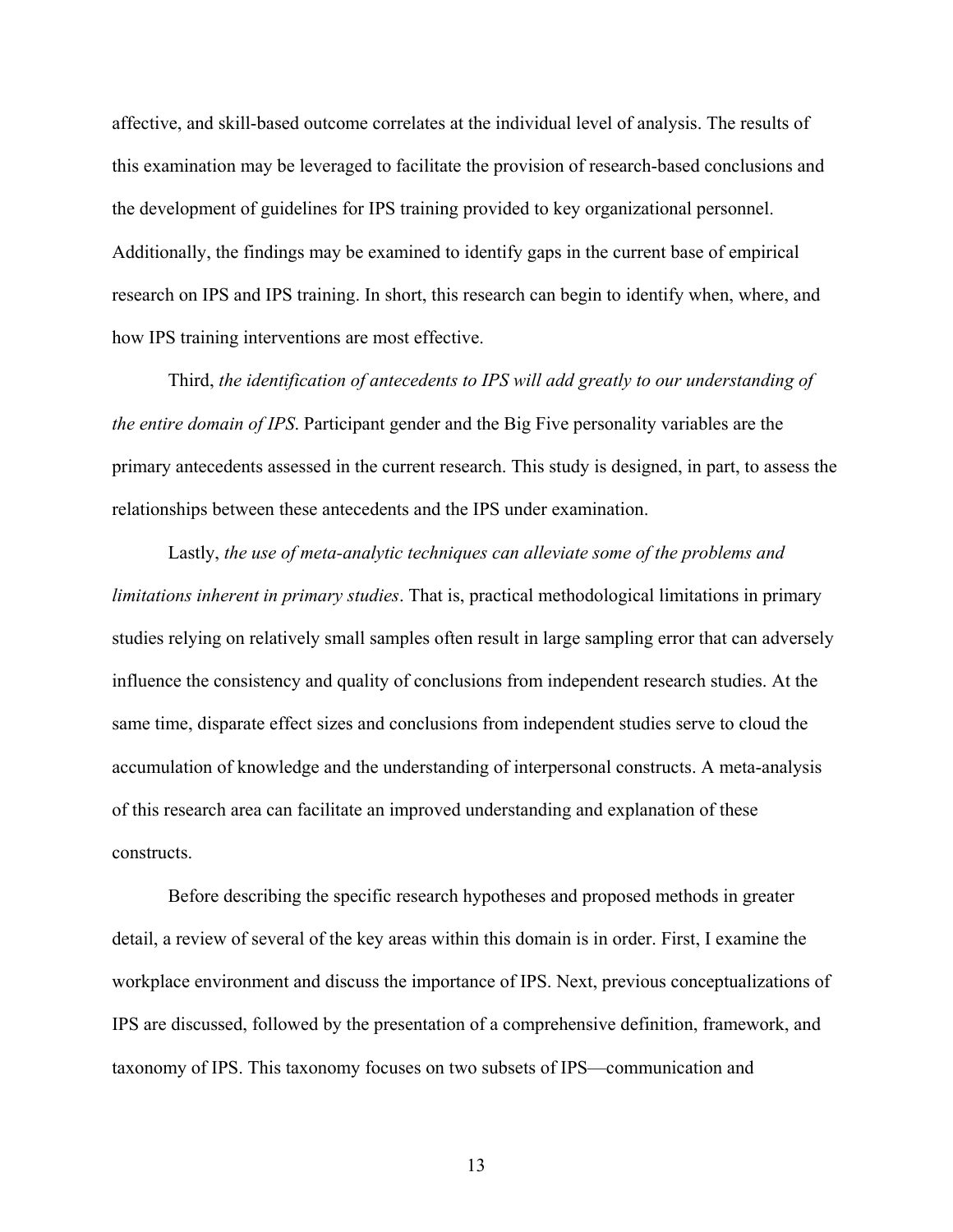<span id="page-14-0"></span>relationship-building competencies. Finally, before the formal presentation of study hypotheses, a review of IPS training is presented.

#### The Workplace Environment and Interpersonal Skills

<span id="page-14-1"></span>Put in simple terms, now more than ever, people spend a major portion of their working day relating to and interacting with others. For example, managers and leaders tasked with helping their employees and coworkers accomplish organizational goals must possess the necessary people skills to motivate and facilitate optimal employee performance (Borman & Motowidlo, 1993; Boyatzis, 1982). Hayes (1994, 2002) suggested that a distinguishing factor between the successful and unsuccessful manager is his or her level of interpersonal competence. A recent survey of training and development professionals supported this point, with over onethird of the respondents reporting that communication or interpersonal relationship skills were the most important qualities in a good boss (ASTD, 2000). Moreover, in one of the largest known studies of CEO selection, Khurana (2002) confirmed that one cannot be selected to run a Fortune 500 company based on a reputation as a "competent manager" alone; you must be seen as a "charismatic leader" (p. 71). You must be seen as someone who can influence others and communicate effectively. Some have even suggested that charisma is simply social skill that is well developed (e.g., Riggio, 1986, 1998). To be sure, people-focused leadership and management skills—including the ability to communicate effectively with all levels of an organization—are essential for organizational managers and leaders alike.

The need for effective IPS does not stop with organizational managers and leaders. Customer service representatives must also possess the personality traits and people skills that enable them to consistently provide superior customer service (e.g., Schneider & Bowen, 1995).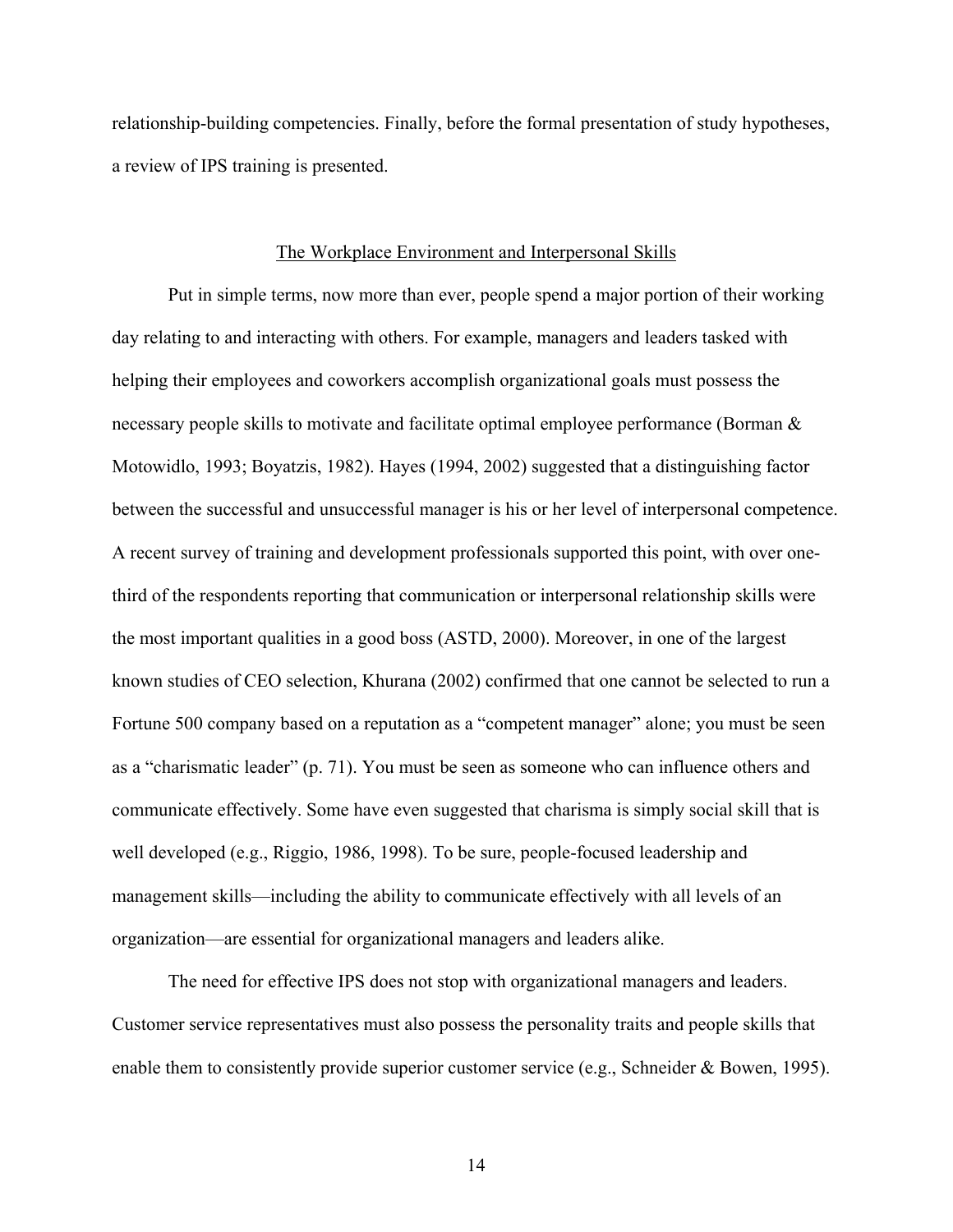The services sector now makes up approximately 80% of U.S. economic activity (Reuters Limited, 2006). Although always important, the rapid expansion of the service industry has enhanced the need for IPS among both service center managers and front-line, customer-facing employees. It is a fact that as the service sector of our economy has continued to expand, service industry employees have become the fastest growing segment of the workforce. Employees who perform service-oriented work must be able to execute behaviors related to the interpersonal nature of job performance. These employees may work in restaurants, bars, hotels, hair salons, banks, or airlines. However, these varied work environments all have one thing in common they all require a satisfactory level of IPS for successful customer interactions.

Devine, Clayton, Philips, Dunford, and Melner (1999) found that 48% of the organizations surveyed in their random sample used some type of team approach. Not unlike organizational managers and customer service representatives, members of work teams must also possess an acceptable level of IPS. In fact, interpersonal competencies are said to be imperative to teamwork and working in groups (e.g., Hackman, 1987; Kozlowski & Ilgen, 2006; McIntyre & Salas, 1995). For example, in one seminal article that focused on the design of work teams, Hackman (1987) suggested that a well-designed (work) group has four characteristics. The first two characteristics simply require that, when forming teams, the right number of people is brought together and that they must possess the requisite task skills. The third characteristic is most relevant to the current research, and states that effective teams are composed of individuals with interpersonal skills as well as task skills. The IPS, Hackman argues, are what allows the team to use their collective task skills. Moreover, it is suggested that the importance of IPS is especially apparent in diverse teams—teams that may be characterized by diversity in demographics, values, knowledge, or skills (Hackman, 1987).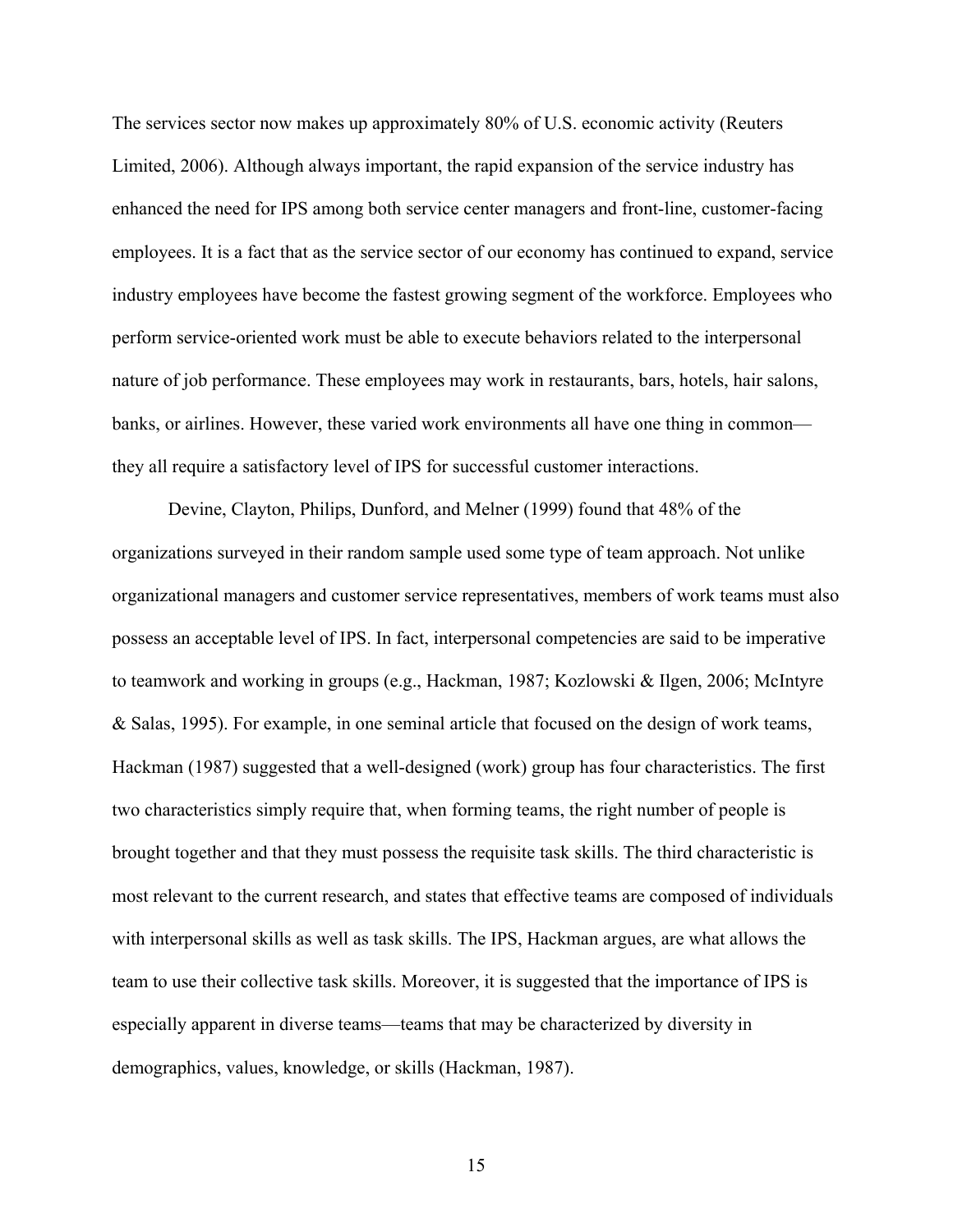<span id="page-16-0"></span>While researchers in many fields and domains have argued for the importance of IPS, they often disagree on the scope and definition of IPS. At the same time, attempts to clarify the construct have come from a wide variety of sources. The next section will briefly describe prior notions of IPS, in preparation for providing an overarching framework of IPS.

#### Previous Conceptualizations of Interpersonal Skills

<span id="page-16-1"></span>Many individuals have postulated about the origin and scope of interpersonal skills. What *does* it mean to possess good IPS? Klein and colleagues (2006) described the IPS label as "an umbrella term that refers to a wide variety of concepts and associated terms, such as social skills, social competence, people skills, face-to-face skills, human skills, and soft skills" (p. 81). The online encyclopedia, *Wikipedia*, defines IPS as, "mental and communicative algorithms applied during social communications and interactions in order to reach certain effects or results." (Wikipedia, 2009) This resource provides no description however, of what these algorithms entail. Another source, the Occupational Information Network (O\*NET, 2006) uses the term "social skills" and defines them as developed capacities used to work with people to achieve goals. O\*NET lists six categories of social skills, namely coordination, instructing, negotiation, persuasion, service orientation, and social perceptiveness.

Frameworks of "multiple intelligences" have also shed light on the IPS construct. Two of the most well known include Gardner's Multiple Intelligences Theory (Gardner, 1983, 1999) and Sternberg's Triarchic Theory of Intelligence (Sternberg, 1985), which both include a social or "personal" intelligence dimension and owe their origins to Thorndike's (192) seminal work on social intelligence. Borrowing from these theories, Marlowe (1986) later described social intelligence as "the ability to understand the feelings, thoughts, and behaviors of persons,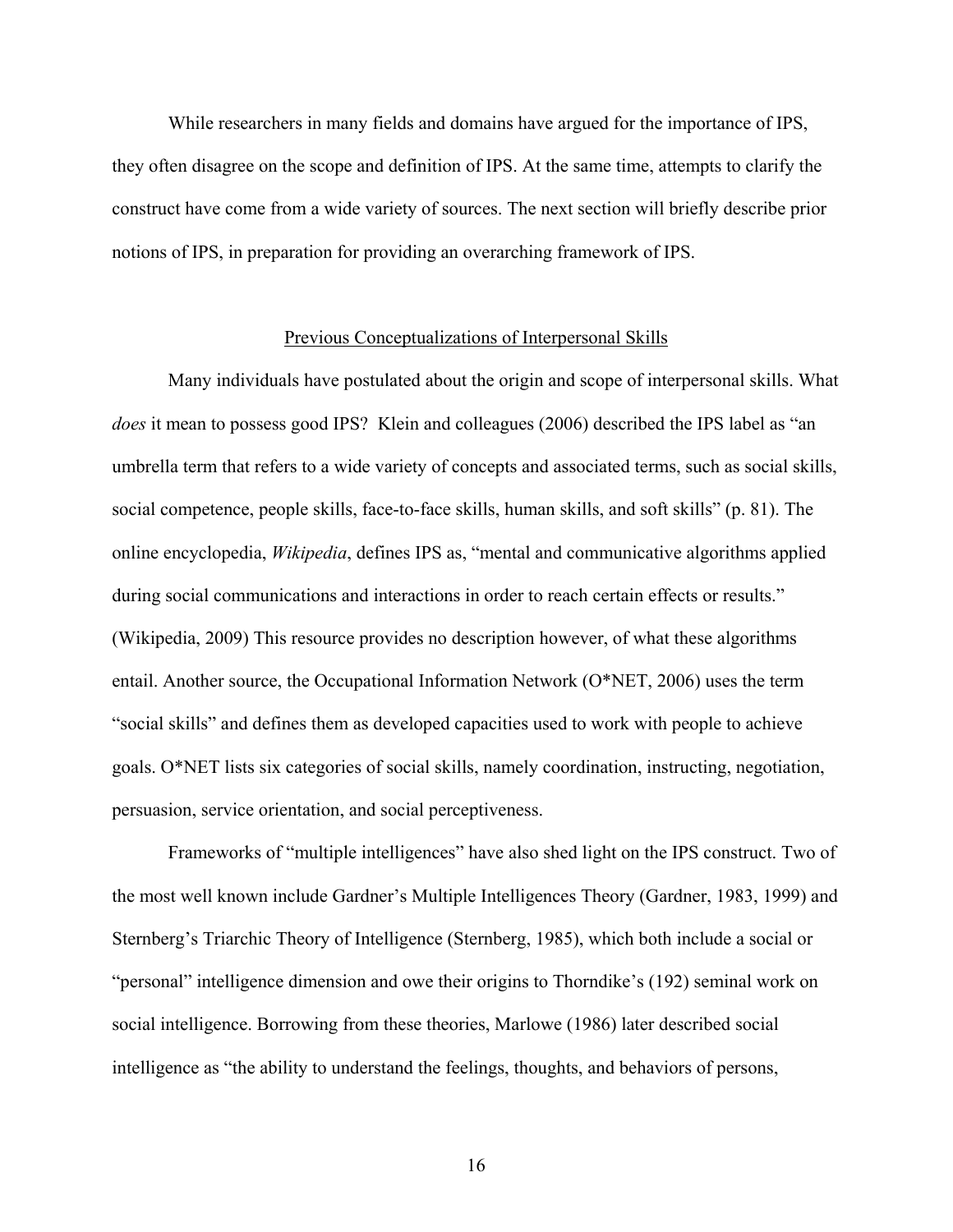including oneself, in interpersonal situations and to act appropriately upon that understanding" (p. 52). The link between "forms" of intelligence and the display of social skills has also been anecdotally noted by Yussen and Kane (1980), who argued that, for young children, the demonstration of IPS (e.g., acting nice, being helpful, being polite) is often viewed as a proxy for being intelligent. Thus, at least for this age group, the possession and display of social skills is suggestive of cognitive ability.

Existing literature in the domain of job performance is also informative to a discussion of IPS, and there are many models of job performance in the applied psychology literature (e.g., Borman & Motowidlo, 1993; Campbell, McCloy, Oppler, & Sager, 1993). These and other models have identified relevant aspects of job performance that are interpersonal in nature. In general, these models are quite comprehensive, capturing those elements of performance that are important for all jobs. However, the models usually fail to capture IPS performance at a finite level—a level that would allow for the design of a valid selection, assessment, or training system (e.g., Carpenter, Wisecarver, Deagle, & Mendini, 2005). This is one area where the current research can provide a unique contribution.

Other researchers have also investigated the interpersonal domain, preferring to use social skill (Ferris, Witt, & Hochwarter, 2001; Hochwarter, Witt, Treadway, & Ferris, 2006; Riggio, 1986), social competence (Schneider, Ackerman, & Kanfer, 1996), interpersonal acumen (Aditya & House, 2002), or social self-efficacy (Sherer, Maddux, Mercandante, Prentice-Dunn, Jacobs, & Rogers, 1982) as the favored construct labels. For example, Hogan and Lock (1995) examined over 600 critical incidents from individuals working across a range of industries and identified seven categories of social skills. These were sensitivity to others' needs, flexibility,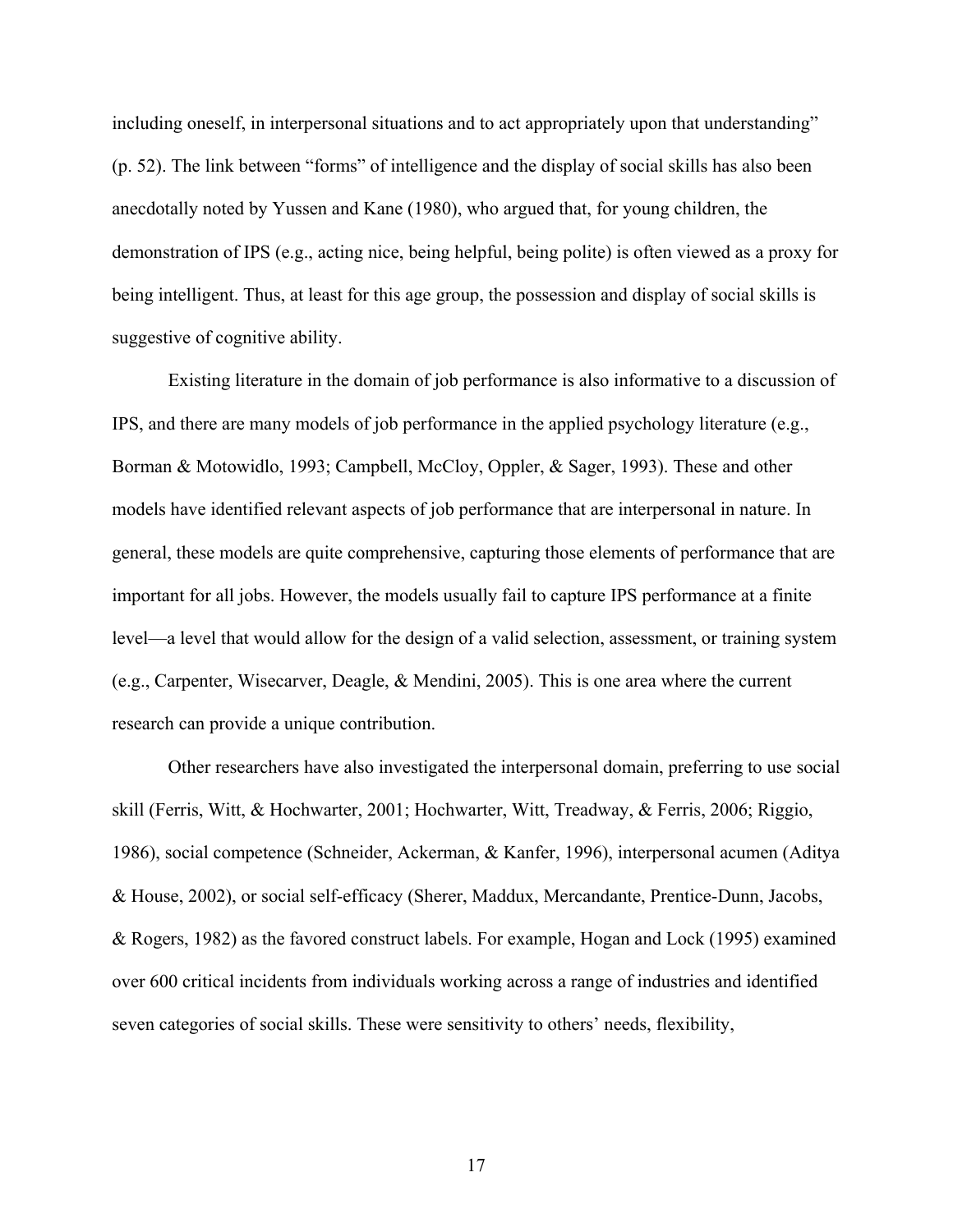perceptiveness, instilling trust in others, consistency across interactions, accountability, and effective communication.

More recently, Carpenter and Wisecarver (2004) investigated the domain of interpersonal performance for U.S. Army Special Forces Soldiers. Similar to Hogan and Lock, they also utilized a critical incidents methodology. A content analysis of over 1000 critical incidents, representing 81 different jobs, revealed that over 30% of the incidents contained examples of IPS. From the relevant incidents, Carpenter and Wisecarver developed an interpersonal performance model with four general dimensions and 16 sub-dimensions. Support for this model was suggested by a separate confirmatory factor analysis. A major finding from this study was that various IPS can be differentiated from each other. Indeed, interpersonal performance is multidimensional in nature (Analoui, Labbaf, & Noorbakhsh, 2000; Carpenter & Wisecarver, 2004).

In yet another example, Kantrowitz, Kanfer, and Lippstreu (2006) recently subjected critical incidents of "soft" skills to a qualitative cluster analysis, using data obtained from 18 subject matter experts across five organizations. The results of this analysis indicated the existence of ten categories of soft skills performance: (1) communication skills, (2) leadership skills, (3) decision making/problem solving skills, (4) self-management skills, (5) management skills, (6) organization skills, (7) interpersonal skills, (8) political skills, (9) analysis/creativity skills, and (10) selling skills. While the methodology of Kantrowitz and colleagues' research study appears sound, the resulting categories are somewhat problematic. For example, "leadership," "management," and "organization" skills have considerable theoretical overlap and are perhaps too general to be useful. Of greater concern, "interpersonal" and "soft" skills are alternative labels for the same set of competencies.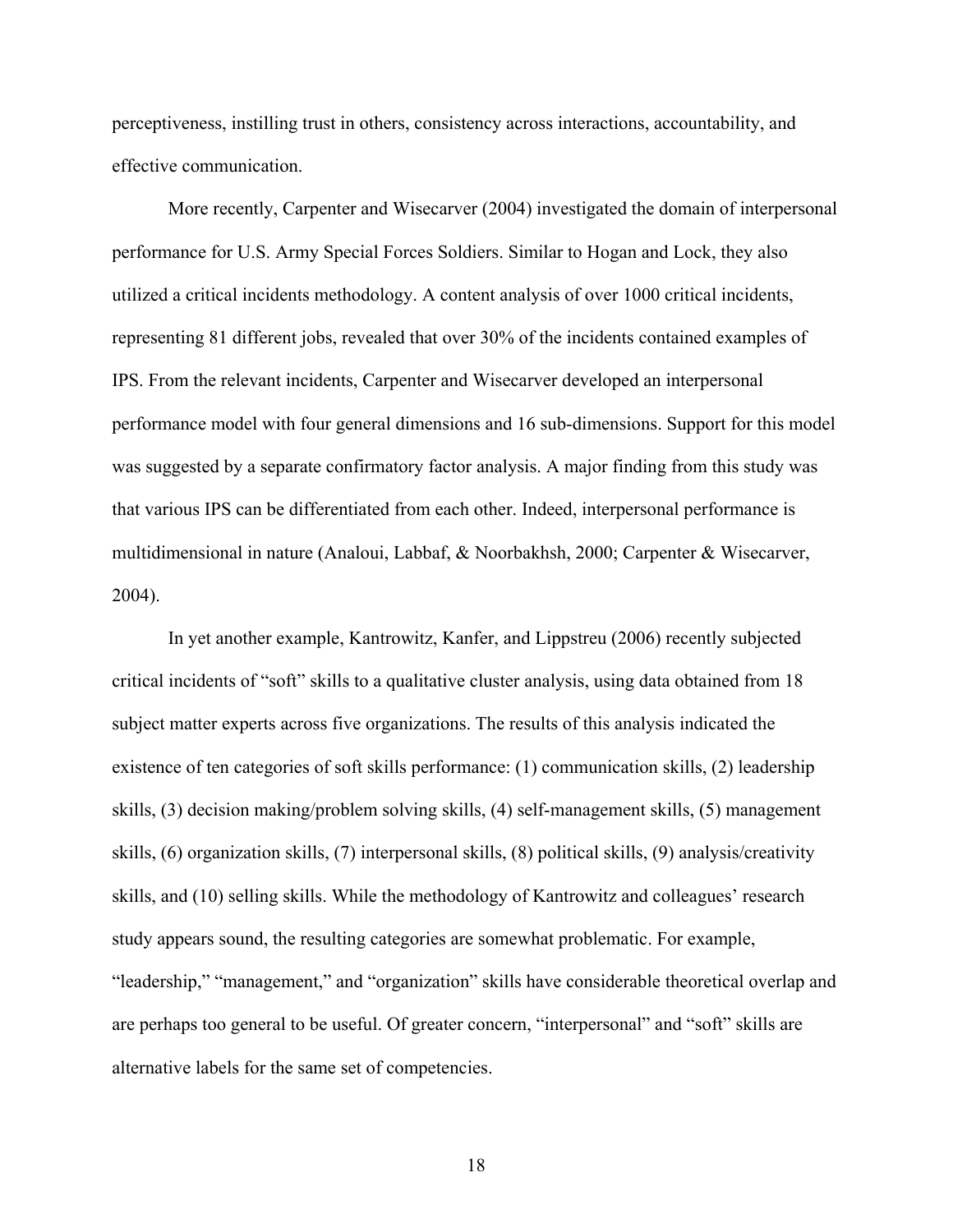One of the most frequently cited models of social skills was developed by Argyle and colleagues out of research conducted at Oxford in the 1960s (e.g., Argyle, 1975, 1994; Argyle & Kendon, 1967). This model posits that in any social encounter, individuals attempt to realize goals through the continuous correction of their social performance. The "corrections" in these encounters are triggered by others' reactions (Hayes, 2002). One key point concerning this model is that it views social performance as a set of motor responses—motor responses that may be improved through experience or training. This point, that social or interpersonal skills should be viewed as motor responses (i.e., situation-specific behaviors; Bellack, 1983) is a key pillar of the current research and deserves some brief elaboration.

Historically, social skill has been evaluated from two perspectives. The trait-based approach positions social skill as an enduring personality characteristic (e.g., Friedman & Miller-Herringer, 1991; Segrin, 1998) with relations to other individual-difference variables, including empathy (Nezlek, Feist, Wilson, & Plesko, 2001) and extraversion (Lieberman & Rosenthal, 2001). The second perspective, the molecular model (e.g., Argyle & Kendon, 1967; Bellack, 1983; Hayes, 2002) views social skills as situation-specific behaviors that are partially learned, partially instinctive, and subject to environmental and situational factors. I adopted this latter perspective in this study, as research has shown that IPS are best understood when both person and situational determinants are considered simultaneously (Burgoon & Dunbar, 2000; Hochwarter, Witt, Treadway, & Ferris, 2006).

In short, existing literature has described interpersonal competencies to varying degrees of detail. Given all these prior conceptualizations of IPS, where do we stand today? Unfortunately, the discussion, clarification, and understanding of constructs in this area have been somewhat deficient. Take for example, the recent statement of Therese Ravell, the human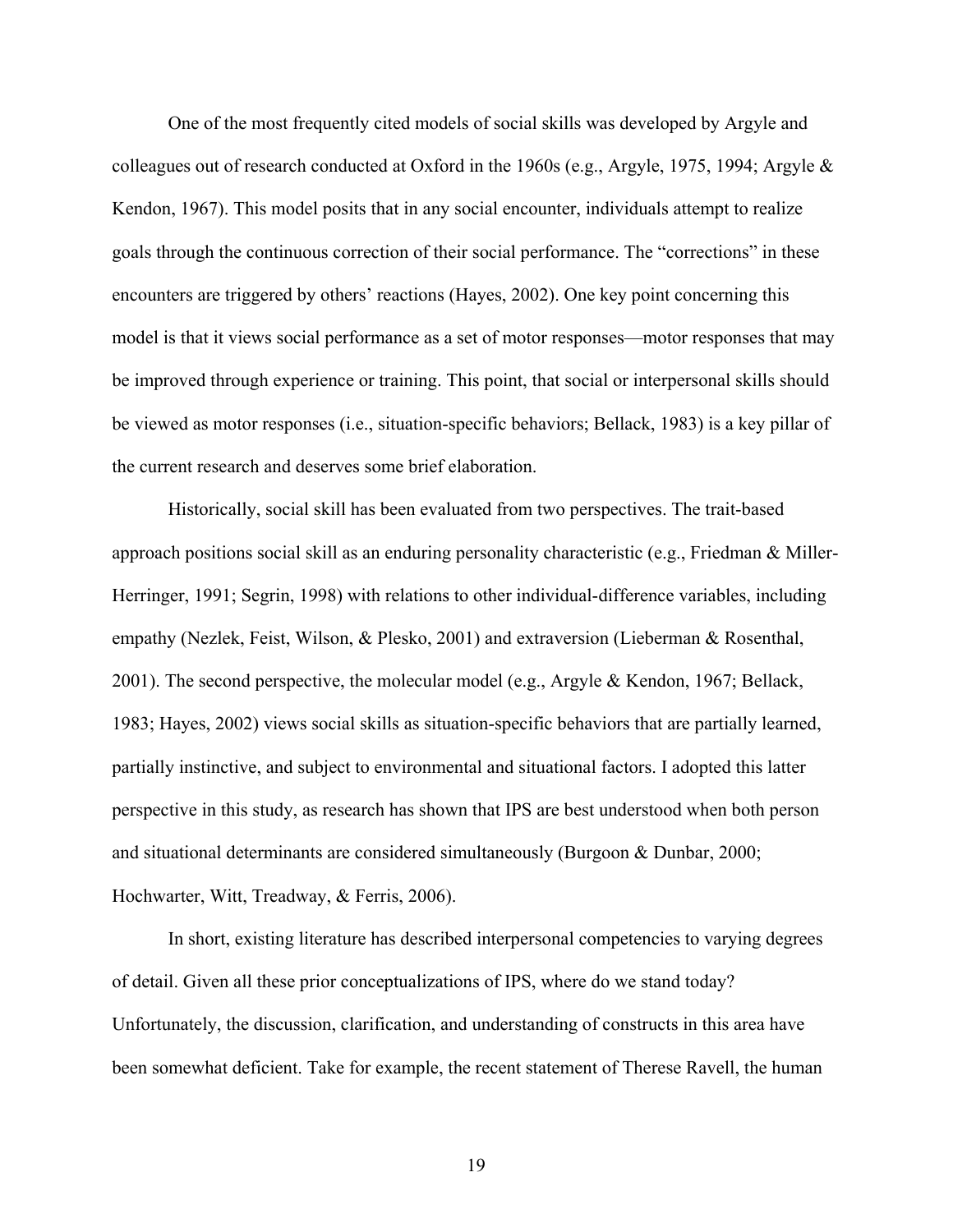resources manager of *Manpower*, who stated that IPS should be divided into three areas communication skills, social skills, and emotional intelligence (Southam, 2006). While communication skills clearly represent an important subset of interpersonal competencies, most researchers would (again) agree that "social skills" and "interpersonal skills" are interchangeable terms. Moreover, the possibility that emotional intelligence may be viewed from a trait-based perspective would preclude it too from being labeled as a distinct interpersonal skill. It is particularly distressing that there is a lack of agreement concerning what exactly constitutes an IPS. Most notably lacking is an accurate, comprehensive taxonomy of the skills. Consequently, in the next chapter, an inclusive definition, framework, and taxonomy of IPS are each presented. These heuristics serve to clarify existing literature in the area of IPS and provide the platform from which the study hypotheses are launched.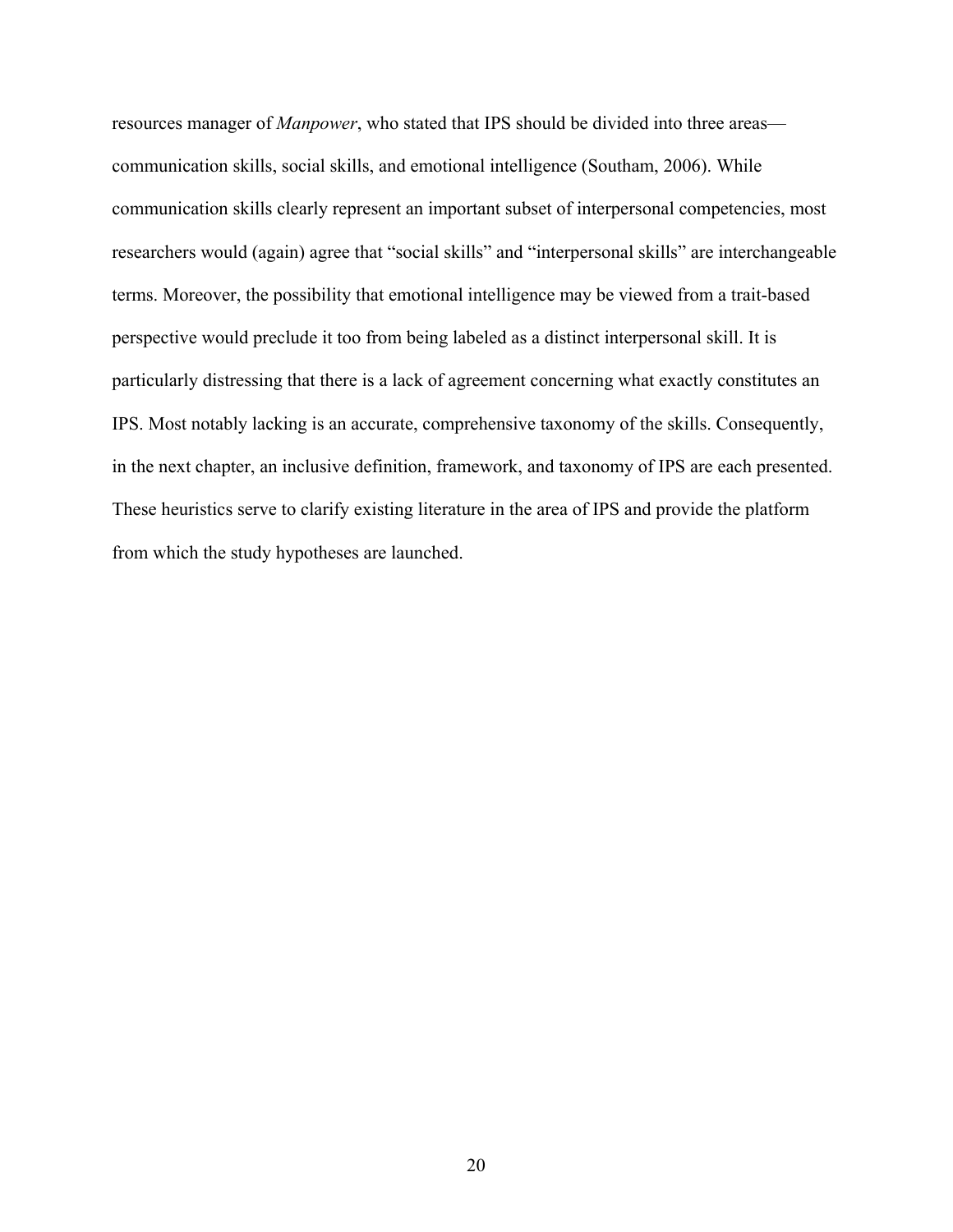#### **CHAPTER 2: BACKGROUND, DEFINITION, AND TAXONOMY OF INTERPERSONAL SKILLS**

<span id="page-21-1"></span><span id="page-21-0"></span>In this chapter (along with Chapter 3), the conceptual background leading up to the current study hypotheses is provided. Having examined the rationale for the need for this research, and having reviewed the historical roots of previous investigations of IPS, the spotlight now turns to delineating exactly how IPS will be examined in the current research. This focus will ultimately include antecedents and outcomes of IPS, the effectiveness of IPS training, and job complexity as a potential moderator variable. First, however, the domain of IPS must be more carefully considered.

Incorporating the thinking of Argyle (1981) and others, Klein and colleagues concluded, "expertise in skilled social performance requires competent performance in several different areas—accurate perception, effective nonverbal communication, appropriate self-presentation, and mastery of skilled sequences of behavior" (Klein et al., 2006, p. 115). These authors provided a framework or practical heuristic to depict how antecedent variables (e.g., life experience, individual differences), together with situational characteristics (e.g., setting, task demands, individual roles) contribute to perceptual and cognitive activity that takes place during the course of an interpersonal interaction (see Figure 1, Appendix A). "From these interaction episodes and their associated perceptual and cognitive activity, individuals portray, to a greater or lesser degree of success, specific IPS" (Klein et al., 2006, p. 82). This heuristic is employed in the current research to guide understanding of how interpersonal skills form, but it does not fully encapsulate the hypotheses that will be tested in this research. Implied in this model, really, are any individual difference variables that might be leveraged in the prediction of the execution of IPS. In addition, the model does not directly address how training and development interventions might impact the cognitive and behavioral processes that lead to the effective use of IPS.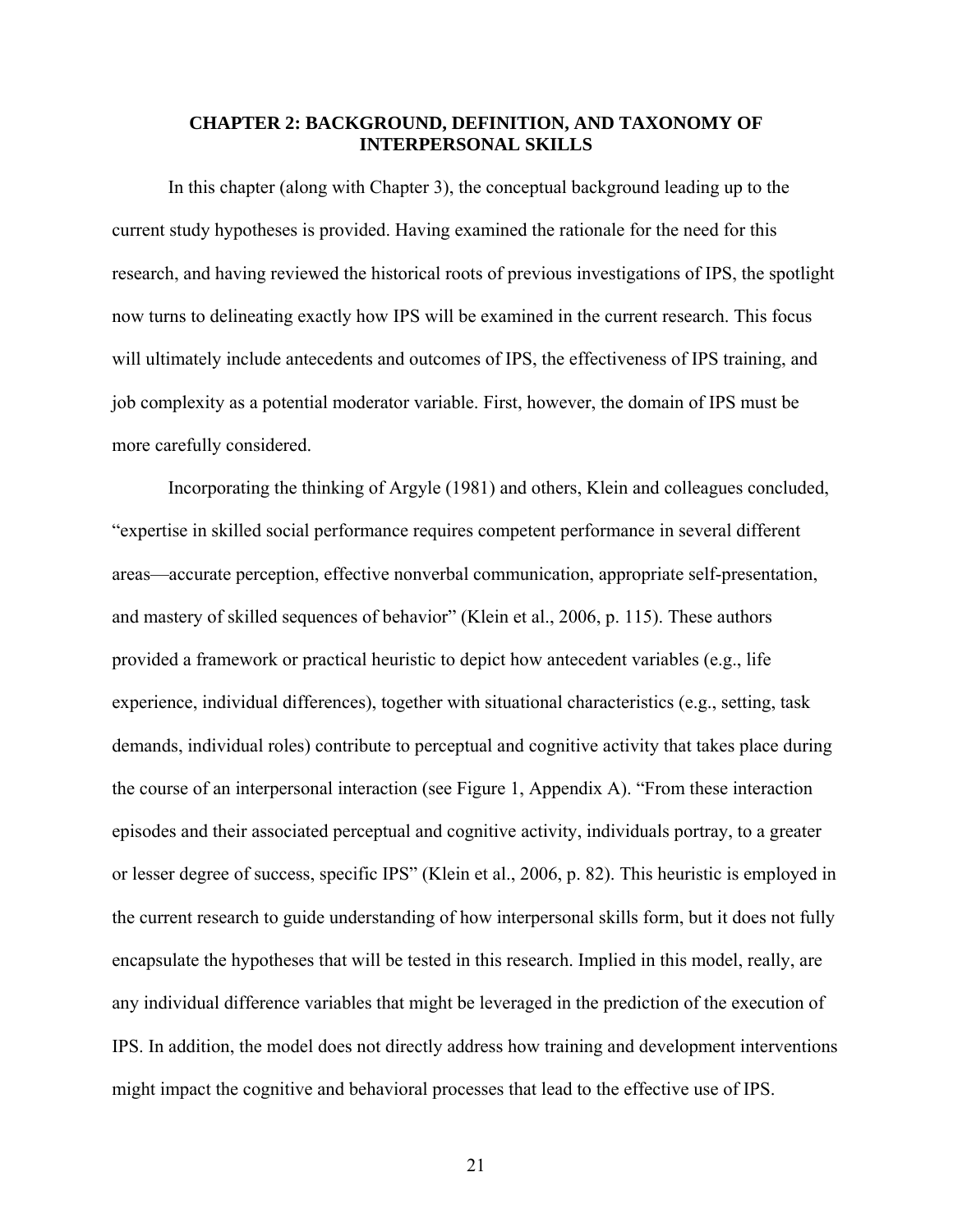<span id="page-22-0"></span>Therefore, a new model will be presented later to fully outline the study hypotheses and serve as a driver of this research.

 While the labels applied to various IPS may differ, they all revolve around issues of communication, interaction, and managing relationships with others. Thus, two major groupings of IPS will be considered as the focus of this research: communication skills and relationshipbuilding skills. Based upon Klein and colleagues' (2006) qualitative review of over 50 frameworks, definitions, and lists of IPS, this taxonomy represents each of the most commonly described interpersonal constructs. Unlike some previous discussion of IPS, the constructs described here are mutually exclusive and conceptually distinct. In short, these two major categories (and their sub-skills) form an accurate and timely census of the most frequently discussed IPS in the literature.

#### Communication Skills

<span id="page-22-1"></span>Interpersonal communication is essential to an individual's well-being. Adler, Rosenfeld, and Proctor (2001) noted that without this communication, almost all people would tend to feel lost and lonely. For normal, healthy individuals, it is nearly impossible not to communicate through verbal, paraverbal, and nonverbal channels (Watzlawick, Beavin, & Jackson, 1967). Interpersonal communication skills are critical for transmitting feelings, thoughts, and information to others, and they are generally the basis for how individuals are initially perceived by others. The effective use of oral communication provides a mechanism by which individuals' values, intentions, and personality are manifested.

Communication skills are important in virtually every field of endeavor—from teaching elementary school students to effectively arguing cases as a prosecuting attorney. They are every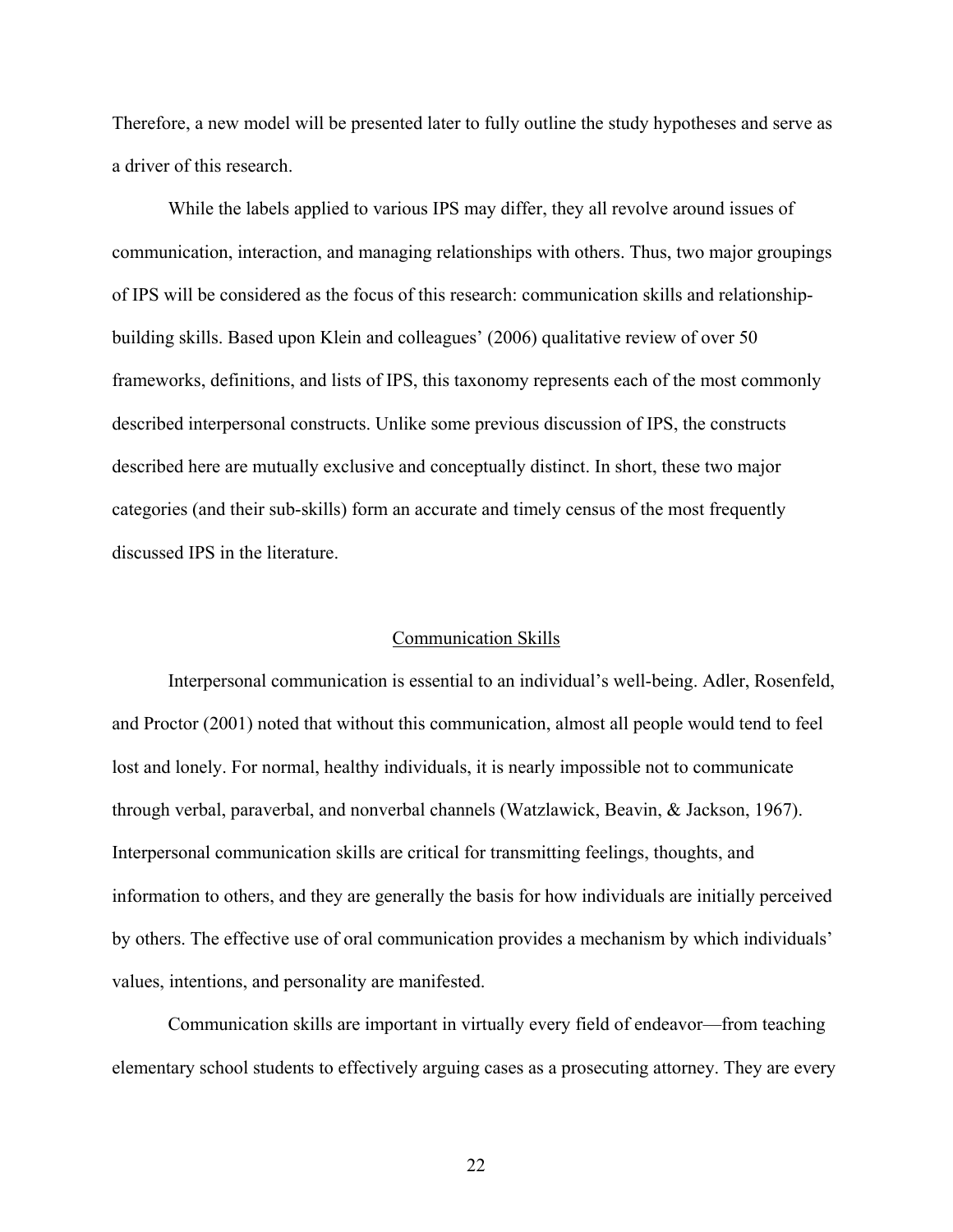bit as important to athletic coaches as they are to the hard-working employees at one's favorite restaurant. In health care, the importance of communication skills for doctors and physicians is paramount. "Professional conversation between patients and doctors shapes diagnosis, initiates therapy, and establishes a caring relationship. The degree to which these activities are successful depends, in large part, on the communication and interpersonal skills of the physician" (Duffy et al., 2004, p. 495). Importantly, surveys consistently support the idea that patients seek better communication from their doctors (Lansky, 1998). Moreover, the much-too-frequent communication failures of health care teams lead to mistakes that threaten patient safety (Committee on Quality Health Care in America, Institute of Medicine, 1999).

Although the importance of communication skills is readily apparent in all work organizations, it has been argued that new hires and current employees are plagued by poorlydeveloped communication skills (Cassady  $\&$  Watson, 1994). When a statement such as this is made, the speaker is usually referring to oral or written communication skills. However, welldeveloped and existing constructs within the domain of interpersonal communication skills may be expanded to include active listening, nonverbal communication, and assertive communication.

For example, Lorr and More (1980) outlined four primary dimensions of assertive communication: directiveness, social assertiveness, defense of interest, and independence. At a broader level, Smith-Jentsch, Salas, and Baker (1996) described assertive communication skills as "the ability and willingness to state one's opinions, concerns, and desires in a manner that is direct and to the point without being offensive, demeaning, or hostile" (p. 4). Excellent literature is also available which examines the nature and manifestation of other communication skills, including active listening (e.g., Fisher et al., 1991; Nurick, 1993; Rogers & Farson, 1976), oral communication (e.g., Goffman, 1955; O'Conner, 2003), written communication (e.g., Sharplin,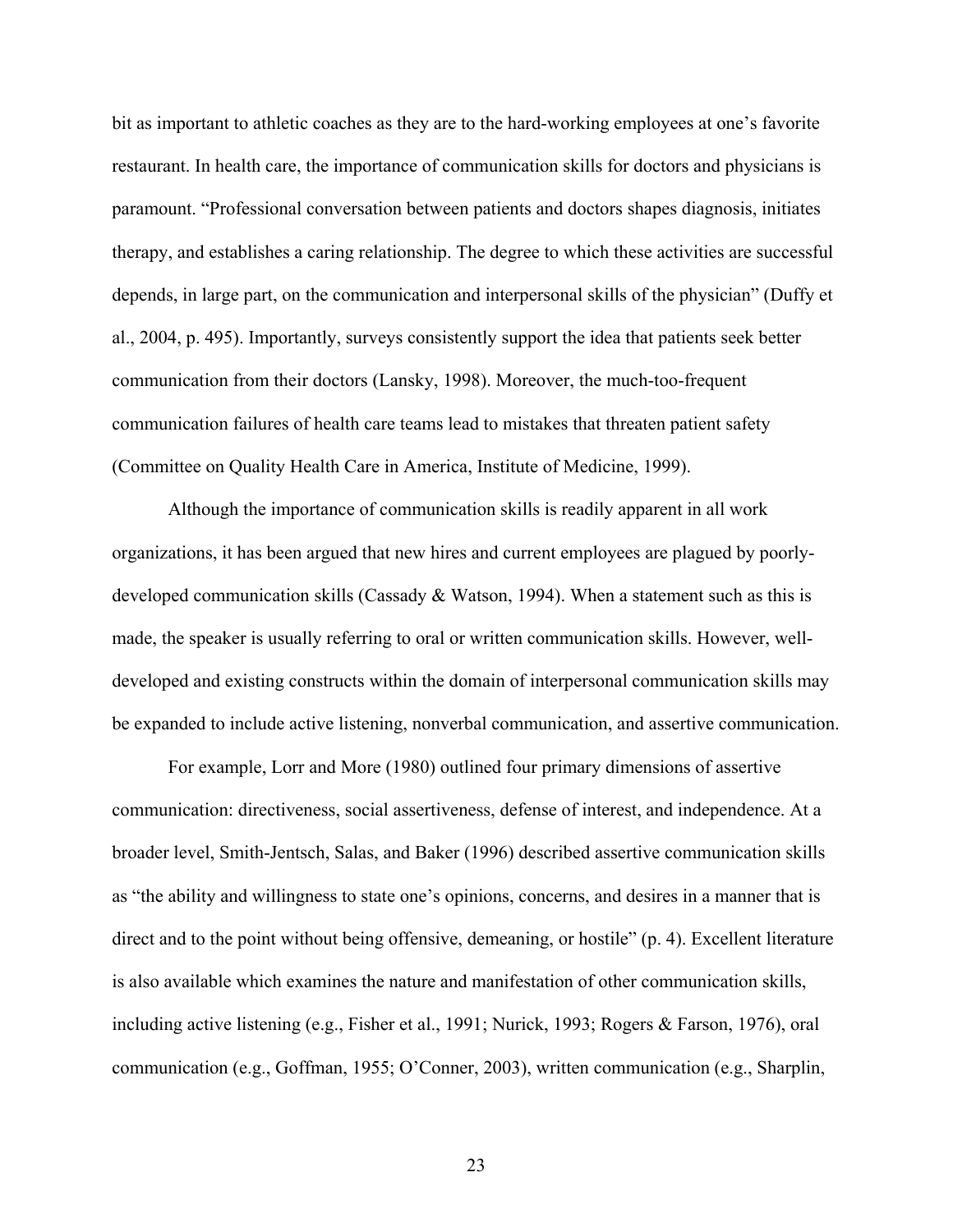<span id="page-24-0"></span>Sharplin, & Birdsong, 1986; Vaughn, 1985) and nonverbal communication (e.g., DePaulo, 1992; Goldstein, 1983).

For the purposes of this research, five specific categories of interpersonal communication skills will be considered: *active listening, oral communication, written communication, assertive communication, and nonverbal communication*. Again, these categories were distilled from recent research and analysis on existing frameworks and taxonomies; it represents a synthesis of previous descriptions of IPS. These skills will be examined both independently (where possible) and in combination. Unfortunately, there is a tendency in the IPS research area to assess "communication skills" at the broadest level only, typically through self- or observer reports of these skills. Therefore, it is expected that evaluations of relationships between specific outcomes and "communication skills," assessed at a broad level, will be more readily available than evaluations of more narrowly defined relationships.

#### Relationship-Building Skills

<span id="page-24-1"></span>The other major category of IPS assessed in this research is relationship-building skills. Specifically, the seven categories of relationship-building skills that will be assessed herein are: (1) *cooperation and coordination,* (2) *intercultural sensitivity,* (3) *service orientation,* (4) *empathy,* (5) *self-presentation,* (6) *social influence, and* (7) *conflict resolution and negotiation*. Each of these skills and descriptions also represent a related set of alternatively named terms and constructs.

The first of these categories, *cooperation and coordination*, has often been discussed within the concept of teamwork. In fact, the assumption that interpersonal skills and relations would lead to improved team performance has been around for awhile (e.g., Argyris, 1962).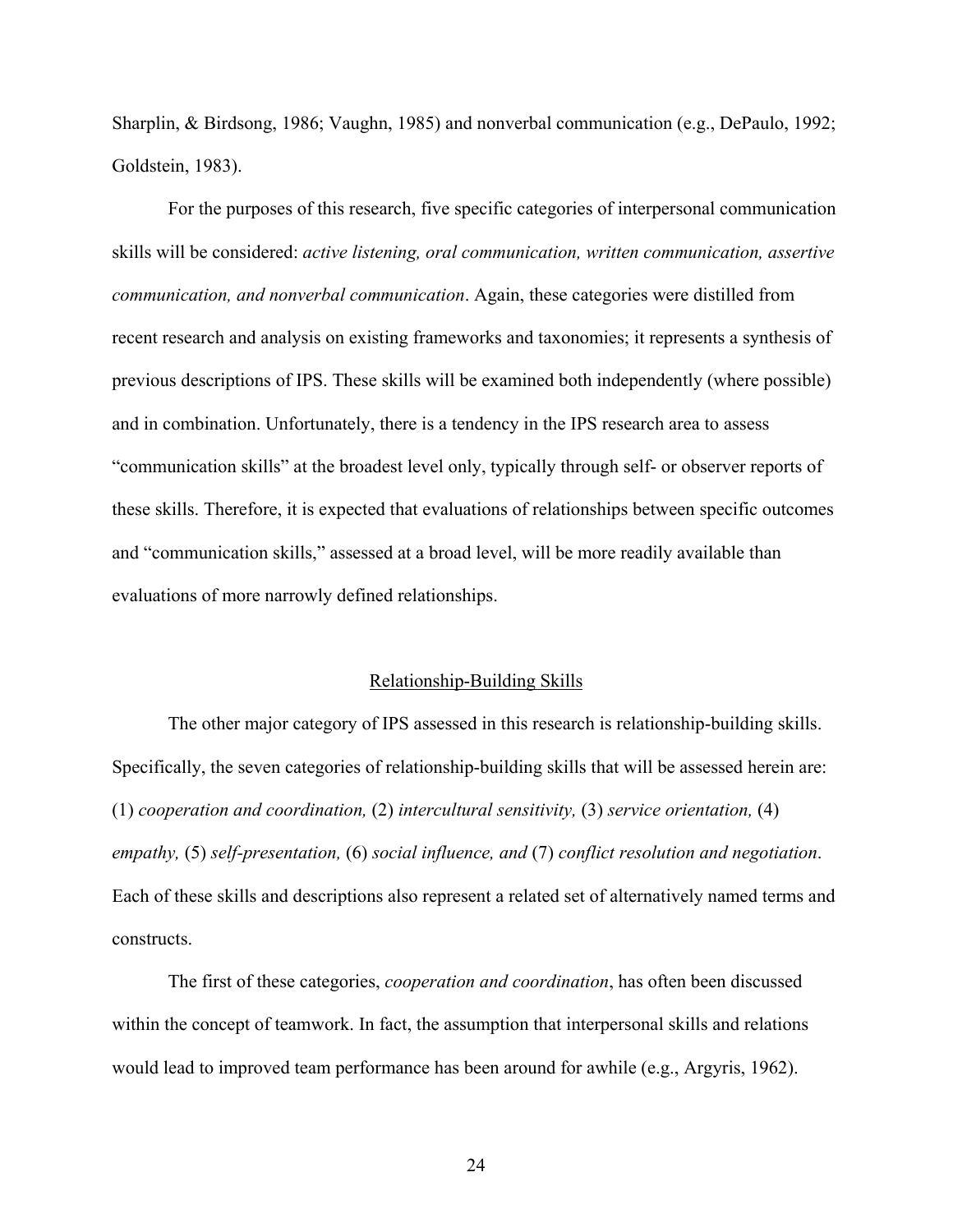More recently, Stevens and Campion (1994) described three important interpersonal KSAs found in teams. These include conflict resolution, collaborative problem solving, and communication. Similarly, Marks, Mathieu, and Zaccaro (2001) described three facets of team interpersonal processes, including conflict management, motivation and confidence building, and affect management. These processes are posited to be critical to team performance, particularly when teams engage in longer-term tasks (e.g., Bradley, White, & Mennecke, 2003). As conflict management and resolution skills will be examined separately from their role in facilitating teamwork, the focus here will be on other teamwork interpersonal behaviors and processes, including interpersonal relations, cooperation, coordination, trust, and cohesion.

The second category of interpersonal relationship skills is *intercultural sensitivity*. This construct—which may also be described as cultural competence—also includes acceptance and sensitivity to others' ideas, as well as cross-cultural relations. It describes the ability to appreciate individual differences among people and act appropriately based on that understanding and appreciation. In today's business environment, where organizational relationships increasingly span international boundaries (DuBrin, 1997; Landy & Conte, 2004), this skill set is increasingly more vital.

Next, *service orientation* describes an inclination and ability to provide superior customer service—to be courteous and helpful in building rapport with customers, clients, and associates. For individuals with first-rate customer service skills, their behavior is often outwardly manifested as effective communication, negotiation, and social adaptability. Expanding this discussion, the ability to provide consistent and superlative customer service is critical in jobs that demand a high degree of "emotional labor." The concept of emotional labor refers to "the effort, planning, and control needed to express organizationally desired emotion during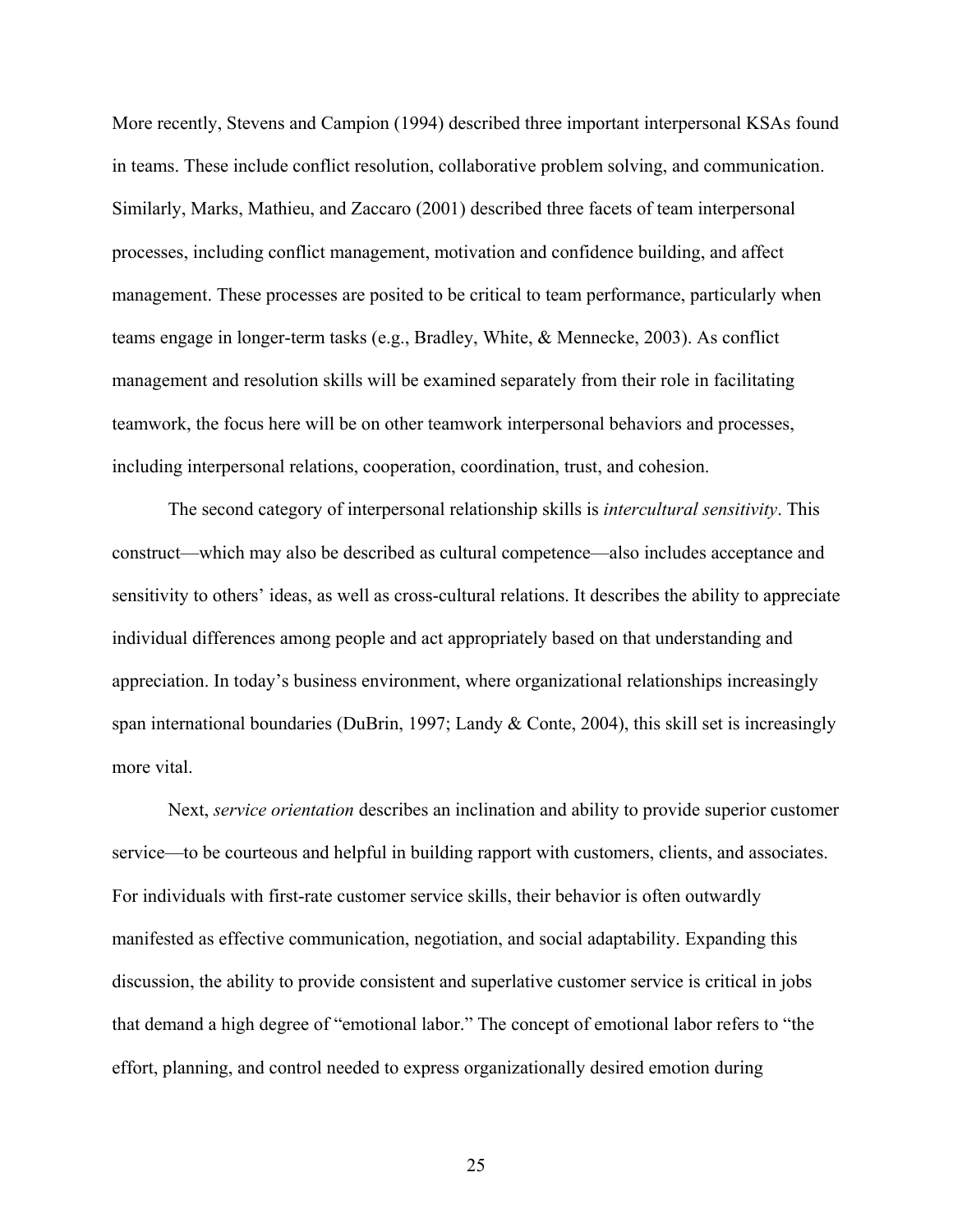interpersonal transactions" (Morris & Feldman, 1996, p. 987). The level of emotional labor required is often highest in jobs requiring copious amounts of interaction with customers and clients. To be sure, individuals with high levels of customer-focused and customer-sensitive IPS are able to excel in environments requiring substantial levels of emotional labor.

The fourth category of relationship-building skills, *empathy* describes the ability to recognize and understand the emotions of others. In one sense, the ability to act empathetically and to be viewed that way by others—is a critical competency for the successful enactment of *any* of the interpersonal relationship-building competencies. Moreover, the concept of empathy is a critical component, and perhaps the basis for, the increasingly popular concept of emotional intelligence (EI; Goleman, 1995; Matthews, Zeidner, & Roberts, 2002; Salovey & Mayer, 1990). In this sense, the concept of empathy is somewhat confounded with the construct of EI. To be clear, while empathy is a critical component of EI, other EI competencies expand *beyond* empathy to include emotional self-awareness, assertiveness, and happiness. Similar to IPS, EI has been conceptualized in two primary ways: trait- or ability-based. While manifestations of empathy in the form of EI include the recognition and understanding of others' emotions, for the purposes of this research, *behaviorally-based manifestations* of empathy in the form of EI behaviors will also be considered within the domain of empathy. Despite this distinction, it will be necessary to exercise some caution when interpreting the analyses involving empathy in this study. More importantly, it will be particularly imperative during the coding process to clearly understand how primary study authors are operationalizing the constructs of empathy versus EI. Again, behaviorally-based manifestations of empathy will be the focus for this category of interpersonal relationship skills.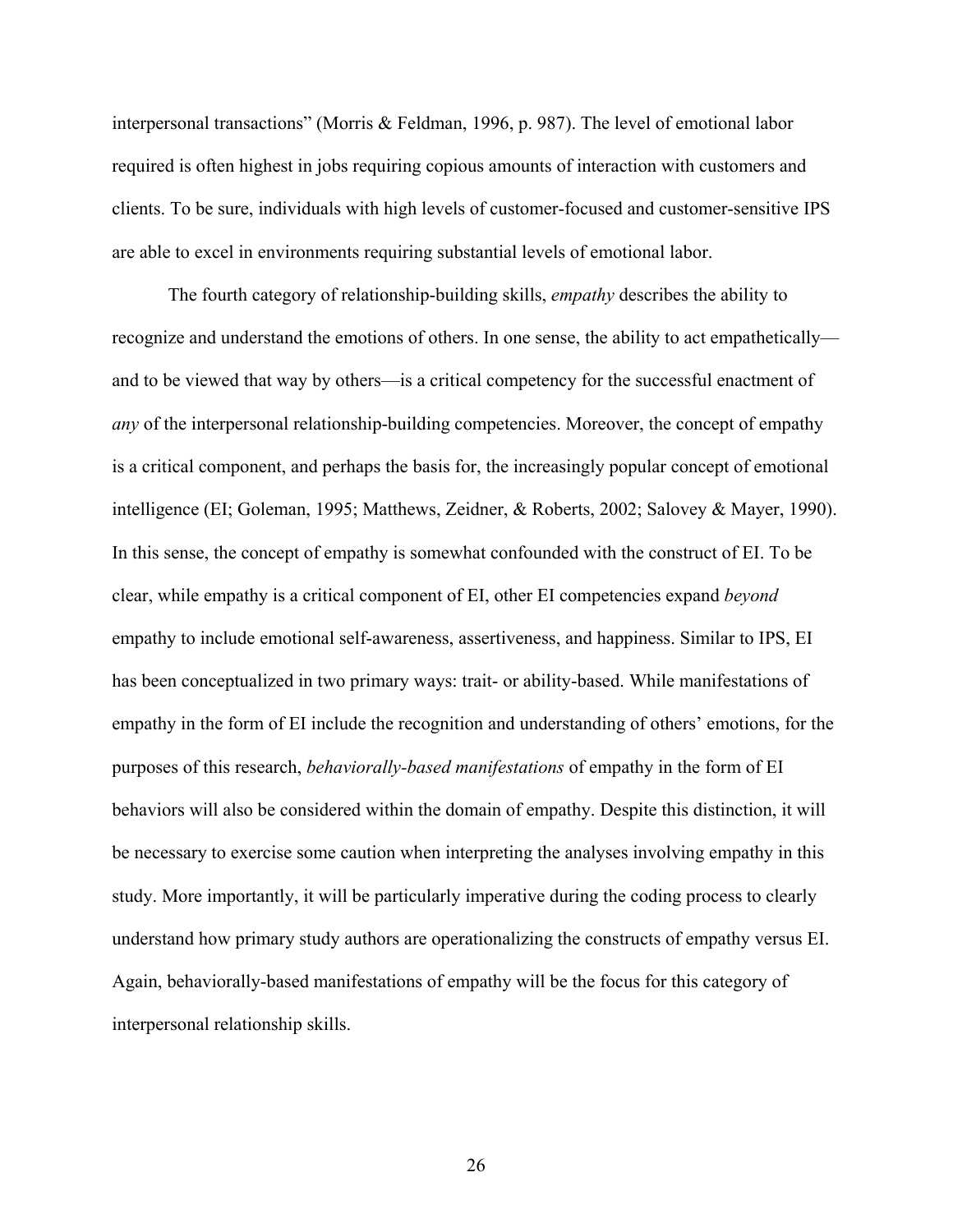The fifth category, *self-presentation*, describes the behaviors and processes by which individuals attempt to influence the reactions and perceptions people have of them. Relevant behaviors in this category include self-expression, face-saving, impression management, and self-promotion. In general, impression management theorists focus on situations in which consciously formed impressions are essential for achieving certain goals or social competence needs (Baumeister, 1982, 1989; Goffman, 1959; Judge & Bretz, 1994; Leary & Kowalski, 1990). Importantly, self-presentation and impression management tactics are often successful. For example, research has shown that job applicants who use ingratiation or other-focused activities are more likely to receive positive evaluations and get a job offer than those who do not use such strategies (Higgins & Judge, 2004; McFarland, Ryan, & Kriska, 2003).

A distinct (but related) category of interpersonal relationship-building skills, *social influence*, describes the process of guiding others towards the adoption of specific behaviors, beliefs, or attitudes. Social influence is often referenced by a variety of labels. In this research, alternative constructs that will be examined within the domain of social influence include political skill, networking, and persuasion. Social influence is distinct from self-presentation because the goal is not necessarily to leave others with a more positive impression, but rather to convince them to act or believe in a certain manner. The construct of political skill or political savvy also overlaps to a modest degree with other social competencies, including social perceptiveness and savvy (Ferris, Perrewé, & Douglas, 2002). However, social skill and political skill are still conceptually distinct (Luthans, Hodgetts, & Rosenkrantz, 1988; Peled, 2000), and thus political skill will be viewed here as one of many social or interpersonal skills.

Regarding these social influence competencies, it is well documented that organizations are inherently political arenas and are ripe with the potential for social influence attempts (e.g.,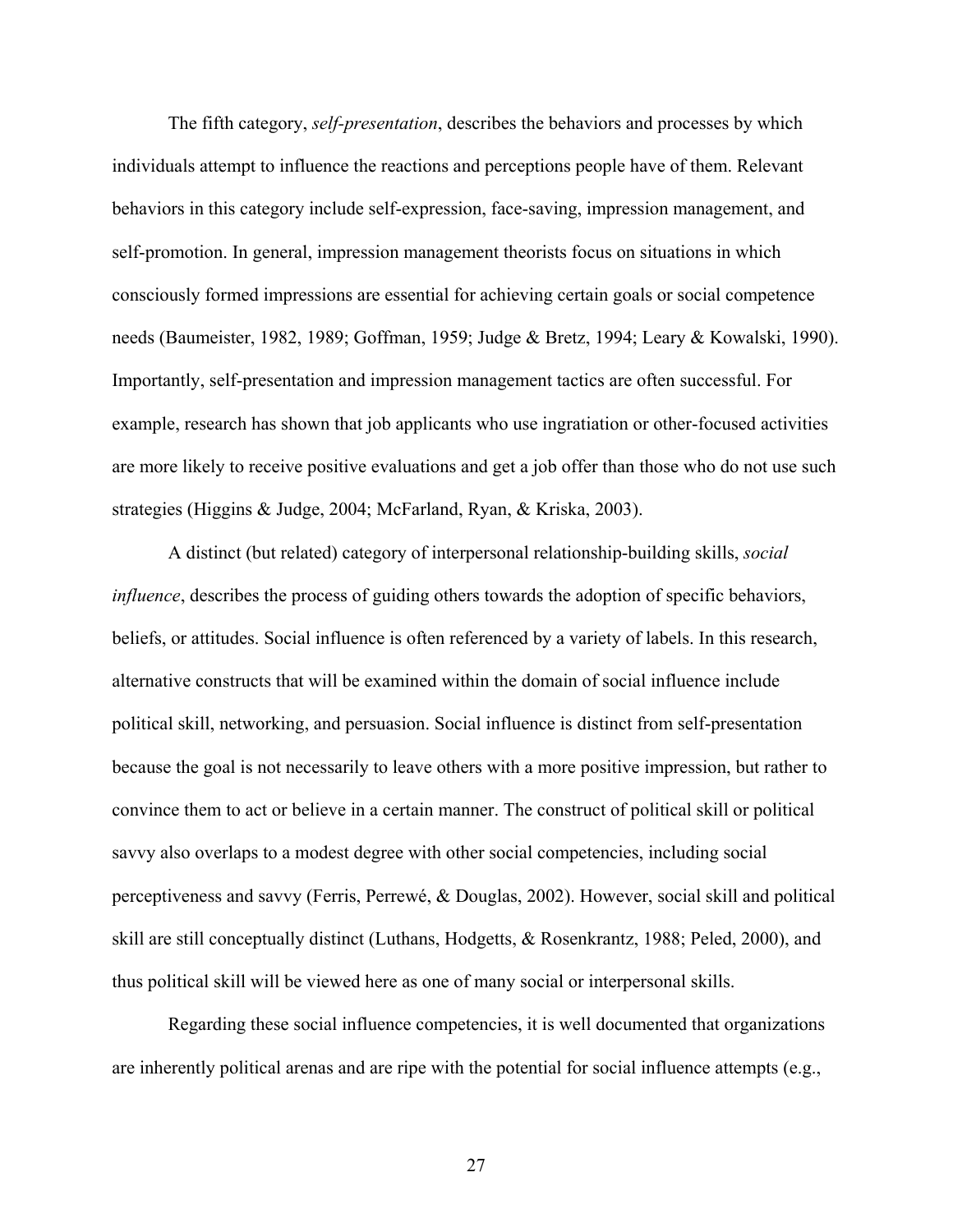Mintzberg, 1985). Political skill, as a form of social influence, has been defined as the exercise of influence though persuasion, manipulation, and negotiation (Mintzberg, 1983). Elaborating on this description, Ferris and colleagues defined political skill as "the ability to effectively understand others at work, and to use such knowledge to influence others to act in ways that enhance one's personal and/or organizational objectives (Ferris, Treadway, Kolodinshy, Hochwarter, Kacmar, Douglas, & Frink, 2005, p. 127). People who score highly on political skill not only know exactly what to do in different social situations at work, but also how to do it in a sincere, engaging manner (Ferris et al., 2002). It has been argued, "Politically skilled individuals have large, strong networks which not only supply social support, but also provide a great deal of information" (Ferris, Perrewé, Brouer, Lux, Treadway, & Douglas, 2007, p. 23). Information provided by these expanded networks allows politically skilled individuals to receive timely and accurate information that affects both their performance and the workings of larger organizational systems. In short, social influence in the form of political skill enhances individuals' resources, allows them to acquire new resources, facilitates performance, and results in a more favorable perception by others (Hobfoll, 2002). As just one example of how political skill can influence performance, Ahearn and colleagues (2004) found team leader political skill to be an important predictor of team performance.

Finally, this research also examines various *conflict resolution and negotiation* skills as key interpersonal competencies in the relationship-building domain. Related skills which fall into this category include conflict management, compromising, and problem solving. In general, interpersonal conflicts at work can range from minor disagreements to intense arguments. Regardless of their severity, these conflicts often represent significant stressors for individuals. In the job stress literature, interpersonal conflict has been empirically linked to many unfortunate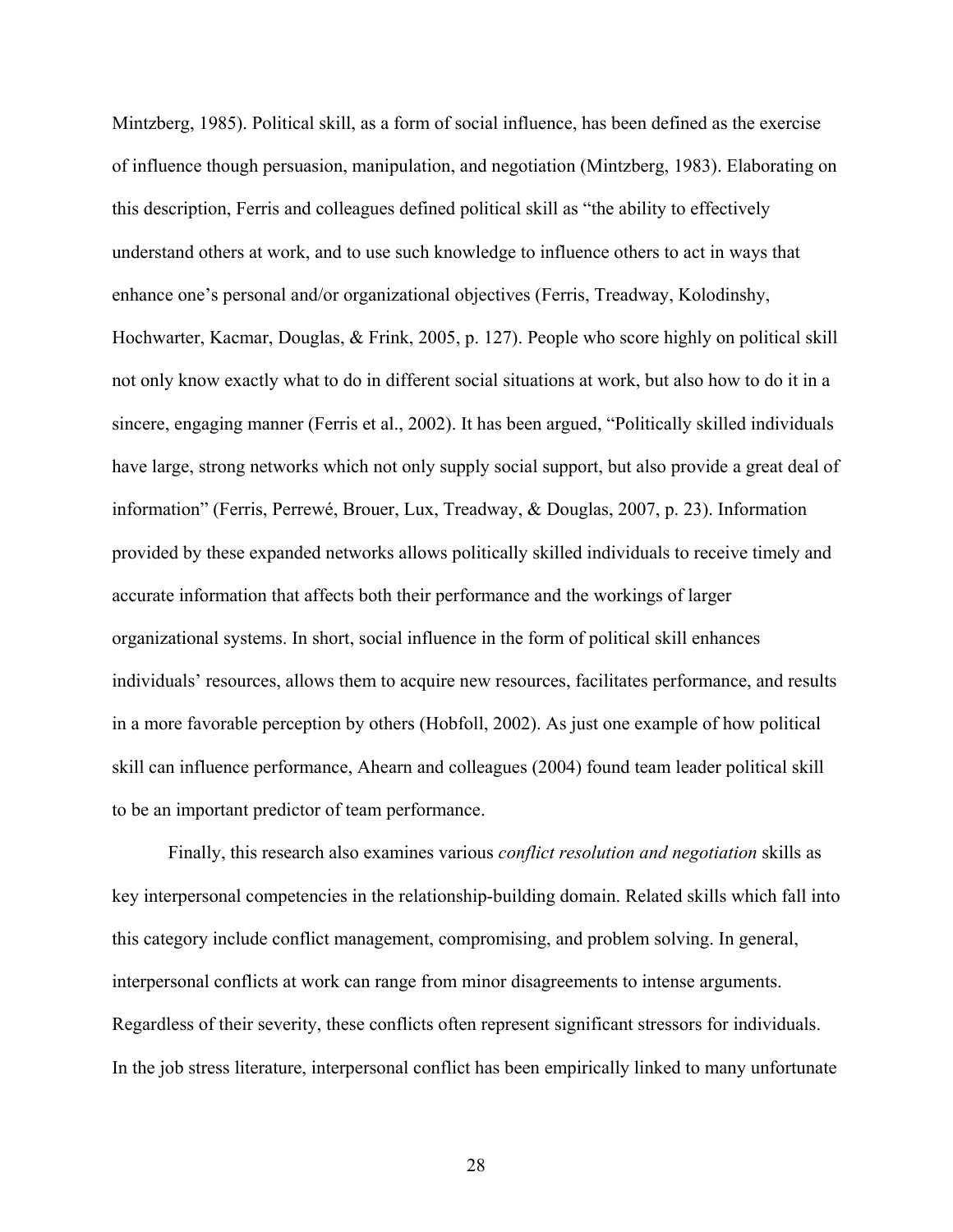outcomes, including turnover intentions, job dissatisfaction, depression, and somatic symptoms (Spector  $&$  Jex, 1998). Thus, for personal health reasons alone, the ability to solve interpersonal conflicts amicably is an important competency. Extending beyond individual well-being, research has demonstrated that failure to manage interpersonal conflicts between members of work teams can lead to substantial performance decrements (e.g., Jehn, 1995; Jehn & Chatman, 2000).

Taken together, these communication (i.e., active listening, oral communication, written communication, assertive communication, and nonverbal communication) and relationshipbuilding (i.e., cooperation and coordination, intercultural sensitivity, service orientation, empathy, self-presentation, social influence, and conflict resolution and negotiation) IPS represent a cohesive and accurate census of the most frequently investigated IPS in the literature. As such, they will represent the focus of this research. At times, however, researchers who study IPS will decide against using any one of these more narrowly defined constructs in favor broader conceptualizations.

#### "General" Interpersonal Skills

 As an unfortunate indictment of the lack of clarity for the IPS construct, too often researchers oversimplify complex, dynamic behaviors observed in their research studies as basic displays of social or interpersonal skills. That is, all behaviors that may be considered within this domain are lumped together and either rated by the participants themselves, or by external observers as simple displays of social, or interpersonal skills. One example of this is the assessment of "supervisory skills." Depending on the particular author or researcher, supervisory skills may refer to giving feedback, coaching, mentoring, or any other of a number of assorted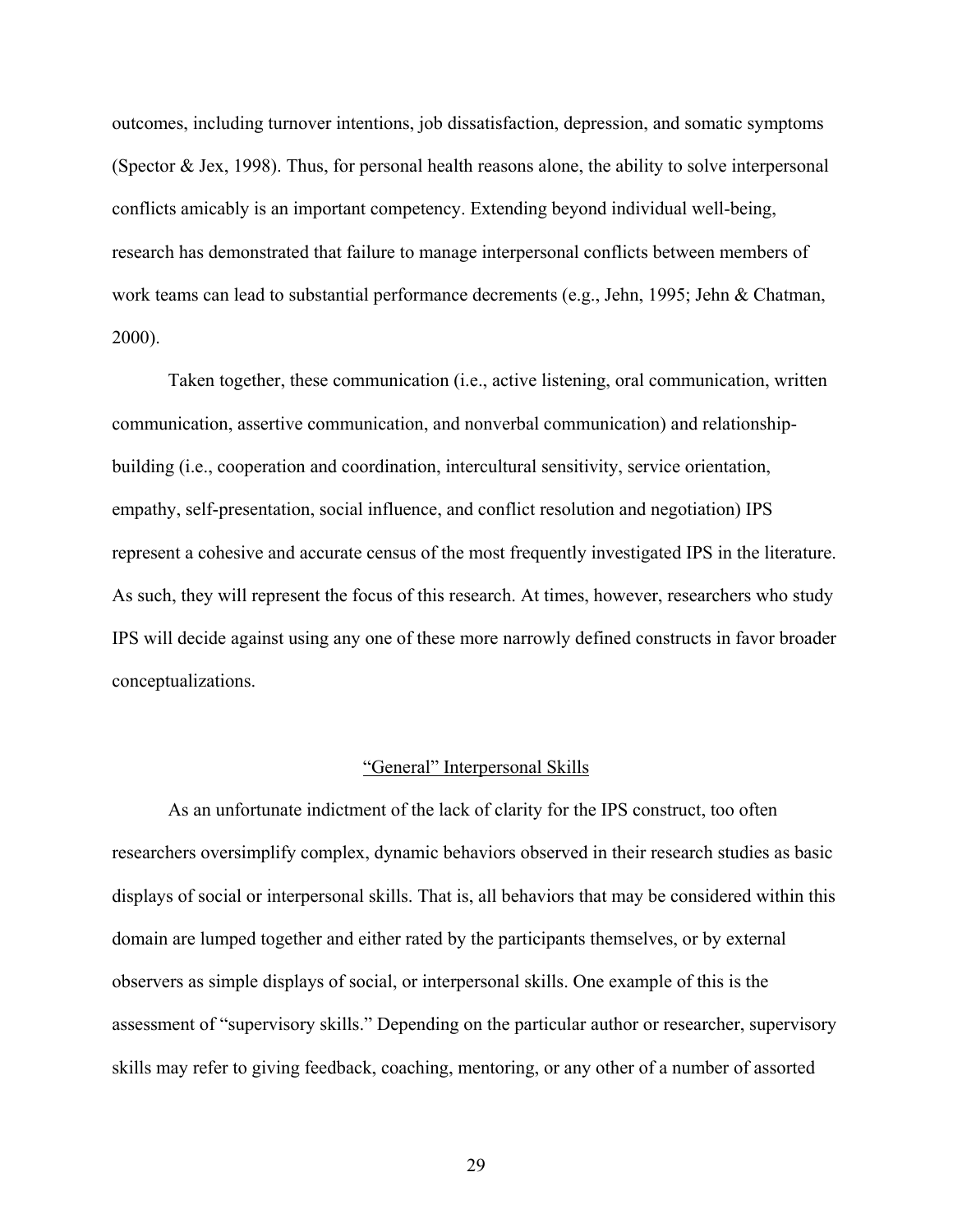leadership- and management-related IPS. The chief concern is that when researchers assess IPS or social skills at the broadest level possible, with no finite description of the specific behaviors being evaluated, fine-tuned interpretation becomes problematic. However, in an effort to salvage the findings and potential knowledge contributions which may be discerned from these studies, this research will also attempt to assess IPS outcomes and correlates at a most general level—a level which unfortunately, will tend to obscure more finite relationships. That is, in addition to examining the previously mentioned communication and relationship-building competencies, results and relationships between more generally described "interpersonal" or "social" skills and outcomes will also be examined. At the same time, every effort will be made to carefully examine the operationalization of broadly described IPS assessed in primary studies. If it is determined that the construct(s) actually being assessed can be suitably placed within the domain of one of the communication or relationship-building IPS described above, then the effect size(s) from that study will be included with others which have resulted from the measurement of similar constructs.

#### Knowledge of Interpersonal Skills

Finally, beyond interpersonal communication skills, relationship-building interpersonal skills, and "general" interpersonal skills, this research also investigates knowledge of interpersonal skills. Such IPS knowledge estimates are typically operationalized through selfreport assessments of individuals' knowledge of the communication, relationship-building, or "general" IPS previously described.

Taking stock of the discussion thus far, two points are clear. First, IPS are important to a number of individual, team, and organizational outcomes. Second, it is hard to find agreement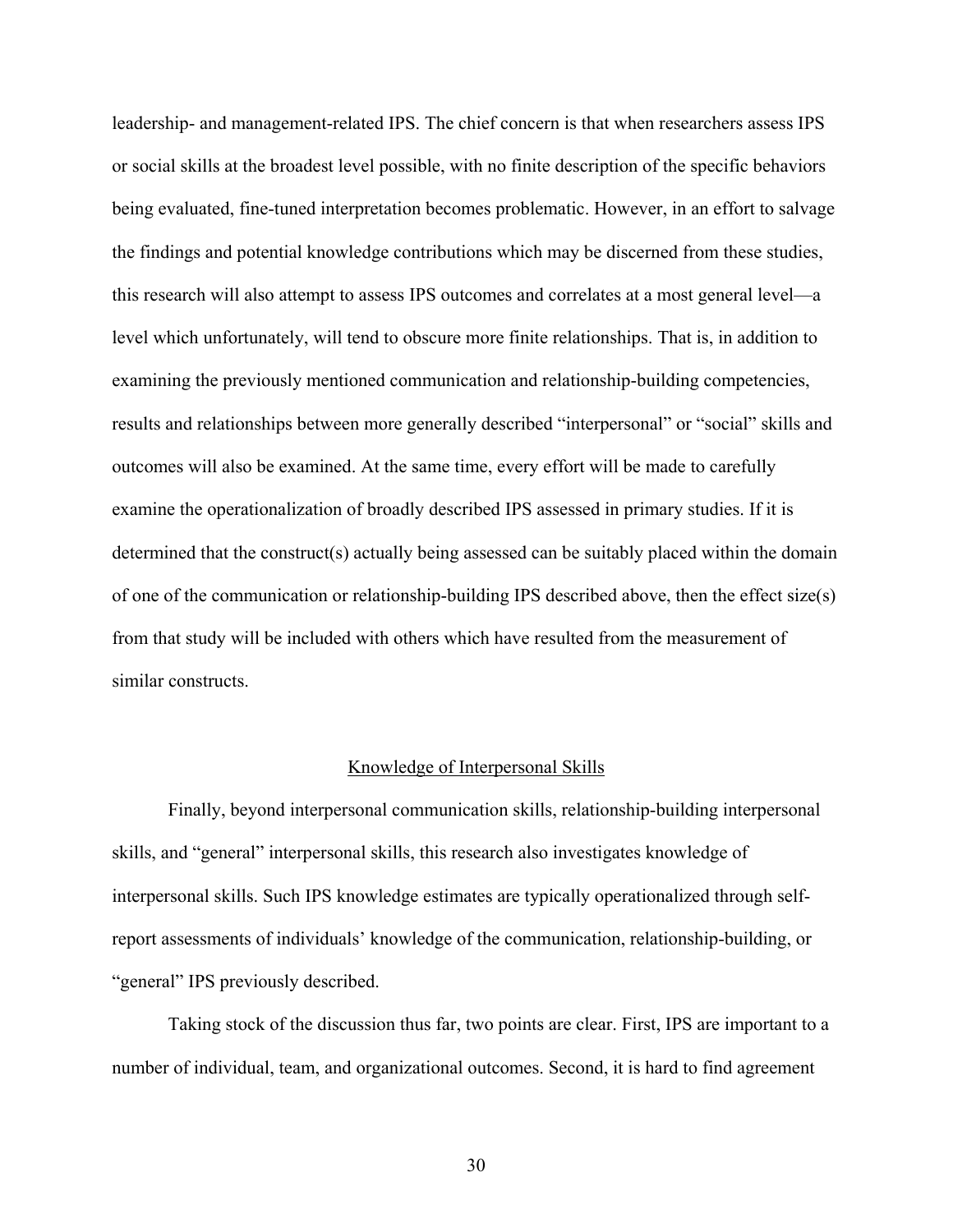upon what constitutes the domain of IPS. In fact, one may rightly argue that there are almost as many taxonomies of IPS as there are IPS researchers. What this study aims to examine are the most frequently represented of these skills. That is, the IPS examined in the current research represent the most commonly described skills in the literature. The empirical assessment of these skills has the power to set the foundation for a generation of future research in this area.

Before describing the hypotheses and methodology of the current study in greater detail, there is one more area which must be reviewed. Thus, the following section provides a more indepth discussion of IPS training. This discussion focuses on the prevalence of this training and presents a few illustrative examples of IPS training interventions. Following this section, the proposed study hypotheses and research methodology will be put forward.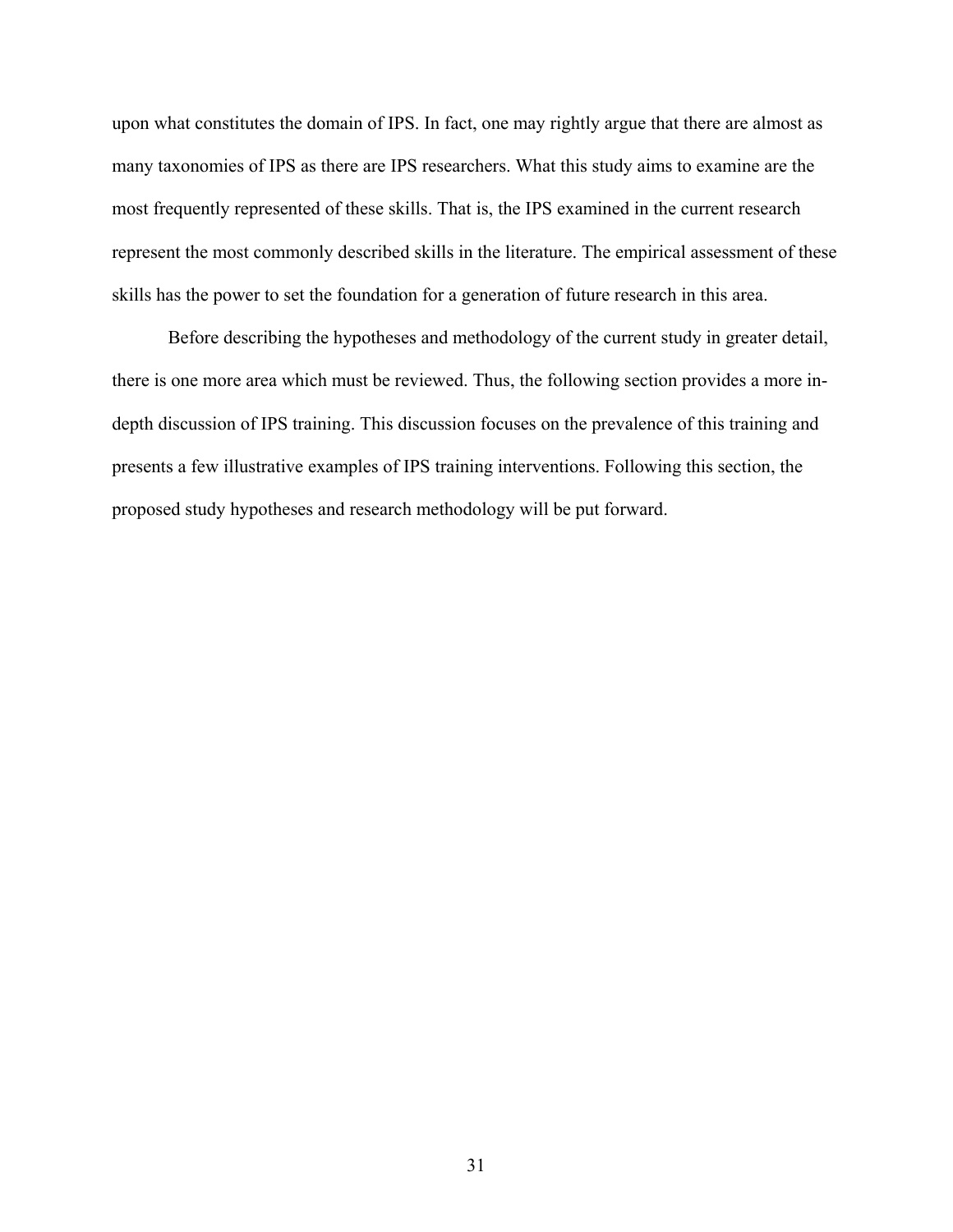#### **CHAPTER 3: INTERPERSONAL SKILLS TRAINING**

<span id="page-32-1"></span><span id="page-32-0"></span>A consensus position derived from a review of the literature in this area suggests that IPS are not to be viewed as simple trait-based orientations, but instead as behaviorally-based competencies, expressed independently of personality and capable of improvement through training (e.g., Hogan & Shelton, 1998; Mueller-Hanson et al., 2007). Moreover, as expenditures on IPS training have swelled (Gist  $\&$  Stevens, 1998; Landy  $\&$  Conte, 2004), these training interventions are becoming increasingly more common. In fact, it is estimated that across all industries, half the training budget is spent on improving the IPS of organizational employees (U.S. Banker, 2000). Additionally, in a survey of organizations known to use teams, Devine and colleagues (1999) found that 74% of the organizations trained team members in IPS or dealing with diversity (vs. 29% in a random sample of organizations). Unfortunately, published evaluations of these training interventions are not nearly as frequent.

It has been argued that, "…teaching interpersonal skills creates the same kind of challenges as teaching employees how to work with products coming off the assembly line" (Goldstein & Ford, 2002, p. 15). At the same time, the complex and dynamic nature of interpersonal tasks suggests these can be difficult areas in which to provide training (Stevens  $\&$ Gist, 1997). In general, "the accumulated evidence on IPS training suggests that such training should focus on specific, optimal social skills, and not on increased general sensitivity or insight" (Klein et al., 2006, p. 109). Moreover, IPS training should be designed to enhance each of the cognitive, behavioral, and affective components of these skills (Bailey & Butcher, 1983; Harrison, 1992).

At a broad level of examination, interventions targeting the development of communication and relationship-building IPS may be either formal or informal. Informal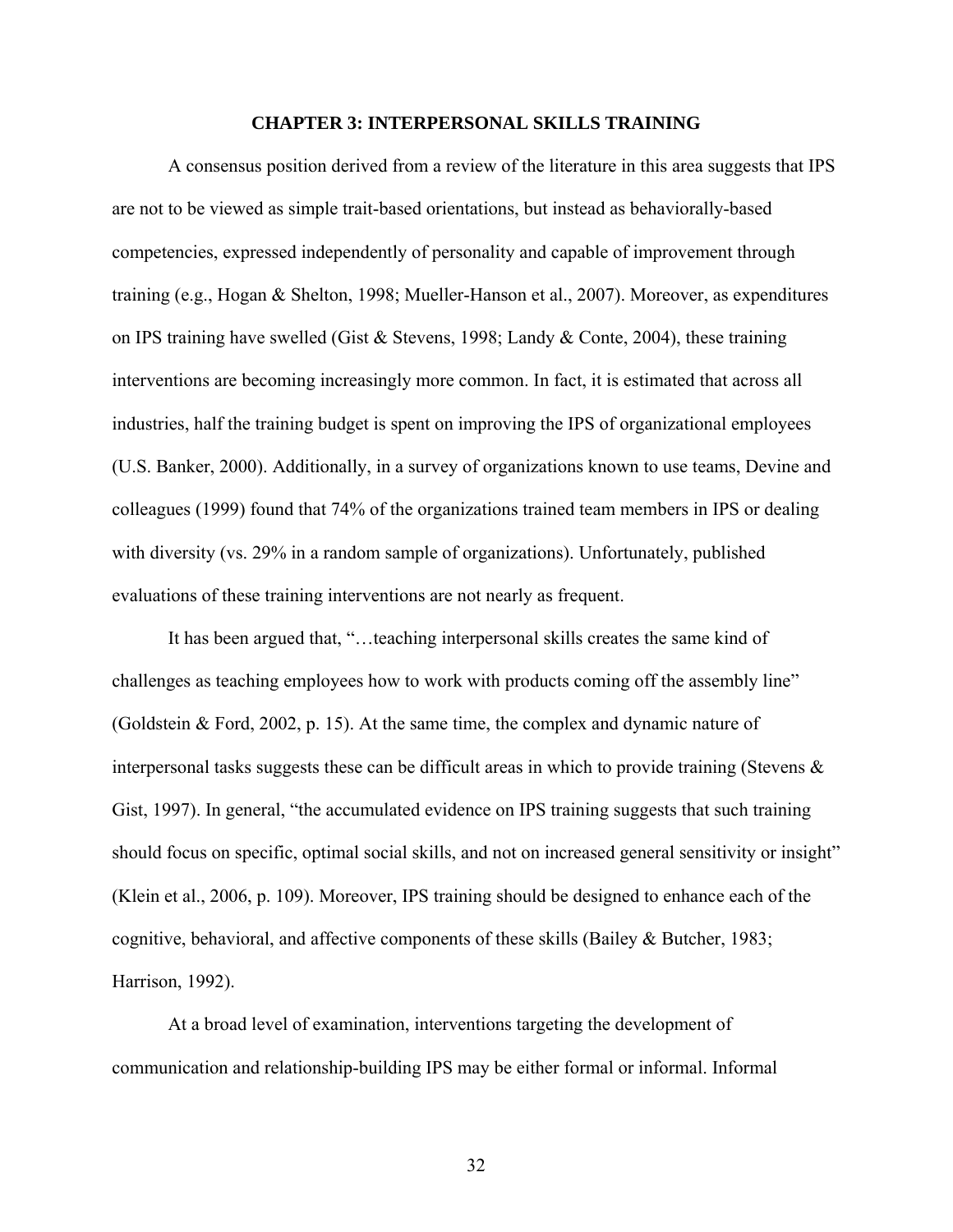methods for improving IPS include motivating and goal setting, coaching and mentoring, and feedback. Formal methods include behavioral modeling training (BMT) and other strategies which may incorporate information-, demonstration-, and practice-based methods. However, the distinction between formal and informal methods is, at times, hazy. Take for example, Tews and Tracey's (2008) examination of the effect of both self-coaching and multi-source feedback (MSF) on interpersonal skill performance. In this study the coaching and feedback mechanisms, which can also be wonderful informal developmental tools, were systematic and formal. The self-coaching program included a workbook filled with behavioral checklists and open-ended questions. Additionally, this program encouraged self-generated feedback and provided a goalsetting action plan. Confirming the authors' hypothesis, the self-coaching program helped facilitate interpersonal skill performance ( $\beta = 0.25$ ,  $p < 0.05$ ). Importantly, these findings were identified even while controlling for general mental ability, conscientiousness, and pre-training self-efficacy. Similarly, the multi-source feedback (MSF) intervention, which included both selfand subordinate assessments, also had a positive impact on IPS performance  $(\beta = .44, p < .01)$ . As another example of the effective use of feedback in this area, Hunt and Baruch (2003) examined the impact of subordinate feedback on the development of IPS for 252 executives. In this study, feedback was given as part of a five-day training workshop. The results of this research indicated that the IPS training had a modest impact on the executives' IPS.

Beyond self-coaching and MSF, multimedia and simulation-based training systems have become increasingly popular options for IPS development. As one example, the Federal Bureau of Investigation (FBI) developed a unique simulator to facilitate their agents' interview skills (Olsen, Sellers, & Phillips, 2004). In this program, agents were encouraged to use verbal and nonverbal cues to detect deception in human behavior. As another example, Smith-Jentsch,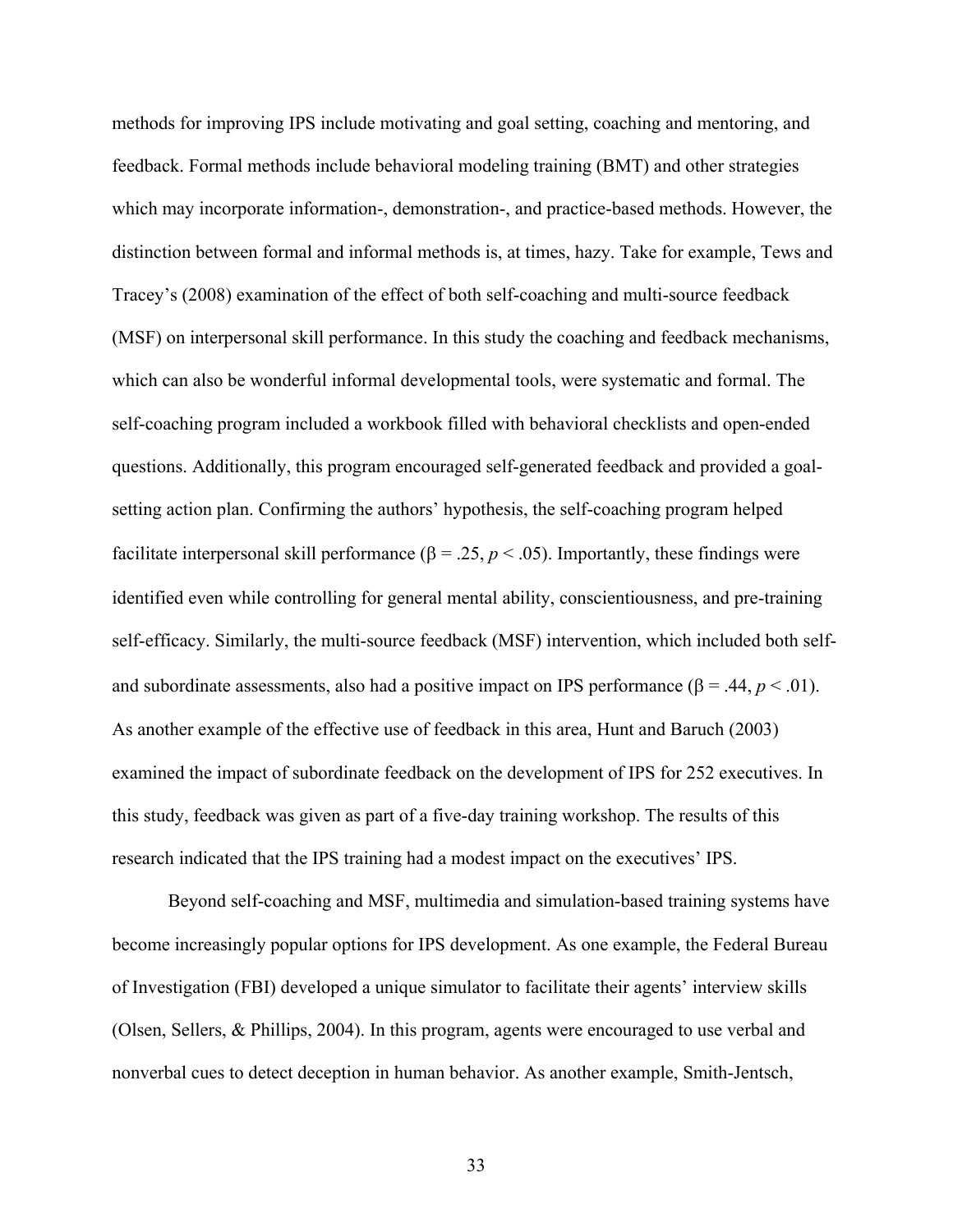Griffin, and Onyejiaka (2006) described an assessment and training tool for assertive communication skills. Specifically, they developed a multimedia platform populated by twentysix events, each scripted to elicit assertive communication during an immersive 40-minute workplace simulation. Preliminary results provided support for the efficacy of the computerbased simulation as an alternative for live role-plays or video-based situational judgment tests in the assessment and training of IPS.

Hanson, Nangle, and Meyer (1998) performed a meta-analysis of social skills training in which the participants were primarily elementary, middle, and high school students. The results from this study indicated a mean effect size of .697, after correction for sampling error. This effect size suggests the average participant in a social skills training program was more socially skilled than 74% of those not in a training group. These results, although not speaking directly to the efficacy of IPS training for adults, are nonetheless illustrative of the potential impact of IPS training.

Team members have also been the focus of formal IPS training programs. Unfortunately, a number of previous reviews have concluded that efforts to enhance team interpersonal relationships have met with little success (e.g., Salas, Rozell, Mullen, & Driskell, 1999; Tannenbaum, Beard, & Salas, 1992). However, Bradley, White, and Mennecke (2003) argued that there is abundant support for the contention that interpersonal processes relate positively to team performance, *when teams engage in longer-term tasks*. That is, team interpersonal processes have a better chance of demonstrating their beneficial effects when examined over longer time periods, after individuals have worked together for some time. In contrast, IPS matter to a lesser degree with contrived tasks of short duration. In support of this finding, Druskat and Kayes (2000) found interpersonal processes predicted improved performance for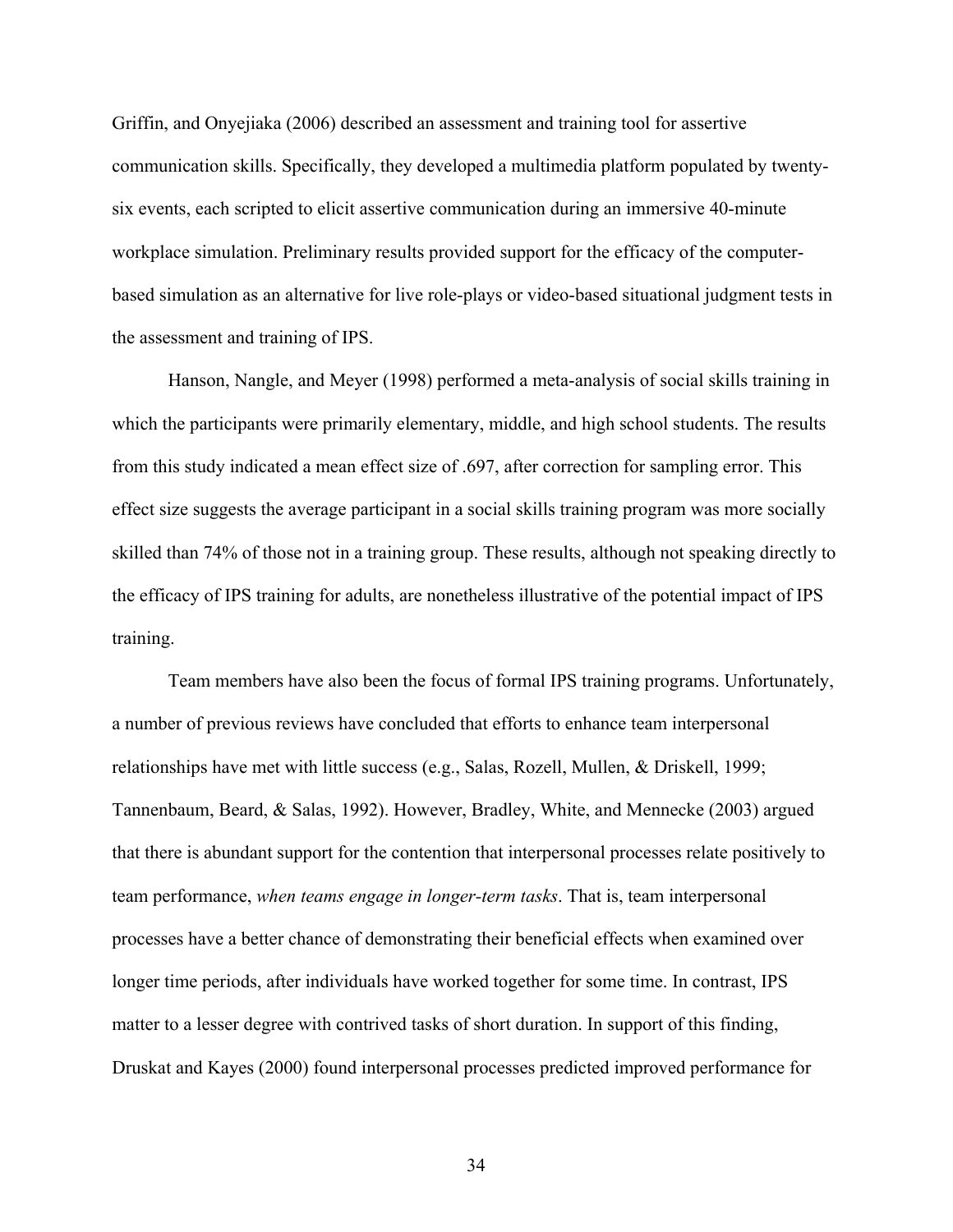teams working on four-month long-term projects. Research such as this is vital to understanding the boundary conditions for when, where, and how IPS training interventions are effective. That is, this study and related research (e.g., Marks et al., 2001) have each touted the benefits of incorporating a time-based perspective in the measurement and training of team interpersonal processes.

Role playing, and specifically behavioral modeling training (BMT), are perhaps the most common strategies for developing IPS. "In role-playing, trainees practise the part they are going to play in a classroom situation, and are given some kind of feedback on their performance" (Argyle, 1969, p. 402). Role playing interventions were first initiated in organizational settings for the training and development of industrial supervisors (Argyle, 1969). Importantly, these programs have proven successful in a wide variety of settings (e.g., Baldwin, 1992; Goldstein  $\&$ Sorcher, 1974; May & Kahnweiler, 2000). As described by Pescuric and Byham (1996), behavior modeling has been proven effective in all industries and at all educational levels. Based on principles of social learning theory (i.e., attention, retention, reproduction, and motivational processes; Bandura, 1977), this very common strategy incorporates information, demonstration, and practice-based methods. The typical sequence involved in BMT programs includes "a description of skills-behaviors to be learned, prior to, or along with, modeling, and then practice with feedback (Taylor et al., 2005, p. 693).

While early studies of BMT cited large positive training effects (e.g., many were reported in a 1976 issue of *Personnel Psychology*), more recent research has not consistently confirmed these findings. For example, despite evidence of learning, some recent studies have failed to find significant changes in job behavior (May & Kahnweiler, 2000; Russell, Wexley, & Hunter, 1984; Werner, O'Leary-Kelly, Baldwin, & Wexley, 1994). These inconsistent results provided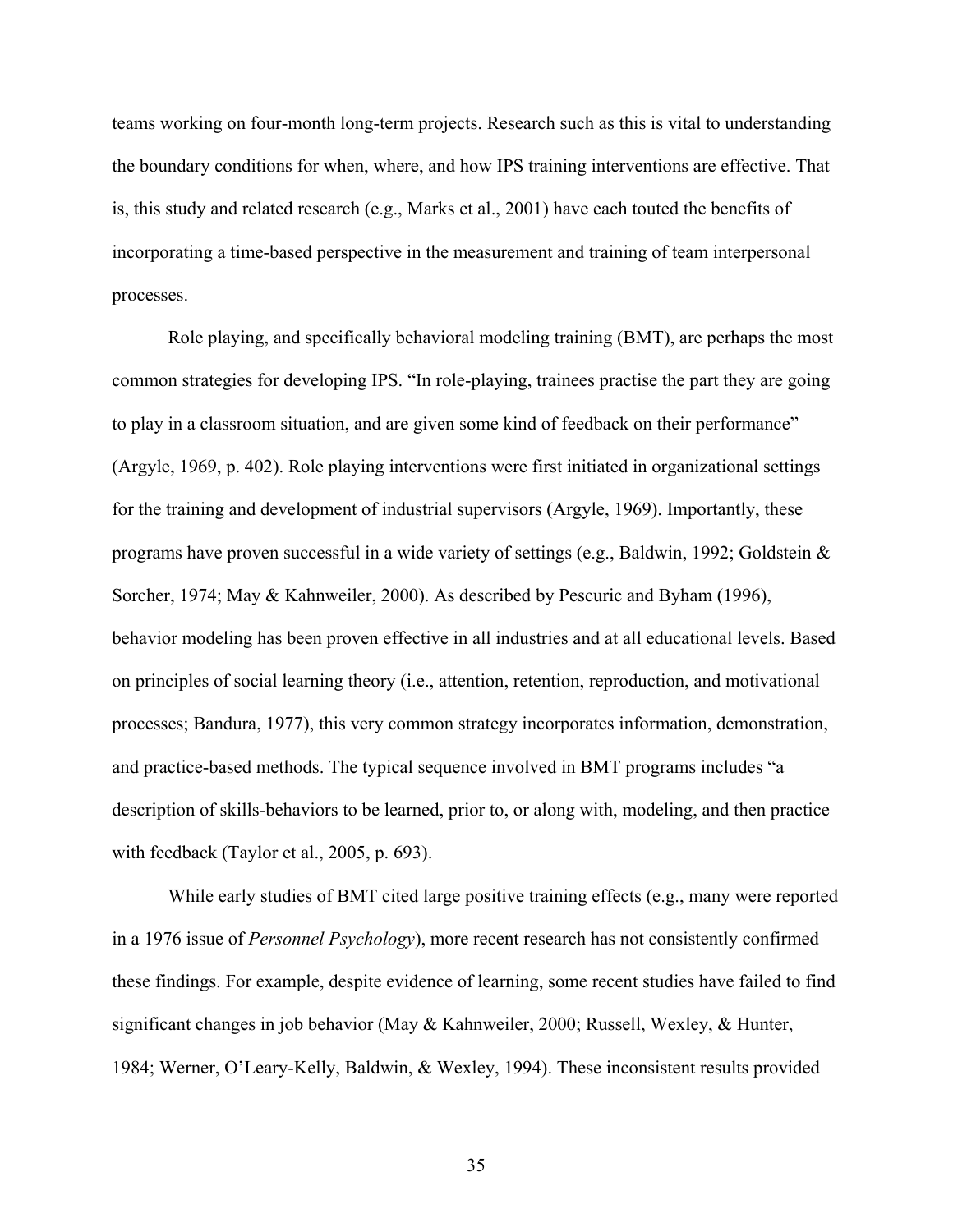the impetus for Taylor, Russ-Eft, and Chan (2005) to conduct a sweeping meta-analysis on BMT.

Specifically, Taylor and colleagues' research focused on the impact of BMT on six outcome criteria: declarative knowledge, procedural knowledge, attitudes, job behavior, workgroup productivity, and workgroup climate. Moreover, the skills taught in the BMT programs they reviewed consisted of supervisory skills (*n* = 78 studies), interpersonal communication skills ( $n = 30$  studies), and technical skills ( $n = 11$  studies). The results from this research were most encouraging for declarative  $(d = 1.05)$  and procedural knowledge outcomes  $(d=1.09)$ , followed by attitudes  $(d=0.29)$  and job behavior  $(d=0.25)$ . The impact of BMT interventions on workgroup productivity and workgroup climate was not as pronounced  $(d =$ 0.12 and 0.10, respectively).

Pertaining to the current research, these authors also broke down IPS into supervisory and teamwork skills and again assessed the impact of BMT interventions on four of the six outcomes assessed previously. They found that BMT interventions were most effective for improving declarative knowledge of supervisory skills (*d* = 2.04) and declarative knowledge of teamwork skills (*d* = 1.29). Concerning procedural knowledge/skills, BMT interventions were (again) more successful with supervisory skills ( $d = 1.27$ ) than teamwork skills ( $d = 0.91$ ). Finally, the effects of BMT interventions on supervisory and teamwork attitudes (*d* = 0.28 and 0.51, respectively) and job behaviors ( $d = 0.26$  and 0.35, respectively) were substantially less well pronounced.

 Upon reflection, Taylor and colleagues' (2005) comprehensive research effort has particular relevance to the current research. In fact, if this dissertation were centered on BMT alone, rather than specific antecedents and outcomes of IPS, it would have been rendered redundant by the Taylor and colleagues study. However, their study examined IPS at general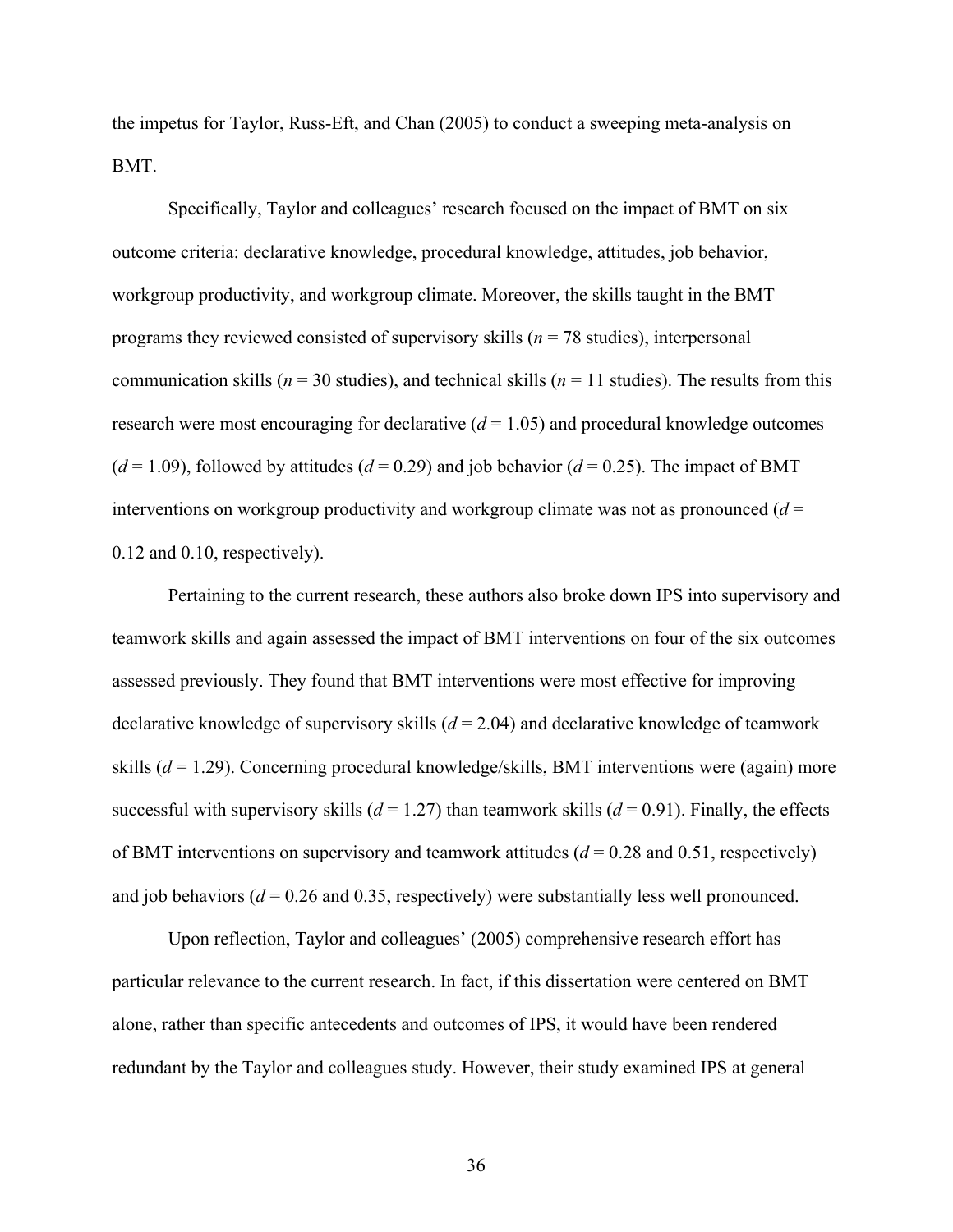levels only, and focused on only one training strategy—BMT. Moreover, they argued, "Large residual variances often remained even after studies were broken down by methodological variables, suggesting that moderator variables other than those assessed in the present study are likely to be responsible for the remaining variability of BMT effects across studies" (p. 706). Indeed, additional variance may be captured by examining IPS at a finer level of detail, rather than amalgamating them all together as "supervisory" or "teamwork" skills. The current research examines, therefore, a more fine-tuned and accurate set of skills.

Thus, the major extension provided by the current research is four-fold. In short, it: (1) assesses a more finely-tuned set of interpersonal competencies; (2) addresses and examines the efficacy and boundary conditions for a variety of IPS interventions; (3) examines antecedents of IPS; and (4) examines job complexity as a possible moderator of the relationship between IPS and outcomes. The next section outlines the 15 hypotheses advanced in this research.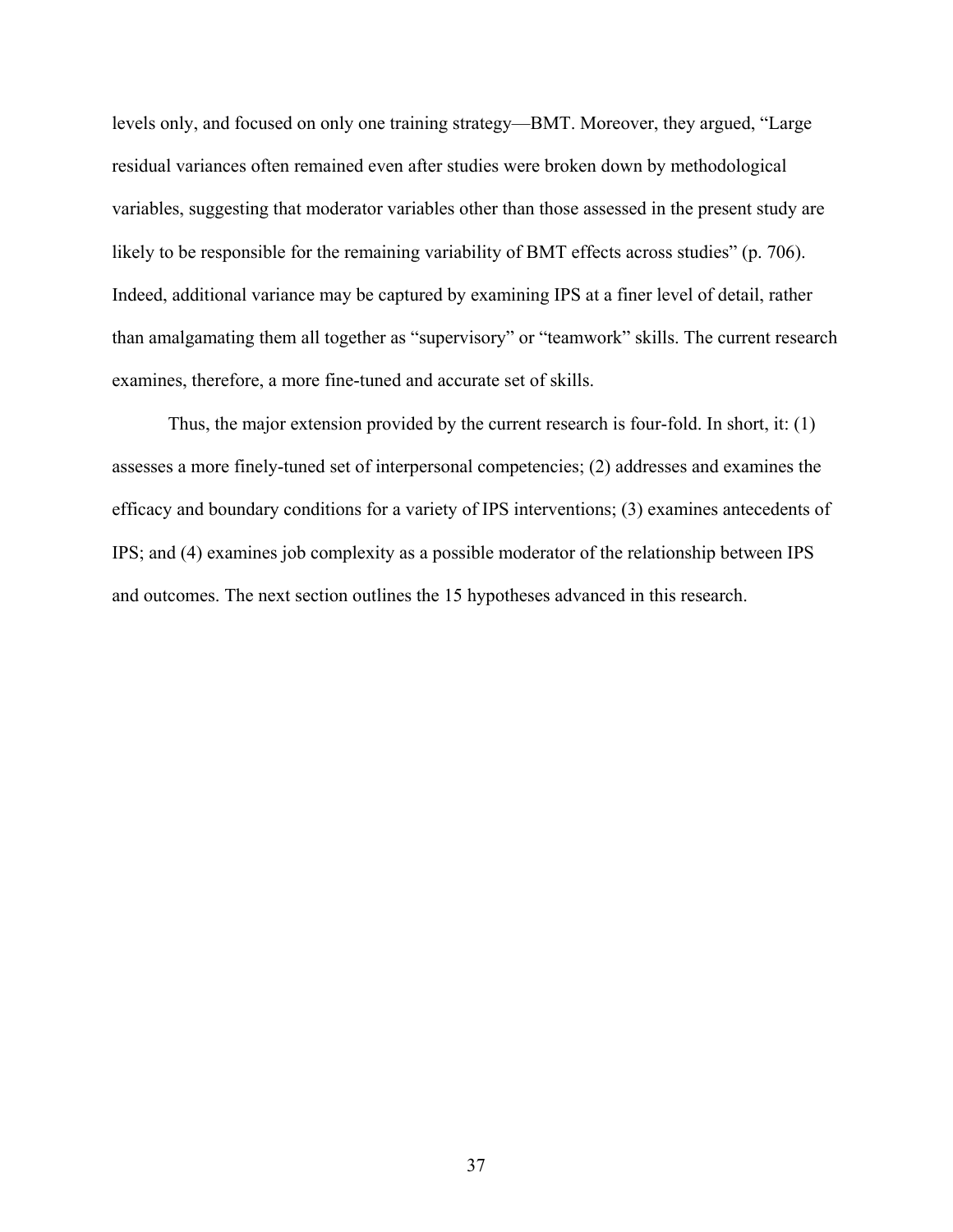#### **CHAPTER 4: THEORETICAL BACKGROUND AND STUDY HYPOTHESES**

As described by Morrison and Heggestad (2008), the literature in this area suffers from both the jingle (Thorndike, 1903) and the jangle (Kelly, 1927) fallacies. Specifically, there are times when "research findings may be integrated, when, in fact they should not be (the jingle fallacy) and other occasions in which findings will not be integrated when they should be (the jangle fallacy)" (Morrison & Heggestad, 2008, p. 4). Particularly problematic is that without construct clarification, the quantitative integration of findings via meta-analytic methods becomes extremely problematic.

The taxonomy examined here represents an attempt to understand the most common IPS—those that appear in most discussions of the topic area. Using this taxonomy, the results of primary studies can be organized and meta-analytically scrutinized to discern the relationships between various antecedents and IPS, between these IPS and important outcomes, the efficacy of IPS training interventions, and various moderators of the relationship between IPS and outcomes. Given the abundance of attention placed on IPS in organizations today, it has never been more important to gain an increased understanding of the domain in which they reside. Thus, the hypotheses presented in this research will be discussed within the context of four overarching themes: (1) antecedents of IPS, (2) relationships between IPS and outcomes, and (3) assessing the efficacy and boundary conditions for successful IPS training interventions, and (4) assessing whether the relationship between IPS and outcomes is moderated by job complexity. Figure 2 (see Appendix A) is provided as an organizing framework to guide the discussion of study hypotheses.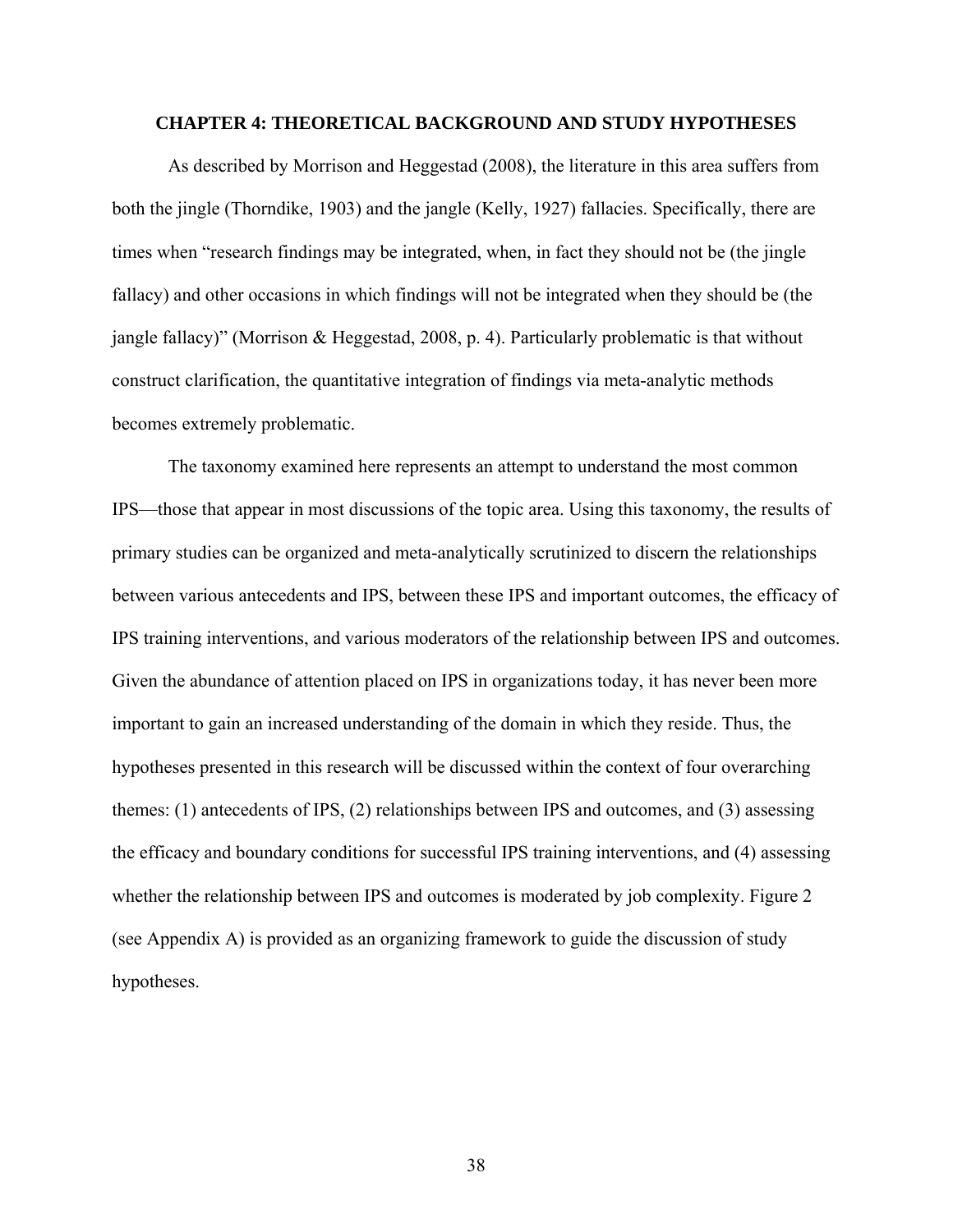### Antecedents of Interpersonal Skills

The existing literature has identified a number of possible antecedents of IPS. Among those most frequently investigated include gender (e.g., Althoff & Ashkanasy, 2004; Sarason, Sarason, Hacker, & Basham, 1985) and various personality constructs (e.g., the "Big Five" personality variables; Barrick, Parks, & Mount, 2005; Neuman & Wright, 1999; Witt & Ferris, 2003). These individual difference variables are expected to relate to IPS across a variety of settings. However, consistent with the prevailing view of IPS as *situation-specific* behaviors, it may be difficult to identify strong (or even significant) predictors of these skills. That is, because IPS are believed to be influenced by a multitude of factors (e.g., instinct, previous experience and learning, situational factors, and individual differences; Argyle & Kendon, 1967; Bellack, 1983; Hayes, 2002), identifying strong and consistent demographic or personality predictors may be a difficult task. Nonetheless, in an effort to build upon previous research in this area and better illuminate the domain space of interpersonal competencies, two potential predictors of IPS will be examined: gender and personality variables.<sup>1</sup>

## *Gender*

A pervasive gender stereotype posits that, while men often perform better in math and science contexts, women are better when it comes to creativity, communication, and developing interpersonal relationships. In general, sex differences on psychological attributes have been investigated under two major theories—evolutionary psychology and social role theory (Archer & Lloyd, 2002). In social role theory, attributes associated with masculine social roles (e.g., physical aggression) are expected to be more common in men than in women. At the same time, those attributes that are associated with domestic and child-care roles (e.g., nurturing, caring) are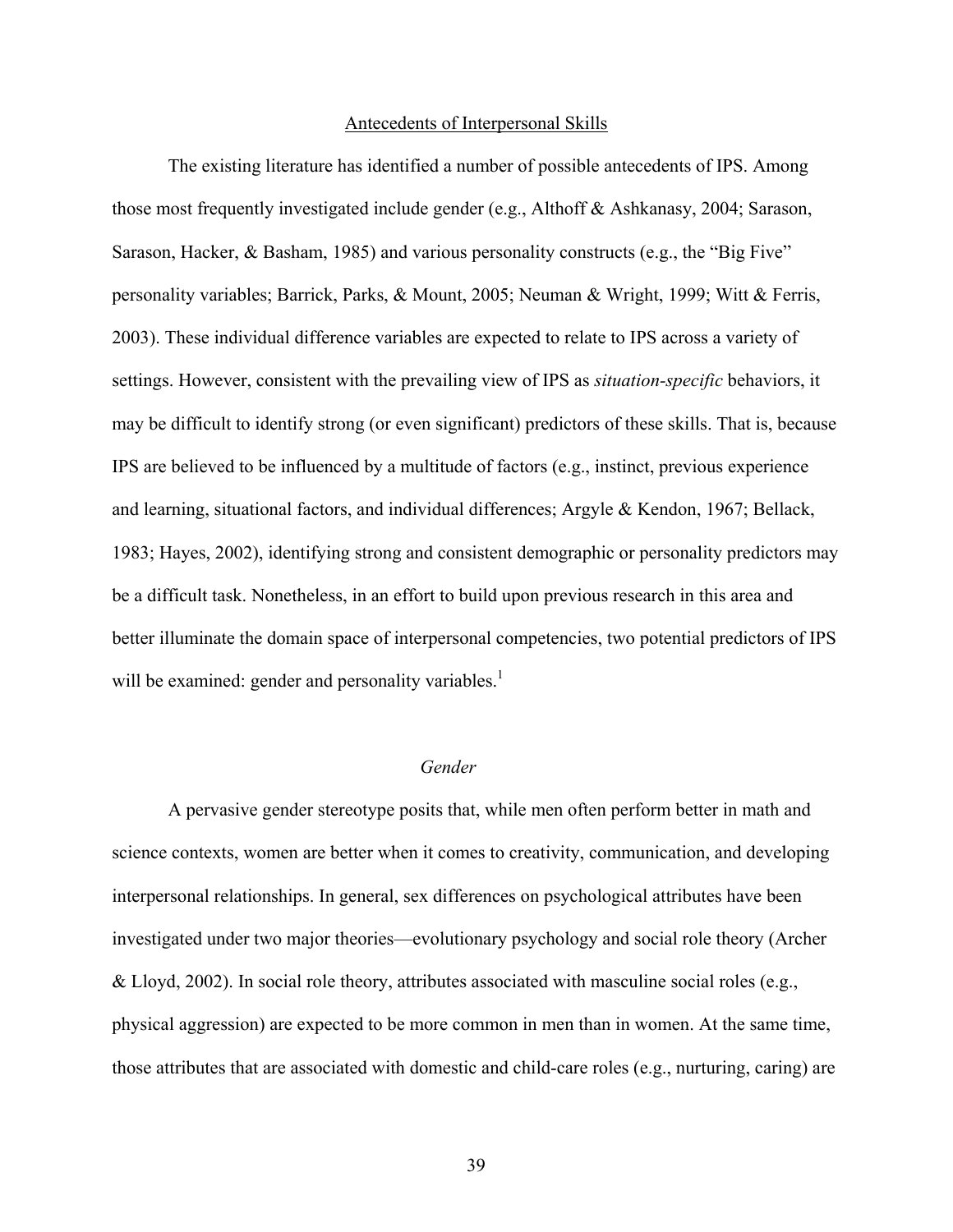expected to be more common in women (Archer, 2006; Eagly, 1987). These expectations were largely confirmed by Hyde (2005), who recently presented a comprehensive review of 46 metaanalyses on sex differences.

Concerning the early development of communication ability, there is evidence to suggest that females are better at both verbal and nonverbal communication than males. As one example, Leaper and Smith (2004) found female children to be rated higher than males in both affiliative speech  $(d = -0.11)$  and talkativeness  $(d = -0.26)$ . In addition, LaFrance, Hecht, and Paluck (2003), in a sample including both adolescents and adults, found a rather large difference favoring females  $(d = -0.40)$  on the variable of smiling. McClure (2000) also found differences favoring females, this time ranging from  $d = -0.18$  to  $d = -0.92$  in infants' facial expression processing—a type of nonverbal communication ability. Unfortunately, these studies did not examine adult populations.

However, a number of applied psychology and management research studies have also investigated gender differences in IPS. For example, sex differences have been observed on Fine's (1955) people-things dimension of interests. Specifically, women have generally scored higher on the dimension of "people orientation," while men have rated higher on a scale measuring orientation towards things (Lippa, 1998). In addition, gender differences in the British Army officer assessment center (AC) have been investigated (Anderson, Lievens, van Dam, & Born, 2006). In this study, Anderson and colleagues found gender differences in performance on interpersonally oriented leadership dimensions. More specifically, female candidates scored higher than males on both oral communication ( $d = 0.17$ ) and interaction ( $d = 0.31$ ) dimensions. There is also anecdotal and empirical evidence to suggest that men require more human skills training (Altonji & Spletzer, 1991).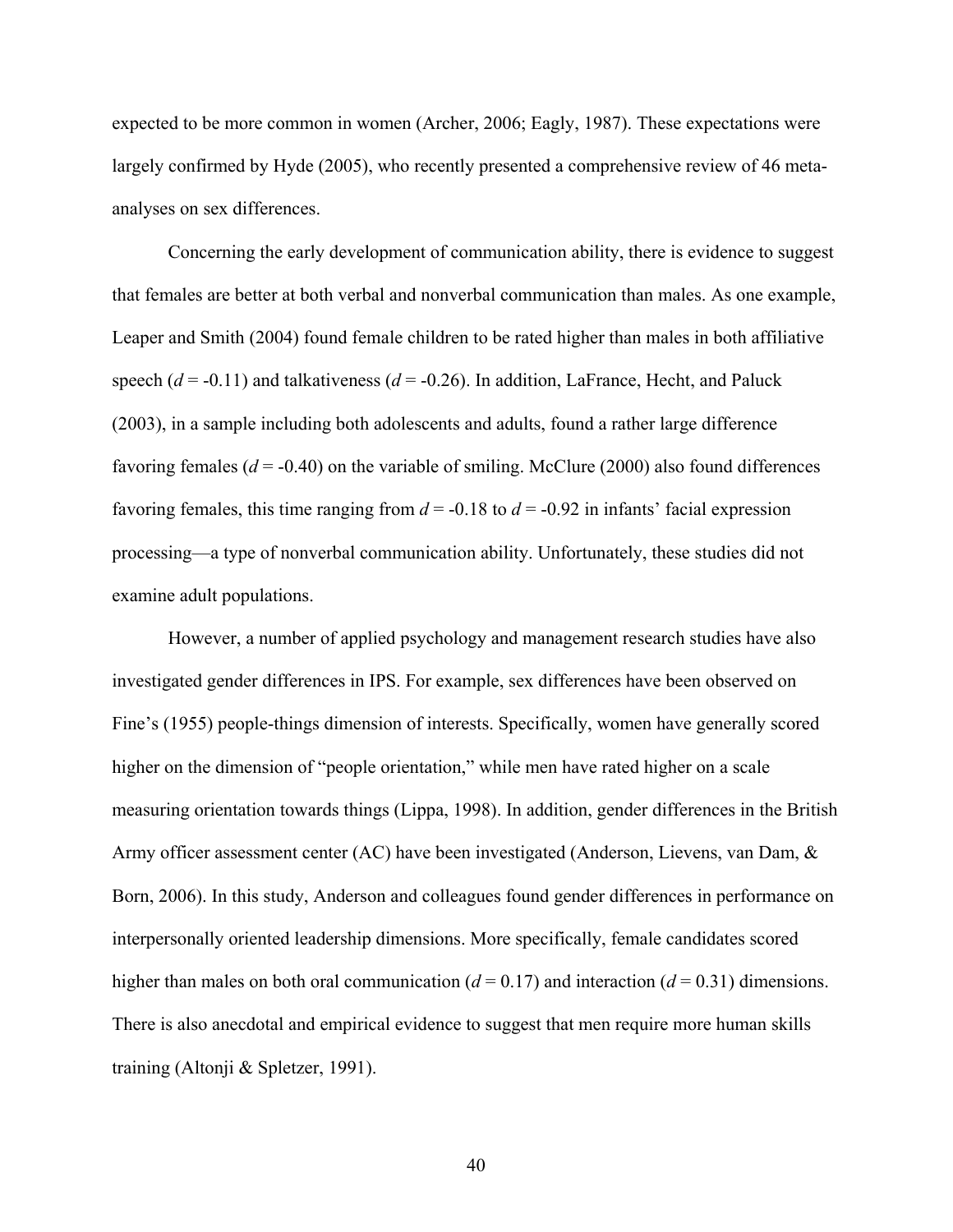In other research, Huffcutt, Conway, Roth, and Stone (2001) reported a -0.13 mean effect size difference (i.e., favoring women) for interview ratings of applied social skills. Likewise, Sarason, Sarason, Hacker, and Basham (1985) reported findings from their study suggesting that females were rater higher than males on the construct of global social competence ( $F = 7.05$ ,  $p <$ .01). Finally, Adler and Izraeli (1995) suggested that women's strengths, when it comes to relationship-building skills, should position them to do quite well in international and crosscultural assignments. However, in contrast to these findings which have favored females, Hochwarter, Witt, Treadway, and Ferris (2006) found a slight, nonsignificant tendency for males to score higher than females on a broad measure of social skills with two samples of customers service employees ( $n = 136, 47\%$  male; and  $n = 115, 69\%$  male).

Taken together, the balance of research investigating the relationships between gender and IPS suggests that women may be more effective in *both* communication- and relationshiporiented dimensions of IPS. In addition, when IPS are rated at a general, broad level, it is usually the case that females are rated higher. These findings confirm the expectations of both evolutionary theory and social role theory. Generally speaking, these theories suggest that women have greater ability when it comes to "softer" attributes such as nurturing and caring for others. In contrast, social roles typically associated with men (e.g., aggression, physicality) are frequently used as explanations for why men have been found to have lower measured levels of IPS.

These theoretical, and often anecdotal, assertions will be examined meta-analytically in the current study. That is, in this research it is expected that gender differences in measured levels of IPS will be apparent, with females rating higher than males on evaluations of the two subsets of communication and relationship-building interpersonal skills, as well as the entire set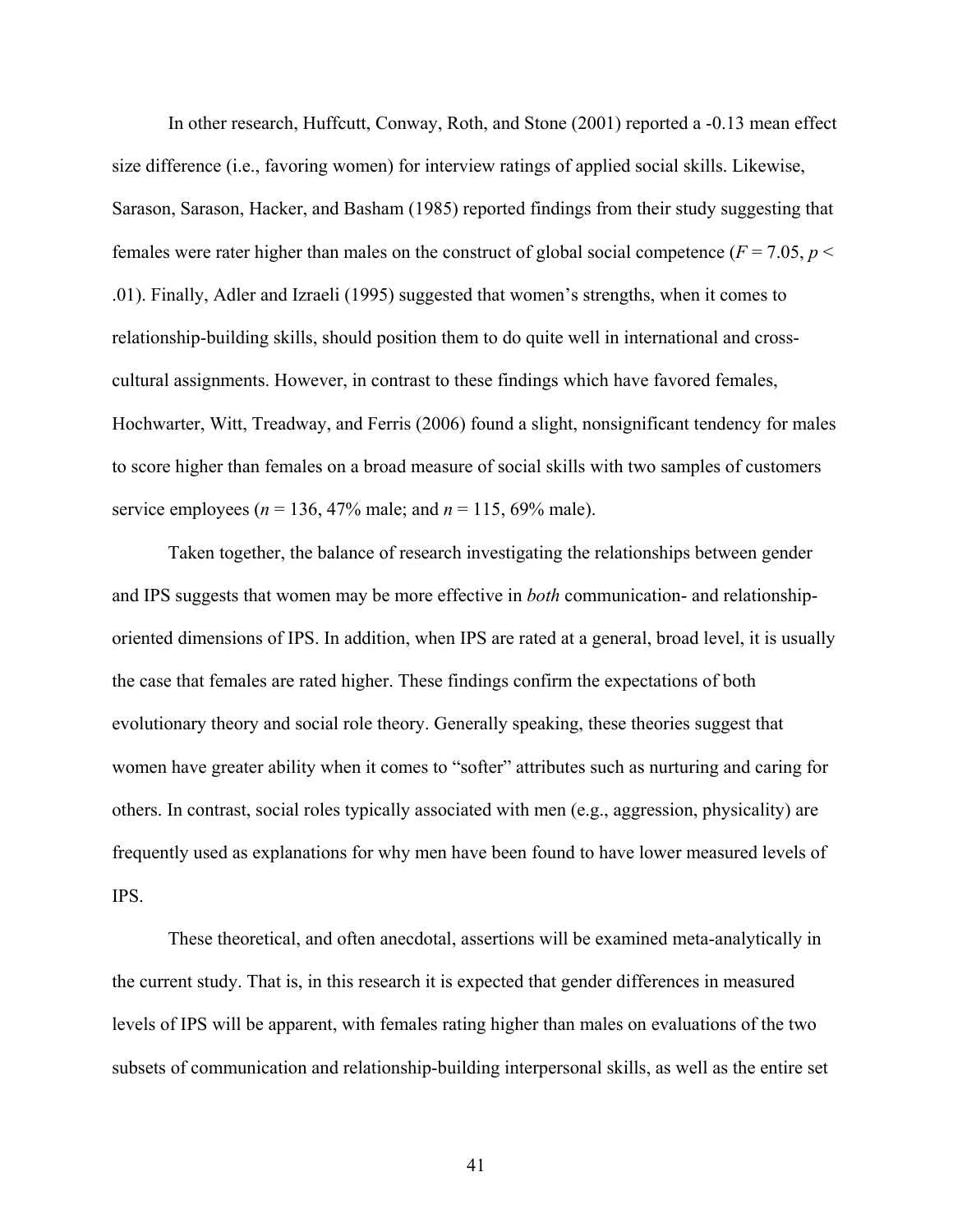of "general" interpersonal skills. The results from this research are expected to empirically confirm past research in this area, and to do so using only normal, adult samples and a larger base of evidence. By employing meta-analytic techniques, evidence gathered from a diverse pool of primary studies can be leveraged to make an overall assessment of the relationship between gender and interpersonal skills. Finally, there will be no formal expectation that female-male differences in interpersonal communication skills will be greater than gender differences observed in relationship-building interpersonal competencies (or vice versa). While such a finding may provide for an interesting post hoc discussion, there is not enough evidence to make any formal predictions at this time.

Hypothesis 1(a-c): *Females will be rated higher than males on evaluations of (a) interpersonal communication skills (b) relationship-building interpersonal skills, and (c) broad-based measures of "general" interpersonal skills.* 

# PERSONALITY TRAITS

### *Agreeableness*

Agreeableness has been referred to as "likeability" and is associated with traits such as trust, cooperation, flexibility, and tolerance (Vinchur, Schippmann, Switzer, & Roth, (1998). Individuals who possess these traits are expected to be able to get along well with others. As such, individuals with high levels of agreeableness should also possess relatively high levels of IPS. For example, it has been argued that the facets of trust, cooperation, and altruism should be related to relationship-building IPS (Driskell, Goodwin, Salas, & O'Shea, 2006). Across all individuals one would expect a significant positive relationship between these two constructs. As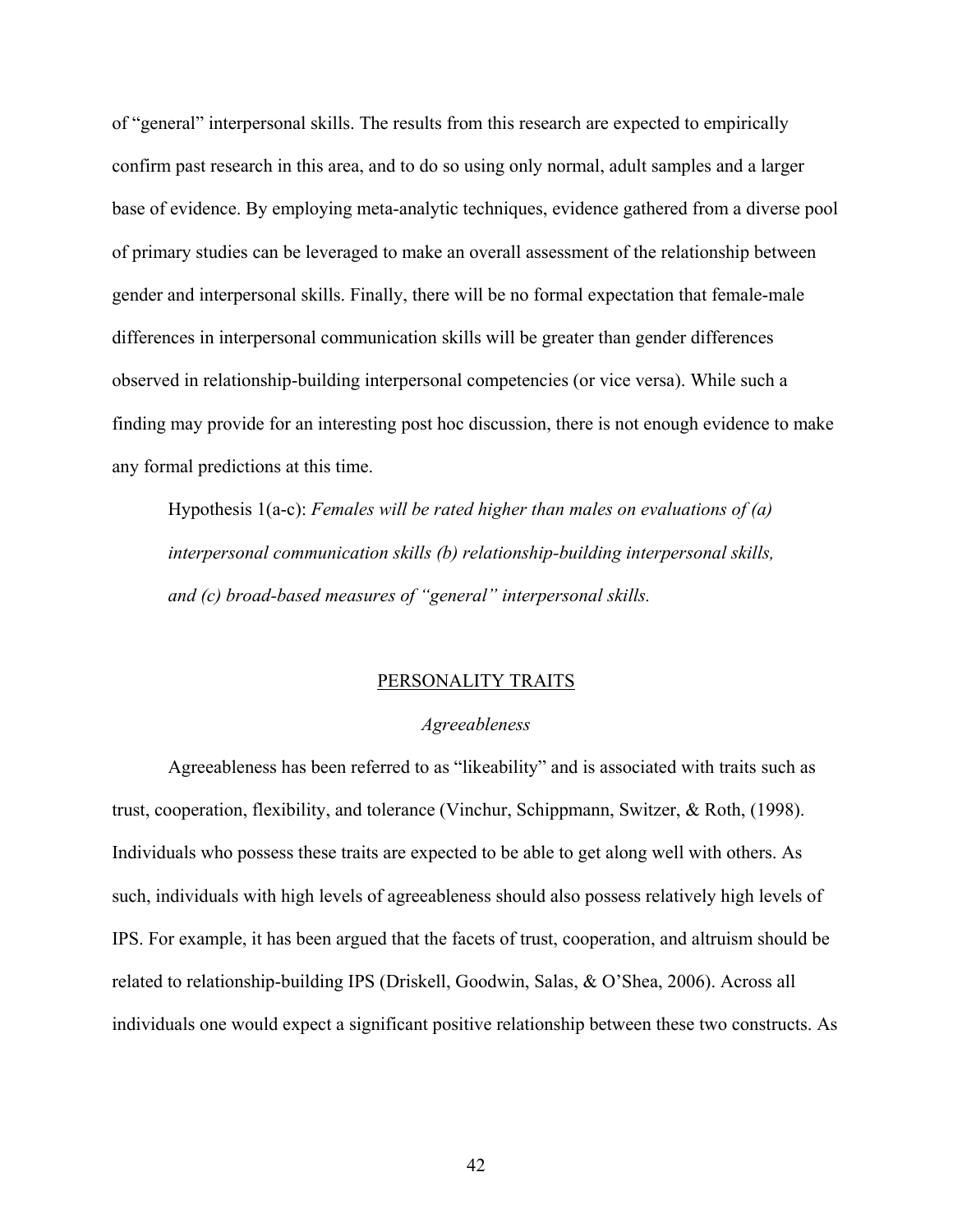a general rule, high levels of agreeableness can be expected to positively impact the quality of one's interpersonal relations.

Many researchers have empirically investigated this link and there is some evidence to suggest that agreeableness may very well be the best primary predictor of performance in interpersonal settings (e.g., Mount, Barrick, & Stewart, 1998; Neuman & Wright, 1999). More specific arguments have been made concerning hypothesized positive relationships between communication in teams and the agreeableness facets of trust and cooperation (Driskell et al., in 2006). In support of these assertions, one study of a group of human resources personnel (Neuman & Wright, 1999) found agreeableness to be related to communication and conflict resolution IPS, at both the individual ( $r = .35$ ,  $p < 0.01$ ) and group level ( $r = .39$ ,  $p < 0.01$ ).

There is also evidence to suggest that the trait of agreeableness has a moderate positive correlation with general measures of IPS (Ferris et al., 2001). For example, Morgeson, Reider, and Campion (2005) found a small correlation between agreeableness and a broad measure of social skills  $(r = .14, ns)$ . Upon examining more narrow measures, they also described a small, positive correlation between cooperation and agreeableness  $(r = .11, ns)$ . In other research, Kantrowitz, Kanfer, and Lippstreu (2006) found agreeableness to be modestly related to a broad measure of self-rated social skills ( $r = .15$ ,  $ns$ ; 95% CI ranged from  $-.01$  to .32), and more strongly related to supervisor-rated social skills ( $r = .31$ ,  $p < 0.01$ ). Finally, in contrast to these positive findings, Barrick and Mount (1991) found no relationship between agreeableness (*r* = .00) and a composite of various metrics of criteria for salespersons (e.g., job performance, training proficiency, salary). However, it is important to note that these performance outcomes may have been influenced by many factors, including but not limited to the salespersons' IPS.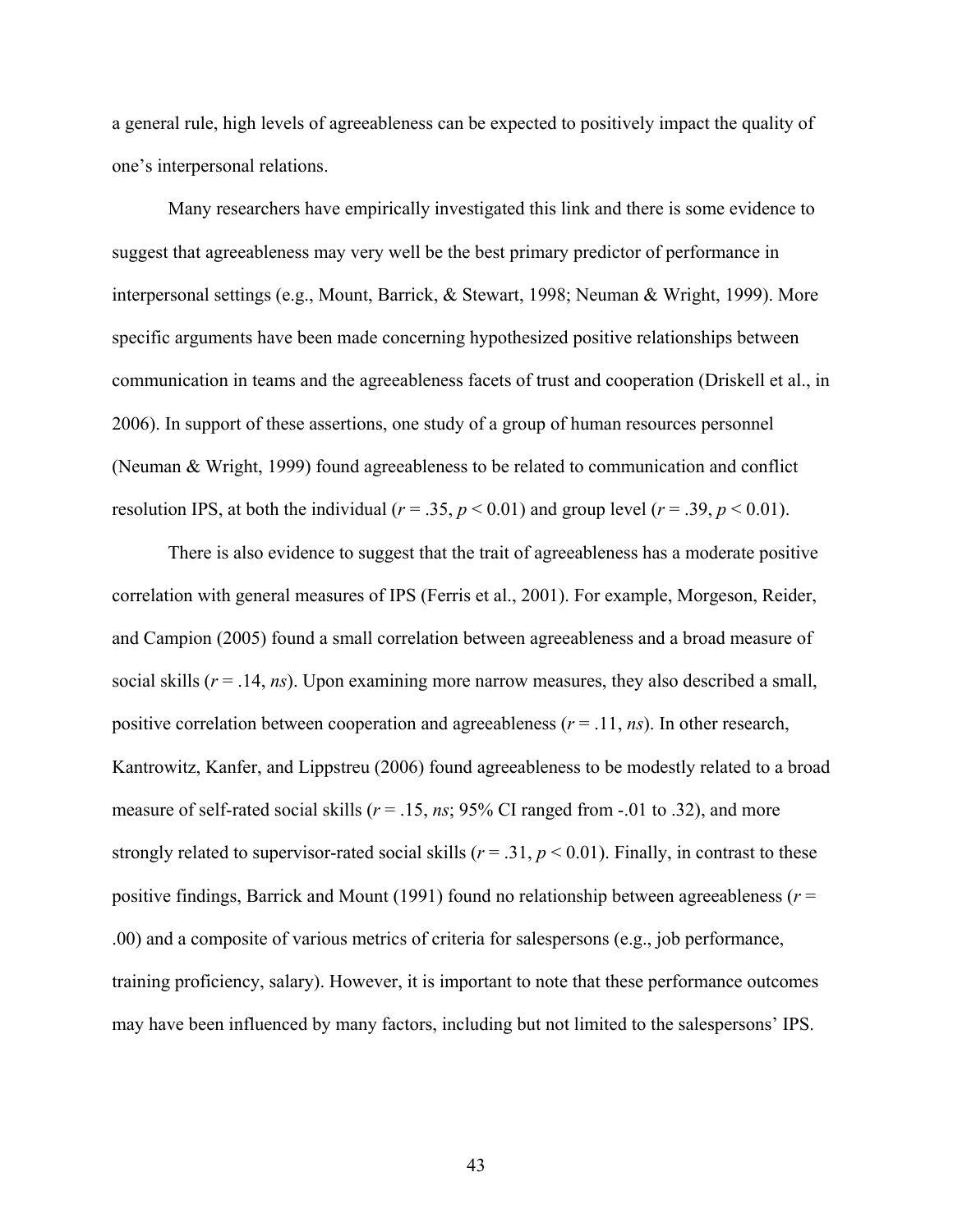On balance, the available research evidence suggests that agreeable individuals are more likely to display strong communication and relationship-building IPS, including the ability to communicate openly and resolve conflicts amicably. The essential nature of the agreeableness trait suggests that it *should* be expected to relate positively and moderately to IPS. The question then becomes, is it possible to predict that agreeableness will be differentially related to communication versus relationship-building IPS? Hogan and Holland (2003) demonstrated that agreeableness is an important predictor when performance is evaluated based upon getting along with others (versus getting ahead). In the context of the current research, one might expect agreeableness to be positively related to cooperation and coordination, intercultural sensitivity, and service orientation. In addition, although it is expected that agreeableness will display positive relationships with each of the relationship-building IPS in almost all cases, the same may not be said for associations between agreeableness and interpersonal communication skills. For example, while agreeableness should be positively related to global ratings of communication skills, it might indeed be unrelated to assertive communication. Individuals who adopt an assertive stance towards an issue (whether in defense of personal rights or for other reasons) would not necessarily be expected to also appear to be agreeable. Upon examining the entire set of communication skills, positive relationships between oral communication and agreeableness may exist alongside negative associations between assertiveness and the agreeableness trait. Considering this issue in its entirety, and evaluating existing research and theory together, it is expected that agreeableness will be positively related to global measures of IPS and more strongly related to relationship-building IPS than interpersonal communication skills.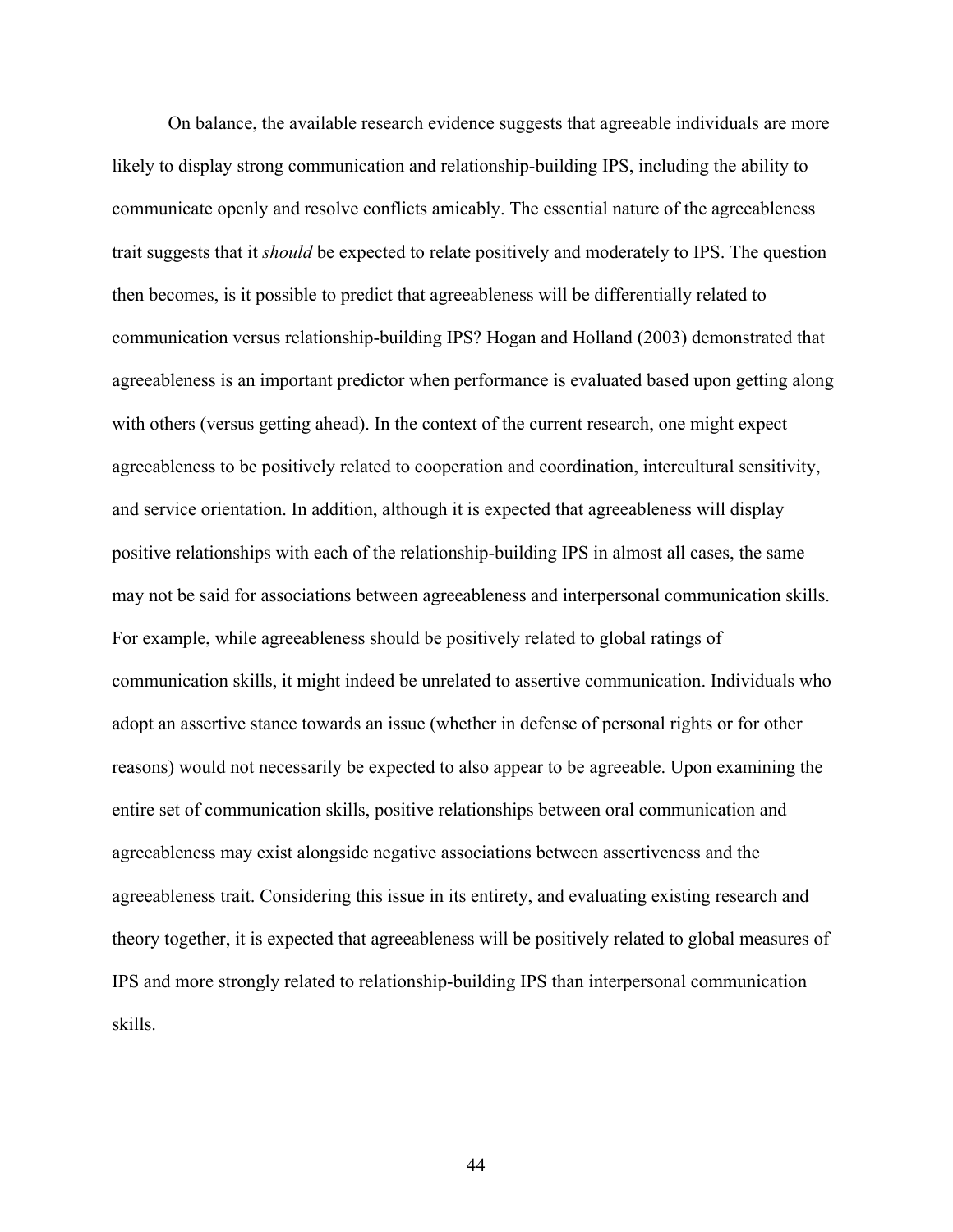Hypothesis 2(a-b): *Agreeableness will be (a) positively related to broad-based measures of "general" interpersonal skills, and (b) more strongly related to relationship-building interpersonal skills than interpersonal communication skills.* 

# *Conscientiousness*

John and Srivastava (1999) described conscientiousness as "socially prescribed impulse control that facilitates task- and goal-directed behavior, such as thinking before acting, delaying gratification, following norms and rules, and planning, organizing and prioritizing tasks" (p. 121). Individuals, who possess moderate levels of impulse control, and those who generally follow prescribed rules and norms, would logically be expected to get along better with others. Based on a review of the literature in this area, Driskell and colleagues (2006) posited a positive relationship between the dutifulness facet of conscientiousness and interpersonal relations in teams. They also hypothesized a positive relationship between the dependability facet of conscientiousness and communication in teams. Considering both the nature of the construct and the relationships hypothesized by Driskell and colleagues, a positive association between conscientiousness and broad-based measures of IPS is to be expected.

The research findings linking conscientiousness to IPS have been mixed. Arguing against a relationship between conscientiousness and IPS, Neuman and Wright (1999) found no association between these two variables at the individual level  $(r = .01, ns)$  and a small negative relationship at the group level (*r* = -.20, *ns*). In this study, IPS were assessed as combination of communication and conflict resolution skills. Similarly, Morgeson, Reider, and Campion (2005)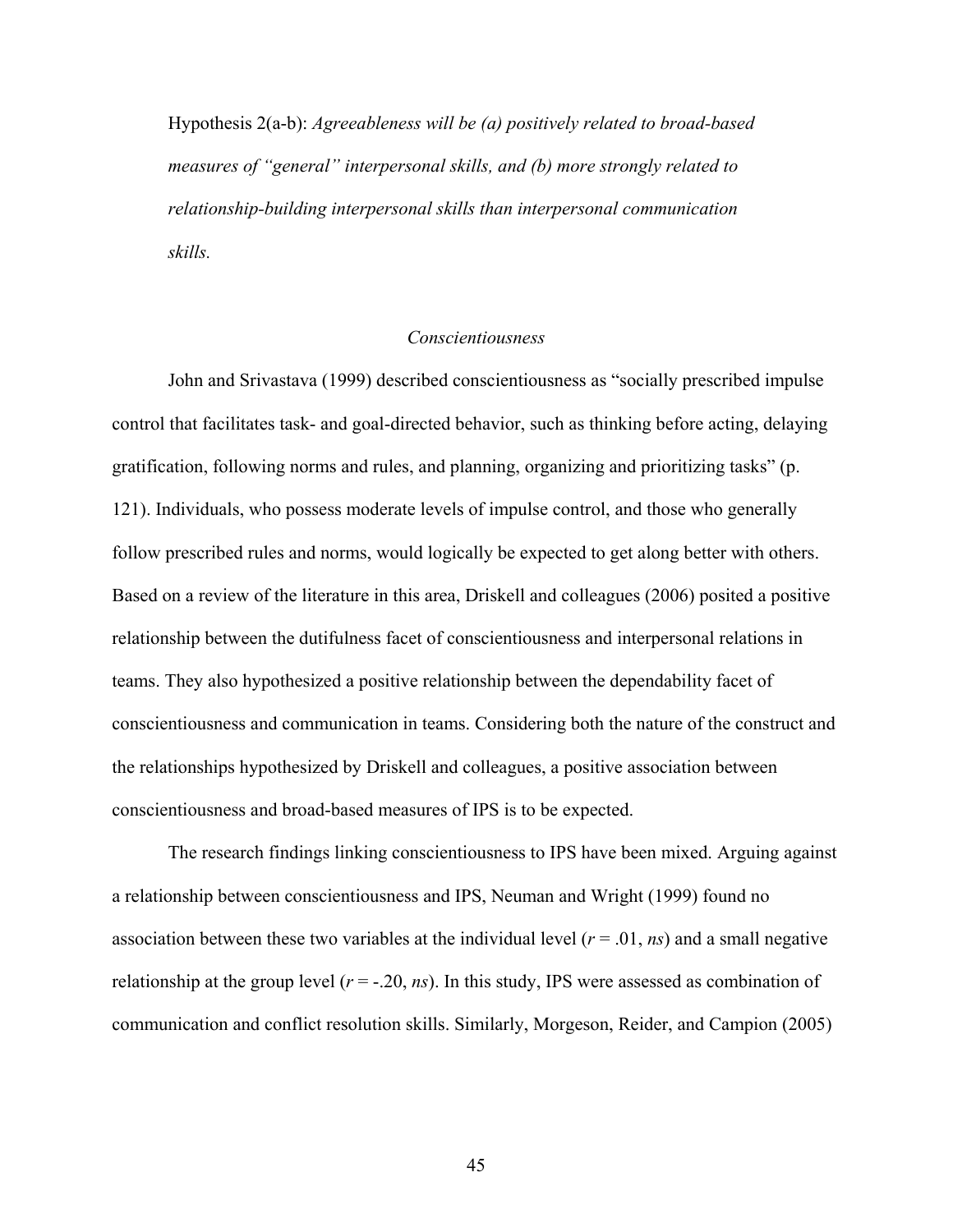found virtually no relationship between conscientiousness and a broad measure of social skills (*r*  $= .02, ns$ ).

On the other hand, empirical evidence arguing in favor of a relationship between conscientiousness and IPS has come from a number of sources. For example, Witt and Ferris (2003) found self-rated social skill to be marginally related to conscientiousness in four separate samples ( $r = .16$ ,  $ns$ ;  $r = .27$ ,  $p < .05$ ;  $r = .07$ ,  $ns$ ; and  $r = .14$ ,  $ns$ ). Moreover, conscientiousness displayed mixed relations with observer ratings of social skills ( $r = .08$ ,  $ns$ ;  $r = .30$ ,  $p < .01$ ) and self-ratings of social skill awareness ( $r = -0.04$ ,  $ns$ ;  $r = -0.30$ ,  $p < 0.01$ ). In other research, Barrick and Mount (1991) found a relationship between a composite measure of sales performance outcomes and conscientiousness  $(r = .23)$ . A meta-analysis performed by Dudley, Orvis, Lebiecki, and Cortina (2006) found a relationship between a global measure of conscientiousness and interpersonal facilitation ( $\beta$  = 0.15,  $p$  < .001). In this study, interpersonal facilitation was defined using Motowidlo and Van Scotter's (1994) classification of performance criteria, which posits interpersonal facilitation as a reflection of a combination of teamwork, cooperation, and helping behaviors. Finally, Kantrowitz, Kanfer, and Lippstreu (2006) found conscientiousness to be related to both a measure of self-rated social skills ( $r = .21$ ,  $p < .05$ ) and supervisor-rated social skills ( $r = .36$ ,  $p < .01$ ). In this study, social skills were rated broadly and included communication, selling skills, and political skills.

The empirical findings have confirmed the theoretical rationale for the existence of a relationship between conscientiousness and IPS, but the findings have not been universally positive. However, based on both the preponderance of evidence and the fact that persons high on conscientiousness are viewed as being responsible, dependable, thorough, and organized, it is expected that they will also perform well in situations that require relationship-building skills.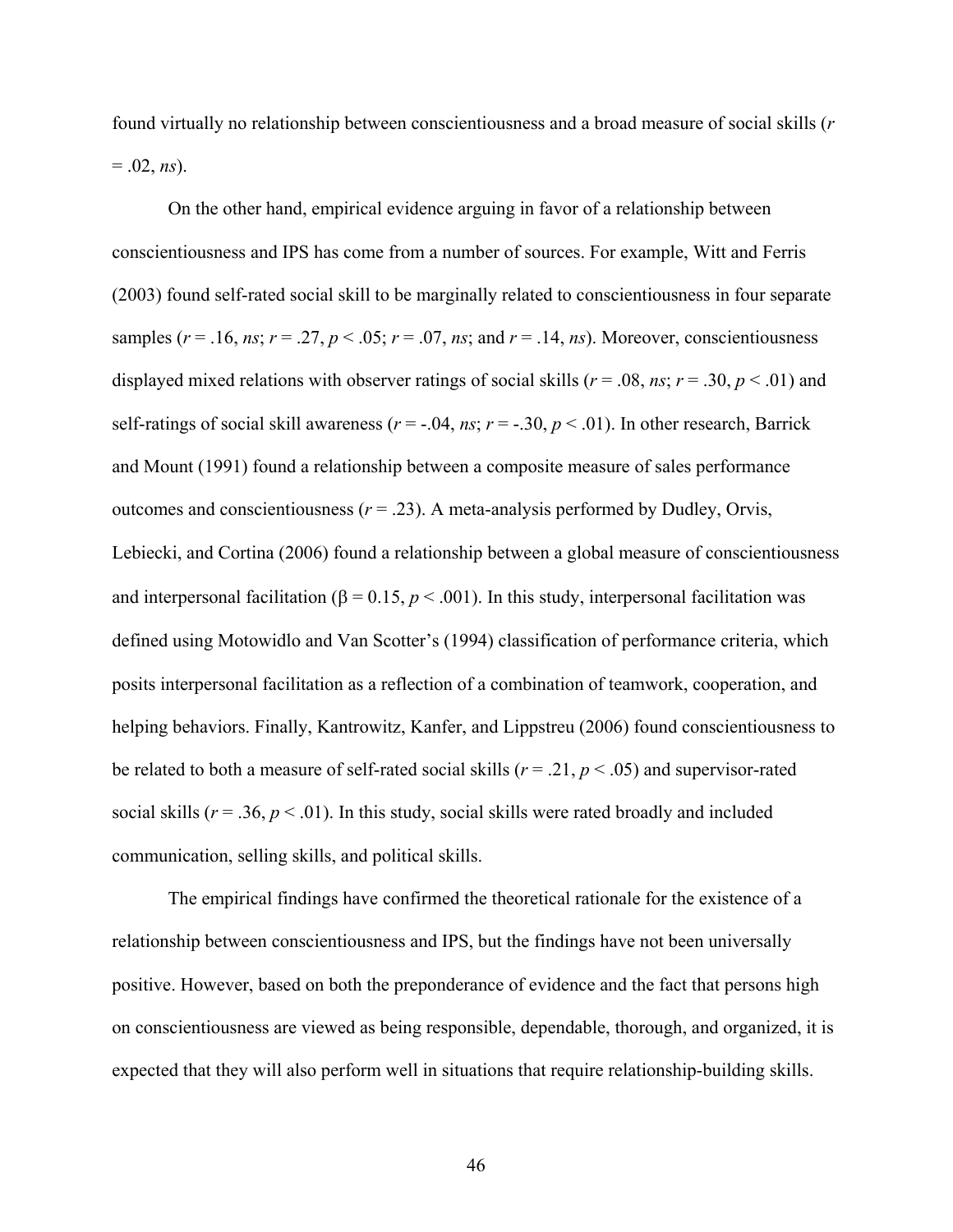What is not as clear, however, is that conscientious individuals would necessarily perform better in social communication contexts, contexts that necessitate active listening, effective verbal and nonverbal communication, and assertive communication. Thus, it is posited that existing relationships will be stronger between conscientiousness and relationship-building skills than for communication skills. Upon careful deliberation, hypotheses 3a and 3b are proposed.

Hypothesis 3(a-b): *Conscientiousness will be (a) positively related to broad-based measures of "general" interpersonal skills, and (b) more strongly related to relationship-building interpersonal skills than interpersonal communication skills.*

# *Emotional Stability*

Emotional stability refers to the tendency to be relaxed, secure, and calm (Digman, 1990). In general, emotional stability reflects aspects related to a person's adjustment or lack of adjustment, and individuals who are high on emotional stability appear well-adjusted, calm, secure, and self-confident (Driskell et al., 2006). Moreover, emotionally stable individuals are expected to communicate effectively and have positive interpersonal relations in teams (Driskell et al., 2006). On the negative side of this dimension (alternatively termed neuroticism or negative affectivity) are anxiety, anger, depression, and insecurity (Vinchur, Schippmann, Switzer, & Roth, 1998). Each of these negative aspects would be expected to contribute to lower rated levels of interpersonal relationship-building skills, including self-presentation. As an example, individuals who score lower on emotional stability may be less likely to persist in an attempt to influence others and overcome resistance without becoming overly emotional (Schneider, 2001). This emotionality would be expected to have a negative effect on the ability to effectively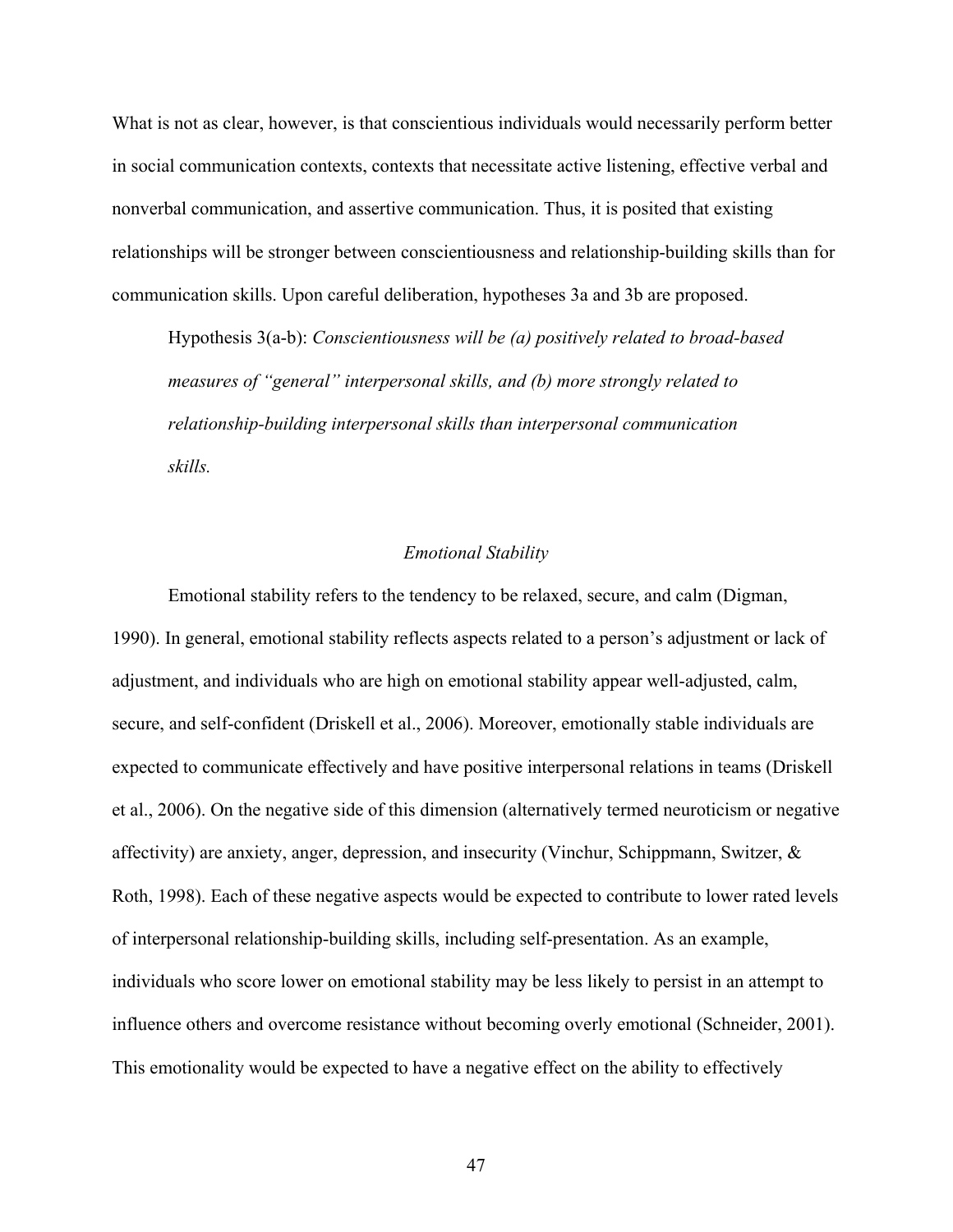influence others. Alternatively, it is reasonable to suggest that emotionally stable individuals are better able to communicate effectively and manage the impressions that others form of them.

In empirical research in this area, Neuman and Wright (1999) found no relation between emotional stability and interpersonal skills at the individual level (*r* = .03, *ns*) and a small negative relationship at the group level (*r* = -.14, *ns*). In another investigation, Morgeson, Reider, and Campion (2005) found virtually no relationship between emotional stability and a broad measure of social skills (*r* = .02, *ns*). Similarly, Barrick and Mount (1991) found little relationship between emotional stability and a composite measure of performance for salespersons ( $r = .07$ ,  $ns$ ). In contrast to these findings, Chan (2001) found significant negative relationships between negative affectivity and impression management (*r*'s ranging from -.22 to -.34, *p* < .05). Finally, in studies involving military teams conducted over 50 years ago, Haythorn (1953) and Greer (1955) found a positive relation between emotional stability and team effectiveness.

Certainly, the ability to work well with others requires a competent reservoir of interpersonal relationship-building skills. It is also likely that the positive aspects associated with emotional stability would contribute to better interpersonal relations in general. However, there is little reason at this time to expect that emotional stability would be more or less important for communication versus relationship building skills. With these considerations in mind, hypotheses 4a, 4b, and 4c are proposed.

Hypothesis 4(a-c): *Emotional stability will be positively related to (a) interpersonal communication skills, (b) relationship-building interpersonal skills, and (c) broad-based measures of "general" interpersonal skills.*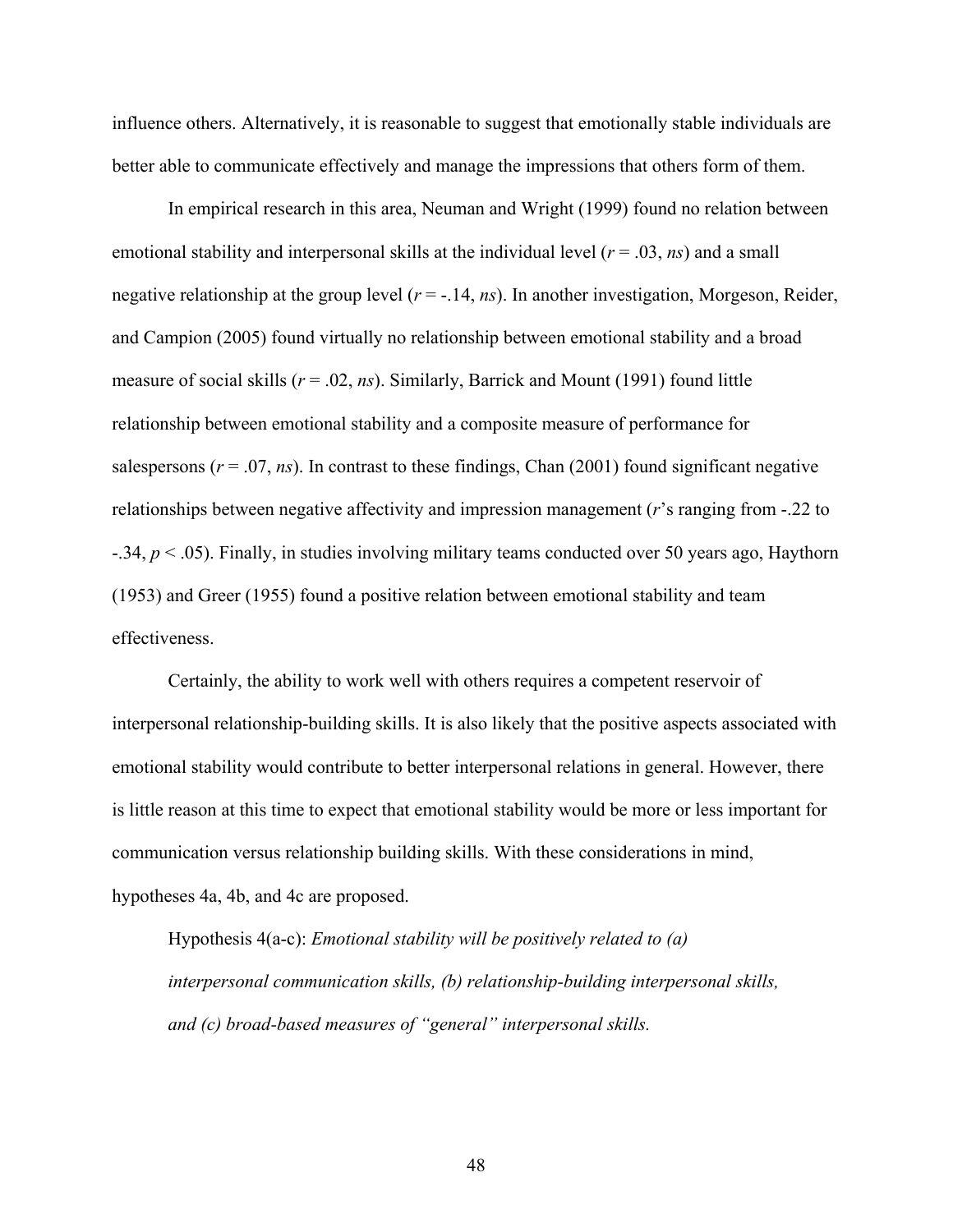## *Extraversion*

Extraversion has been described as a combination of assertiveness / dominance and sociability / affiliation (Lucas, Diener, Suh, Shao, & Grob, 2000). In an extensive review of 137 distinct personality traits, DeNeve and Cooper (1998) listed assertiveness, sociability, social boldness, and social competence among the interpersonal-oriented traits with strong theoretical relations to the Big Five factor of extraversion. In contrast to agreeableness, which may influence the quality of one's interpersonal relationships, extraversion primarily impacts the quantity and intensity of interpersonal relationships (DeNeve & Cooper, 1998). In the area of cross-cultural relations, Ones and Viswesvaran (1997) suggested that extraversion predicts good intercultural relations and specific aspects of expatriate job performance. Barrick and Mount (1991) were able to show that extraversion predicts performance in sales and management jobs.

Beyond relationships at the individual level, Driskell and colleagues (2006) discussed the likely effects of team member personality on team performance. Concerning the dimension of extraversion, they hypothesized negative relationships between the dominance facet of extraversion and both communication and interpersonal relations in teams. On the positive side, they described what they considered to be an expected positive relationship between the flexibility facet of extraversion and interpersonal relations in teams. In addition, they hypothesized positive relationships between communication in teams and both the ambition and flexibility facets of extraversion.

Many researchers have empirically investigated the relationships between extraversion and interpersonal competencies. For example, Barrick and Mount (1991) found a small association between extraversion and a composite of job performance criteria for salespersons (*r* = .15). In other research, Kantrowitz, Kanfer, and Lippstreu (2006) found extraversion to be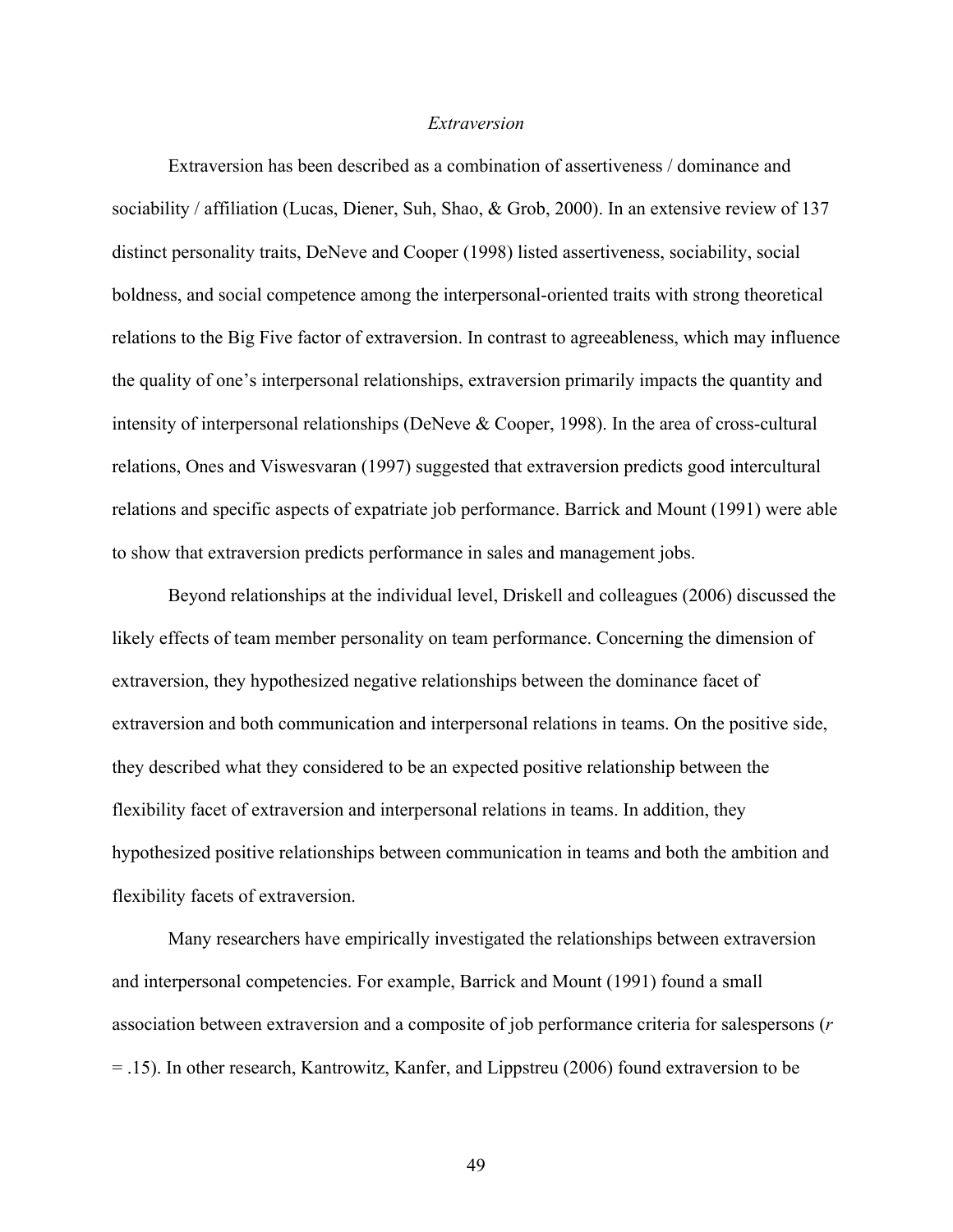related to both a broad measure of self-rated social skills ( $r = .19$ ,  $p < .05$ ) and a supervisor-rated social skills ( $r = .35$ ,  $p < .01$ ). Similarly, Morgeson, Reider, and Campion (2005) found a small correlation between extraversion and a broad measure of social skills  $(r = .11, ns)$ . Finally, in contrast to the previous findings, Neuman and Wright (1999) found no relationship between extraversion and IPS at the individual  $(r = .02, ns)$ , or group level  $(r = .01, ns)$ .

Upon consideration of the bulk of empirical evidence and theoretical discussions in this area, it is expected that positive associations exist between extraversion and both communication and relationship-building skills. That is, because extraversion refers to the tendency to be sociable, talkative, and assertive (Digman, 1990), it is expected that it will be related positively to communication skills, relationships-building IPS, and general IPS. In the current research, hypotheses 5a, 5b, and 5c will examine these assertions.

Hypothesis 5(a-c): *Extraversion will be positively related to (a) interpersonal communication skills, (b) relationship-building interpersonal skills, and (c) broad-based measures of "general" interpersonal skills.*

## *Openness to Experience*

Openness to experience has been described as tendency to be imaginative, artistically sensitive, and intellectual (Digman, 1990). Individuals who are high on the openness dimension are likely to be more aware of social cues, and thus, more likely to attempt to adapt their own behavior to achieve better outcomes (e.g., Pulakos, Schmitt, Dorsey, Arad, Hedge, & Borman, 2002). The dimension of openness consists of a number of components, including intelligence, culture, creativity, interests, and cognitive complexity (DeNeve & Cooper, 1998). Moreover, openness is closely related to two of the seven dimensions of the Hogan Personality Inventory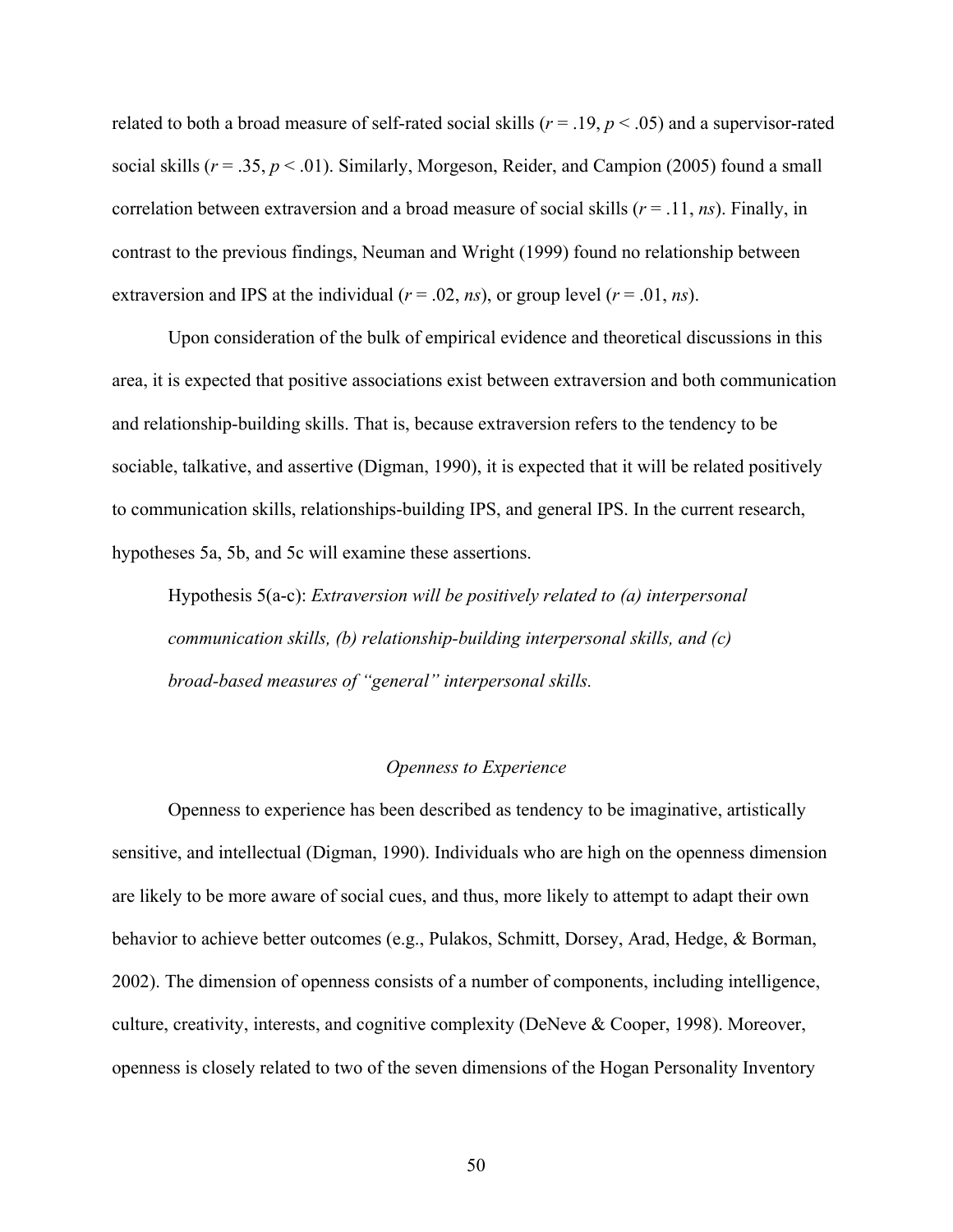(HPI)—intellectance (i.e., imagination, creativity) and school success (i.e., valuing learning for its own sake). While research has found openness to be an important predictor for training performance (e.g., Barrick, Mount, & Judge, 2001; George & Zhou, 2001), studies examining the relationship between openness and IPS have not been nearly as positive.

For example, Neuman and Wright (1999) found a small negative relationship between openness and IPS at the individual level  $(r = -0.07, ns)$ . At the group level, they reported a small positive relationship between openness and IPS (*r* = .19, *ns*). In other research, Barrick and Mount (1991) found a small negative predictor-criterion relationship between openness and job performance indictors for salespersons  $(r = -0.02)$ . Taking just these previous findings into account, it may not be expected that significant relationships between openness to experience and IPS will be uncovered in the current research. Theoretically however, one might expect those who rate higher on the construct of openness to have more ability when it comes to intercultural sensitivity and other relationship-building interpersonal skills.

Speaking directly to this idea, research in the area of international assignments and expatriates has provided a number of interesting findings. In fact, openness to experience is frequently and positively linked to successful performance in international assignments (Jordan & Cartwright, 1998). In one study, 338 international assignees ranked "extra-cultural openness" as one of five critical factors that contribute to success (Arthur & Bennett, 1995). Similarly, Ones and Viswesvaran (1997) suggested that openness would be related to communication competence, but also interpersonal relations and acceptance, adjustment, and completion of expatriate examples. Finally, openness has also been investigated in the context of the propensity to utilize certain relationship-oriented career management strategies. These activities involve a strong social element and include building a network of contacts and relationships, using self-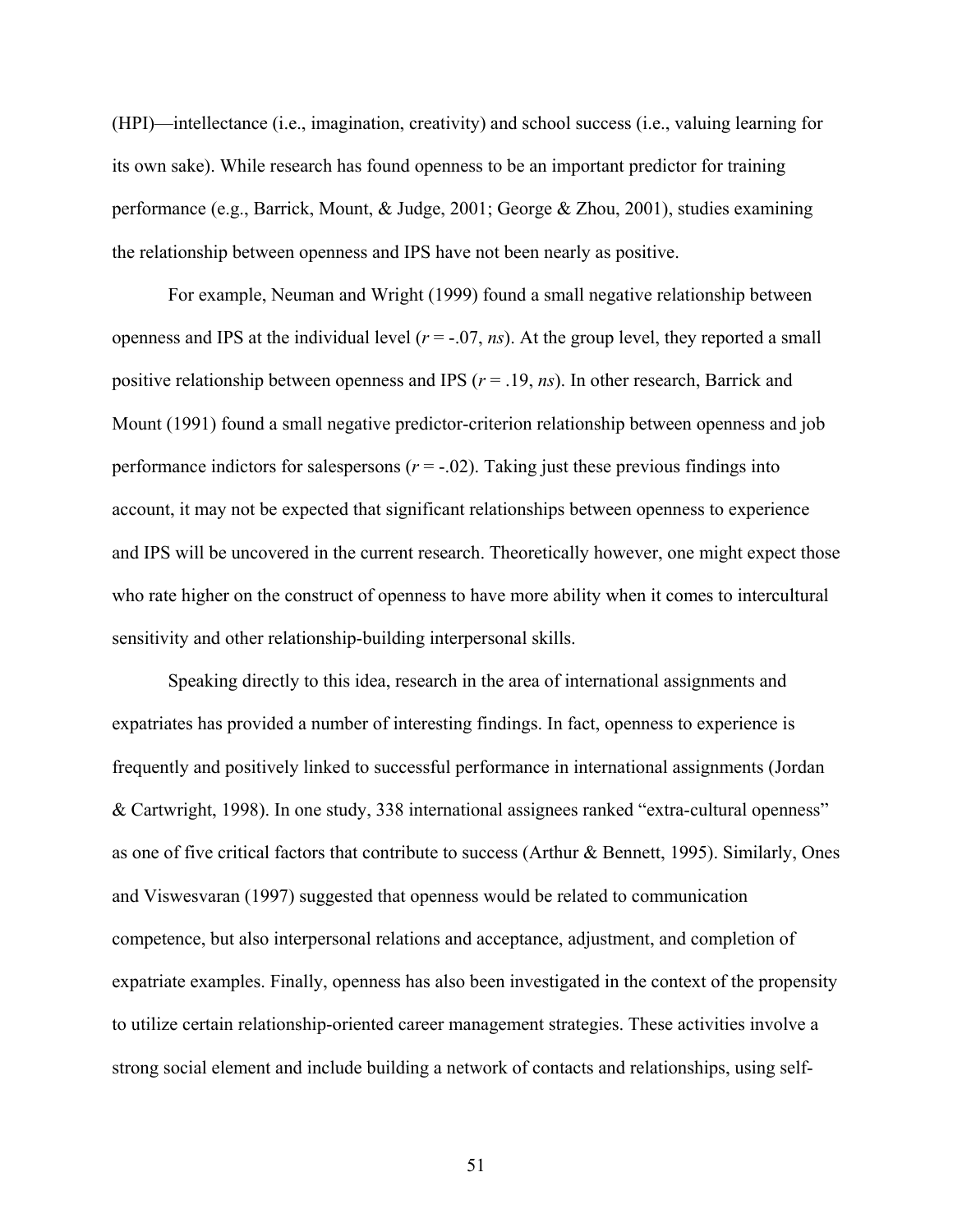nomination or presentation, and developing closer mentoring relationships (Guthrie, Coate, & Schwoerer, 1998). In a study of 128 professional accountants, Guthrie and colleagues examined the relationship of various dimensions of the HPI to relationship-oriented strategies of career management. They found the HPI dimensions of intellectance and school success to be modestly related to both the propensity to seek mentoring  $(r = .11, \text{ and } .13, \text{ respectively})$ , and selfpresentation behaviors ( $r = .08$ , and .16, respectively). Because these HPI dimensions are essential equivalents to the Big Five dimension of openness to experience, it is likely that relationship-oriented career management tactics are also somewhat related to openness. On balance, there is reason to expect that openness to experience will relate positively to relationship-building IPS (including intercultural sensitivity and cross-cultural relations), but not necessarily to interpersonal communication competencies. Therefore, hypothesis 6 will be used to examine the relationship between openness and relationship-building IPS.

Hypothesis 6: *Openness to experience will be positively related to relationshipbuilding interpersonal skills.* 

### Relationships between Interpersonal Skills and Outcomes

The first group of hypotheses in this research examined various antecedents to interpersonal skills. The current section, then, addresses the relationships between IPS and various outcomes. However, what will be needed is a way to organize these seemingly disparate findings into a coherent set of conclusions pertaining to the associations between various interpersonal communication and relationship-building skills and outcomes. First, it must be noted that effect sizes describing the relationships between IPS and outcomes will first be divided by three levels of analysis on which the criterion variables may be measured—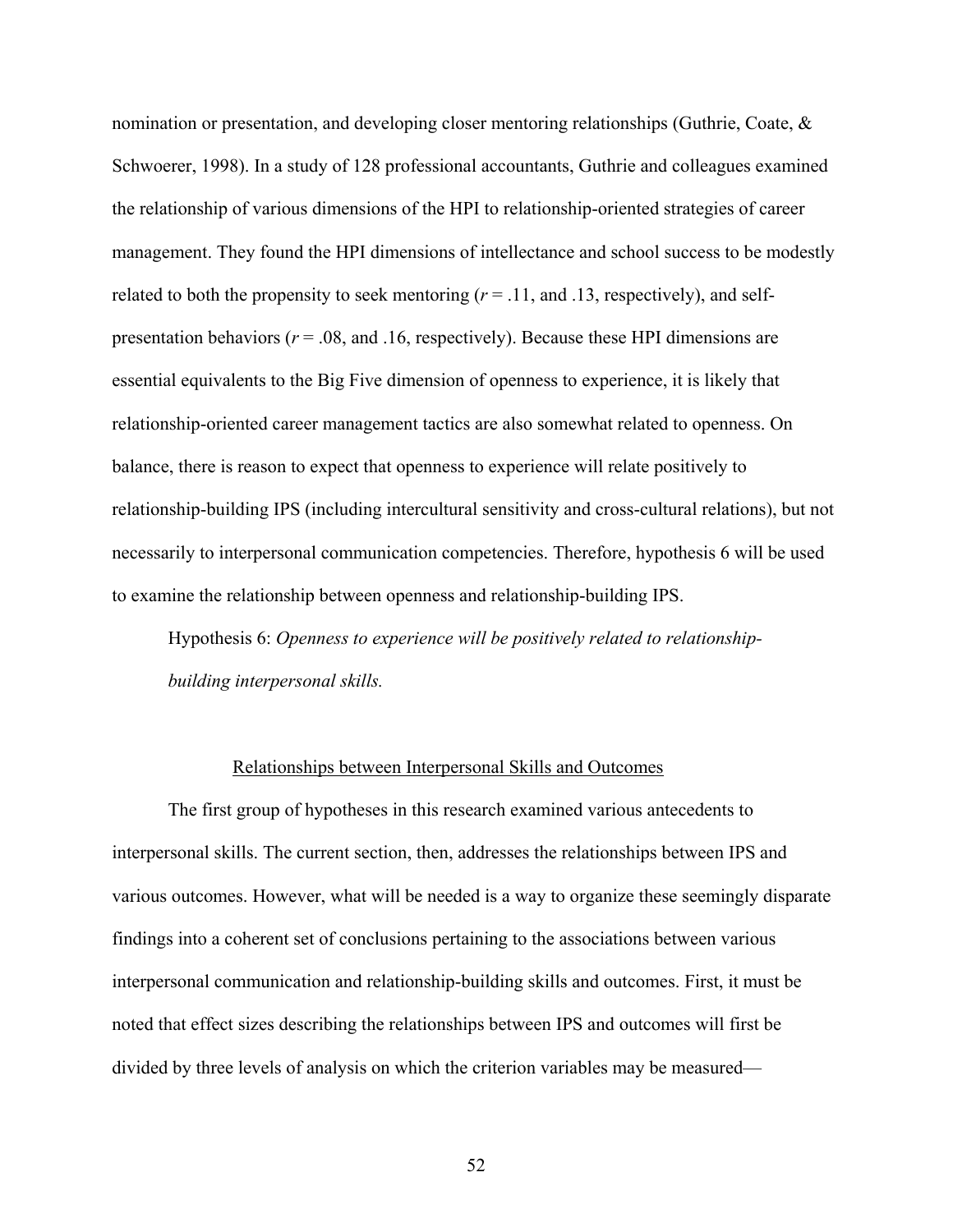individual, group/team, unit/organizational. However, only individual level data will be fully investigated and reported.

Our understanding of interpersonal processes and relationships is still—nearly 90 years after Thorndike's articulation of the construct of *social intelligence*—in its infancy. Periods of research and thought leadership have been buttressed by periods of relative inactivity (Ferris et al., 2002). Moreover, research on groups and teams (as well as unit and organization-wide factors) is even more nascent. More importantly, the nature of interpersonal interactions necessitates first, an understanding of one-one-one relationships. That is, before we can postulate about the outcomes of IPS at the group, team, unit, or organizational levels, we need a better understanding of how IPS relate to important outcomes at the individual level. These realities are further supported by an examination of the current database of collected articles, where it is evident that the vast majority of studies in this area assess the impact of IPS on outcomes at the individual level of analysis. In terms of conducting a synthesis of research, we are simply not at the point where a comprehensive review of interpersonal relations at higher levels of analysis is possible. Therefore, the hypotheses presented here will focus on and include outcomes at the individual level only. Relationships between IPS and team or organizational-level outcomes will also be coded, but examined on an exploratory (and post hoc) basis only.

By itself, this separation of IPS correlates into individual, group, or organizational variables (with the focus on individual level outcomes) is somewhat problematic. For example, one might rightfully argue that it is inappropriate to combine all of the individual attitudinal and performance outcomes into one group. Combining these dissimilar outcomes would do little to clarify the empirical relationships in this area. Therefore, primary study data will be further divided, where possible, into some additional categories. Specifically, outcome correlates of IPS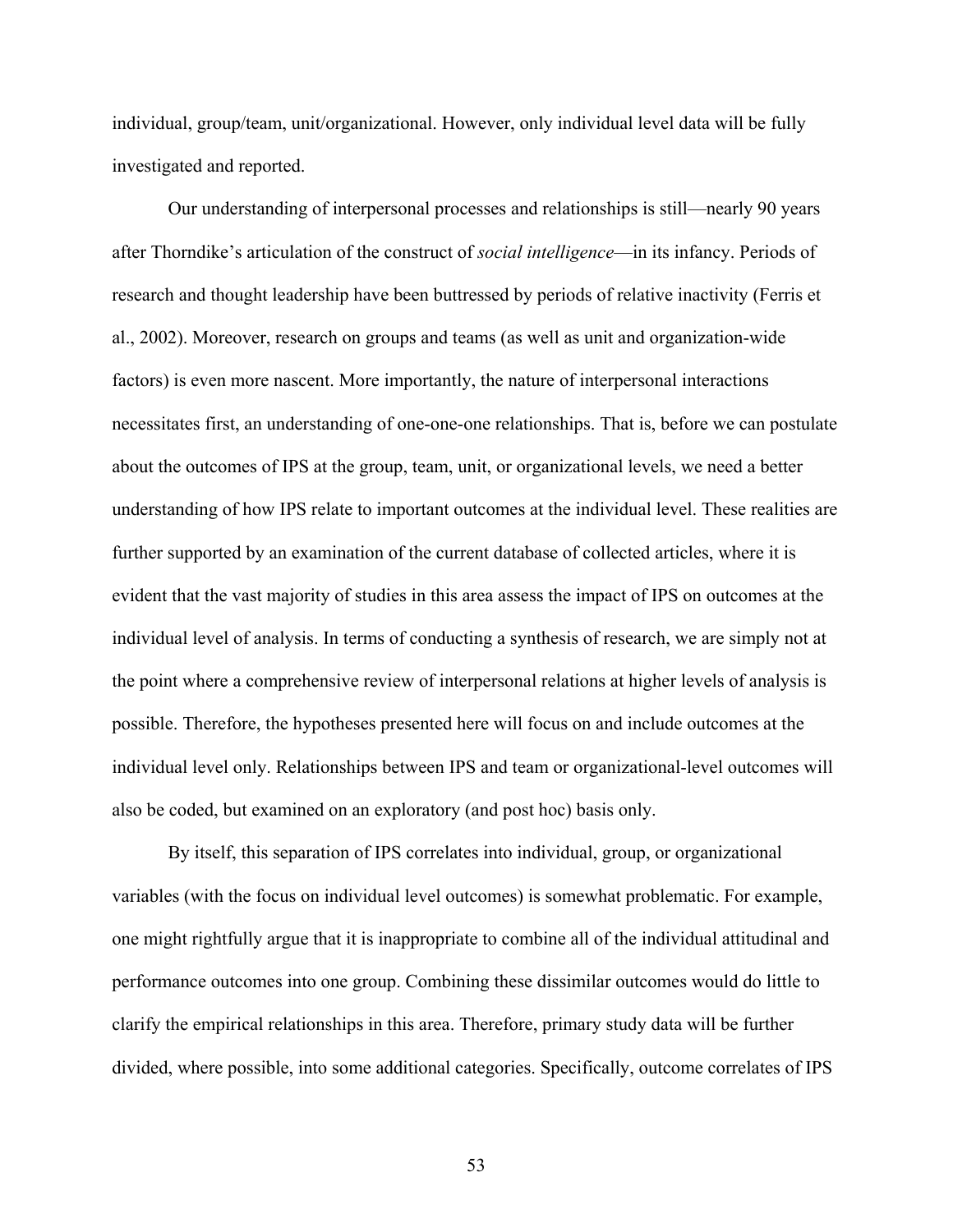will be further separated based on whether they are primarily cognitive, affective, or skill-based in nature (e.g., Kraiger, Ford, and Salas, 1993). This particular conceptualization of outcomes was initially put forward was a way to better assess learning outcomes during the training evaluation process. As such, it was meant to expand upon Kirkpatrick's (1987) well-known training evaluation model (i.e., reactions, learning, behavior, results). However, its usefulness extends beyond the evaluation of training, as it is also a practical and intuitive mechanism for categorizing the many constructs addressed in the current literature.

Cognitive outcomes include declarative knowledge and describe, "a class of variables related to the quantity and type of knowledge and the relationships among knowledge elements" (Kraiger et al., 1993, p. 313). Examples of cognitive outcomes at the individual level might include declarative knowledge of cross-cultural values, or generic teamwork competencies (e.g., Marks, Sabella, Burke, & Zaccaro, 2002). Affective or attitudinal variables might include individual efficacy beliefs, or measures of satisfaction. Finally, examples of skill-based outcomes at the individual-level primarily include indices of performance, but at the team level might also include process measures such as planning or coordination.

Empirical research on IPS has documented many relationships between IPS and outcomes. For example, Morgeson, Reider, and Campion (2005) found relationships between a broad measure of social skills (including both communication and relationship-building skills) and teamwork knowledge  $(r = .23, p < .05)$ . Associations were also found between social skills and both cooperation and coordination-oriented contextual performance ( $r = .28$ ,  $p < .05$ ), and task performance  $(r = .17, ns)$ . In other research, Hochwarter and colleagues found social skills to be positively related to a measure of supervisor ratings of job performance for groups of sales representatives ( $n = 136$ ;  $r = .24$ ,  $p < .01$ ) and customer service employees ( $n = 115$ ;  $r = .25$ ,  $p <$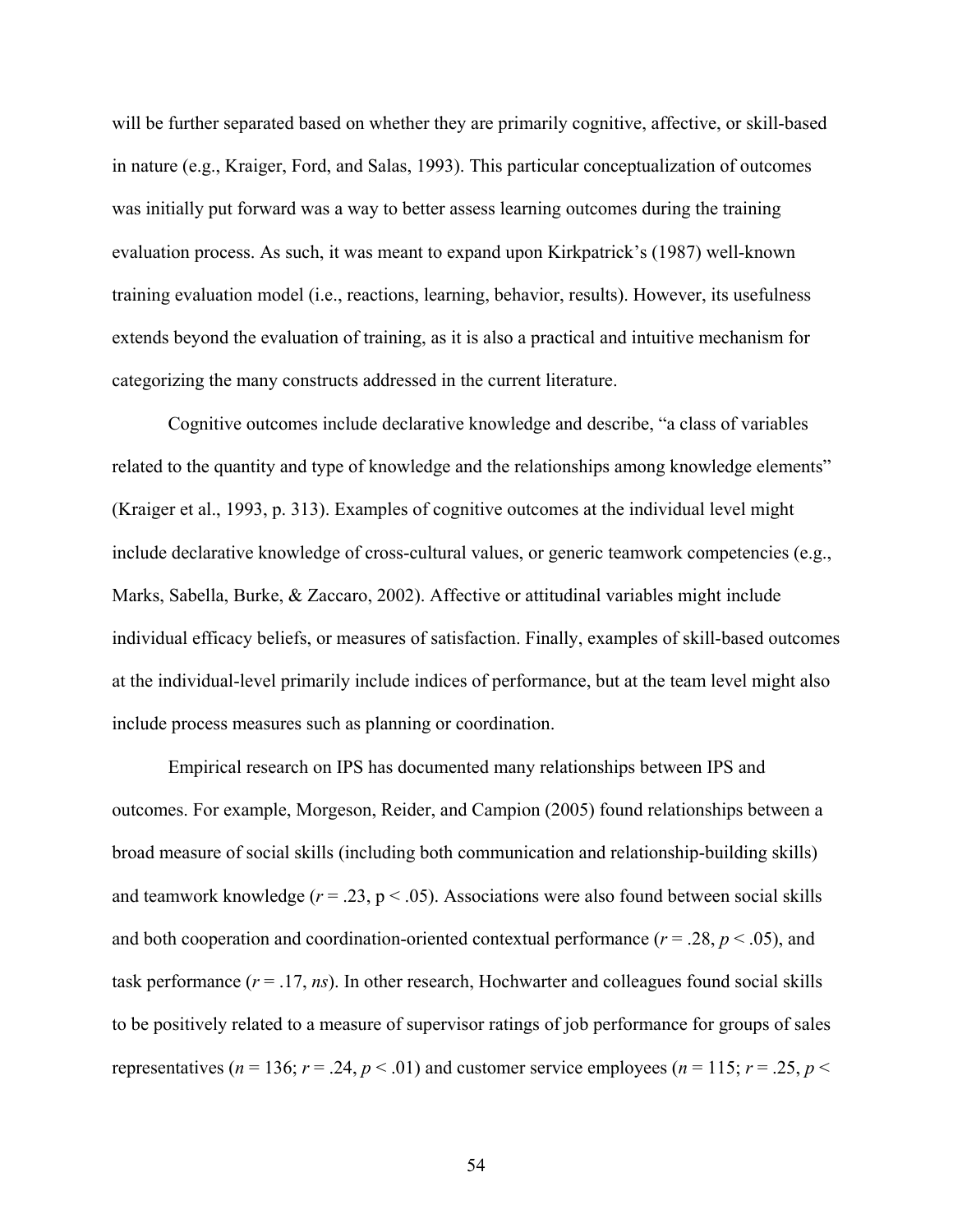.01). Of course, many other outcome variables have been shown to have positive relationships with various IPS. Among these include executive success (Aditya & House, 2002), managerial performance (Borman & Brush, 1993), objective and supervisor measures of performance (Alge, Gresham, Heneman, Fox, & McMasters, 2002), entrepreneurial style (Avkiran, 2000), intercultural adjustment (Black, 1990), feedback seeking (Dahling & Whitaker, 2005), and group performance (Dirks, 1999). However, not all relationships have been positive, and no prior research has examined the full range of IPS and outcomes that are under investigation in the current research.

In general, it is expected that interpersonal communication and relationship-building skills will be positively related with most, if not all, of the correlates examined. Moreover, these associations will likely vary from small to moderate, depending on the particular relationship examined. As an example, behaviorally-based empathy skills would be expected to relate to perceptions of workgroup climate, but not necessarily to performance outcomes. Similarly, it is doubtful there will be any associations found in the literature which assess the relationship between written communication skills and team-level affective outcomes. However, there should be a moderate positive relationship between individuals' active listening skills and affective outcomes at the individual and team levels. As another example, cooperation should be expected to be related to climate-type outcomes, at both the group and organizational levels. However, due to the vast number of possible skill-outcome combinations in this literature, no specific differential predictions will be made for this set of hypotheses. At the same time, more specific predictions detailing expected differential outcomes based on training method are provided in the following section, a section which examines the efficacy and boundary conditions for IPS training.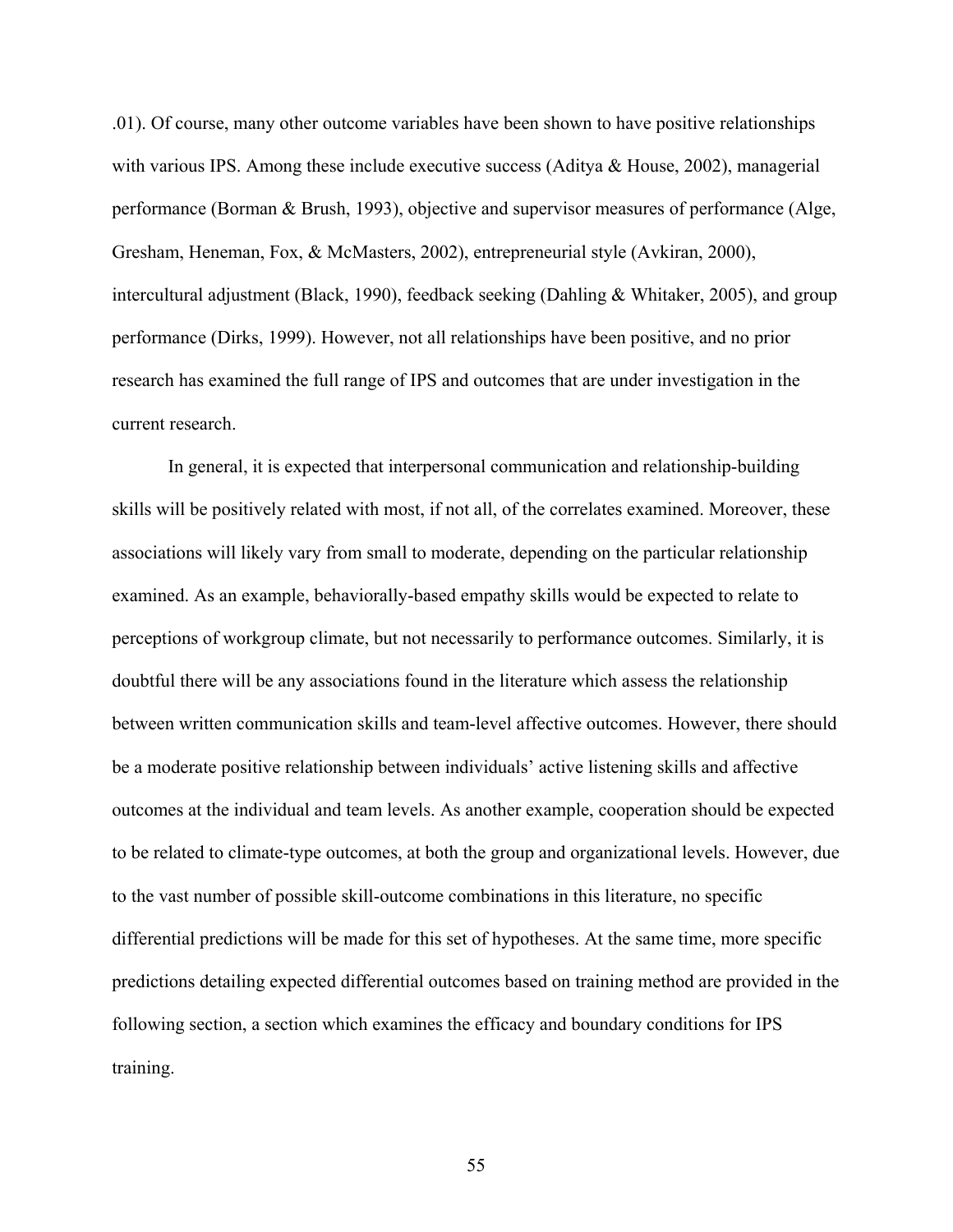Hypothesis 7(a-c): *Interpersonal communication skills will be positively correlated with (a) cognitive, (b) affective, and (c) skill-based outcomes.* Hypothesis 8(a-c): *Relationship-building interpersonal skills will be positively correlated (a) cognitive, (b) affective, and (c) skill-based outcomes.*  Hypothesis 9(a-c): *"General" interpersonal skills will be positively correlated with (a) cognitive, (b) affective, and (c) skill-based outcomes.*

### The Efficacy of Interpersonal Skills Training

As expenditures on IPS training have swelled (Gist & Stevens, 1998; Landy & Conte, 2004), these interventions are becoming increasingly more common. Of the estimated \$109 billion dollars spent on training last year, 9.5% of that was directed at supervisory skills training, 4% at customer service training, and 4% directly targeted for training of interpersonal skills (Rivera & Paradise, 2006). IPS training should be designed to enhance each of the cognitive, behavioral, and affective components of these skills (Bailey & Butcher, 1983; Harrison, 1992). At the same time, differences in training methods are expected to lead to differences in the relative efficacy of training for improving various outcomes associated with IPS.

#### *The Effectiveness of IPS Training for Improving IPS*

A general assumption in this research is that interpersonal skills training is effective for improving interpersonal skills. This assumption, although basic in nature is important to document. Meta-analytic procedures have developed to the point where they can provide evidence-based conclusions and guidance for training and development practitioners. That is, beyond the findings of isolated and individual studies—each of which examine specific training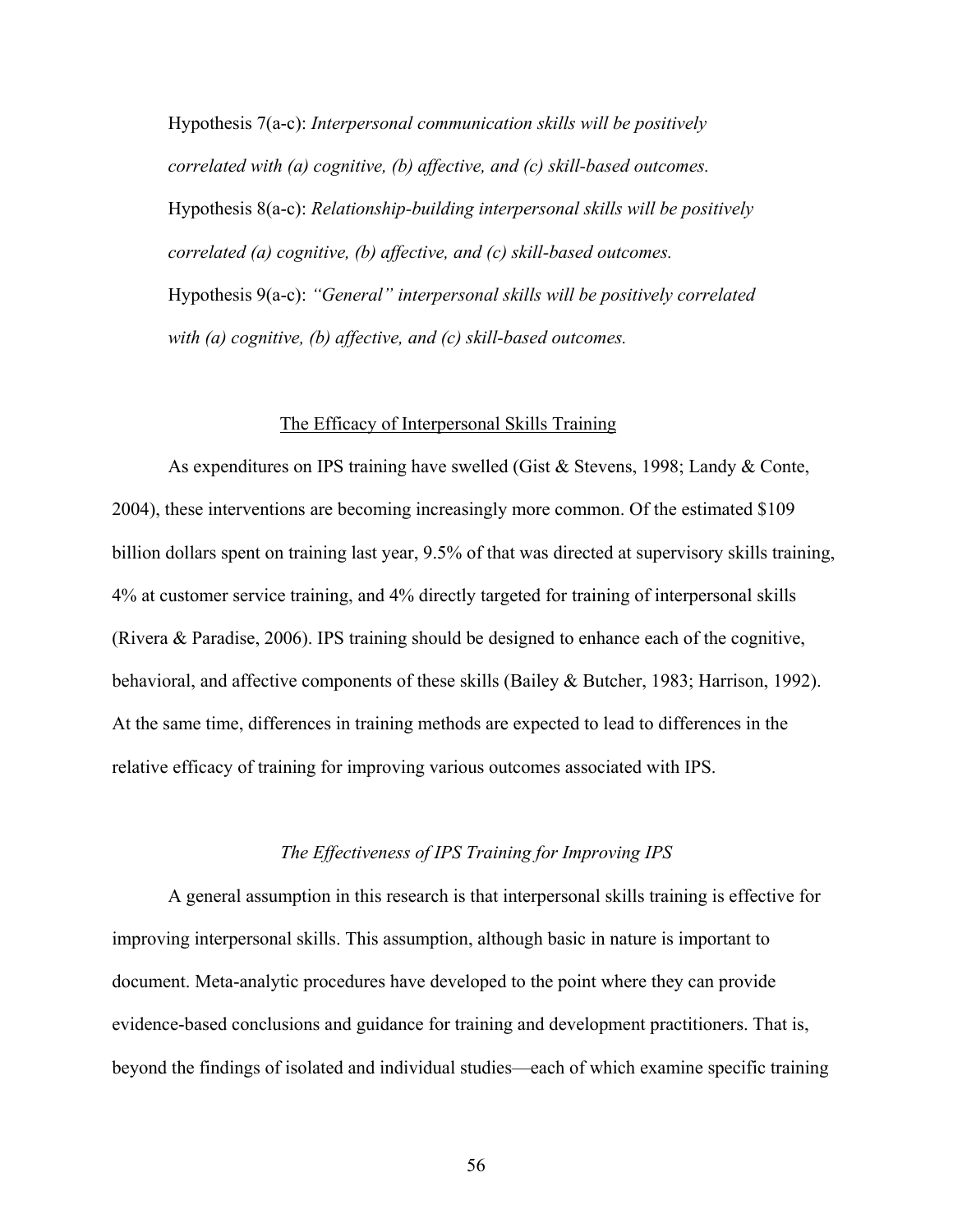methods, skills, and populations—a general understanding of the efficacy of IPS training is needed. Given the extensive sums of money spent on developing interpersonal skills, it is important to provide a comprehensive accounting of this relationship. Hypothesis 10 will examine this basic assumption.

Hypothesis 10: *Interpersonal skills training will be effective for improving interpersonal skills.* 

## Training Method

Beyond the basic question regarding the efficacy of IPS training, this research will also examine whether the method of training moderates the relationship between IPS training and individual benefits in terms of gains to cognitive, affective, and skill-based outcomes. Thus, the efficacy of four distinct training methods will also be investigated as part of this research: (1) lecture, (2) lecture and discussion, (3) process interventions, and (4) behavioral modeling training.

### *Lecture*

Lecture-based methods are traditional mechanisms for disseminating information. These methods typically consist of an oral presentation by a qualified source, but in the context of the current research may be extended to include any method of conveying factual information. As such, this method also includes computer-based methods of presenting information (e.g., written documents or slideshow presentations).

In an early examination of the perceived efficacy of nine different training methods for improving various training objectives, Carroll, Paine, and Ivancevich (1972) surveyed 117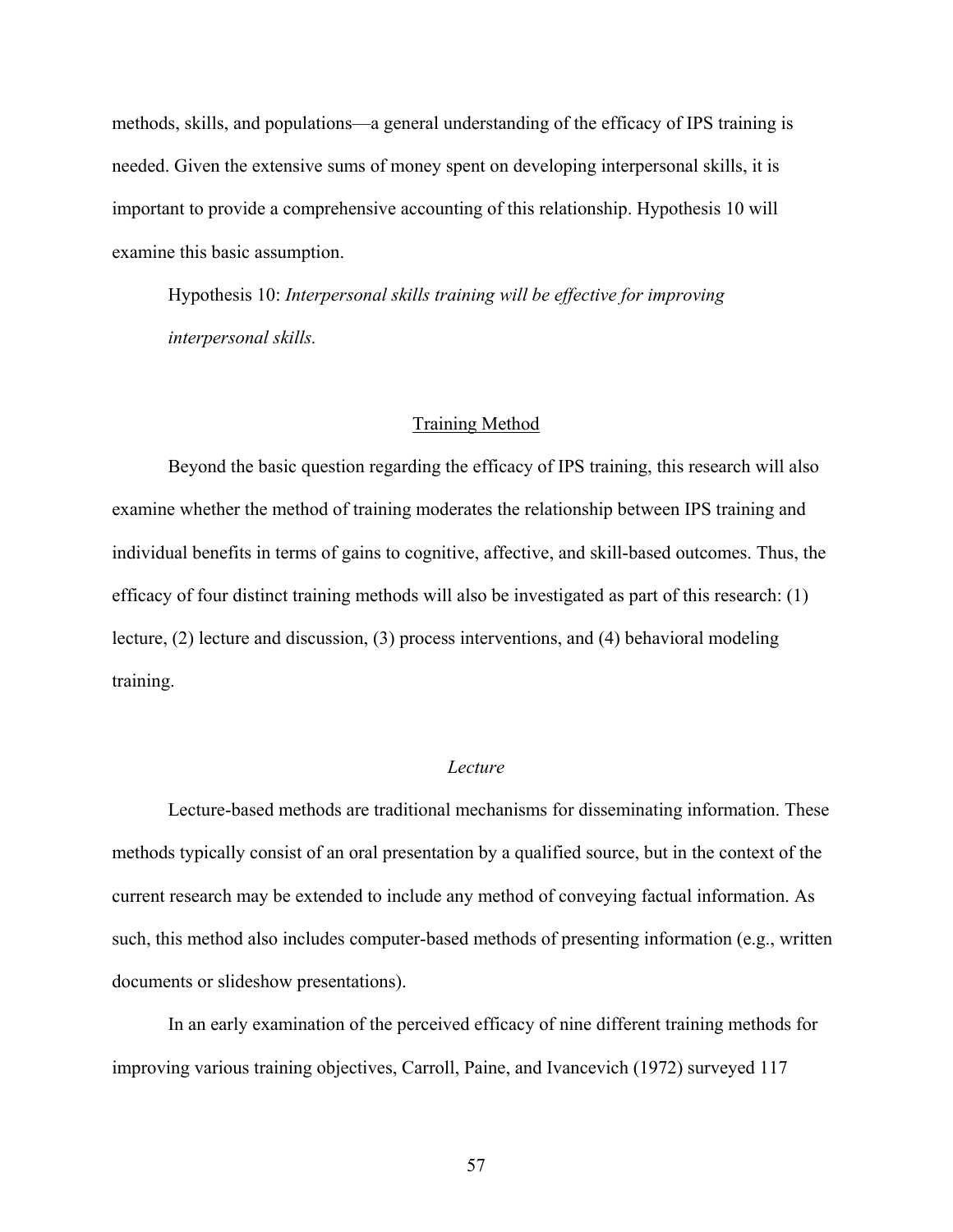organizational training directors for their opinions on the effectiveness of various training methods. Specifically, the training directors were asked to rate the alternative training methods on a five-point scale ranging from "not effective" to "highly effective." The results showed lecture-based training to be rated as the least effective among the nine alternatives for knowledge acquisition and next to last for changing attitudes and improving IPS. However, despite their relatively poor reputation among these training practitioners, one finding from a recent metaanalysis by Arthur, Bennett, Edens, & Bell (2003) suggested that lectures are one of the most effective training methods for improving cognitive outcomes. Similarly, lecture-based methods have demonstrated effectiveness for generic teamwork skills training (Cannon-Bowers et al., 1995; Ellis, Bell, Ployhart, Hollenbeck, & Ilgen, 2005). However, because they are less involving and interactive than other methods, they are not expected to substantially impact outcomes other than declarative knowledge. By its very nature, lecture-based instruction involves a one-way sharing of knowledge. Without interaction and practice, it would not be expected that lecture-based instruction of IPS would improve affective or skill-based outcomes to any discernable degree. Taking these considerations together, hypothesis 11 is presented.

Hypothesis 11: *Lecture-based methods will be more effective for improving cognitive outcomes of interpersonal skills than affective or skill-based outcomes.* 

## *Lecture and Discussion*

Lecture and discussion methods combine group discussions with traditional lectures and typically focus on generic interpersonal contexts and skills. In contrast to process interventions, which focus on the group's specific interaction processes, these discussions elaborate and extend upon the information provided during a traditional lecture. As one example, a group of sales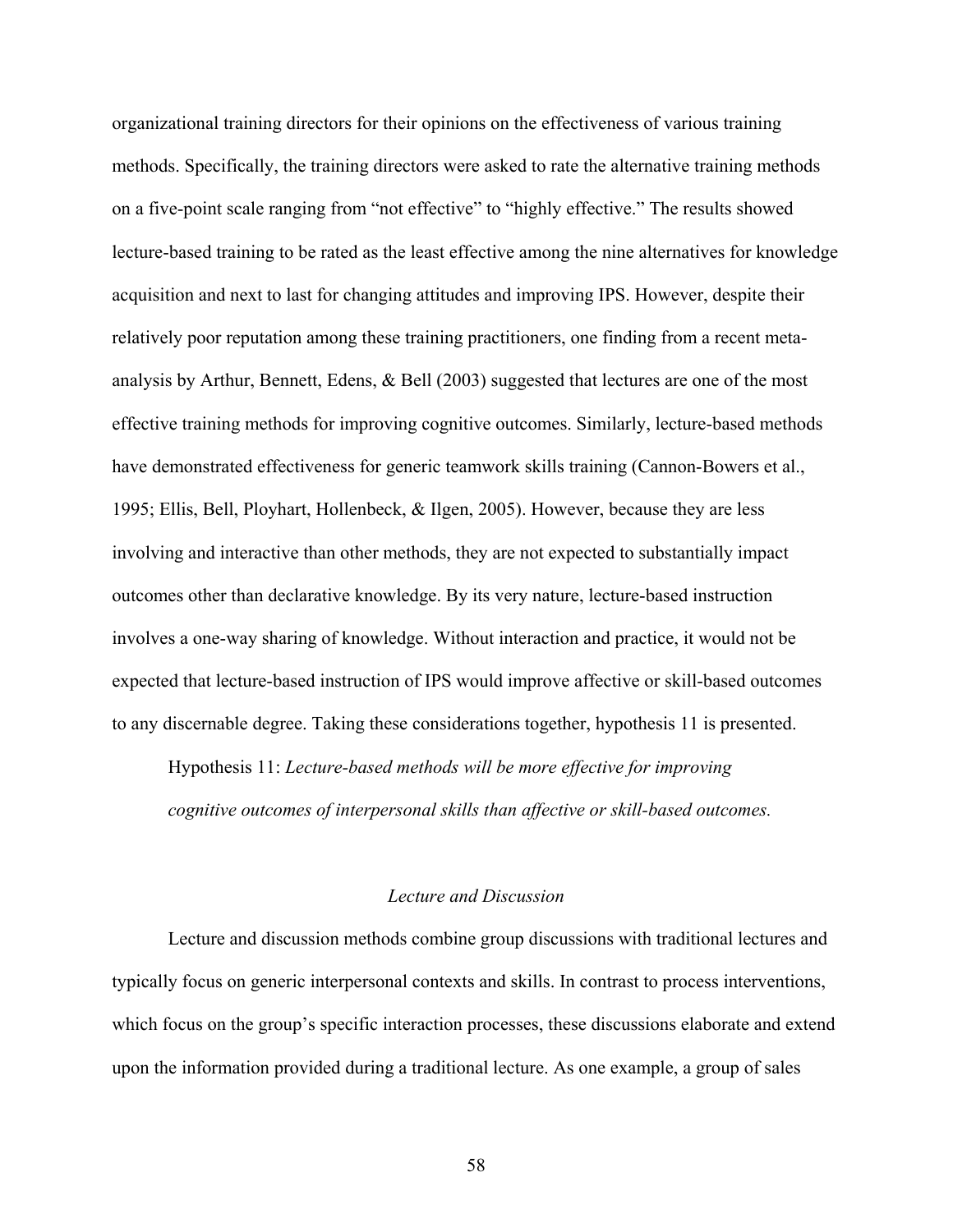managers might participate in a training program for improving their customer interaction skills. In this context, the program might include a lecture on pertinent topics (e.g., nonverbal communication, active listening) and include a group discussion on alternate methods, tips, or suggestions for improving these skills. Moreover, in this method of training delivery, active participation is encouraged and the opportunity for feedback and clarification on key concepts is provided (Burke & Day, 1986). Carroll and colleagues (1972) found training methods incorporating both lecture and discussion to be rated third most effective among nine training methods for facilitating knowledge acquisition, changing attitudes, and improving IPS. Because this method of training expands upon the basic lecture format (by allowing for elaboration, questioning, and further discussion), lecture and discussion methods are expected to be most useful for improving cognitive outcomes and more effective than lecture alone for this purpose. Elaboration itself promotes active learning and thereby a deeper embedding of cognitive structures. Similarly, because these methods focus on generic contexts and concepts—which are not necessarily as effective as context-specific training for skill improvement (cf. Cannon-Bowers et al., 1995)—they are not expected to produce the same level of benefits in terms of affective or skill-based outcomes. Hypotheses 12a and 12b will investigate these assertions.

Hypothesis 12(a-b): *Lecture and discussion methods will be (a) more effective for improving cognitive outcomes of interpersonal skills than affective or skill-based outcomes, and be (b) superior to lecture-based methods for this purpose.* 

#### *Process Interventions*

Process intervention activities are aimed at assisting individuals and groups to examine, diagnose, and act upon their behavior and interpersonal relationships (Schein, 1969; Schein,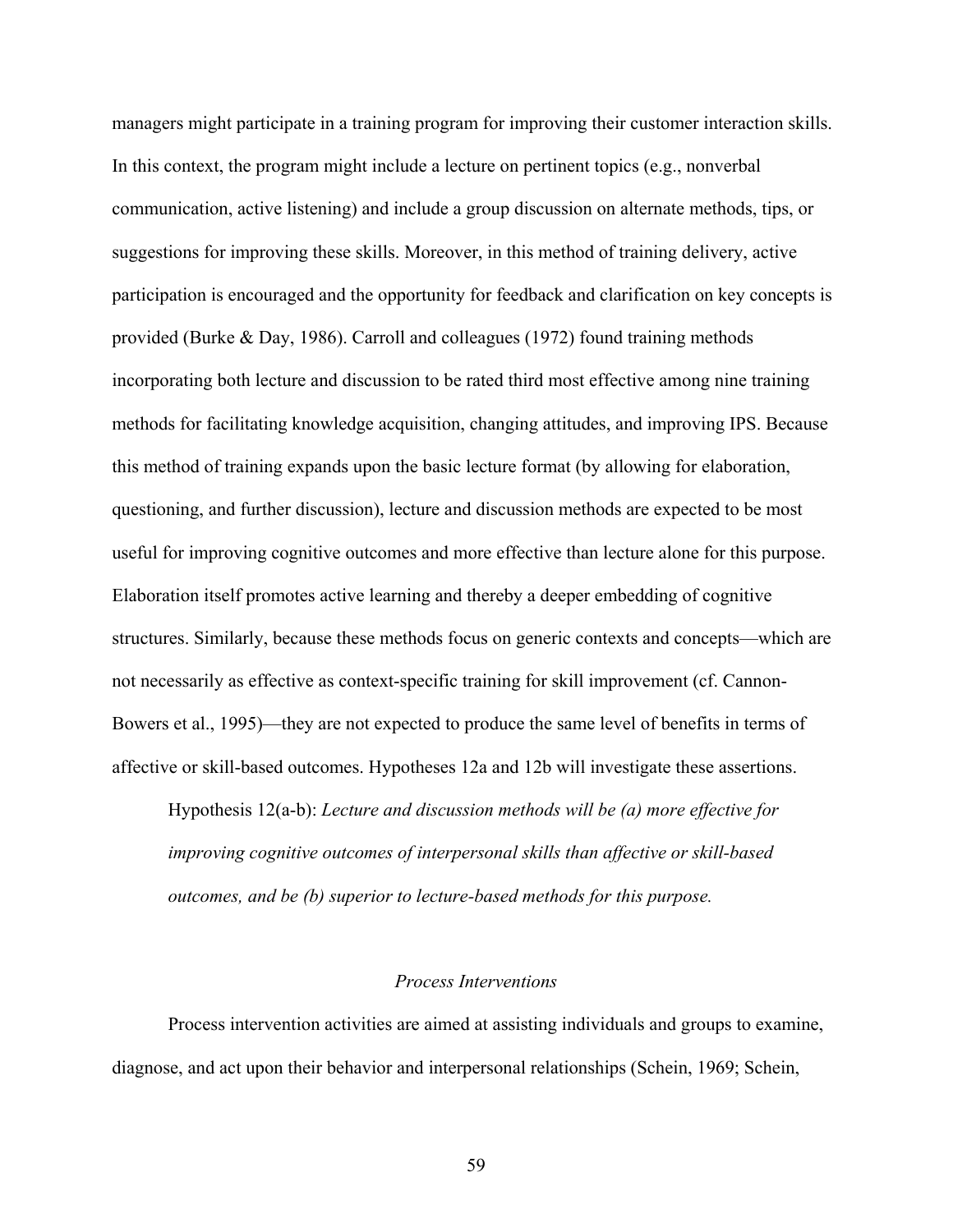1999). One particular process intervention is sensitivity, or *t* group, training. The typical model for sensitivity training includes a group meeting which takes place without a formal agenda. Individuals who participate in sensitivity training are expected to discuss topics related to the group's interaction processes. Formal team building efforts have also been described as process intervention activities (Beer, 1976; Beer, 1980; Buller, 1986; Dyer, 1987), and typically focus on interpersonal relations, goal setting, role clarification, or interpersonal problem solving. A recent meta-analysis on team building found it to be more effective for improving affective and process-oriented outcomes, than cognitive or performance-based outcomes (Klein et al., under review). Moreover, in the survey conducted by Carroll and colleagues (1972), sensitivity training was rated highest among nine different training methods for improving IPS. Importantly, sensitivity training was rated first among the various methods for the training objective of changing attitudes. Conversely, these process intervention activities were rated next to last in this study for the acquisition of knowledge (Carroll et al., 1972). Considering both the interactive nature of these interventions, and the previous research in this area, process intervention activities are expected to have a greater influence on affective outcomes than any other training method. Hypothesis 13 is put forward to examine this assumption.

Hypothesis 13: *Process intervention methods will rank first among the various training methods for improving affective outcomes of interpersonal skills.*

### *Behavioral Modeling Training (BMT)*

Behavioral role modeling training is based upon Bandura's social learning theory and includes observation, role-playing (modeling, practice), and feedback for modifying the behavior of trainees. In general, these programs have demonstrated success in a broad variety of settings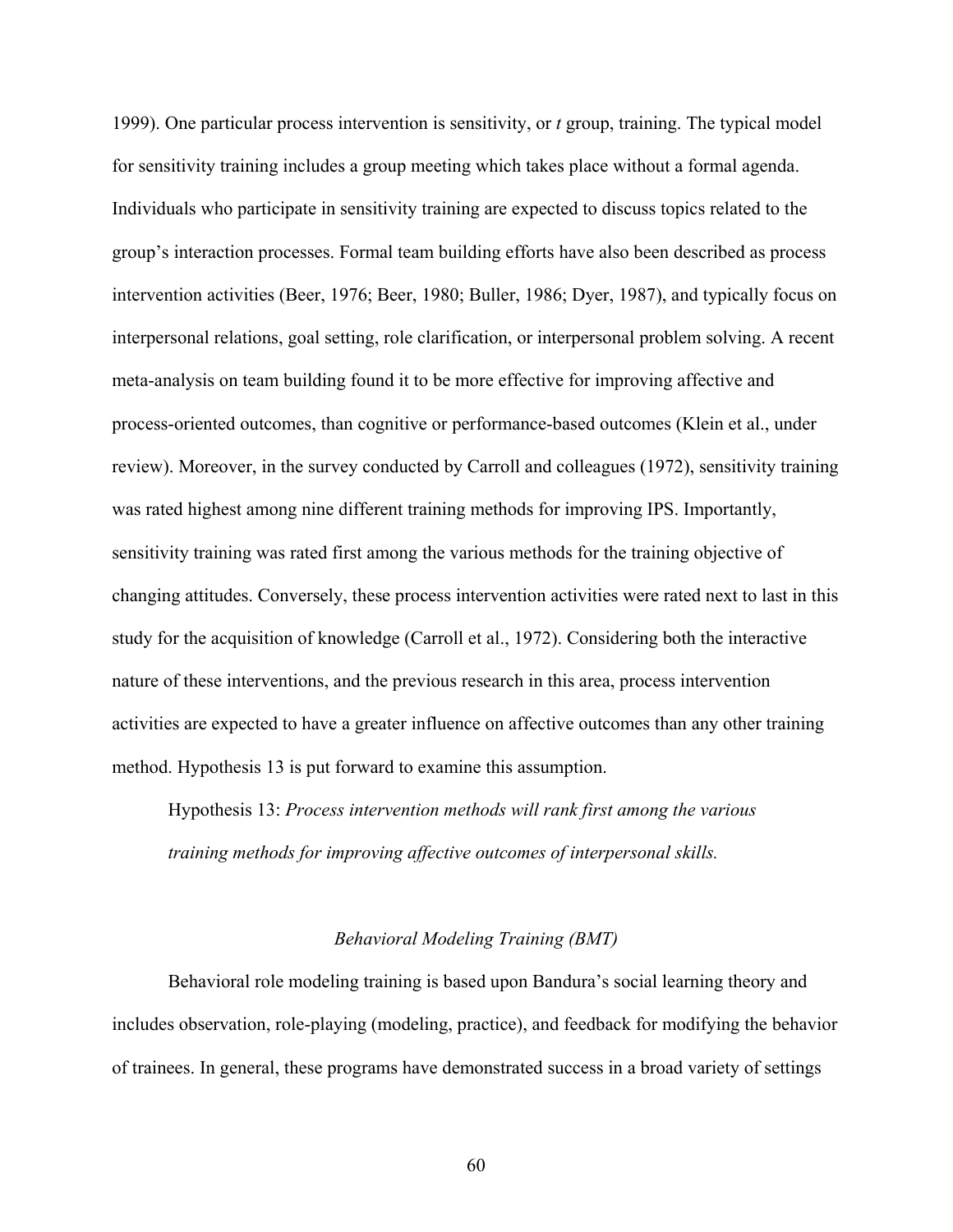(e.g., Baldwin, 1992; Goldstein & Sorcher, 1974; May & Kahnweiler, 2000). The typical sequence involved in BMT programs includes "a description of skills-behaviors to be learned, prior to, or along with, modeling, and then practice with feedback (Taylor et al., 2005, p. 693).

By examining behavioral role modeling interventions and broad-based supervisory and teamwork-related IPS, Taylor and colleagues' (2005) comprehensive research clearly has much in common with the current proposal. However, rather than amalgamating IPS as "supervisory" or "teamwork" skills, they may be better viewed as sets of communication and relationshipbuilding competencies, in addition to an inclusive set of "general" IPS. One rationale for the superiority of the current distinction stems directly from the way in which supervisory and teamwork skills were operationalized by Taylor and colleagues. Specifically, both contained a substantial emphasis on communication skills. In the current research, communication skills will be more appropriately examined separately from other, relationship-building IPS. Importantly, the influence of training methods other than BMT will also be examined in the current study.

There are reasons to believe that the more rigorous BMT methods will result in improvements across the different outcomes—cognitive, skill-based, and affective. For example, the organizational trainers who responded to the survey by Carroll and colleagues (1972) rated role playing second only to sensitivity training for improving IPS and changing attitudes. In addition, these methods should be more effective for improving cognitive and skill-based outcomes than other methods. Training methods that involve only symbolic modeling (e.g., lectures and observation) rank lower in cognitive involvement than methods that involve participative modeling processes (e.g., role plays). Thus, the more rigorous the training method (in terms of modeling and practice), the more likely it is that trainees will be able to reproduce the learned material in the form of skill-based outcomes (Bandura, 1977). Moreover, researchers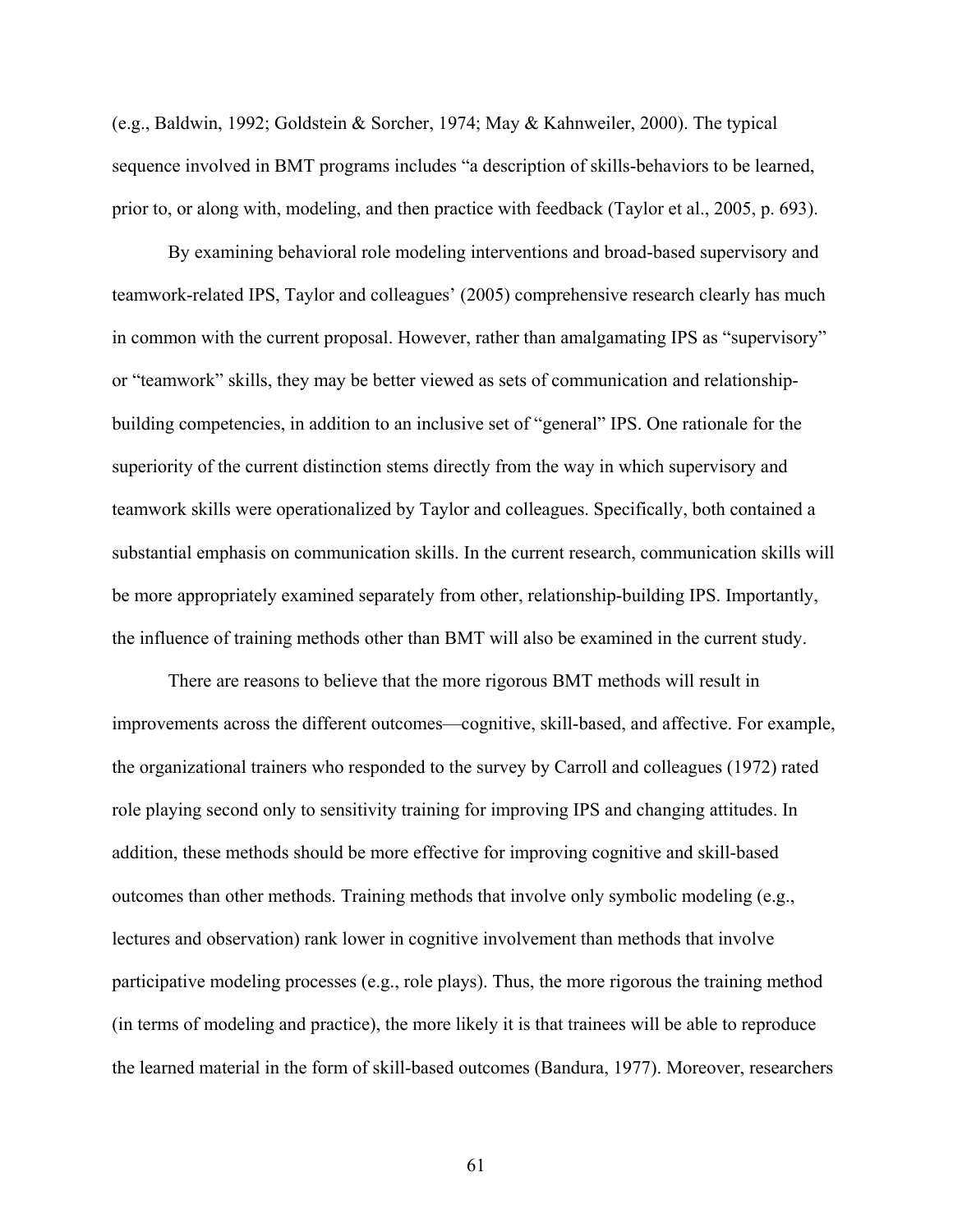have suggested that interactive training methods such as BMT that include role-playing, guided practice, and feedback should be equally or more effective than other methods for developing generic teamwork competencies (e.g., Beard, Salas, & Prince, 1995; Salas, Burke, & Cannon-Bowers, 2002). Finally, Taylor and colleagues' (2005) review on BMT suggested that these interventions were most effective at inculcating declarative knowledge, followed by procedural knowledge, attitudes, and job behaviors. The crucial point is that the comprehensive and highly involving nature of these interventions leads to the expectation that they are useful for improving each of the individual-level outcomes examined in this research. Thus, as the most common and engaging of the various training methods, BMT is posited to have a greater impact than other methods on cognitive and skill-based outcomes, but not necessarily affective outcomes. Specifically, BMT should positively impact affective outcomes, but not to the same degree as process interventions, which have routinely demonstrated their effectiveness for these outcomes.

Hypothesis 14(a-b): *Behavioral modeling training methods will be (a) effective for improving each of the training outcomes assessed in this research, and (b) will rank first among the various training methods for improving cognitive and skillbased outcomes.*

#### Job Complexity and Interpersonal Skills

## *Job Complexity*

One particularly interesting moderator variable that may influence the relationships between IPS and outcomes is job complexity. In this area, Fine's (1955) discussion and rationale of rating jobs according to their demands for dealing with people, data, and things has been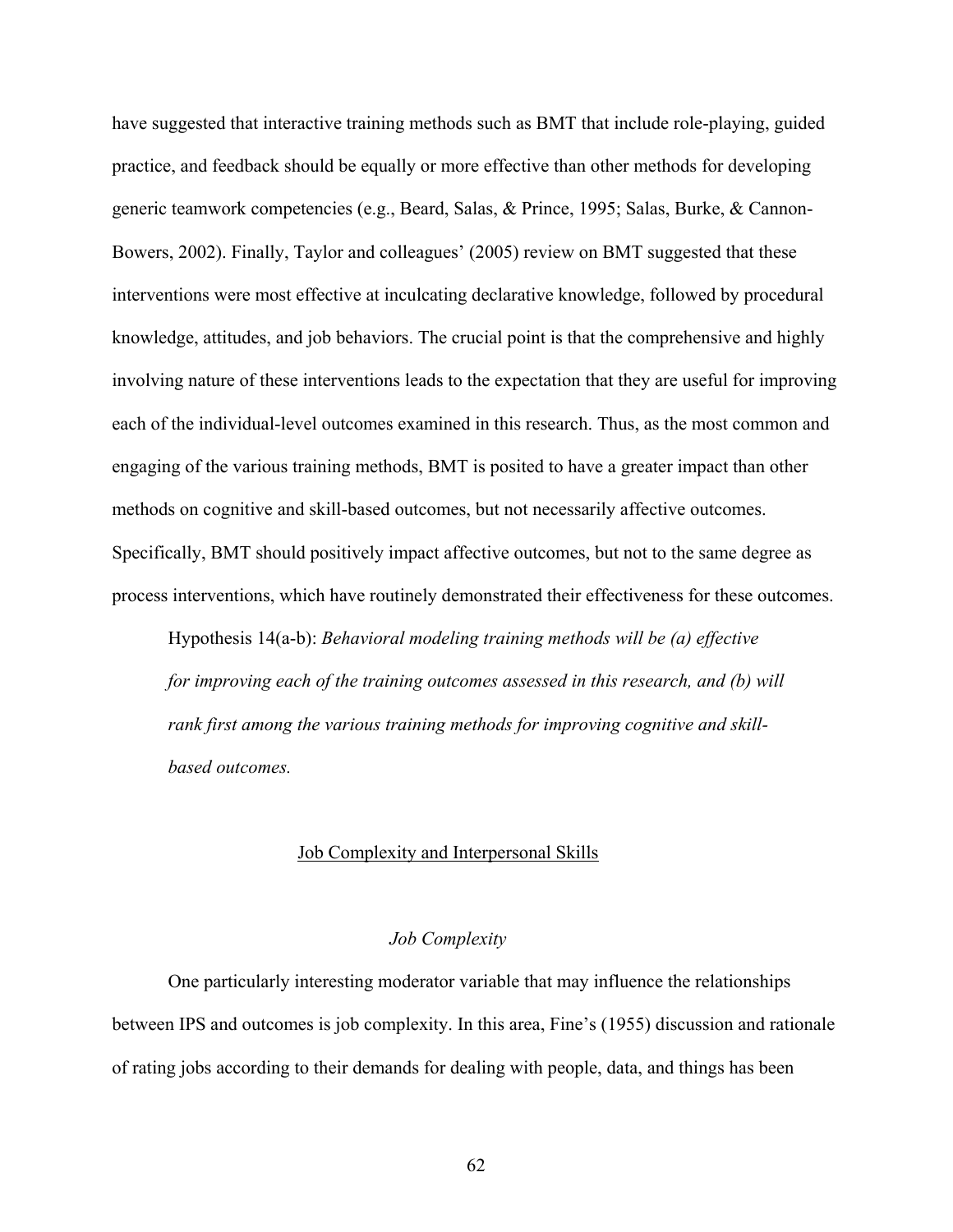especially influential. For example, Hunter and Hunter (1984) used the dimensions and complexity families from Fine (1955) in analyzing a large database (U.S. Employment Service, 1970) which catalogued the relationship between general mental ability (*g*; as measured by the General Aptitude Test Battery, GATB) and job performance. Upon examining this data, they decided to group job families by level of complexity rather than similarity of tasks, and five job families resulted. Moreover, they found that the dimension of job complexity was largely captured by Fine's (1955) data dimension, "though Fine's things dimension did define [two] small but specialized industrial job families: set-up work and jobs involving feeding/offbearing" (Hunter & Hunter, 1984, p. 81).

A primary finding from the Hunter and Hunter study is that the validity of cognitive ability as a predictor decreases as job complexity decreases. Stated a different way, as jobs become more complex, cognitive ability becomes increasingly important. Moreover, cognitive ability has been shown to a superb predictor of job-related learning, of the acquisition of job knowledge on the job (e.g., Schmidt & Hunter, 1992; Schmidt, Hunter, & Outerbridge, 1986), and of performance in job training programs (Hunter, 1986; Hunter & Hunter, 1984; Ree  $\&$ Earles, 1992). These findings are in contrast to those reported for psychomotor ability. Specifically, the validity of psychomotor ability as a predictor increases only as job complexity decreases (Hunter & Hunter, 1984).

Whereas the validity of psychomotor ability tends to be high for job families where the validity of cognitive ability is lowest, the validity of IPS is expected to more closely mirror the results found for cognitive ability. This expectation stems in part from the spirit of the centuryold quest to document different "forms" of intelligence (e.g., social intelligence, emotional intelligence). And, as is the case with cognitive ability, the enactment of interpersonal skills is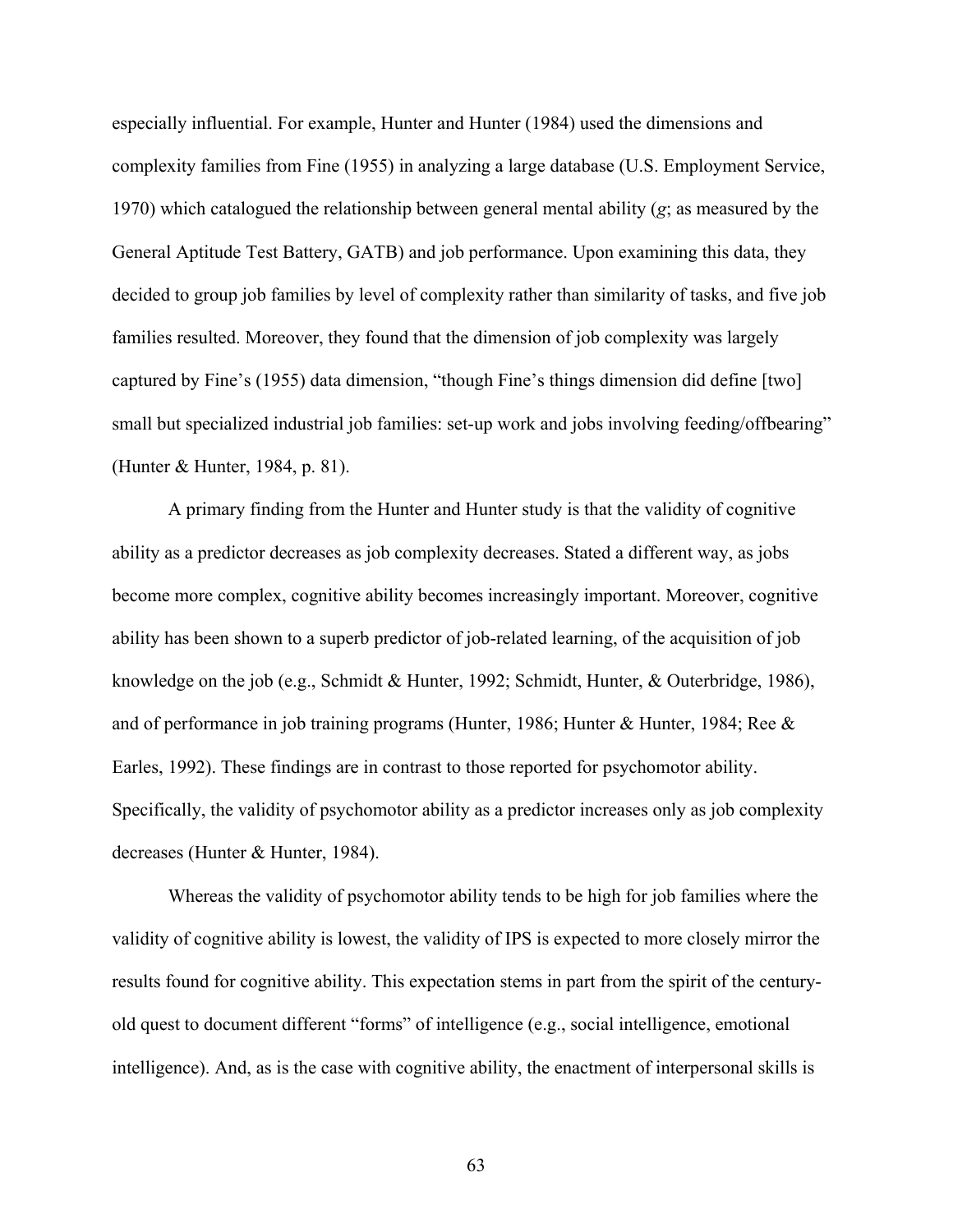expected to show greater validity in occupations with higher rated levels of job complexity. That is, in spite of the fact that interpersonal skills are currently positioned as behaviorally-, rather than cognitively-based, they still involve a cognitive component in the sense that it is important to know when and how to best deploy these skills.

As an example, consider managerial jobs and professional jobs that require the coordination of data and people. It is likely the case that in these settings those with superior IPS (e.g., communication, conflict resolution) are simply better performers than those with lower rated levels of IPS. In contrast, jobs at levels four and five, where individuals may work in isolation of others, would not likely require the same level of communication or relationshipbuilding skills. Taking these considerations into account, the current research will examine the potential moderating impact of job complexity. However, rather than replicating previous findings for cognitive or psychomotor ability, this research will examine whether the relationships between IPS and outcomes are moderated by job complexity. Two further points regarding this analysis are necessary. First, effect sizes from primary studies will only be included in this analysis when they come from "real world" participant populations. Specifically, findings derived from lab studies conducted with student populations will not be included in this analysis due to the difficulty of coding for job complexity in these settings. Second, in an effort to enhance the reliability of the coding for this analysis, the five levels of job complexity will be collapsed into three levels: high (levels 1 and 2), medium (level 3), and low (levels 4 and 5). Taken together, it is expected that IPS will be of greater importance in complex jobs that involve increased managerial and coordination requirements (e.g., levels 1 and 2) than in less complex jobs. Similarly, the relationships between IPS and medium complexity jobs are expected to be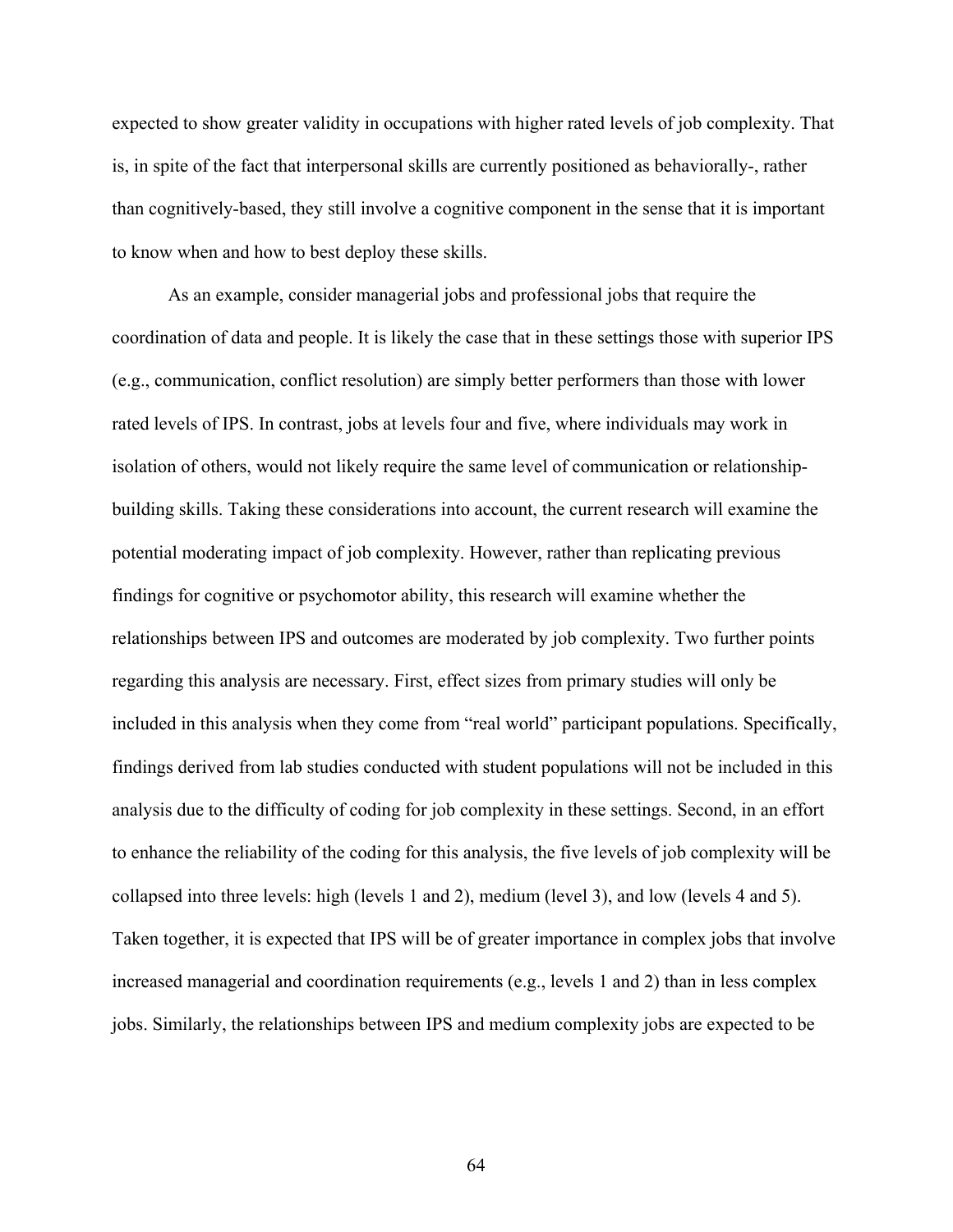greater than for low complexity jobs. Hypotheses 15a, 15b, and 15c will be used to examine these assertions.

*Hypothesis 15(a-c): (a) Interpersonal communication skills, (b) relationshipbuilding interpersonal skills, and (c) broad-based measures of "general" interpersonal skills will display stronger relationships with the combined set of outcome variables as job complexity increases.* 

## Summary of Hypotheses

To review, hypotheses addressing the domain of IPS and IPS training are presented under the organization of four themes. First, various antecedents variables to IPS will be investigated, including gender and personality traits. Concerning gender, previous research has found gender differences favoring females for various interpersonal communication and relationship-building competencies. This research will attempt to replicate these findings using meta-analysis as a tool to quantitatively summarize the literature in this area. In the area of personality, a handful of studies have investigated relationships between assorted personality dimensions and IPS. Among these individual difference variables, there is strong support for the expectation that the construct of agreeableness will have moderate positive relations with communication and relationshipbuilding interpersonal competencies. However, each of the Big Five personality dimensions will be examined in this research, with differential relationships predicted for some of them.

Second, there will be an examination of the relationships between IPS and various outcome variables. Similar to the hypotheses concerning various antecedents of IPS, the investigations presented in this section will help to illuminate and quantify empirical relationships in the domain of IPS. Building upon previous research in this area, this research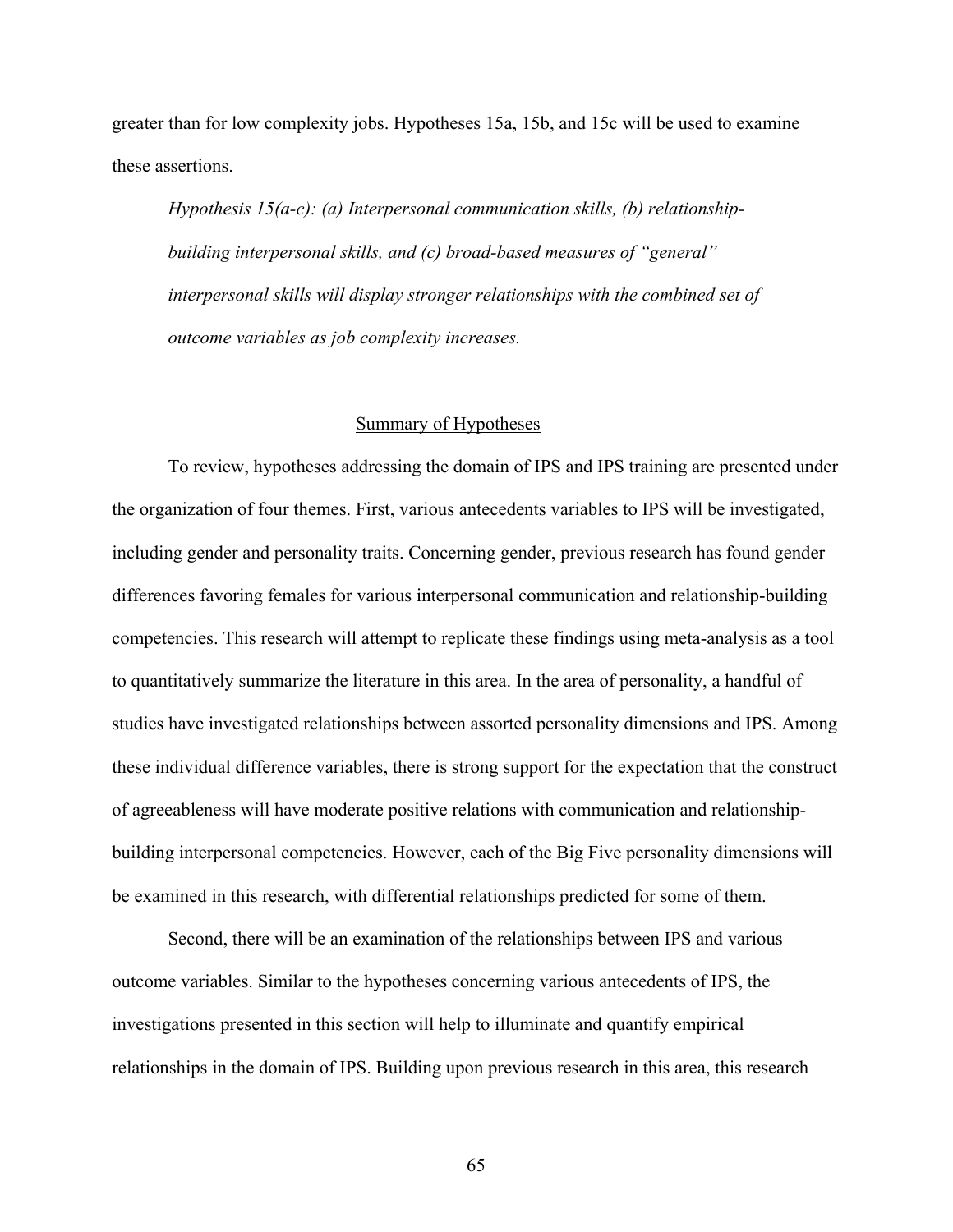will examine IPS correlates based upon whether they address primarily cognitive, affective, or skill-based outcomes. Next, hypotheses are presented that investigate the relative efficacy and boundary conditions of IPS training. Finally, job complexity will be examined as a potential moderating variable in the relationship between IPS and outcomes. Figure 2 (see Appendix A) is provided as a high-level framework and organizing reference for the theory upon which the hypotheses in the current research will be tested.

Having formally presented the 15 proposed hypotheses, the next chapter discusses the proposed methods and analyses in greater detail. This discussion includes a description of the study identification, selection, and coding procedures, as well as an elaboration of the proposed analyses. Following the presentation of study methods and analyses, potential study limitations are discussed, along with a few concluding remarks.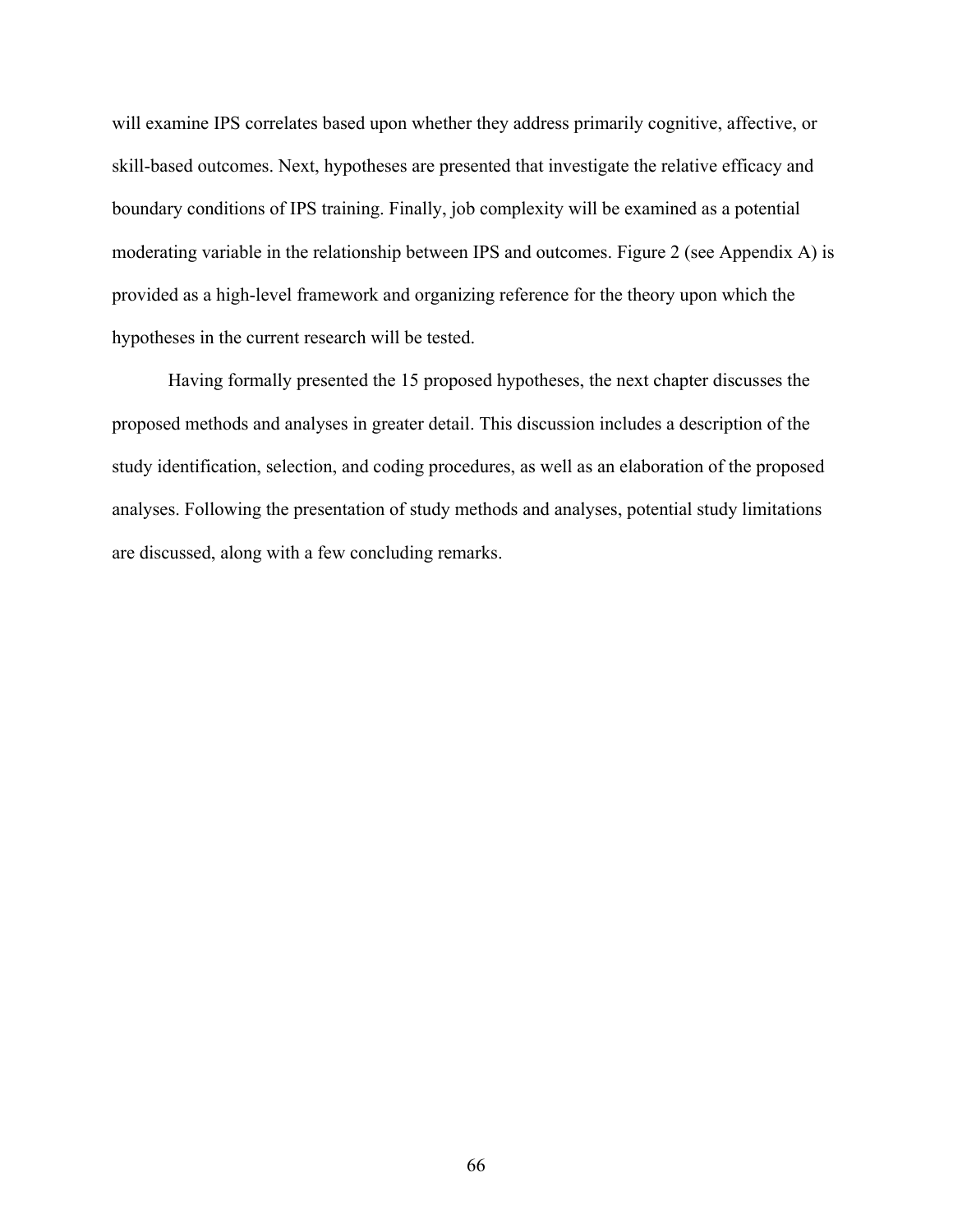### **CHAPTER 5: METHOD**

# Leveraging Meta-Analysis

While the specific, named use of "meta-analysis" is a relatively recent phenomenon, there is a long history of using quantitative techniques to summarize the results of scientific studies. For example, in the early 18th century an English mathematician named Roger Cotes computed weighted averages of measurements produced by different astronomers (Shadish, Cook, & Campbell, 2002). Sir Karl Pearson (1904) also applied cumulative methods to six studies of the effectiveness of inoculations against typhoid fever. More recently, the term meta-analysis was coined by Glass, who described it as a quantitative technique employed for cumulating effect size estimates over multiple primary studies (Glass, 1976; Glass, McGaw, & Smith, 1981).

Since its inception, the technique of meta-analysis has been used in countless domains, including areas such as evidence-based medicine (Lau, Schmid, & Chalmers, 1995), relapse prevention (Irvin, Bowers, Dunn, & Wang, 1999), unemployment and well-being (McKee-Ryan, Song, Wanberg, & Kinicki, 2005), psychological intervention programs and worker productivity (Guzzo, Jette, & Katzell, 1985), gender and leadership effectiveness (Eagly, Johannesen-Schmidt, & van Engen, 2003), leader-member exchange theory (Gerstner & Day, 1997), and team building (Salas, Rozell, et al., 1999). Meta-analyses are particularly useful for assessing whether conflicting primary study results in the literature are due to artifactual, or actual, variation (Hunter & Schmidt, 2004; Hunter, Schmidt, & Jackson, 1982). Moreover, as a technique, meta-analysis is useful in support of generalized causal inference (Shadish, Cook, & Campbell, 2002). The current study applies meta-analytical techniques to published and unpublished empirical research in order to obtain quantitative estimates of the relationships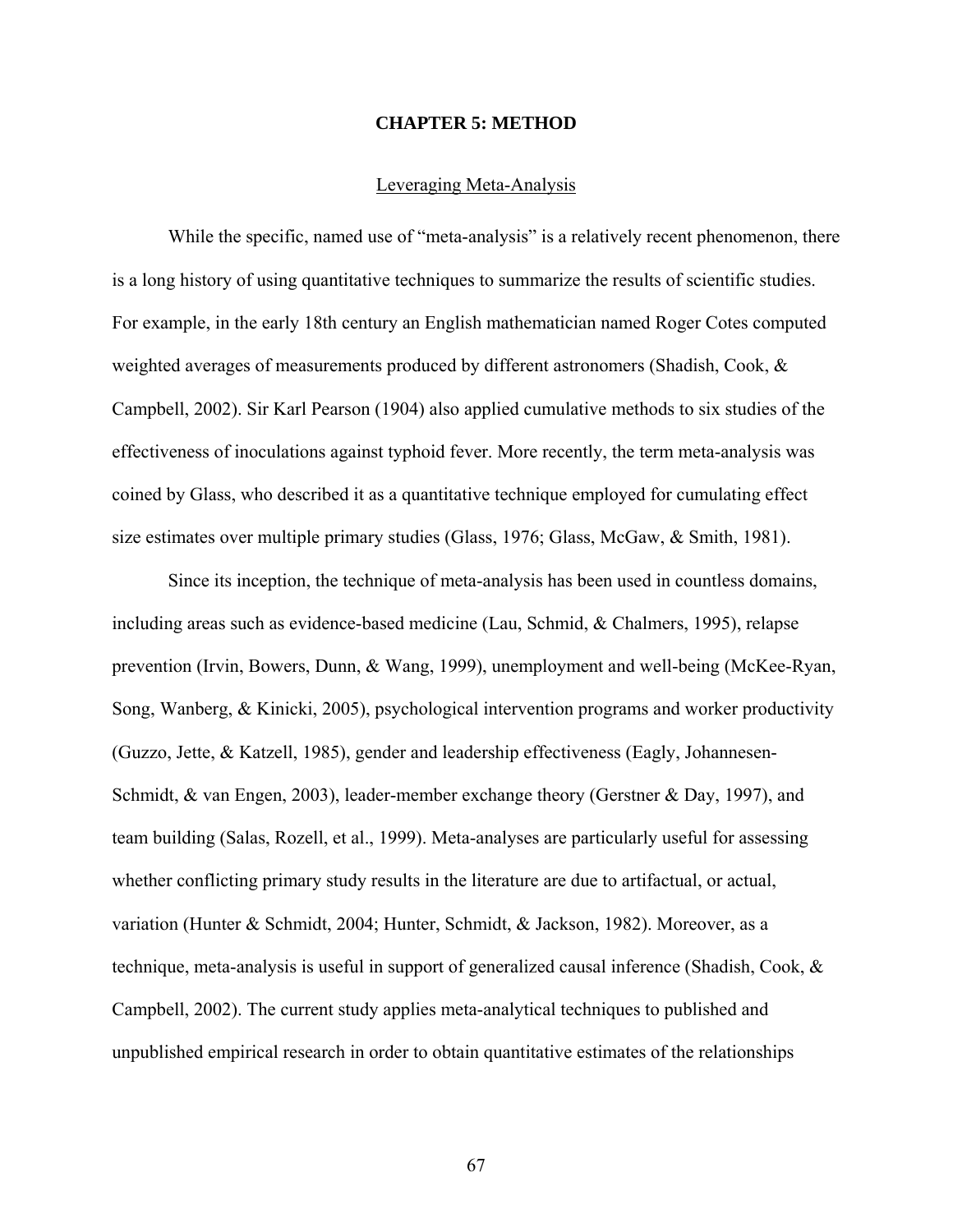between various antecedents and outcomes of IPS. In addition, the efficacy and boundary conditions for effective IPS training interventions will be evaluated.

### Literature Search and Selection of Studies

The search for articles and manuscripts with potential for inclusion in the meta-analytic database proceeded in four ways. First, electronic searches of computerized databases were performed using the following key words: interpersonal skills, social skills, people skills, interpersonal skills training, social skills training, communication skills, active listening, nonverbal communication, assertive communication, relationship-building skills, cooperation and coordination, cross-cultural relations, intercultural sensitivity, customer service orientation, empathy, self-presentation, influence, persuasion, and conflict resolution and negotiation. More specifically, the electronic databases and abstracting services of Academic Search Premier, Business Source Premier, Defense Technical Information Center, EBSCOhost, Military & Government Collection, PsychINFO, PsycARTICLES, Science Direct, and SPORT Discuss were all searched for pertinent articles published through August 2008. Second, an ancestry approach was leveraged to extract additional, potentially relevant, articles. In this approach, the reference sections and bibliographies of primary studies which had already been retrieved were scanned for articles of interest that may have avoided detection during the larger literature search. For this effort, a number of prior qualitative and quantitative reviews (e.g., Taylor et al., 2005) were instrumental for uncovering studies which were not identified though the electronic searches. Moreover, this ancestry approach was particularly crucial in light of the wide variety of construct labels used to refer to IPS. Third, efforts were also made to obtain unpublished conference paper presentations and proceedings. Specifically, relevant annual conference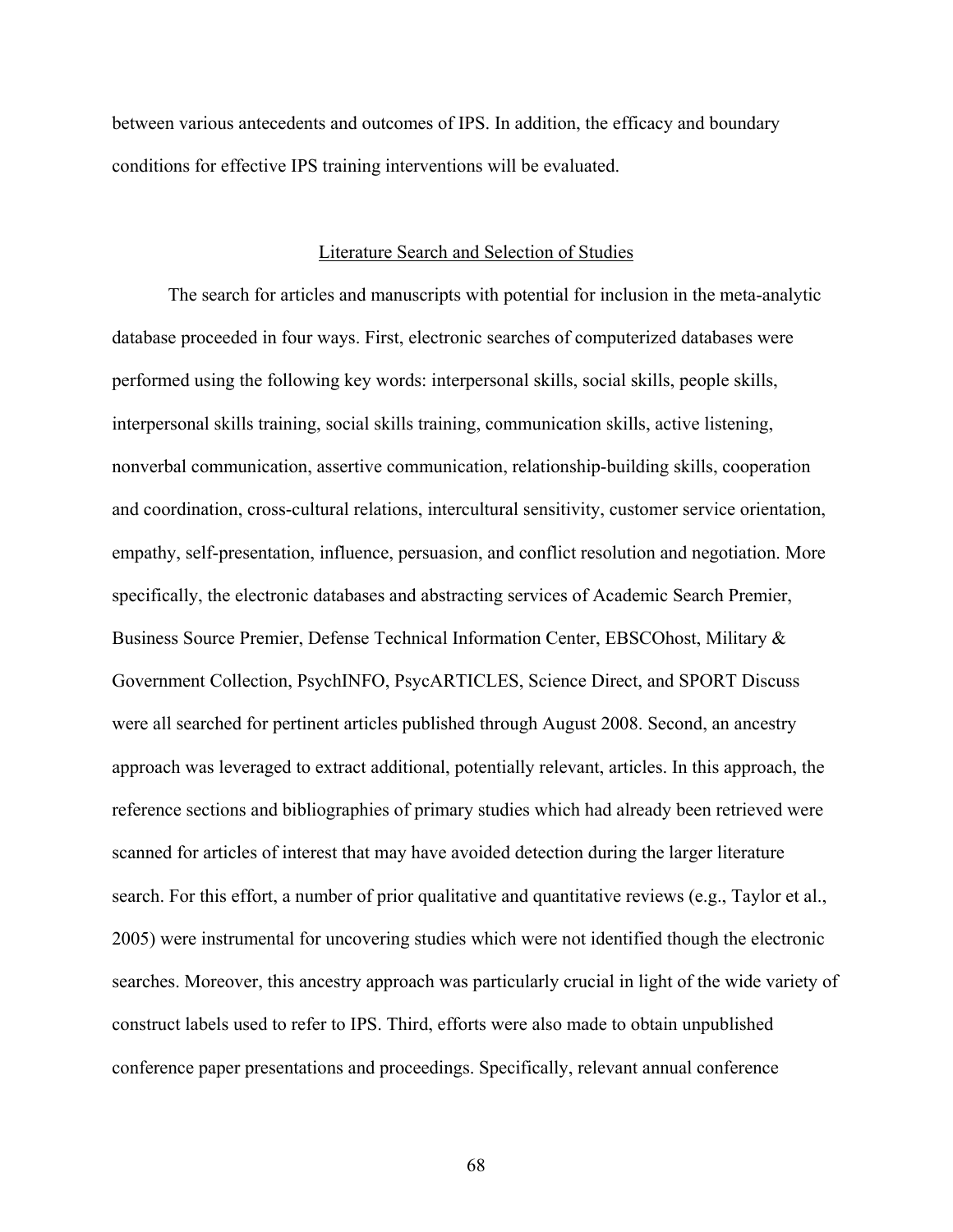presentations and proceedings from two national conferences (i.e., Society for Industrial and Organizational Psychology, Academy of Management) were obtained for the years 2002-2008. Finally, the author took extensive efforts to contact organizations and researchers who publish in the IPS area for additional unpublished articles. These efforts included informal discussions at conferences and formal queries to researchers and organizations (e.g., Center for Creative Leadership).

This initial search process resulted in the identification of over 1,000 articles with potential for inclusion in the meta-analytic database. Next, abstracts from the targeted articles (in many cases, the full text article was already in hand) were reviewed and a decision was made as to whether the study would be subjected to the full coding procedure that will be used for this research. During this stage of the study selection process, articles containing the following characteristics were eliminated from further analyses: (a) use of clinical populations, (b) use of children as participants. While research on these types of individuals may be of practical benefit to researchers working with these specific populations, it would not be appropriate to include the results of these studies with those from more "mainstream" populations. Moreover, articles already in possession were eliminated at the outset if they failed to report a usable test statistic (e.g., *r*, *t*, *F*, *d*,  $\chi^2$ , *z*), or the raw data necessary to calculate these statistics (e.g., means, standard deviations, sample size). Studies were also eliminated prior to coding if they assessed constructs not considered skill- or behaviorally-based (e.g., personality constructs). Finally, studies which present the results of IPS training interventions must have either: (1) a comparison between trained groups and no-training control groups, or (2) a pre-post comparison of the results of a training intervention within a single group.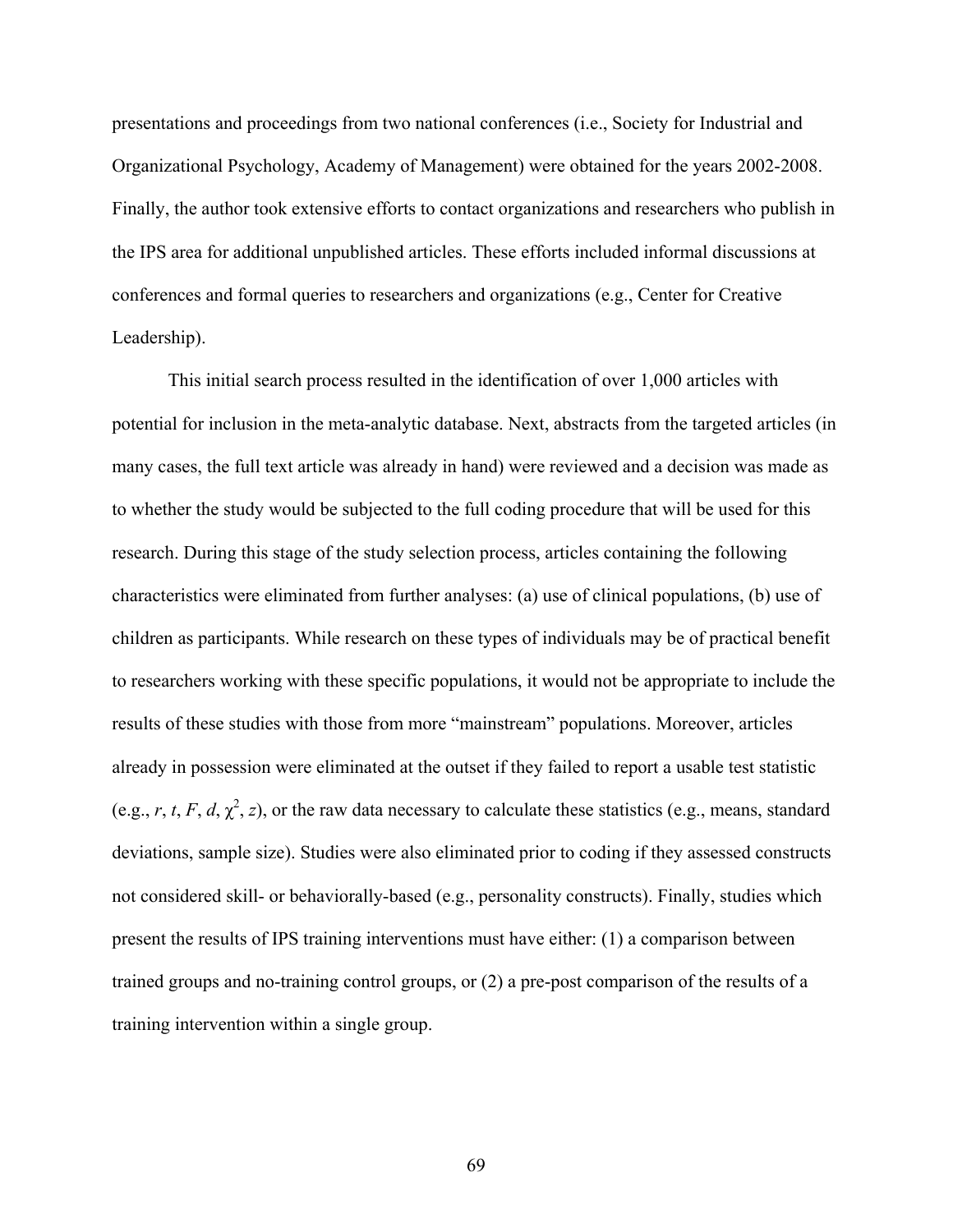Once initial articles were collected, the ancestry approach continued. Late obtained scholarly works were reviewed in greater detail for the possibility that additional "fugitive" literature in the IPS area may be identified. As a result of this screening process, 350 published and unpublished papers were targeted for subsequent coding. Each of these articles, book chapters, technical reports, dissertations, conference papers and proceedings were subsequently obtained in full text. In the next section, a thorough discussion of the specific coding strategy for these articles is provided.

## Primary Study Coding

Often, meta-analytic integrations will make use of a similar coding scheme to quantify study characteristics and results (Lipsey & Wilson, 2001; Stock, 1994). The coding strategy used in this research included capturing 22 pieces of information from each primary study. In general, the information targeted from these studies corresponds to the proposed hypotheses, as described earlier. For example, studies were coded according to the level of job complexity experienced by the participants. For this moderator analysis, articles were first coded based on whether participants were students or organizational employees; further coding which focused on job complexity was completed for those studies that utilized organizational employees as their focus. In addition (where applicable), gender and Big Five personality variables were coded as possible antecedents of IPS to be investigated. In order to capture the data necessary for performing corrections for unreliability, the reliability estimates for various IPS, antecedents of IPS, and outcomes of IPS were also recorded from primary studies. Importantly, primary study effect size estimates were identified by their level of analysis and only individual-level data was analyzed in the current research. Additional information that did not directly contribute to hypothesis testing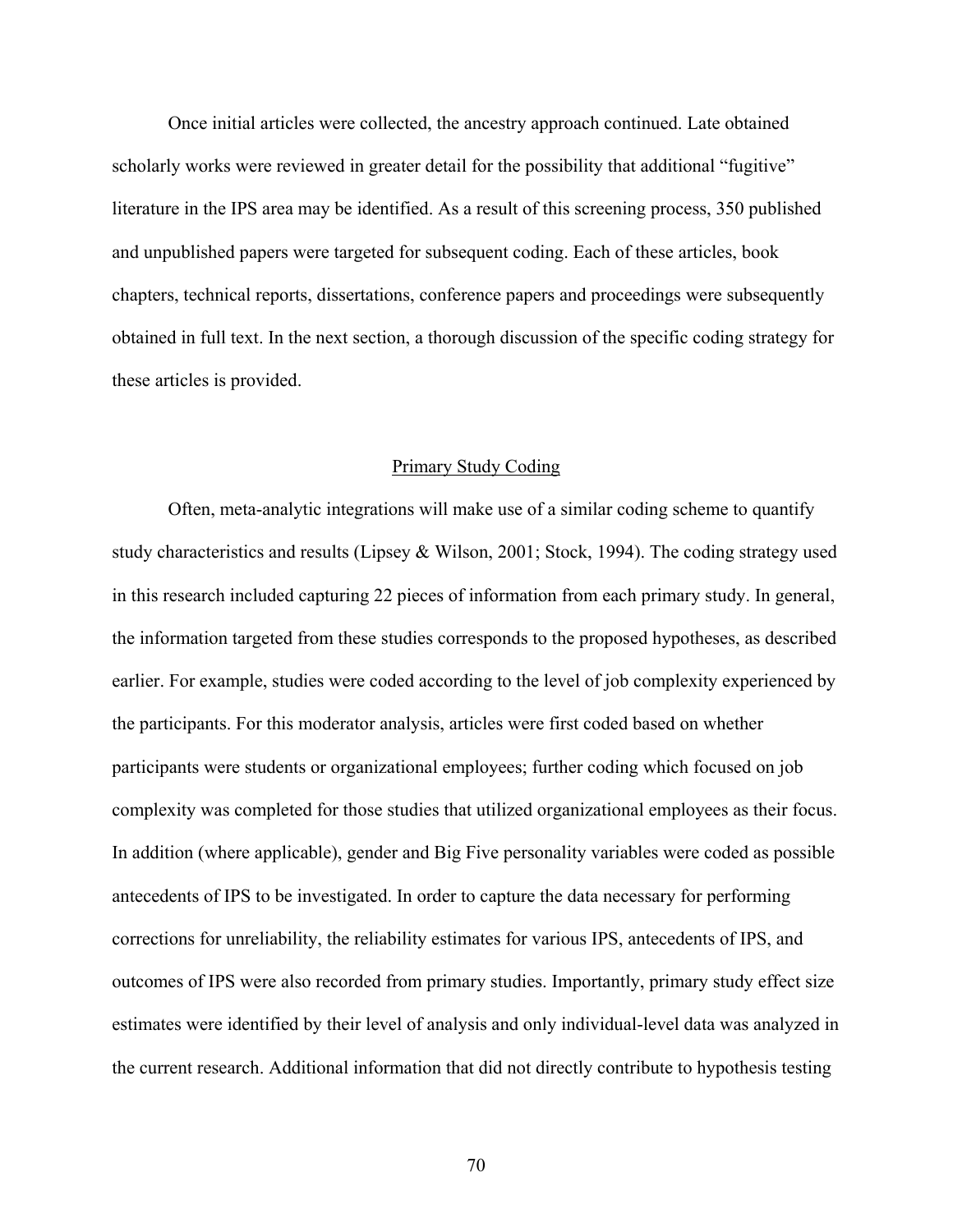was also collected. Categories such as study setting (e.g., lab, field, or hybrid), publication type (e.g., journal, conference, technical report, dissertation) and study design type (e.g., single group posttest only, single group pretest-posttest comparison, pretest-posttest with control group, and posttest only with control group) were also utilized. Further description for all 22 coding categories is provided in Appendix C.

## Rater Reliability

In meta-analytic initiatives, the assessment of rater reliability is generally of great importance to reviewers, critics, and the general audience. Observations and ratings of primary study characteristics should be objective and reliable. Indeed, accurate coding is vital to the conclusions generated from any amalgamation of primary study effect sizes. Therefore, it was important to perform an independent check on the accuracy of these recorded observations.

Interrater reliability refers to degree of agreement or consistency that exists between two or more judges. The reliability of raters or judges is assessed to determine whether obtained ratings are free from bias or error. Whenever human judgment becomes part of the measurement process, there remains the possibility that study-irrelevant variance is introduced into the process. That is, rater idiosyncratic judgments concerning study design, characteristics, and measurement issues can yield results that might be expected to vary across raters. In most meta-analyses, two or more raters will rate most (or all) of the available studies, with the agreement among ratings used to estimate reliability, using traditional estimates of the interrater reliability of judgments provided by multiple judges (e.g., intraclass correlation coefficients; Nunnally, 1978; Nunnally & Bernstein, 1994; Shrout & Fleiss, 1979). Despite the independent nature of this research, another individual was recruited to code a subset of the articles in the database. This individual is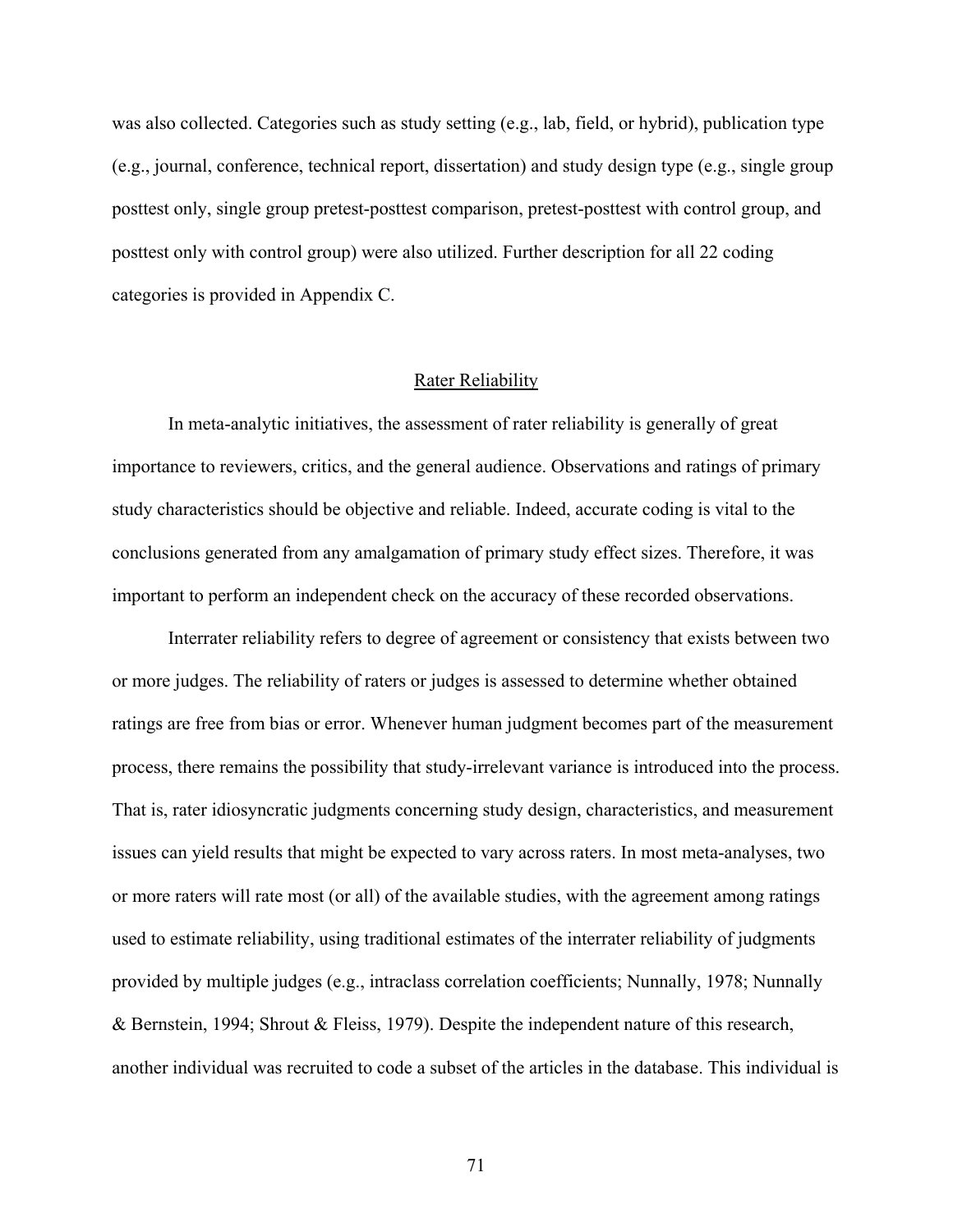a fellow graduate student with previous experience in similar meta-analytic coding schemes and was trained on the specific categories that were assessed in the current research. This second set of ratings was performed on twenty articles chosen by the author from the final, complete database of coded articles. These articles were purposively sampled to comprise a representative sample of each of the hypothesis areas under investigation in this research. This subset represents 14% of the articles included in the final database.

Both the primary author and his colleague have had considerable experience and possess an adequate level of expertise with similar coding schemes. In fact, the current coding methods are based in large part upon previous schemes which have proven to be robust and highly reliable (cf. Burke, Stagl, Klein, Goodwin, Salas, & Halpin, 2006; Klein, Salas, Burke, Goodwin, Halpin, DiazGranados, & Badum, 2006). Thus, it was expected that the primary studies would be coded accurately, completely, and without bias.

Upon examination, the coders were in agreement 100% of the time concerning the proper effect size estimate to pull from primary studies in the reliability sample. Across all coding categories, the calculated ICCs ranged from ICC  $(3, 1) = .886$  to ICC  $(3, 1) = 1.000$ . More specifically, other categories assessed for interrater agreement included primary study hypothesis area (ICC 3,1 = 1.000), job complexity (ICC 3,1 = .905), sample size (ICC 3,1 = 1.000), antecedent reliability (ICC 3,1 = 1.000), specific interpersonal skill under examination (ICC 3,1)  $=$  .890), predictor reliability (ICC 3,1 = .923), criterion reliability (ICC 3,1 = .886), and article inclusion/exclusion (ICC 3,1 = 1.000). Based on these estimates, it appears that the primary study coding process was done with a high level of reliability.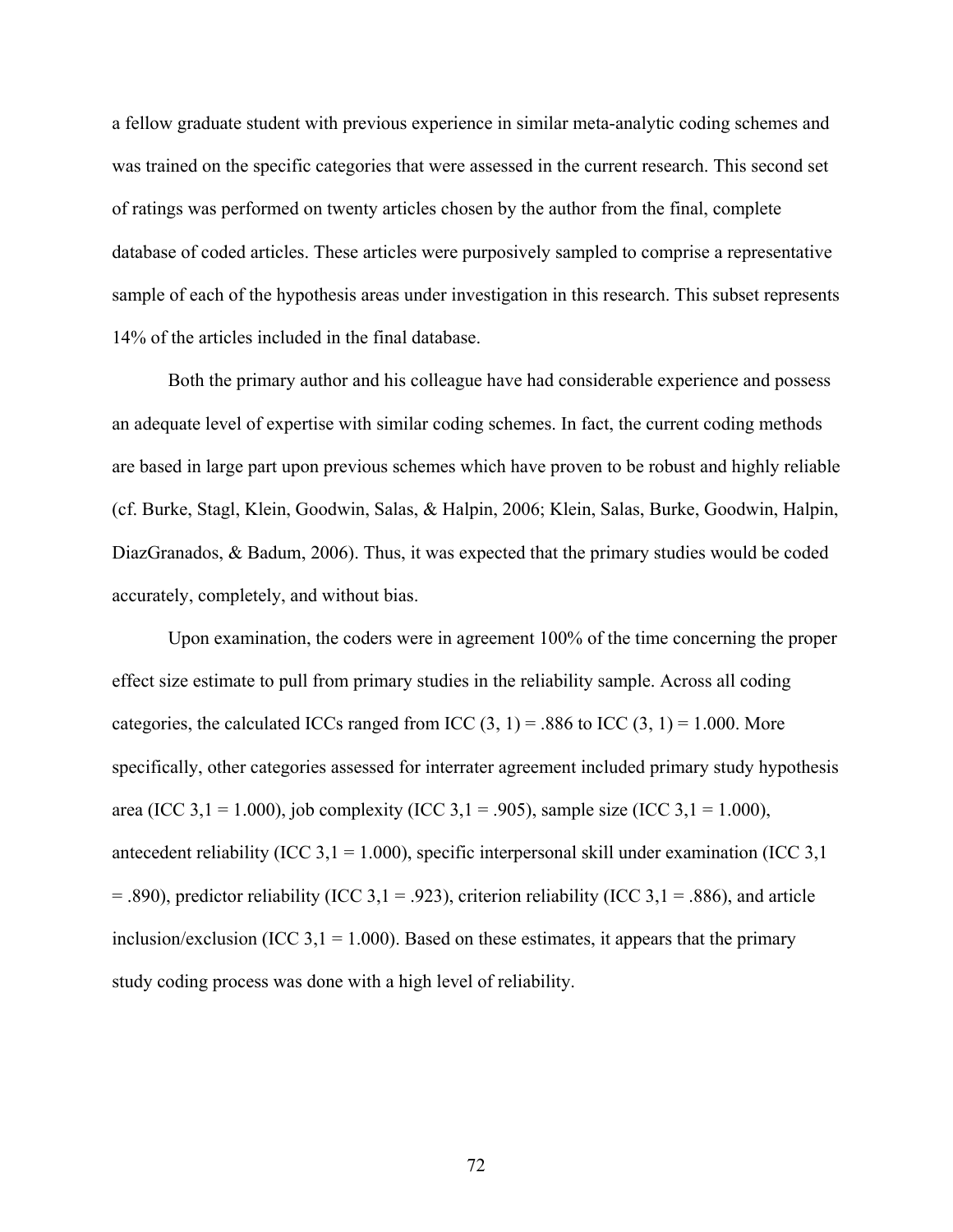## Effect Size Calculations

In general, the term effect size refers to the magnitude of effect observed in a study. It may indicate either the size of a relationship between variables or the degree of difference between group means (Field, 2001). Before calculating a meta-analytic estimate of the relationship between variables, effect sizes culled from primary studies must be prepared for entry into the database. First, the researcher must decide on the effect size metric to use (e.g., *r*). Next, effect sizes from primary studies will often have to be converted or transformed into the common metric. Following that, the method for calculating standard error should be clarified. In addition, the researcher must decide whether to perform "corrections" upon the primary study effect sizes. These corrections are meant to combat unreliability in predictor and/or criterion measures. Corrections may also be performed to rectify the effect of direct or indirect restriction of range in the variables under examination. Failure to perform these corrections can lead to an underestimate of the population effect size and an overestimatation of variation of effect sizes across studies. Finally, the particular weighting procedure for primary study effect sizes must be decided upon. For example, primary study effect sizes will often be weighted by study sample size. Each of these issues will be discussed more thoroughly in the following sections.

## Effect Size Metric

In general, there are two metrics of study outcomes: Significance level and effect size. In the present study, the index of effect size (i.e., *r*), rather than significance level (i.e., *p*-levels), was chosen for specification of the relationships between study variables. Effect size estimates are more desirable for this purpose because of their ability to take into account the magnitude of the relationship between variables. Further, significance levels are highly influenced by sample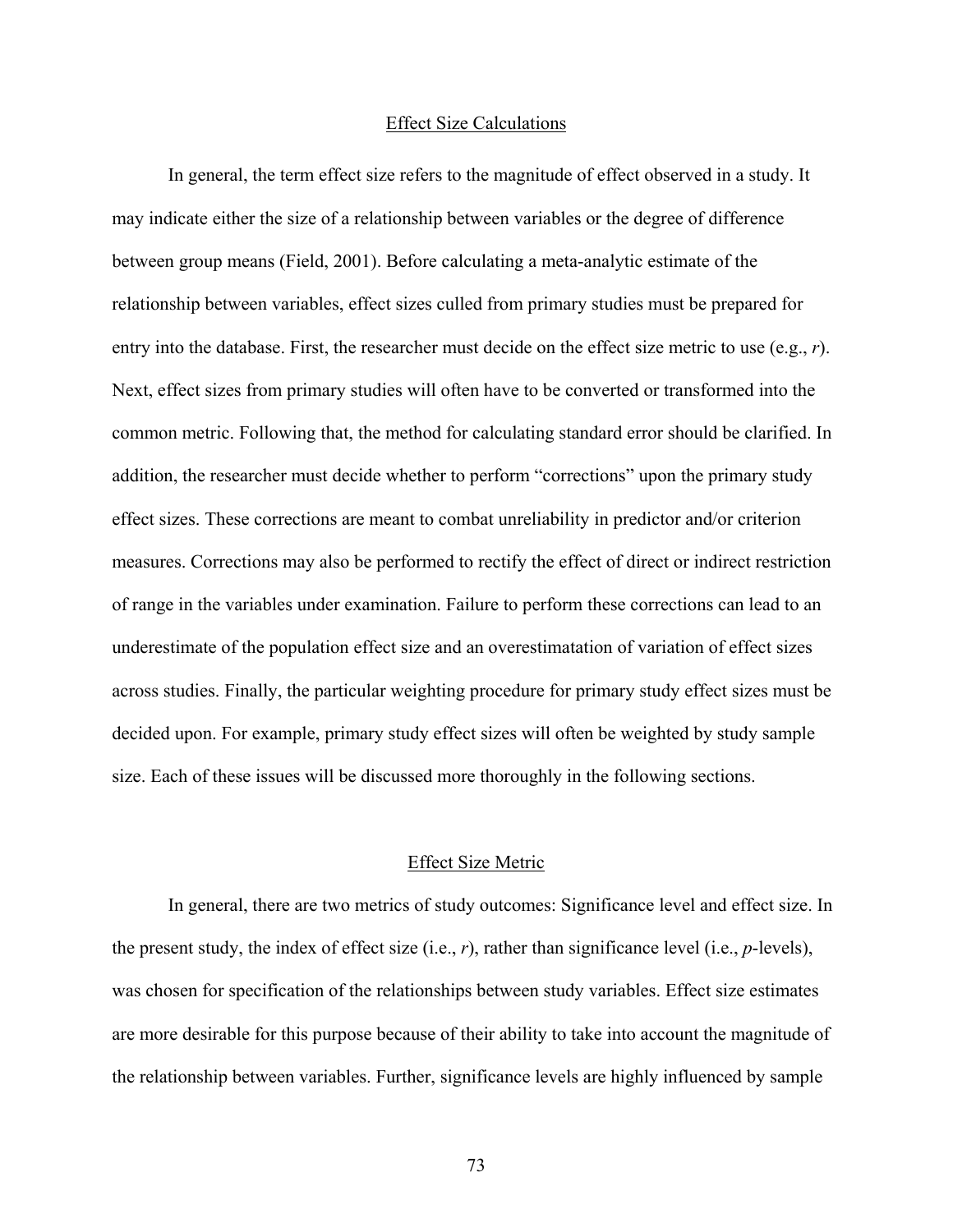size and are not as informative concerning the relationship between two constructs. In addition, raw *r* values, rather than Fisher's *r*-to-*z* transformation, will be utilized. While many investigators report both average *r* and average *z*, practically speaking, the difference between the two is typically small (Wolf, 1986). In fact, use of the Fisher *z* transformed may result in an upward bias, or overestimate of the population *r* (Fisher, 1932; Field, 2001; Hunter et al., 1982; Schmidt, Gast-Rosenberg, & Hunter, 1980). It may also yield estimates of variance that are less accurate than estimates based on the correlation coefficient (Field, 2005; Hunter & Schmidt, 2004). Consequently, in keeping with a desire to provide a conservative estimate of the combined effect, only the combined *r* will be reported.

As noted earlier, relevant empirical studies were excluded if they failed to report a usable statistic relating IPS to specified outcomes. In order to aggregate findings across studies, it was necessary to first convert all test statistics to a common metric, *r*. "Statistical tests such as *t*-tests, *F*-tests, and chi-square statistics are not effect sizes because for any given effect, their value increases as the sample size increases" (Rothstein, McDaniel, & Borenstein, 2002, p. 541). That is, while test statistics and confidence levels may indicate the likelihood that study results are due to chance, they cannot specify the magnitude or strength of the effect of one variable on another. Thus, when necessary, effect sizes reported in primary studies as either *t*, *F*, *d*,  $\chi^2$  or *Z* statistics were transformed using the following formulas:

$$
t \text{ to } r = \sqrt{(t^2)/(t^2 + df)}
$$
  

$$
F \text{ to } r = \sqrt{(F)/(F + df_{error})}
$$
  

$$
d \text{ to } r = d / \sqrt{(4 + d^2)}
$$
  

$$
\chi^2 \text{ to } r = \sqrt{\frac{\chi^2(1)}{N}}
$$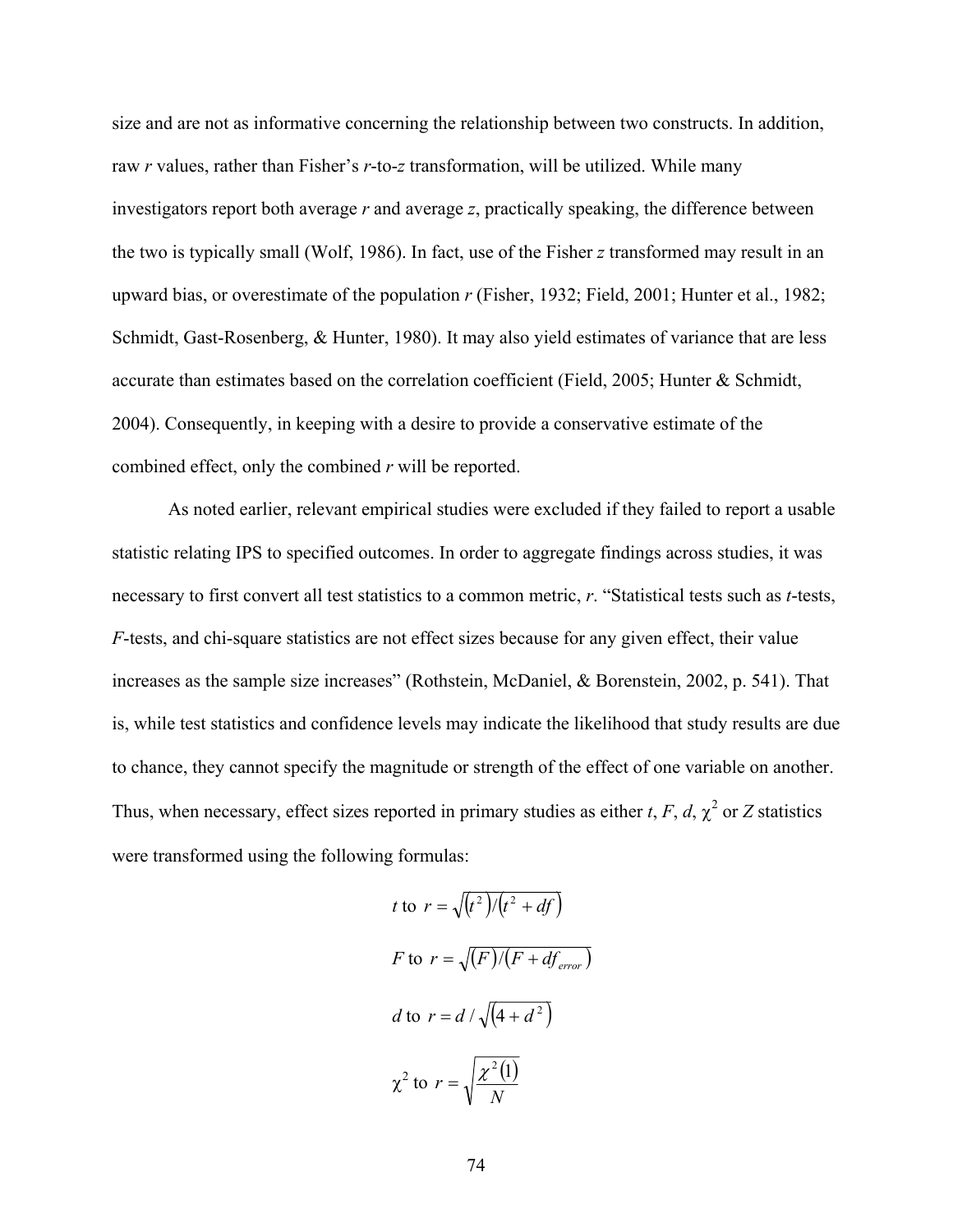$$
Z \text{ to } r = \frac{Z}{\sqrt{N-1}}
$$

Once placed on this common metric of effect size (*r*), the results of separate tests of hypotheses can be combined, compared, and examined for fit with predicted hypotheses. However, several studies contained more than one effect size estimate. It is a well known fact that when a study contains multiple effect sizes, they are stochastically dependent (Shadish et al., 2002). These dependencies violate the statistical assumption of independent effect sizes. These violations serve to inflate the observed variance of effect sizes across studies, but do not necessarily affect the mean *r* value in a meta-analysis (Hunter & Schmidt, 2004). Nonetheless, one solution researchers adopt is simply to combine effect sizes from different measures obtained from the same sample within a single study prior to combining results from multiple studies. This type of subgroup analysis is useful, but does come with a price. Specifically, this approach underestimates the total sample size and causes a greater likelihood of sampling error or capitalization on chance (Hunter & Schmidt, 2004).

An alternative method is available which combines effect sizes within single studies using confirmatory factor analysis techniques. Unfortunately, this method involves the use of reported correlations among all of the variables in question, and for this reason was not feasible in the current research. Thus, the approach employed in the current research was to average across effect sizes from primary studies. That is, related measures found within primary studies were combined in order to avoid artificially increasing the overall sample size. In some cases, it becomes logically and theoretically inappropriate to combine effect size estimates obtained from two different measures. For example, it is unnecessary to combine effect sizes of the same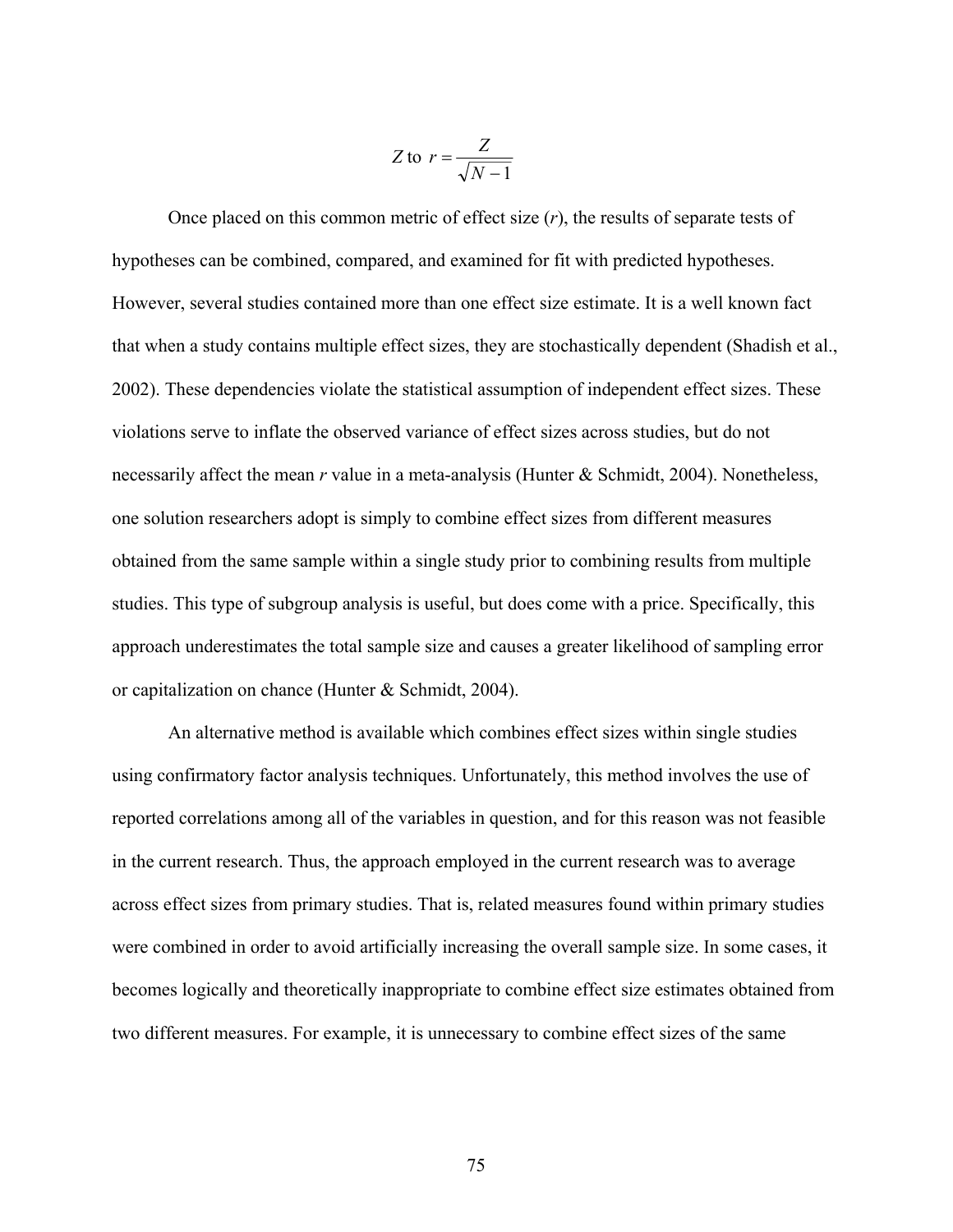outcomes obtained from two different samples in the same study. Therefore, when it deemed more appropriate to keep effect size estimates separated, that is the approach that was utilized.

#### Meta-Analysis Approach

In general, there are two ways to conceptualize the process of combining effect sizes from individual studies—fixed-effects and random-effects models. Essentially, in fixed-effects models (also called the "homogeneous" case) the effect size in the population is assumed to be the same for all studies included in the meta-analysis (Hedges, 1992; Field, 2001). In contrast, random-effects models assume that population effect sizes vary from study to study such that the population effect size is likely to be different than any other study in the meta-analysis (1992; Field, 2001). This is also referred to as the "heterogeneous" case. Further, in random-effects models, "studies in the meta-analysis are assumed to be only a sample of all possible studies that could be done on a given topic" (Field, 2001, p. 162). Statistically, the choice of one model over the other will influence the calculation of standard errors associated with the combined effect size.

For the present study, the random-effects model will be used to combine effect sizes from primary studies. This model is "probably more realistic than the fixed-effect model on the majority of occasions" (Field, 2001, p. 162). In addition, three methods of meta-analysis are often used in contemporary studies (Field, 2001): The methods devised by Hedges and Olkin (1985); by Rosenthal and Rubin (see Rosenthal, 1991); and by Hunter and Schmidt (2004). The current study will employ the Hunter and Schmidt method, which is a random-effects method, using formulas from Hunter and Schmidt (2004) for estimating the standard error of obtained effect sizes.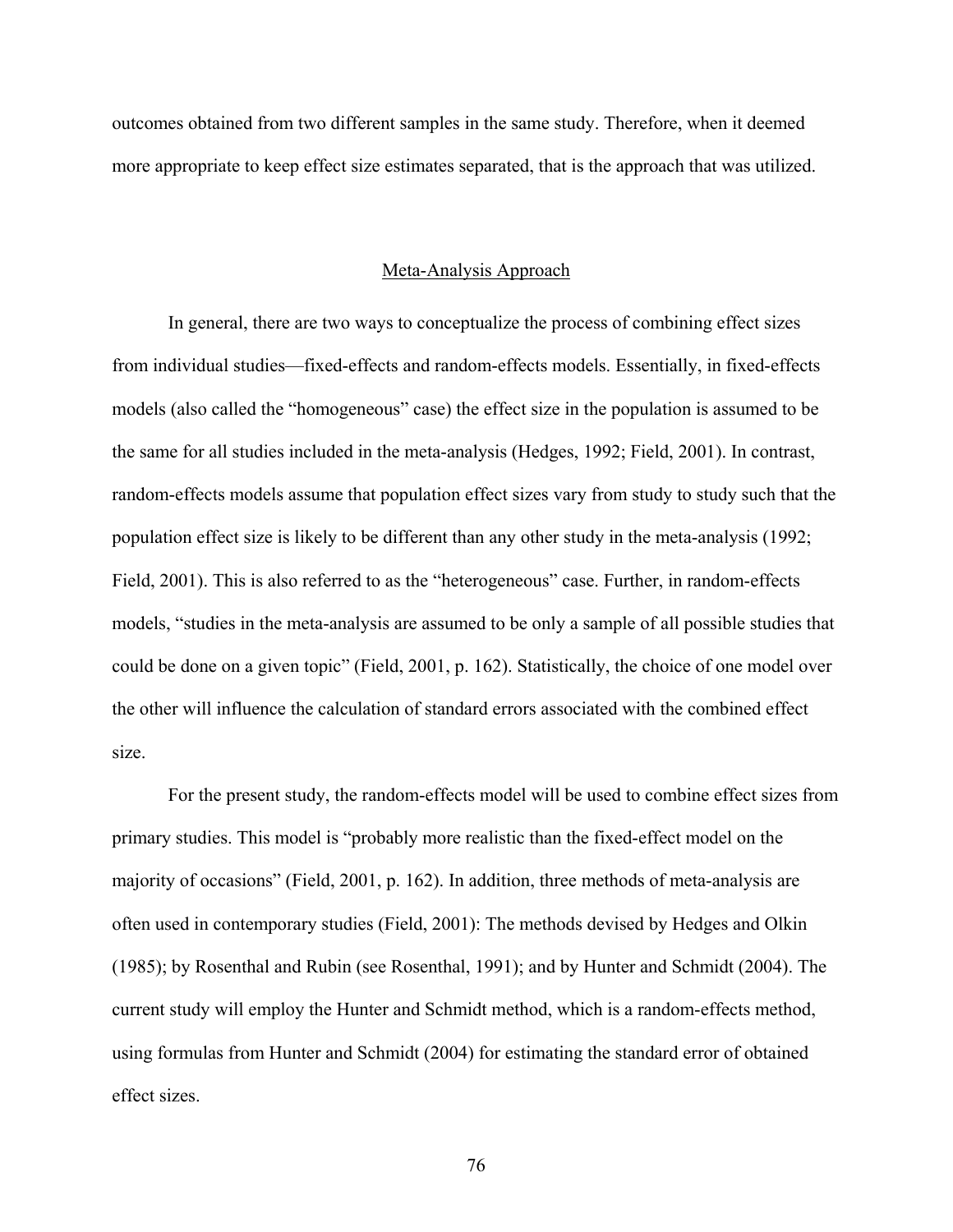#### *Corrections for Unreliability and Range Restriction*

Meta-analytic integrations commonly include corrections to adjust obtained reliability coefficients for unreliability in the predictor, criterion, or both (e.g., Hunter & Schmidt, 2004; Johnson, Mullen, & Salas, 1995). The correction of study artifacts requires auxiliary information (Hunter & Schmidt, 2004). In many cases, original studies will not report all of the necessary information to perform these corrections. When a decision is made not to correct for unreliability in primary studies, it is acknowledged that observed mean effect sizes will be downwardly biased. Thus, the decision not to use corrections for unreliability will result in a more conservative estimate of the relationships between antecedents and IPS and between IPS and outcomes.

On balance, it is argued that making corrections for unreliability in the predictor and criterion measures will result in a more accurate estimate of the population effect size. Provided that enough information is available in primary studies, these corrections for unreliability were made in the current research using the Hunter and Schmidt (2004) approach. Specifically, effect sizes were corrected individually for unreliability using alpha coefficients. In some cases, the mean reliability from similar criterion measures may be imputed.

It is also common in meta-analytic studies to correct for direct or indirect range restriction. Similar to performing corrections for unreliability, correcting for range restriction will generally result in a combined estimate that is more accurate than had no corrections been performed at all. A recent study by Hunter, Schmidt, and Le (2006) demonstrated the importance of making accurate corrections when restriction of range is a possibility. Specifically, they found that the correlation between *g* and job performance had been previously underestimated by as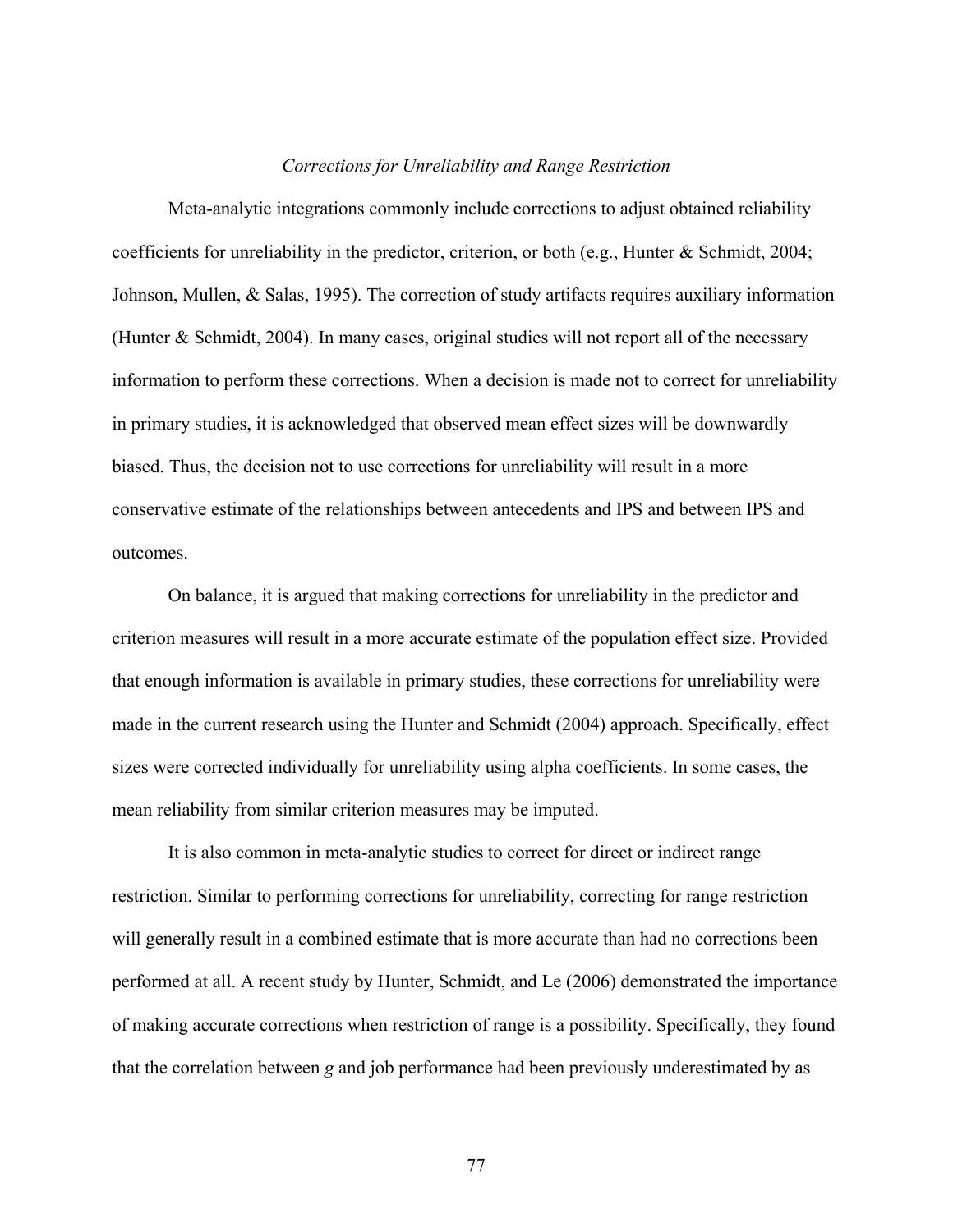much as 25%. Interestingly, this underestimate resulted from the improper use of correction formulas for direct range restriction, when in fact the restriction in range was indirect. Certainly, there are important practical implications that would result from the widespread use and dissemination of the underestimated value. Unfortunately, in the current research primary studies did not contribute enough information concerning range restriction ratios to allow for statistical corrections. Therefore, corrections for range restriction were not performed. To the extent that primary studies were characterized by a restriction in range, obtained meta-analytic estimates could be considered conservative estimates.

# *Weighting*

Primary study effect sizes included in meta-analytic integrations are often weighted, sometimes by divergent weighting schemes. However, research has shown that various weighting methods have been demonstrated to produce comparable results (Borenstein & Rothstein, 1999). As one example, Rosenthal (1995) described strategies for coding primary studies on the basis of study quality. Unfortunately, this coding strategy is subjective, and requires a number of judgment calls by the researcher. The problem is that an unnecessary subjective element is introduced into the meta-analysis (Hunter  $\&$  Schmidt, 2004).

Conversely, studies may be weighted by sample size. The logic underlying this suggestion is that effect sizes obtained from studies with large sample sizes are more stable (i.e., accurate) than effect sizes from studies with small sample sizes. However, it is important to remember that large sample studies are not inherently more valid. Giving these larger *N* studies more weight in a meta-analysis can sometimes result in the studies contributing a disproportionate amount of influence on the overall effect size. At the same time, it must be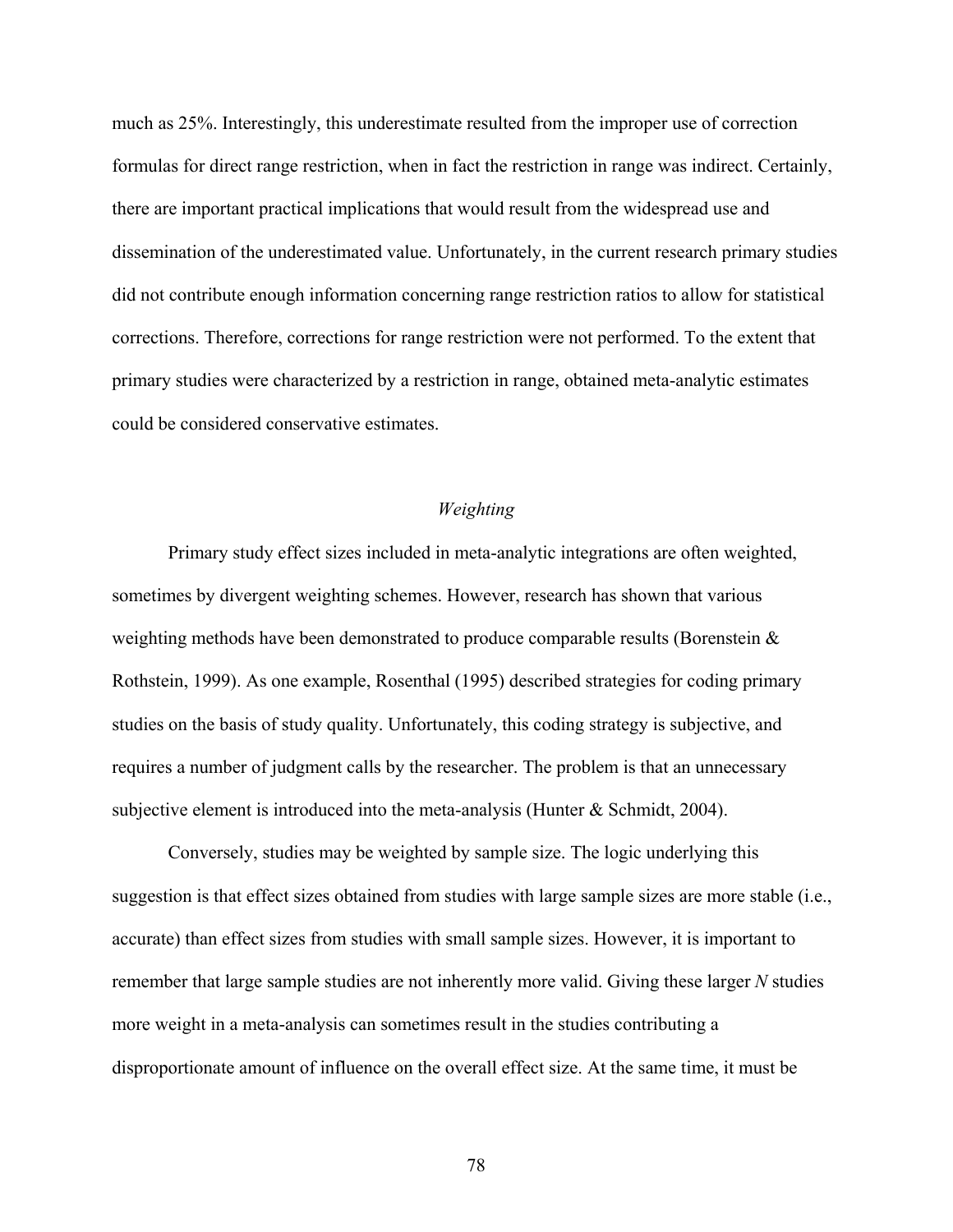acknowledged that estimates obtained from large sample studies are indeed more stable. Based on this assumption, it is often recommended that studies with larger sample sizes should receive more weight in meta-analytic integrations (e.g., Shadish et al., 2002). Taken together, there is a need to balance validity and reliability concerns.

For the major analyses in this research, weighted population effect size estimates were calculated. Recent simulation studies examining this method have shown that you can indeed get a very accurate combined effect size through procedures used to weight primary studies by their associated sample sizes (e.g., Field, 2005). Thus, in this research the "combined effect" represents a weighted mean of the effects of all included outcomes. Consequently, studies providing more information will be given greater weight in the combined test.

# *Removal of Outliers*

Outliers present in meta-analytic databases should be assessed for their potential to distort the overall findings (e.g., Huffcutt & Arthur, 1995). In general, outlier data can result from errors in data collection or computation, extreme sampling error, or unique facets of the sample (Colquitt, LePine, & Noe, 2000). There are a number of ways to determine the presence of outliers in meta-analytic research. For example, one available option is to calculate the sampleadjusted meta-analytic deviance statistic (SAMD; Huffcutt & Arthur, 1995). For this research however, outliers will be defined as effect sizes obtained from primary studies that are beyond plus or minus two standard deviations of the mean effect size. Any primary study effect sizes beyond two standard deviation units from the mean effect size, in either direction, will be excluded from subsequent calculations.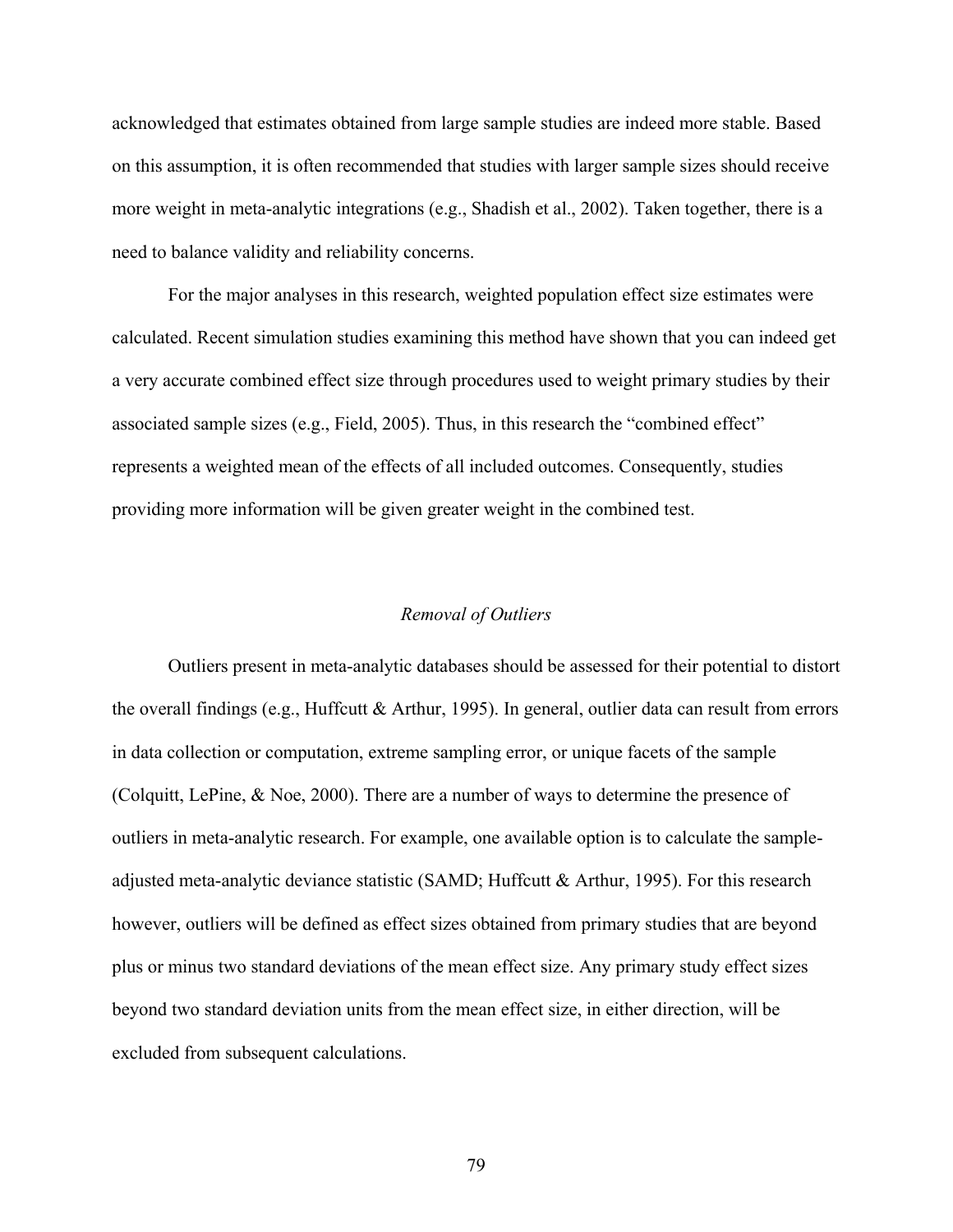It is perhaps also important to concede that a researcher can never be sure of having found all relevant studies for inclusion in a meta-analysis. Studies that are hard to find are often referred to as the "fugitive literature" (Rosenthal, 1994). Thus, one issue often discussed in metaanalyses is the "file drawer problem." This represents the concern that only studies with significant results find their way into publication, while studies with nonsignificant results are relegated to file drawers (Rosenthal, 1979). More specifically, proponents of this concern posit that studies found in a meta-analysis may all be instances of Type I error. To deal with this concern, one may compute the number of statistically nonsignificant studies that would have to be in file drawers to render the combined set of studies "just significant" at the *p* = .05 level. Once calculated, this should exceed Rosenthal and Rosnow's (1991) benchmark of  $5k + 10$ . The logic behind this approach suggests that if the *N<sub>FD</sub>* number is larger than the benchmark provided, there is evidence to suggest that the results appear robust to future disconfirmations. However, the usefulness of this approach (which is based on a fixed-effects model that is essentially irrelevant to the current research) has been criticized by many (e.g., Begg, 1994; Hunter & Schmidt, 2004; Scargle, 2000). Therefore, rather than conducting a file drawer analysis this research employs a simple graphic method for detecting availability bias—the funnel plot.

Funnel plots can be used to assess publication and other bias in meta-analytic research and are essentially simple scatterplots with effect sizes (on the horizontal axis) plotted against study sample sizes (on the vertical axis). In general, publication bias would result in asymmetrical funnel plots (generally resulting in truncation of the lower left-hand portion of the plot). On the other hand, the absence of bias is indicated when small sample studies are scattered widely across the bottom of the graph, with larger *N* studies more narrowly confined along the effect size continuum (forming an inverted funnel shape; Hunter & Schmidt, 2004). In this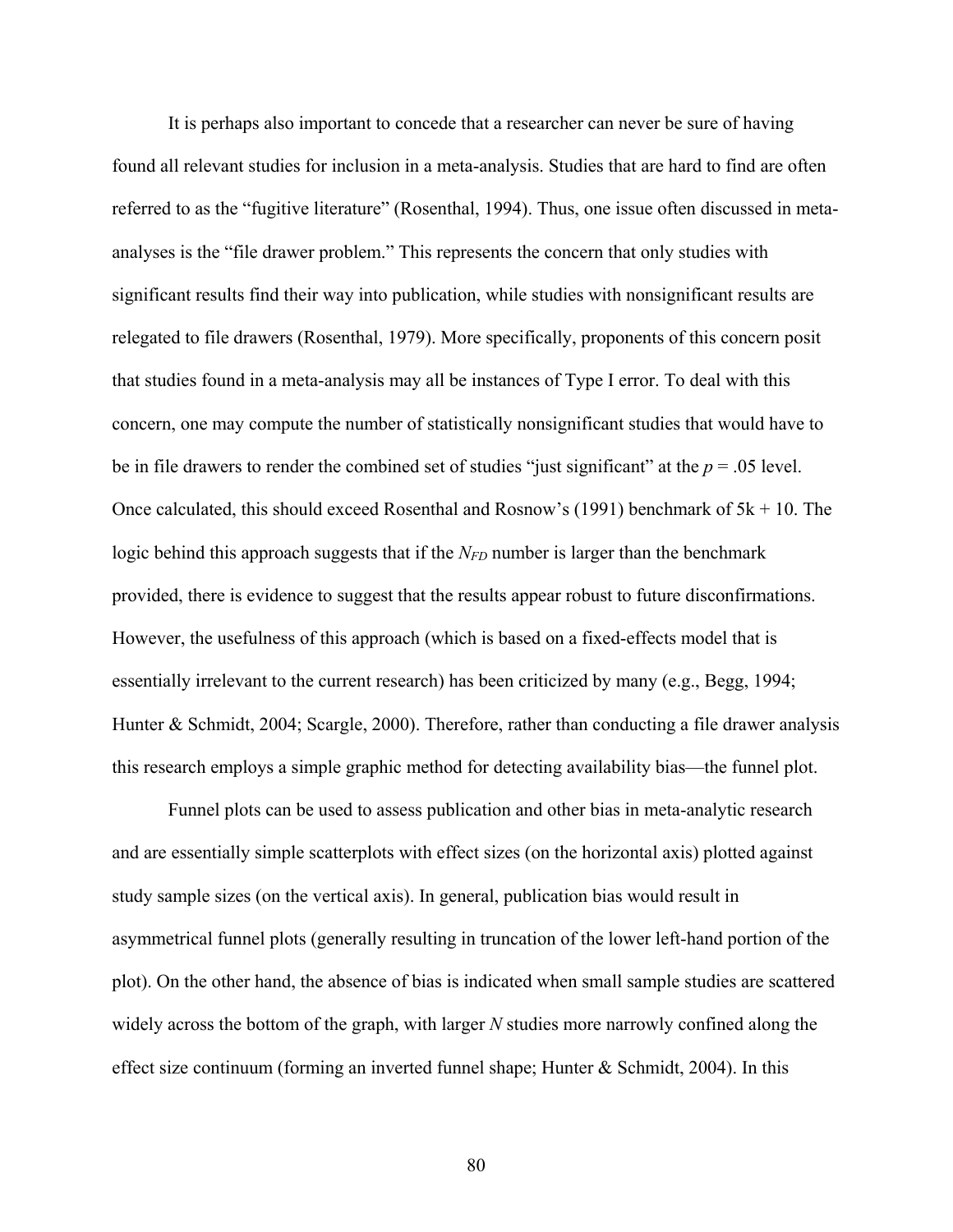research, funnel plots were constructed using study effect sizes and sample sizes within the metaanalytic database from three key analyses: (1) the relationship between interpersonal communication skills and skill-based outcomes, (2) the relationship between relationshipbuilding IPS and skill-based outcomes, and (3) the relationship between "general" IPS and skillbased outcomes. These analyses were specifically chosen for this analysis because they contain the largest number of independent effect sizes  $(k = 34, 40,$  and 31, respectively) and are representative of the entire database of effect sizes. Figures 3, 4, and 5 (see Appendix A) display the results of these analyses. Although the judgment is subjective in nature, for each analysis it appears relatively clear that small sample studies are indeed fairly well spread across the effectsize continuum, which lends support to the assertion that publication or availability bias is less of a concern in this research.

## Computer Software Programs

Article coding for this research was done in Microsoft Excel<sup>©</sup>. Data analysis was aided by software created for the Hunter-Schmidt meta-analysis methods (Hunter-Schmidt Meta-Analysis Programs 1.1; Schmidt & Le, 2005). Upon completion of article coding, effect sizes were sorted within their associated subgroups (e.g., IPS type, outcome type, antecedents, training, etc.) before a combined effect size estimate was generated for each subgroup and/or level of each moderator. The Schmidt-Le software utilizes a random effects model, rather than a fixed effects model, to analyze the data. As alluded to earlier, the random effects model allows the true effect sizes to vary, instead of assuming the true effect sizes have fixed, or constant values. The data output from the Schmidt-Le software program includes the mean true score correlation, the standard deviation and variance of true score correlations, credibility intervals,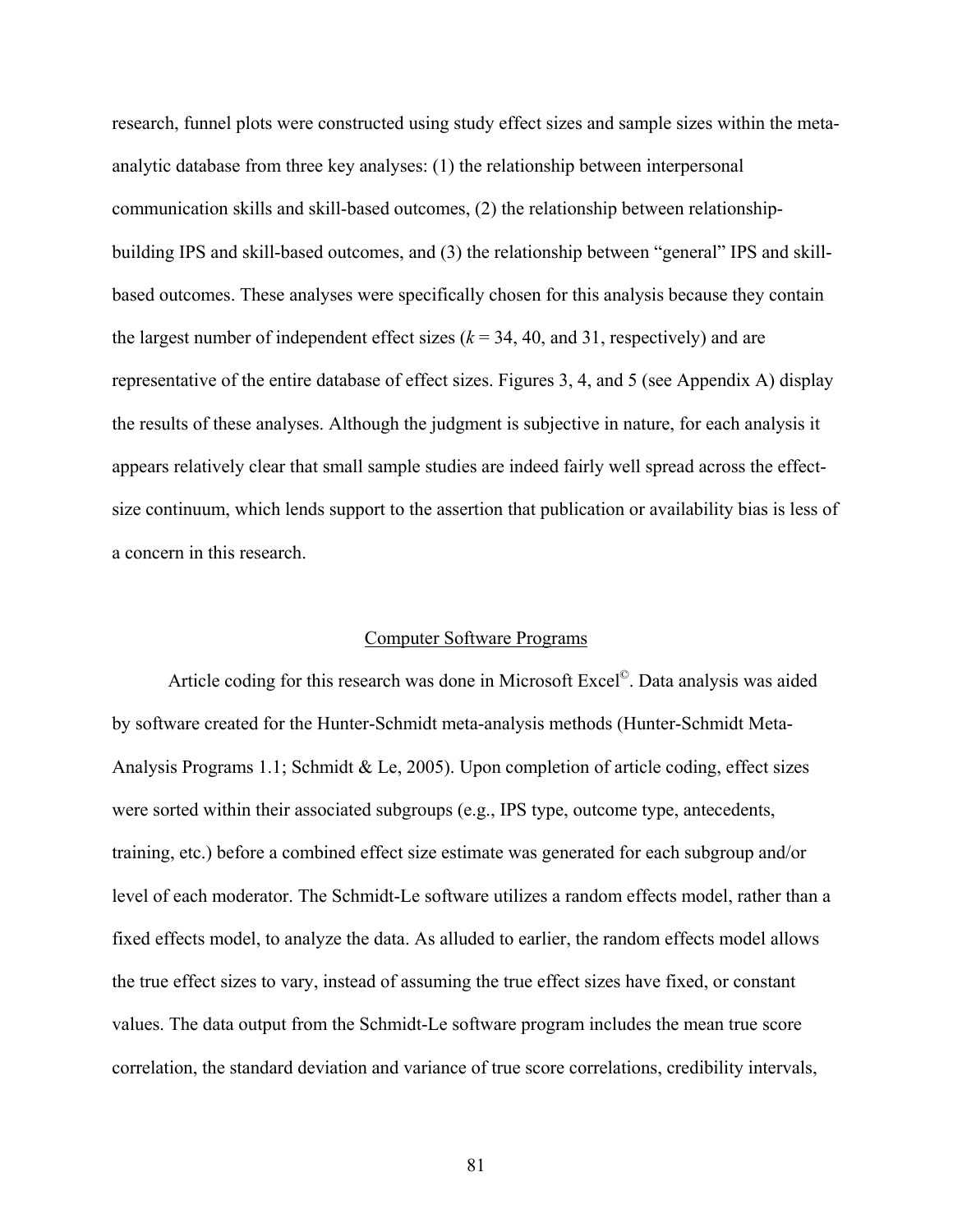and the percentage of variance attributable to observed correlations after the removal of artifacts (other data is provided by the program but not utilized in the current research).

In addition to the output provided by the Schmidt-Le software, confidence intervals around each mean observed correlation were calculated in Excel using formulas provided by Hunter and Schmidt (2004). It is important to report both credibility and confidence interval estimates because they provide users of research data with answers to different questions. Credibility intervals estimate the variability of population correlations, taking into consideration information about the distribution of effect sizes after other research artifacts have been taken out. When used in conjunction with the estimate for the percentage of variance due to statistical artifacts, credibility intervals are useful for the purpose of detecting whether moderators may be operating (Whitener, 1990). Specifically, as the percentage of variance due to artifacts increases, the more confident we can be that additional moderators are not present. Confidence intervals provide an estimate of the variability around the estimated mean correlation. They are centered on a single mean score and reflect the effects of sampling error.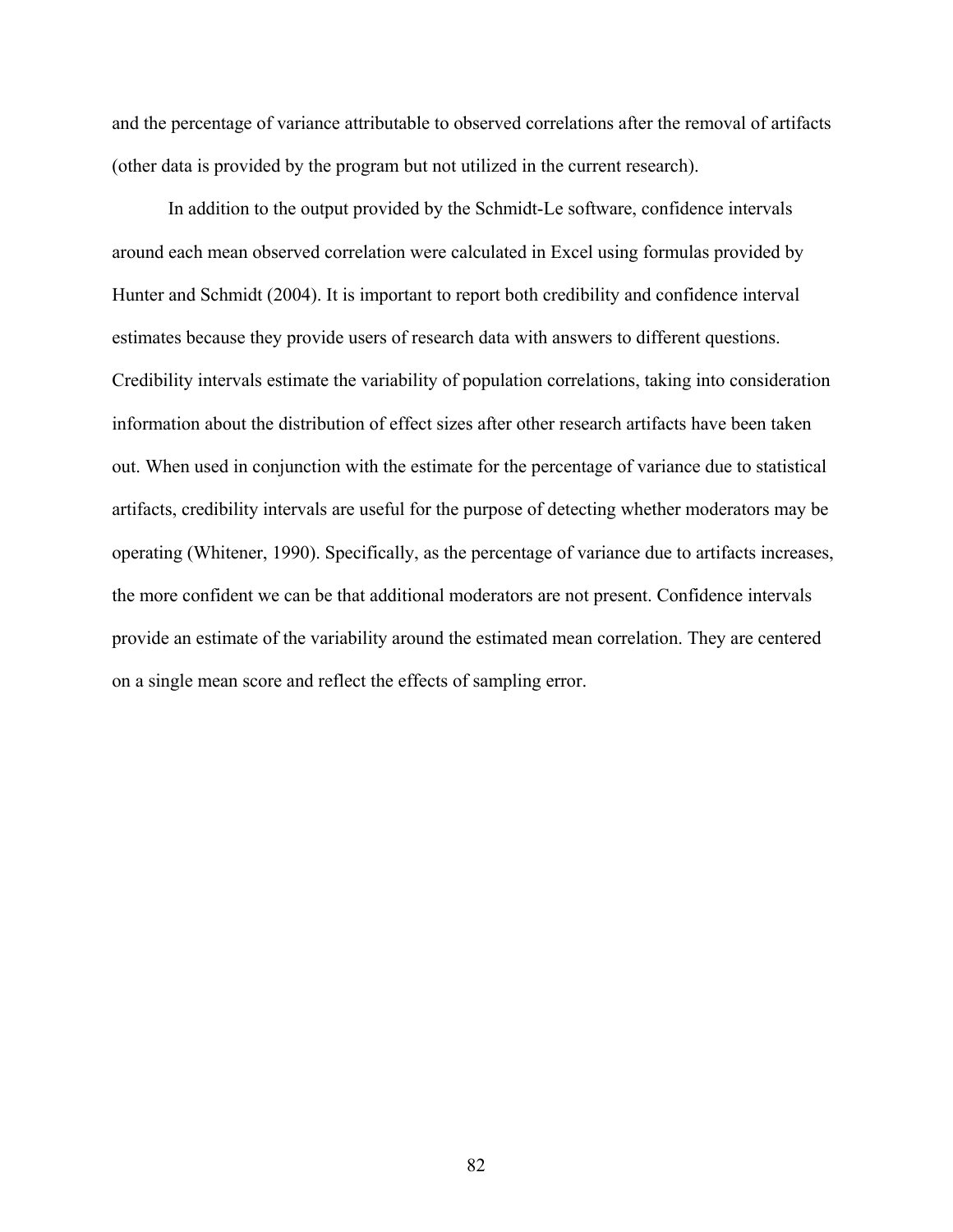#### **CHAPTER 6: RESULTS**

Upon completion of the primary study coding process, it was determined that 141 studies would contribute data for the current meta-analytic database. This number includes 117 published journal articles, 13 conference presentations, four dissertations, three technical reports, two unpublished manuscripts, and two book chapters. Of the 141 studies in the database, 86 (61%) utilized real-world organizational employees for investigations of IPS.

Considering the mix of professional employees and university students in the studies included in the current research, it is worth noting that the possibility exists for sample type to be operating as an undetected moderating variable. At the same time, at least one recent study investigated variation in meta-analysis results based upon the domain in which the study was conducted. Specifically, Salas, DiazGranados, Klein, Burke, Stagl, Goodwin, and Halpin (in press) examined sample type as a potential moderator of the effectiveness of team training. In general, the results did not support the conclusion that sample type was operating as a moderator. The effect of team training for university students ( $\bar{r}$  = .30;  $k$  = 37) was generally similar to results obtained for aviation ( $\bar{r}$  = .29,  $k$  = 6), medical ( $\bar{r}$  = .21;  $k$  = 6), military ( $\bar{r}$  = .49;  $k$  = 39) and traditional business settings ( $\bar{r}$  = .72;  $k$  = 5). Even though differences were found (especially in comparison to military and traditional business settings), the fact that many of the results in question were based on a small number of effect sizes necessitates that caution is exercised before concluding that sample type moderated the effectiveness of team training. In the context of the current research, sample type could be operating as a moderator of the meta-analysis results, but there is little evidence to suggest that it is definitely a factor. Whenever the reported percentage of variance accounted for by statistical artifacts is high, this issue becomes even less of a concern. In cases where the percentage of variance accounted for by artifacts is low, the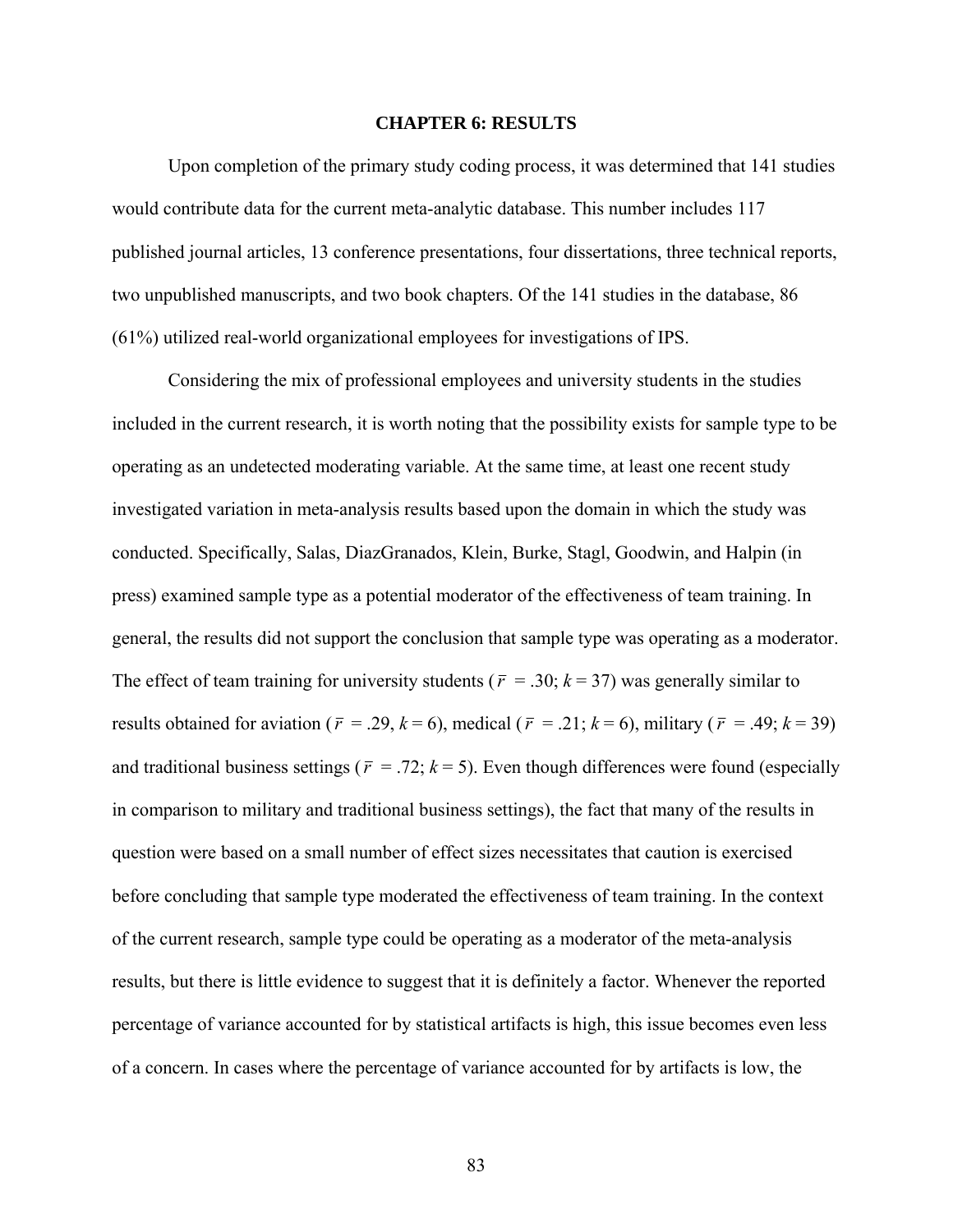possibility of additional moderators operating on the study results is greater and the results should be interpreted with caution.

In many instances, studies provided multiple effect sizes that were eligible for conceptually separate analyses. In other cases, studies examined multiple samples. As a result, there were 62 studies available for the assessment of IPS antecedents; 92 studies available for the examination of the relationship between IPS and outcomes; and 34 studies which addressed IPS training. Taken together, the results for this research can be separated into four main areas. These sections address: (1) antecedents of IPS, (2) the relationship between IPS and outcomes, (3) the efficacy of IPS training, and (4) the potential moderating influence of job complexity on the relationship between IPS and outcomes. Tables 2 through 6 contain the meta-analytic results for each of these hypothesis areas. In these tables, key results from each hypothesis area are displayed. Information found in these tables includes the number of participants in each analysis (*N*), the number of independent effect sizes (i.e., correlations) in each analysis (*k*), the mean weighted observed correlation  $(\bar{r})$ , the estimated true score correlation  $(\rho)$ , the estimated standard deviation of this true score correlation (*SD*ρ), 80% confidence intervals around each estimated true score correlation, the 80% credibility interval for each distribution (10% CV and 90% CV), and the percentage of observed variance accounted for by statistical artifacts (% Var. Acct.). Rationale for the inclusion of both confidence and credibility intervals was provided in the Method section. It's also important to point out the differing information provided by the mean observed correlation and estimated true score correlation. Whereas the mean weighted observed correlation  $(\bar{r})$  provides an estimate of the average weighted effect size from data included in the meta-analytic database, the estimated true score correlation (ρ) between the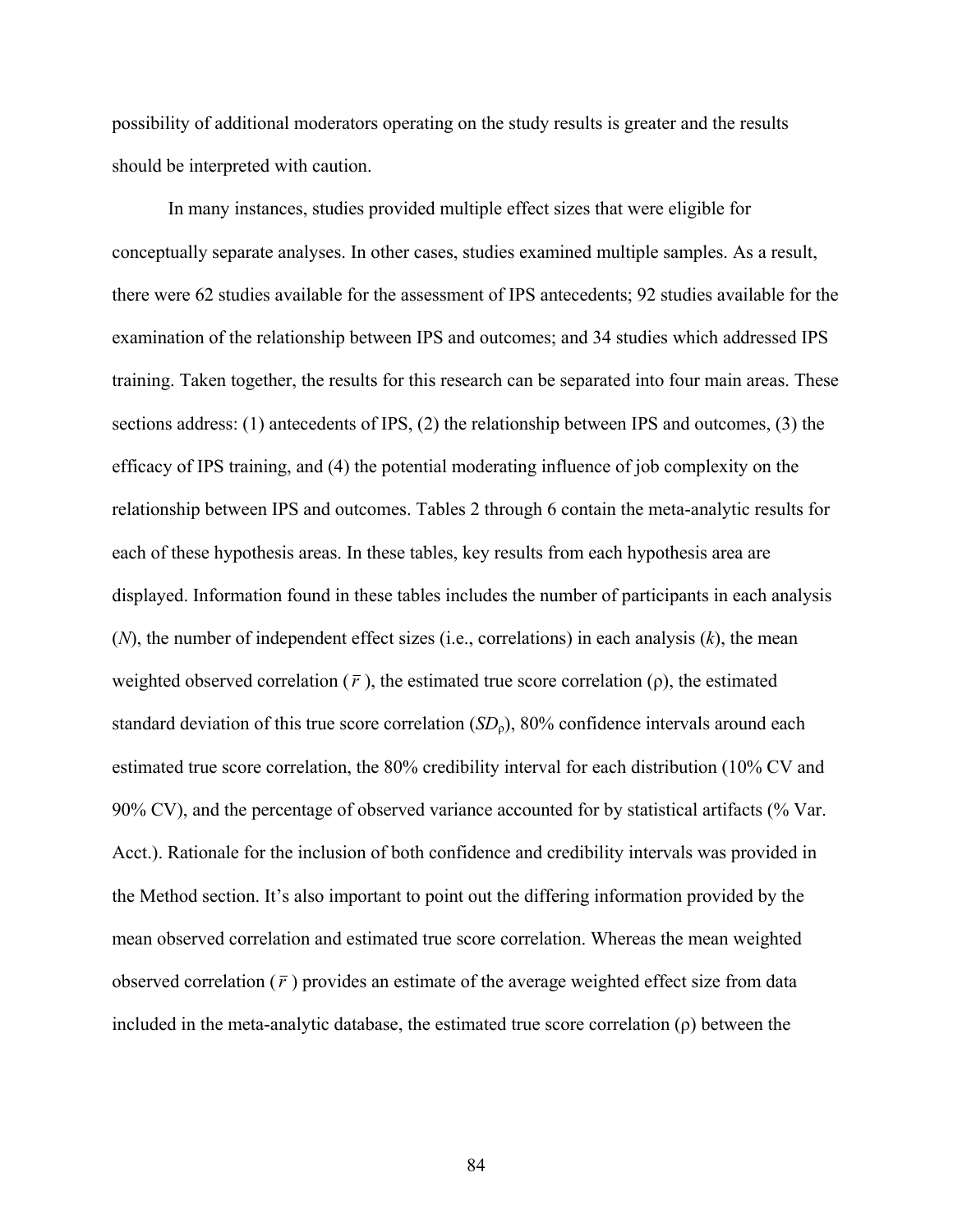predictor construct and the relevant criterion represents an estimate that is fully corrected for measurement error in both the predictor and criterion.

The percentage of variance accounted for by artifacts requires some additional explanation. Specifically, this research is based on the assumption that much of the variation across studies is based on statistical and methodological artifacts (rather than true underlying population relationships). Artifacts operate to distort study findings in different ways—sampling error has a random effect on study findings, while measurement error adds systematic bias to study results. The reported percentage of observed variance accounted for by artifacts is based on the ratio of variance due to artifacts to the total variance. As witnessed in Tables 2-6, this ratio occasionally results in a number over 100 percent. Second-order sampling error is the primary culprit of this result. Hunter and Schmidt (2004) describe how second-order sampling error which results from the sampling of studies in a meta-analysis—can lead to computed estimates of greater than 100 percent. "The larger the number of studies (other things being equal), the smaller the deviations of observed from expected variance. If the number of studies is small, however, these deviations can be quite large *on a percentage basis* (although *absolute* deviations are usually small, even in such cases)" (Hunter & Schmidt, 2004, p. 400).

The interpretation of effect size magnitude is guided by Cohen's (1988) definition of small  $(r = .10)$ , moderate  $(r = .30)$ , and large  $(r = .50)$  effect sizes. These definitions are provided as a "rule of thumb" only, and should assist (but not guide) interpretation of study findings. Moreover, it bears acknowledging that meta-analytic results are presented wherever possible; there was no a priori criterion to determine the minimum number of effect sizes to include in any given analysis. In general, meta-analyses conducted with fewer effect sizes increase the probability of second-order sampling error (Arthur, Bennett, & Huffcutt, 2001; Hunter &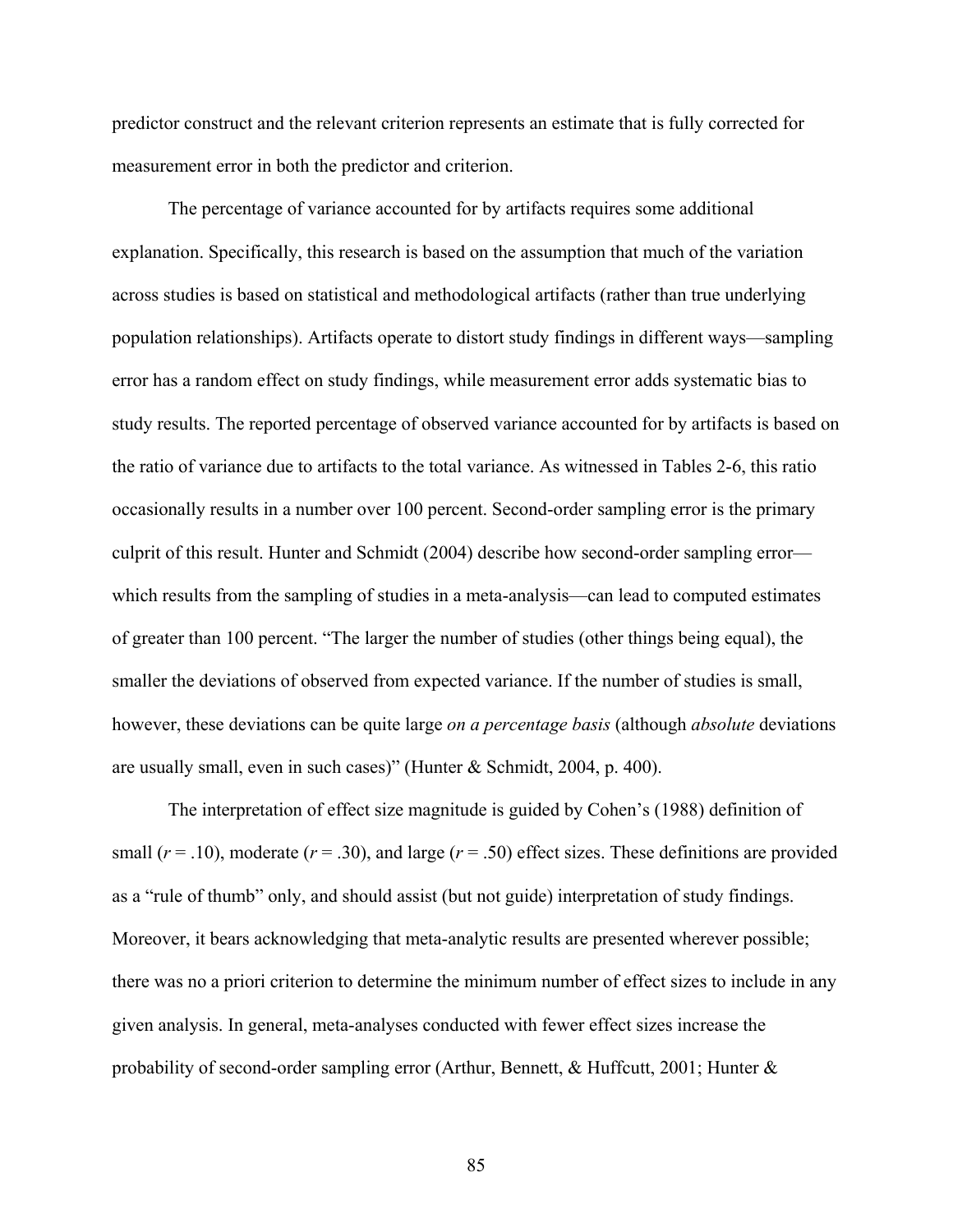Schmidt, 2004). To aid interpretation, the results of meta-analyses based on fewer than five effect sizes should be considered with caution. This guideline concurs with advice that has been put forward by other scholars, and is pertinent to any meta-analytic integration (e.g., Arthur, Bennett, Edens, & Bell, 2003).

# Antecedents of IPS

 Gender and the Big Five personality characteristics were examined as potential antecedents of IPS. Results for gender are presented in Table 2 (see Appendix B), and the hypotheses put forward in this area argued that females would receive higher ratings on various communication, relationship-building, and "general" IPS.

 Taken together, there was essentially no gender effect for interpersonal communication skills ( $\bar{r}$  = .02,  $ρ$  = .02, CI<sub>ρ</sub> 10% = -.05, CI<sub>ρ</sub> 90% = .08). However, there was a modest tendency for women to score higher on measures of relationship-building IPS ( $\bar{r}$  = .12,  $\rho$  = .13, CI<sub>*ρ*</sub> 10% = .06, CI<sub>*ρ*</sub> 90% = .20) and "general" IPS ( $\bar{r}$  = .07,  $\rho$  = .08, CI<sub>*ρ*</sub> 10% = .07, CI<sub>*ρ*</sub> 90% = .08). Subgroup results indicated that women scored higher on ratings of oral communication ( $\rho = .09$ ;  $k = 3$ ) and nonverbal communication ( $p = 0.13$ ;  $k = 8$ ), while men generally displayed higher levels of assertive communication ( $\rho = -0.22$ ). Subgroup results for relationship-building IPS favored females for empathy ( $\bar{r}$  = .61,  $\rho$  = .67, CI<sub>ρ</sub> 10% = .45, CI<sub>ρ</sub> 90% = .89;); whereas the results for cooperation and coordination ( $\bar{r}$  = .03,  $\rho$  = .03, CI<sub>*ρ*</sub> 10% = .03, CI<sub>*ρ*</sub> 90% = .03), selfpresentation ( $\bar{r}$  = -.03,  $\rho$  = -.04, CI<sub>*ρ*</sub> 10% = -.09, CI<sub>*ρ*</sub> 90% = .01), and social influence ( $\bar{r}$  = .03,  $\rho = .04$ , CI<sub>*ρ*</sub> 10% = .00, CI<sub>*ρ*</sub> 90% = .07) showed essentially no gender differences. Although occasionally small in scale, wherever 80% confidence intervals for gender differences do not contain zero, they may be considered significant. At the same time, estimated relationships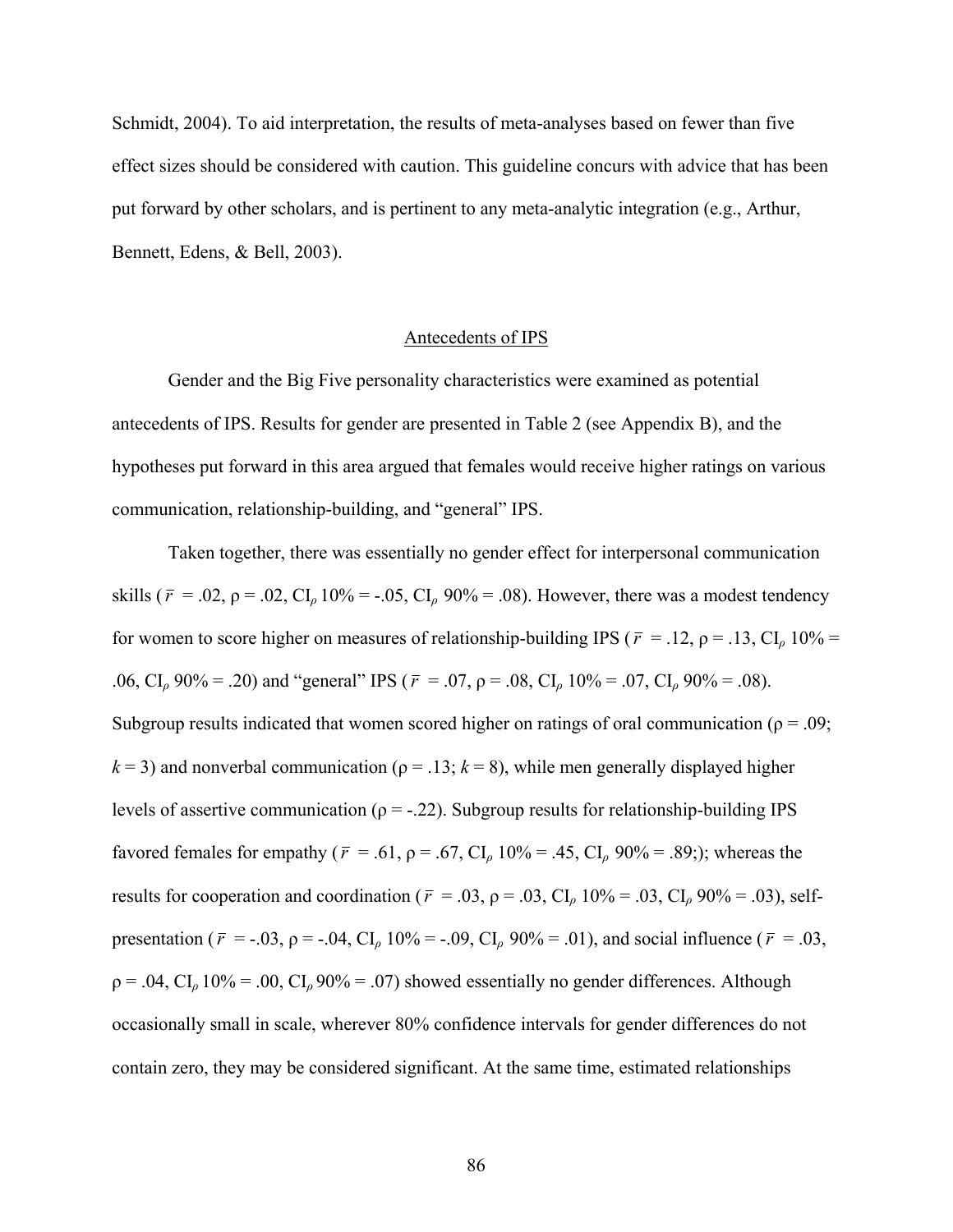between gender and oral communication, cooperation and coordination, and empathy were based on a small number of studies. Thus, these particular findings should be interpreted with caution.

Across the three broad groupings of IPS, females generally outperformed their male counterparts. These differences, however, are often small in magnitude and frequently characterized by wide credibility intervals that indicate the possibility that additional moderators may be operating. In addition, the confidence intervals for interpersonal communication skills contained zero. As a result, Hypotheses 1(a) cannot be fully supported. On the other hand, the confidence intervals for relationship-building IPS and "general" IPS did not include zero—a result which suggests the true correlation is significantly different from zero (with females scoring higher in these areas). Taken together, there is partial support for Hypothesis 1(b) and stronger support for the investigation of Hypothesis 1(c).

The personality characteristics investigated in this research include agreeableness, conscientiousness, emotional stability, extraversion, and openness to experience. The results for investigations of these variables as antecedents of IPS are provided in Table 3 (see Appendix B), and discussed in more detail in the following paragraphs.

 Viewed as a whole, Table 3 (see Appendix B) provides broad-based support for Hypotheses 2(a-b) to Hypothesis 6. Focusing first on agreeableness, the results of the current meta-analytic integrations suggest small-to-moderate relationships with various interpersonal skills. Specifically, the relationships between agreeableness and interpersonal communication skills ( $\bar{r}$  = .06,  $\rho$  = .07, CI<sub>*ρ*</sub> 10% = .07, CI<sub>*ρ*</sub> 90% = .07), relationship-building IPS ( $\bar{r}$  = .13,  $\rho$  = .16, CI<sub>*ρ*</sub> 10% = .12, CI<sub>*ρ*</sub> 90% = .21), "general" IPS ( $\bar{r}$  = .26,  $\rho$  = .30, CI<sub>*ρ*</sub> 10% = .29, CI<sub>*ρ*</sub> 90% = .32), and IPS knowledge  $(k = 2, \bar{r} = .11, \rho = .15, \text{CI}_p 10\% = .15, \text{CI}_p 90\% = .15)$  are all positive. Importantly, none of the 80% credibility intervals for the distributions included zero; although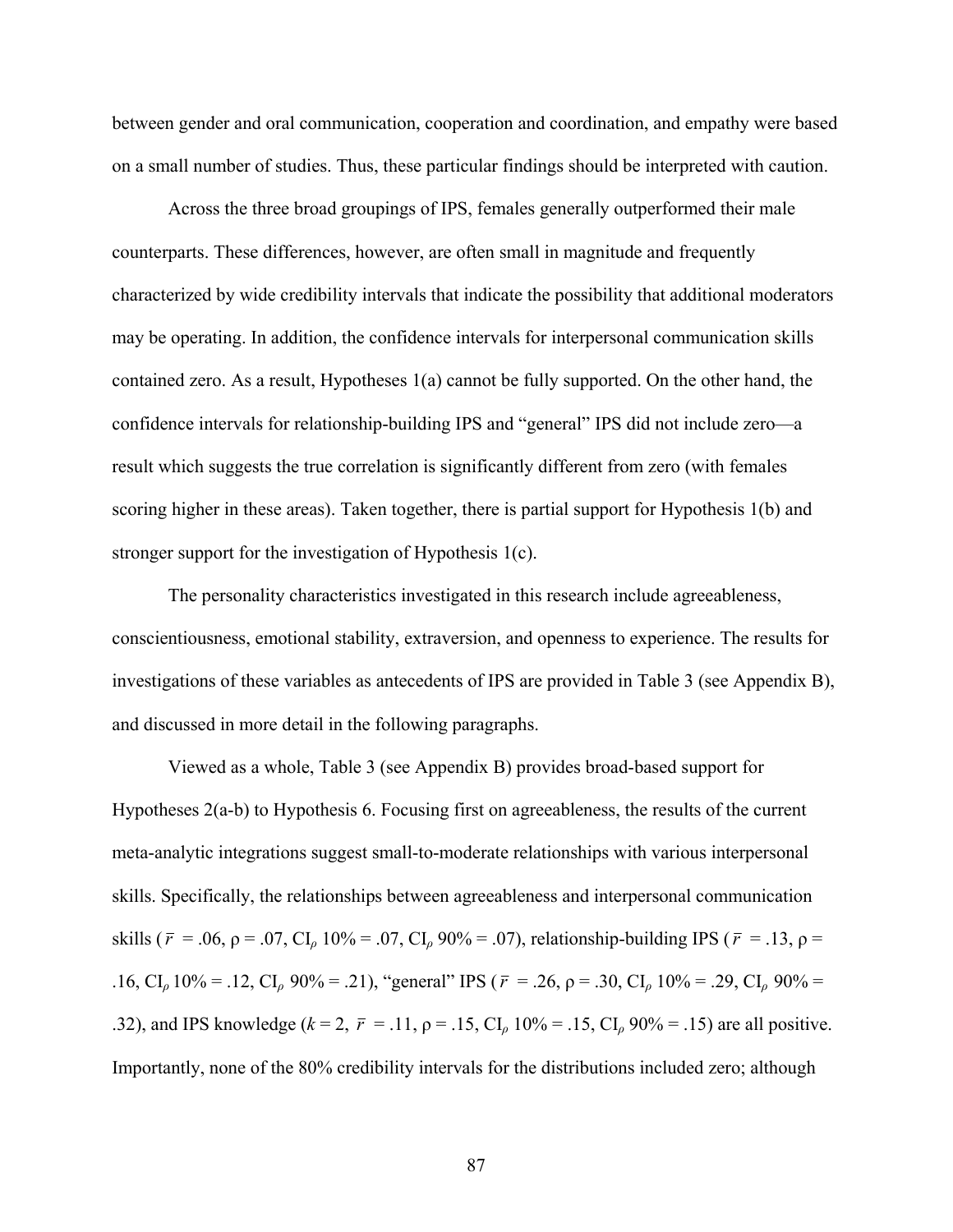the finding for agreeableness and IPS knowledge was based on only two studies and should be treated with caution.

Similarly, the relationships between conscientiousness and communication skills ( $\bar{r}$  = .06,  $\rho = .07$ , CI<sub>*ρ*</sub> 10% = .07, CI<sub>*ρ*</sub> 90% = .07), relationship-building skills ( $\bar{r} = .12$ ,  $\rho = .15$ , CI<sub>*ρ*</sub> 10% = .10, CI<sub>ρ</sub> 90% = .21), "general" IPS ( $\bar{r}$  = .12,  $\rho$  = .15, CI<sub>ρ</sub> 10% = .10, CI<sub>ρ</sub> 90% = .19), and IPS knowledge ( $\bar{r}$  = .12,  $\rho$  = .15, CI<sub>*ρ*</sub> 10% = .11, CI<sub>*ρ*</sub> 90% = .19) are all positive. The analysis of the relationship between conscientiousness and relationship-building IPS was based on a total sample size of 1,745, with nine independent effect sizes contributing to the investigation. This was also the only relationship in this area for which the outcome was based on a credibility interval that included zero.

 This research also found small but meaningful relationships between the personality variable of emotional stability and various IPS. Upon an examination of Table 3, emotional stability had stronger relationships with communication skills ( $\bar{r}$  = .10,  $\rho$  = .14, CI<sub>*ρ*</sub> 10% = .14, CI<sub>ρ</sub> 90% = .14, 10% CV = .14, 90% CV = .14) and relationship-building IPS ( $\bar{r}$  = .11,  $\rho$  = .13,  $CI<sub>0</sub> 10\% = .13$ ,  $CI<sub>0</sub> 90\% = .13$ ;, 10% CV = .12, 90% CV = .14) than ratings of "general" IPS or IPS knowledge ( $\rho$ 's = .11 and .10, respectively).

 Of all the personality variables investigated, extraversion had the strongest relationships to the interpersonal skills addressed in this research. For example, an analysis of the relationship between extraversion and "general" IPS reported an estimated true score correlation of .36. This analysis was based on a sample of 1,226 participants and contained eight independent effect sizes. Similarly, extraversion showed small-to-moderate relationships with interpersonal communication skills ( $\bar{r}$  = .23,  $\rho$  = .28, CI<sub>*ρ*</sub> 10% = .28, CI<sub>*ρ*</sub> 90% = .28) and relationship-building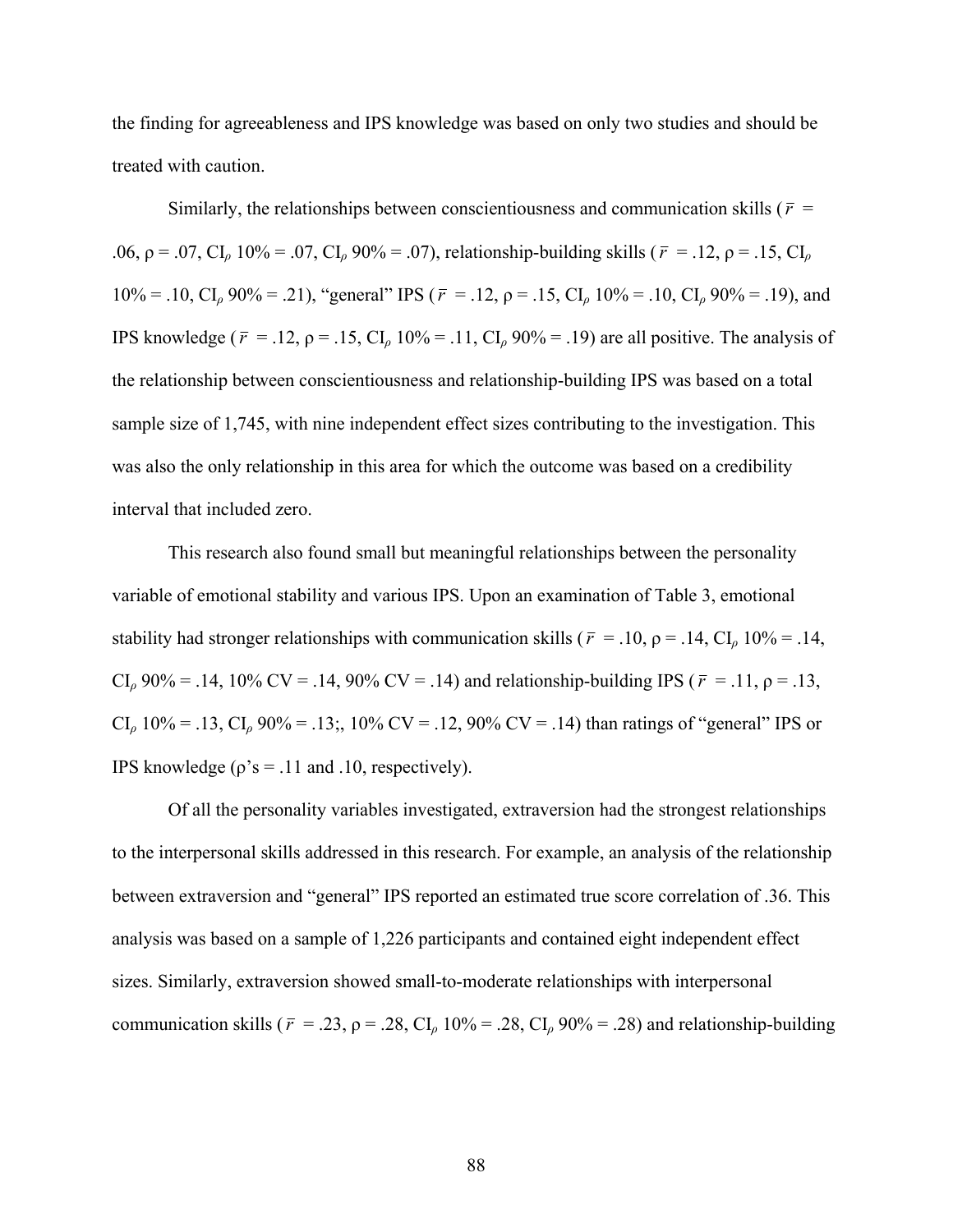IPS (*r* = .14, ρ = .18, CI*ρ* 10% = .13, CI*ρ* 90% = .22), as well as IPS knowledge (*r* = .21, ρ = .26, CI<sub>ρ</sub> 10% = .21, CI<sub>ρ</sub> 90% = .31).

 Finally, small-to-moderate relationships were found between openness to experience and the various IPS under investigation in this research. Although based on only two independent effect sizes (a reality that necessitates caution in interpretation), there appeared to be a moderate relationship between openness to experience and IPS knowledge ( $k = 2$ ,  $\bar{r} = .24$ ,  $\rho = .29$ , CI<sub>*ρ*</sub> 10% = .21, CI*ρ* 90% = .37, 10% CV = .18, 90% CV = .41). Associations between openness and interpersonal communication skills ( $\bar{r}$  = .09,  $\rho$  = .11, CI<sub>*ρ*</sub> 10% = .04, CI<sub>*ρ*</sub> 90% = .18), relationship-building IPS ( $\bar{r}$  = .09,  $\rho$  = .11, CI<sub>*ρ*</sub> 10% = .05, CI<sub>*ρ*</sub> 90% = .19), and "general" IPS  $(\bar{r} = .01, \rho = .01, \text{CI}_0 10\% = -.05, \text{CI}_0 90\% = .06)$  were less robust, and were (unfortunately) characterized by credibility intervals that included zero.

 In sum, Hypotheses 1(a-c) through Hypothesis 6 were commonly supported. As predicted, females were generally rated higher in assessments of communication, relationshipbuilding, and "general" interpersonal skills. Associations between IPS and personality variables were all in the positive direction (although some estimates had credibility intervals which contained zero). Moreover, results for the relationships between Big Five personality variables and IPS were generally significant, as evidenced by confidence intervals that did not contain zero. These findings suggest that personal characteristics can serve as antecedents, or predictors of workplace interpersonal skills.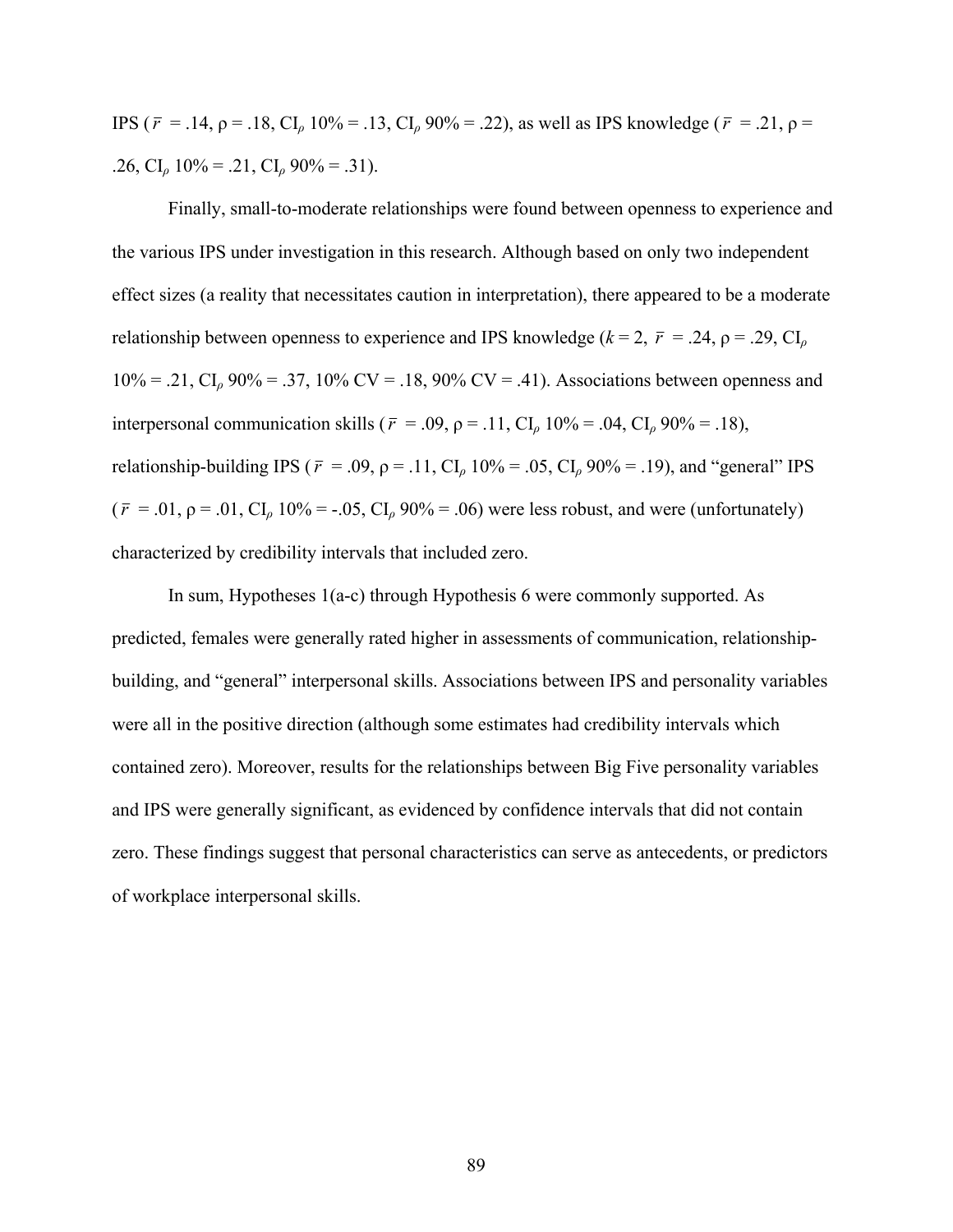#### IPS and Outcomes

 In addition to assessing potential antecedents of IPS, I also wanted to investigate the relationship between various IPS and important (non-IPS) cognitive, affective, and skill-based outcomes. Table 4 (see Appendix B) presents the results of these analyses.

First, moderate relationships were found between ratings of interpersonal communication skills and cognitive ( $\bar{r}$  = .34,  $\rho$  = .44, CI<sub>*ρ*</sub> 10% = .37, CI<sub>*ρ*</sub> 90% = .52), affective ( $\bar{r}$  = .24,  $\rho$  = .30,  $CI_{\rho}$  10% = .23,  $CI_{\rho}$  90% = .36), and skill-based ( $\bar{r}$  = .27,  $\rho$  = .33,  $CI_{\rho}$  10% = .28,  $CI_{\rho}$  90% = .38) outcomes. Taken together, the results generally support Hypotheses 7(a-c). However, for affective outcomes, the 80% credibility interval ranged widely from -.02 to .61, including the possibility that additional moderators may be operating. Credibility intervals for cognitive and skill-based outcomes also ranged widely, but did not include zero in either case.

Contrary to Hypotheses 8(a), relationship building skills were essentially unrelated to non-IPS cognitive outcomes ( $\bar{r}$  = .01,  $\rho$  = .02, CI<sub>*ρ*</sub> 10% = -.04, CI<sub>*ρ*</sub> 90% = .08, 10% CV = -.12, 90%  $CV = .16$ ). In line with predictions, however, relationship-building IPS were positively correlated to affective (Hypothesis 8b) and skill-based outcomes (Hypothesis 8c). The results indicated an estimated true score correlation of .26 (10% CV = .08, 90% CV = .44;  $\bar{r}$  = .21, CI<sub>*ρ*</sub> 10% = .22, CI*ρ* 90% = .30) between relationship-building IPS and affective outcomes; and an estimated true score correlation of .33 (10% CV = .05, 90% CV = .61;  $\bar{r}$  = .27, CI<sub>*ρ*</sub> 10% = .29,  $CI<sub>0</sub>$  90% = .37) between relationship-building IPS and skill-based outcomes.

 Strong support was found for Hypotheses 9(a-c), investigating the relationships between "general" IPS and cognitive, affective, and skill-based outcomes. Specifically, moderate-to-large correlations were found between "general" IPS and cognitive ( $\bar{r}$  = .23,  $\rho$  = .28, CI<sub>*ρ*</sub> 10% = .20, CI<sub>ρ</sub> 90% = .37, 10% CV = .05, 90% CV = .51), affective ( $\bar{r}$  = .18,  $\rho$  = .21, CI<sub>ρ</sub> 10% = .16, CI<sub>ρ</sub>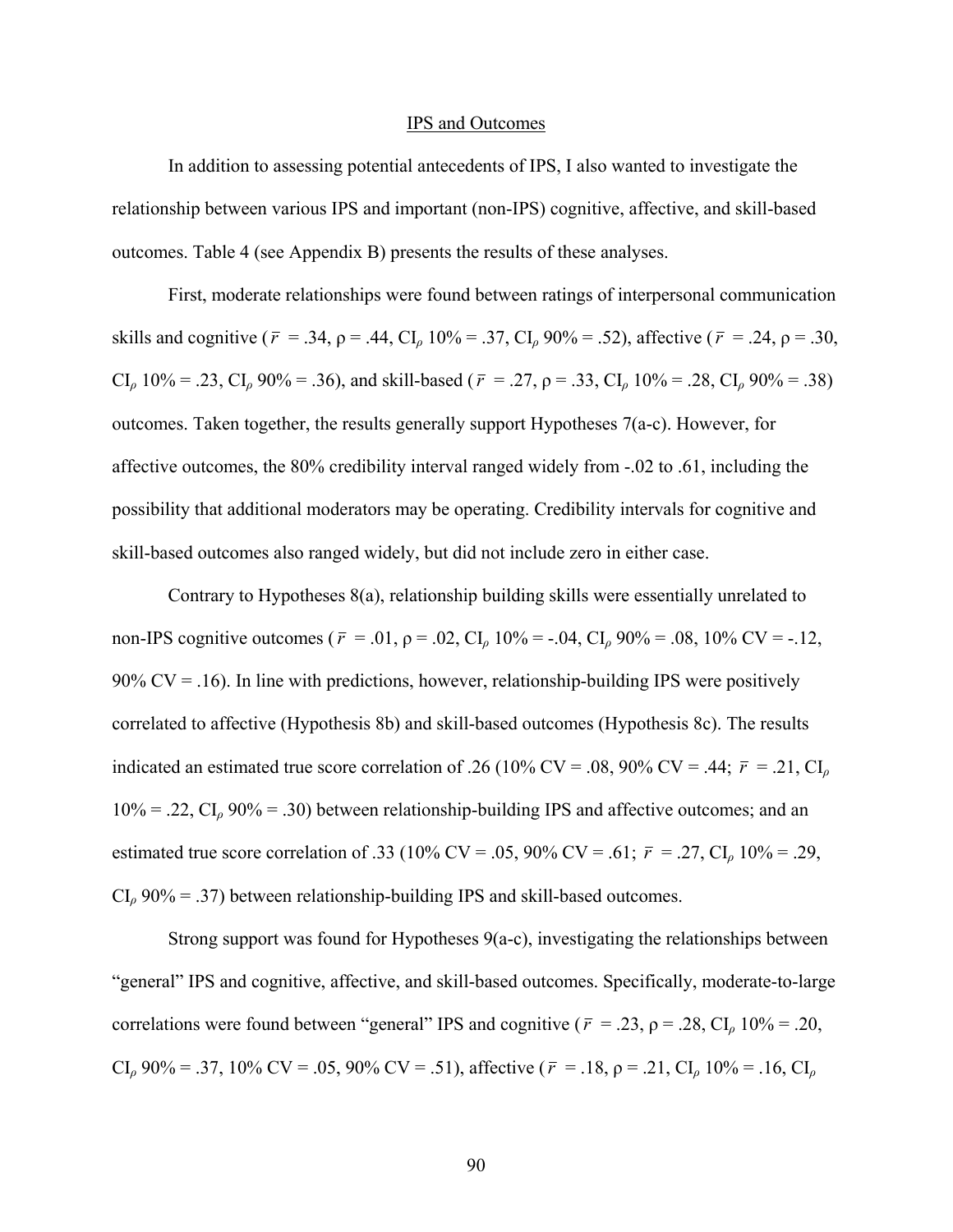90% = .27, 10% CV = .05, 90% CV = .38), and skill-based (*r* = .37, ρ = .44, CI*ρ* 10% = .39, CI*<sup>ρ</sup>*  $90\% = .49, 10\%$  CV = .17,  $90\%$  CV = .71) outcomes. Importantly, none of the 80% confidence or credibility intervals for the observed relationships included zero.

 In general, the results of this investigation supported the positive association between IPS and outcomes. However, in some cases, the confidence intervals contained zero. In these instances, one cannot conclude with 100% certainty that the variables under investigation are related to each other in any meaningful way. Moreover, in many cases, the estimated true score correlations from the meta-analyses had 80% credibility intervals that were fairly wide. Here again, there are occasional uncertainties around the magnitude and direction of particular IPSoutcome relationships. In these instances, the probability of additional moderator variables acting on the relationships between IPS and outcomes cannot be precluded.

## The Efficacy of IPS Training

The next group of hypotheses addressed the efficacy and boundary conditions for successful IPS training interventions. Hypothesis 10 predicted simply that IPS training would be effective for improving IPS. This omnibus test assessed all forms of IPS training and all types of specific interpersonal skills. Results for this evaluation are provided in Table 5 (see Appendix B).

 As can be seen from Table 5, an analysis the effectiveness of IPS training confirmed Hypothesis 10. Training groups were associated with far greater improvements in IPS through IPS training ( $\bar{r}$  = .47,  $\rho$  = .52, CI<sub>*ρ*</sub> 10% = .47, CI<sub>*ρ*</sub> 90% = .57, 10% CV = .25, 90% CV = .79). This finding is based on an analysis of 27 independent effect sizes, with a total sample size of 1,482 participants.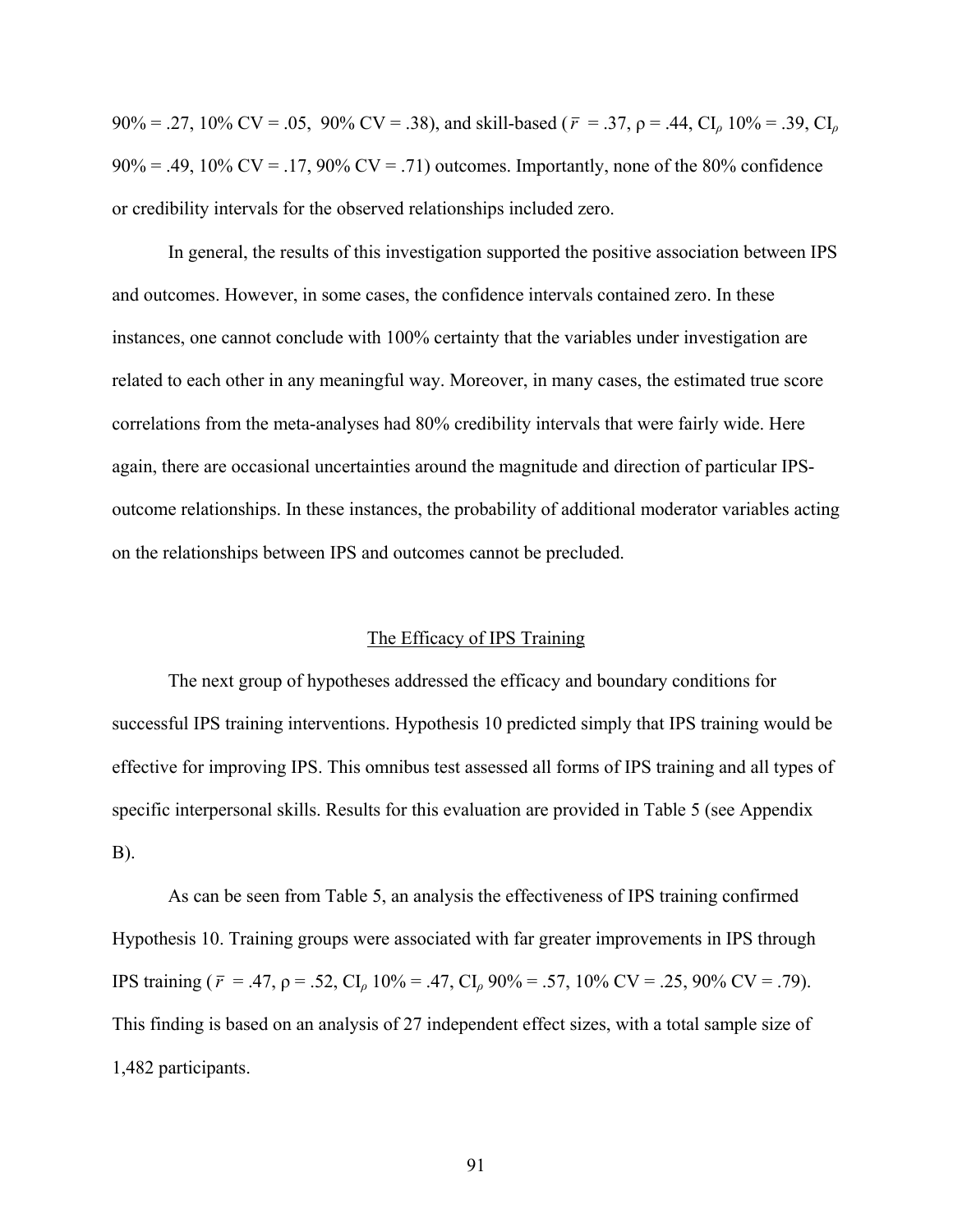Hypothesis 11 through Hypothesis 14(a-b) were put forth to investigate the potential for training method to moderate the relationships between IPS training and cognitive, affective, and skill-based outcomes. Lecture-based training methods were posited to be primarily effective for improving cognitive outcomes (i.e., rather than affective or skill-based outcomes); lecture and discussion methods were also predicted to be most effective for improving cognitive outcomes, and also more effective than lecture-only methods for this purpose; process interventions were predicted to be most effective for improving affective outcomes; and behavioral modeling training methods were suggested to rank first among the various methods for improving cognitive and skill-based methods. Whereas sufficient numbers of primary study effect sizes would have allowed for the full investigation of these hypotheses, the relative lack of non-BMT training methods for improving IPS precluded the full examination of these questions. As a result, there were only enough primary study effect sizes available to assess the effectiveness of BMT for improving distinct outcomes. Table 5 displays the results of these analyses. Here, it can be seen that BMT methods were indeed effective for enhancing cognitive ( $\bar{r}$  = .44,  $\rho$  = .52, CI<sub>*ρ*</sub> 10% = .34, CI*ρ* 90% = .70, 10% CV = .16, 90% CV = .88), affective (*r* = .25, ρ = .32, CI*ρ* 10%  $=$  .22, CI<sub>ρ</sub> 90% = .43, 10% CV = .14, 90% CV = .51), and skill-based ( $\bar{r}$  = .42,  $\rho$  = .47, CI<sub>ρ</sub> 10%  $= .38$ , CI<sub>0</sub> 90% = .57, 10% CV = .14, 90% CV = .81) outcomes. However, because of the lack of comparative information for the other training methods, Hypothesis 11 through Hypothesis 14(ab) could not be fully tested. In findings that concur with previous research on this topic, BMT does appear to be quite effective for improving various outcomes through enhanced IPS.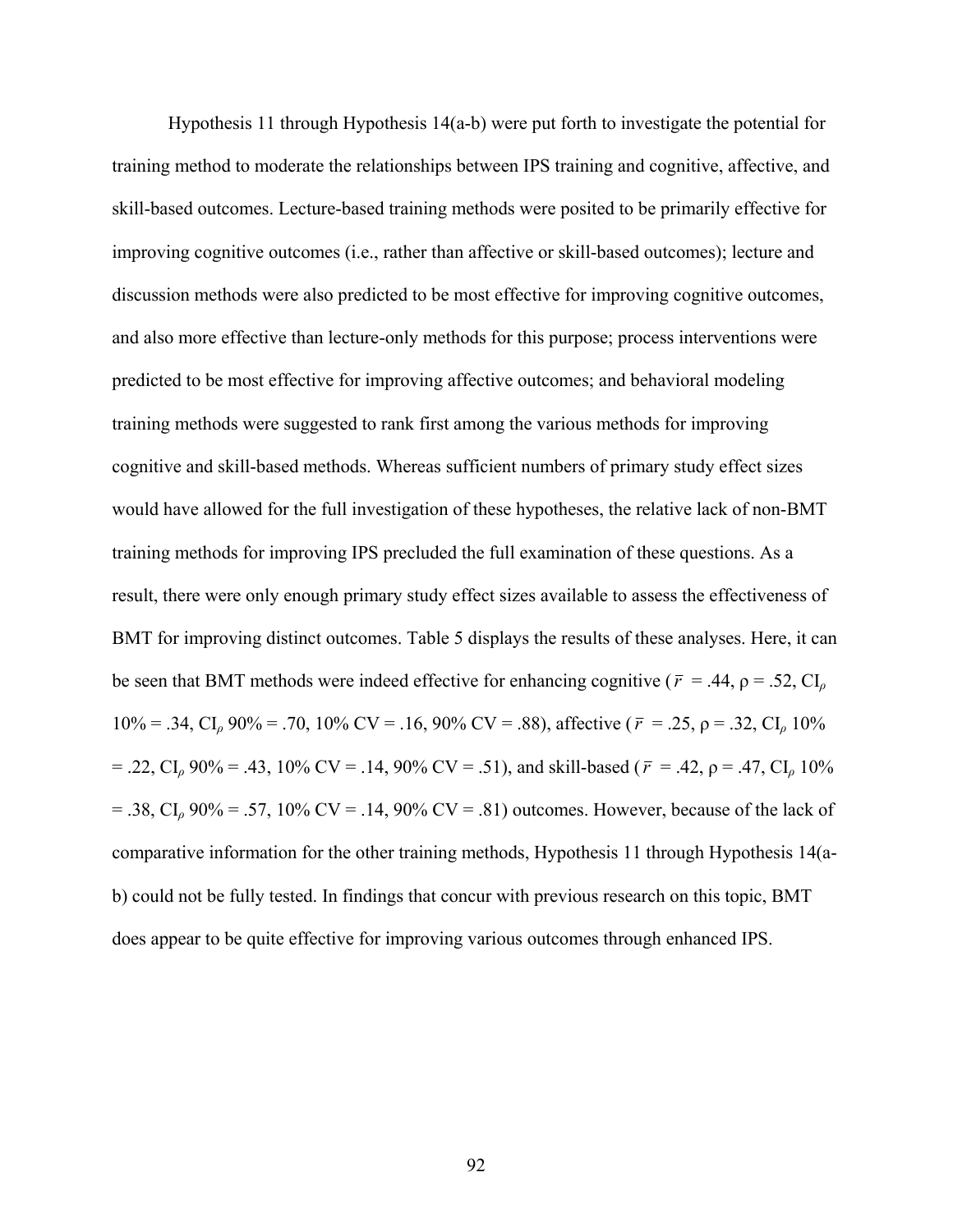#### Job Complexity and IPS

 The final set of hypotheses assessed whether job complexity moderates the relationship between IPS and outcomes. Table 6 (see Appendix B) contains the results from this investigation.

 Specifically, Hypothesis 15(a-c) predicts that the relationships between various interpersonal skills and the combined set of outcomes (i.e., non-IPS cognitive, affective, skillbased) would increase at higher levels of job complexity. These predictions were generally confirmed. As can be seen from Table 6, in situations characterized by high job complexity, the relationship between the combined set of IPS and outcomes was strong ( $\bar{r}$  = .34,  $\rho$  = .41, CI<sub>*ρ*</sub>  $10\% = .37$ , CI<sub>p</sub> 90% = .46). As you go down levels of complexity, the relationships for medium ( $\bar{r}$  = .25,  $\rho$  = .33, CI<sub>*ρ*</sub> 10% = .27, CI<sub>*ρ*</sub> 90% = .39) and low job complexity ( $\bar{r}$  = .19,  $\rho$  = .22, CI<sub>*ρ*</sub> 10% = .16, CI*ρ* 90% = .29) also go down. This pattern generally holds true across assessments of interpersonal communication, relationship-building IPS, and "general" IPS. However, for relationship-building skills, it was in medium complexity jobs where the strong relationship between IPS and outcomes was found ( $\bar{r}$  = .31,  $\rho$  = .36, CI<sub>*ρ*</sub> 10% = .31, CI<sub>*ρ*</sub> 90% = .42, 10% CV  $= .23, 90\%$  CV  $= .50$ ). Moreover, for the assessment of the potential moderating effect of job complexity on the relationship between interpersonal communication skills and outcomes, findings for medium and low complexity job incumbents were based on only two studies each, and should be treated with caution. Taken together, there is enough evidence to support Hypotheses 15a and 15c, even though 15b cannot be fully supported (see Table 6, Appendix B).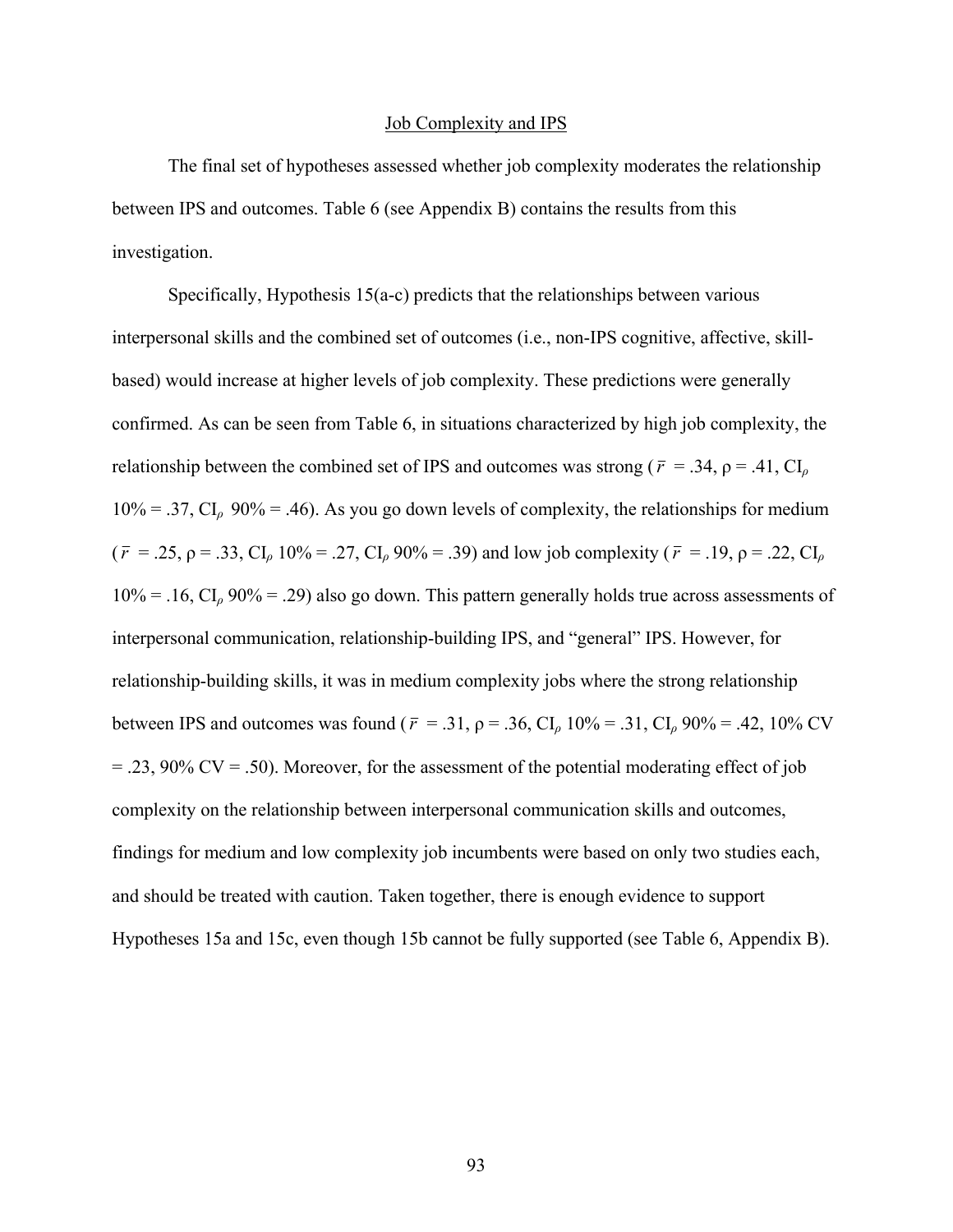#### **CHAPTER 7: DISCUSSION**

The purpose of this research was to carefully examine at the domain of IPS, including antecedents, outcomes, training efficacy, and the potential moderating influence of job complexity. All told, the investigation of these communication (i.e., *active listening, oral communication, written communication, assertive communication, and nonverbal communication*) and relationship-building (i.e., *cooperation and coordination, intercultural sensitivity, service orientation, empathy, self-presentation, social influence, and conflict resolution and negotiation*), and "general" IPS provides a robust assessment of the state of research on IPS. Specifically, it illuminates potential antecedents, outcomes, and boundary conditions for the effectiveness training of IPS. Additional analyses investigated whether the relationship between IPS and outcomes is moderated by the level of complexity of the context in which IPS and outcomes were measured.

To date, little quantitative evidence has been brought forth to investigate the frequent claims purporting the importance of possessing good IPS. This research provides a first set of this type of evidence by examining a comprehensible group of communication and relationshipbuilding interpersonal competencies. Moreover, the prescriptive guidance derived from this research may serve as a resource for organizational decision makers charged with improving the interpersonal skills of their workforce.

In line with previous research on gender differences (e.g., Hyde, 2005; Hyde & Linn, 1988; Stuhlmacher & Walters, 1999), this study found a small tendency for women to score higher on ratings of interpersonal skills. Looking more closely, women appeared to score higher on empathy ( $\rho = .67$ ), but lower on assertive communication ( $\rho = -.22$ ); higher on nonverbal communication ( $\rho = .13$ ), but lower on self-presentation skills ( $\rho = .04$ ); all in line with prior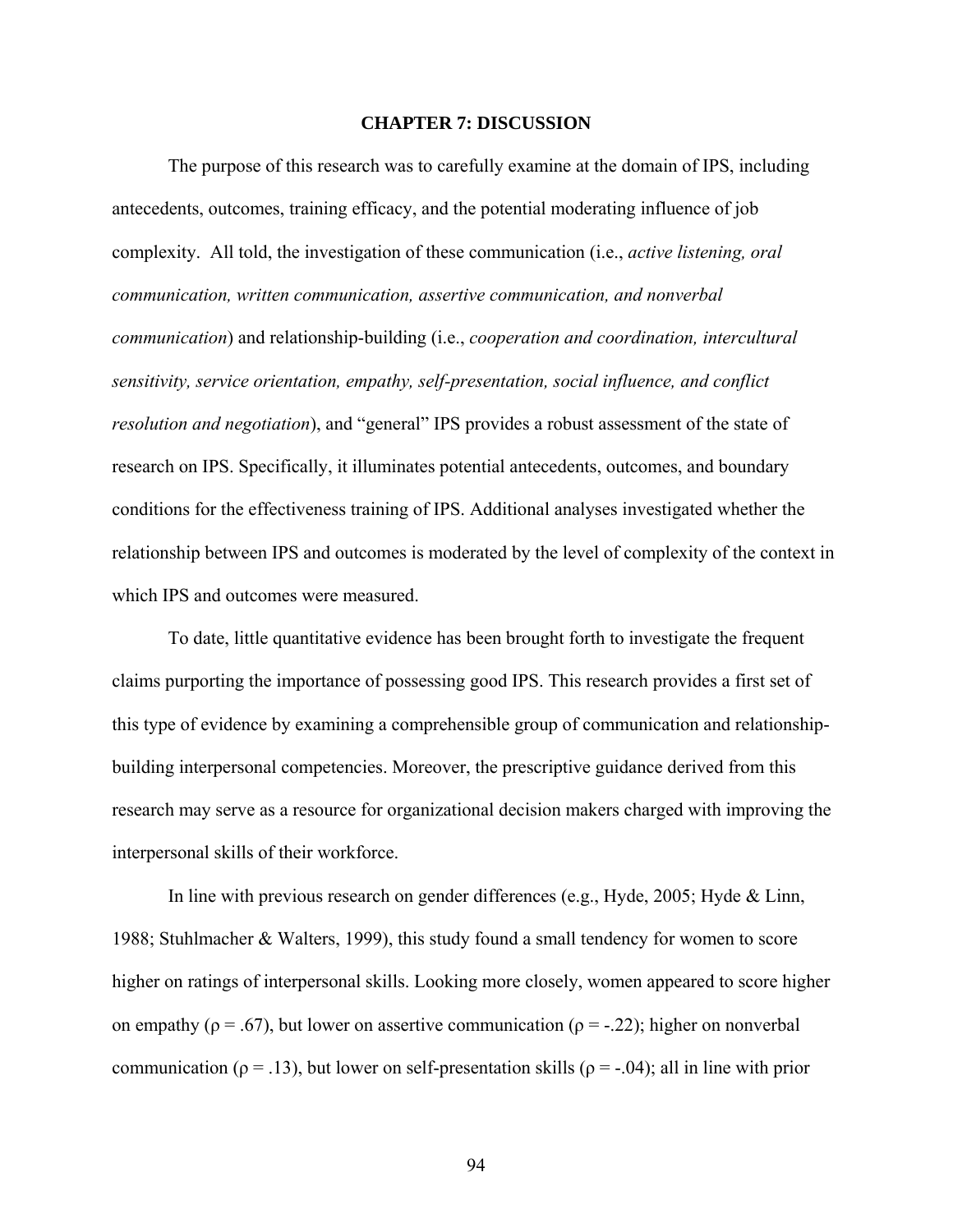gender stereotypes and predictions. Women also received higher scores for oral communication  $(\rho = .09)$  and ratings of "general" IPS ( $\rho = .08$ ). These differences—although small in magnitude—represent consistent and practically meaningful areas where men and women differ.

Of the personality variables, extraversion showed the strongest relationships with interpersonal communication skills, relationship-building skills, and "general" IPS. It can be argued that extraverted individuals develop stronger social ties with others through sheer quantity of interactions. At the same time, each of the other personality variables assessed in this research proved worthy of consideration, as each of them were related to various interpersonal skills in important ways.

Certainly, the results also demonstrated the clear, positive impact of IPS training programs. In particular the literature is flush with studies assessing the value of behavior modeling for improving interpersonal skills. The results of this investigation provided additional, summative evidence for the value of these interventions. Finally, as predicted, the relationship between IPS and outcomes becomes more pronounced at higher levels of job complexity. This finding is in line with findings supportive of the increasing level of importance of cognitive ability at higher levels of job complexity.

## Theoretical Implications

 The findings presented here provided support to the inclusion of IPS in any theoretical model of individual performance in modern work organizations. The results also indicate differential relationships between IPS and outcomes, depending on both the specific IPS and outcomes under investigation, and upon the level of job complexity of the participants being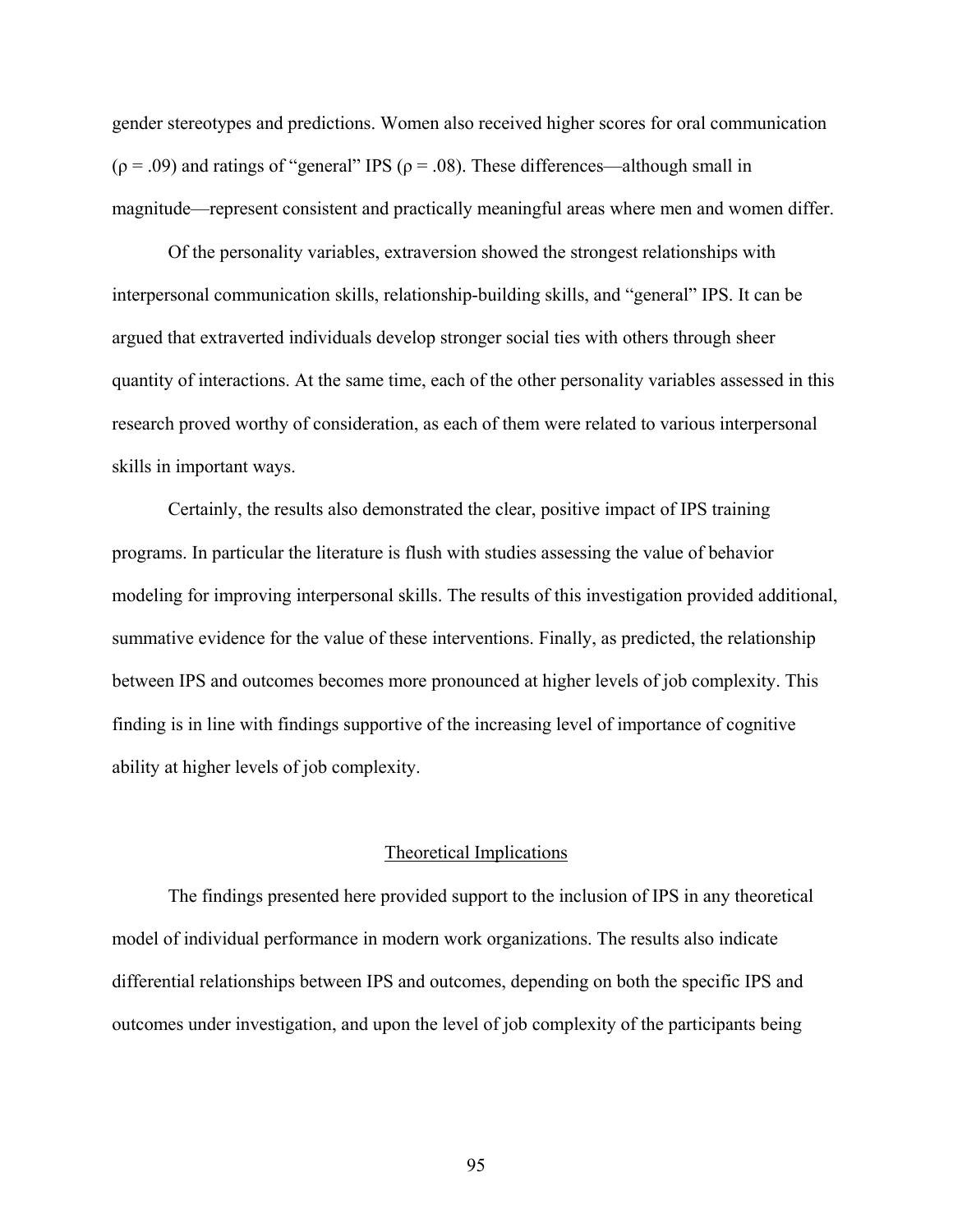assessed. Based on the complete set of findings in this research, a number of recommendations for practitioners can be put forward.

## *Recommendations for Researchers*

To further advance the study of the efficacy of IPS training, additional research needs to be conducted which addresses the efficacy of IPS training in greater detail. Boundary conditions of IPS training effectiveness continue to represent a key area of need. Are certain training methods more effective for developing particular IPS? Can low resource interventions offer the same return on investment as more involved behavioral modeling programs? One way in which BMT differs from other training methods is its greater emphasis on the transfer of skills to the job (Decker & Nathan, 1985; Goldstein & Sorcher, 1974). It appears then, that human resource leaders who implement BMT for employees will see a return on that investment. The effect sizes for behavior modeling reported here appear of sufficient magnitude to justify the value of BMT. The question remains, however, whether other interventions may be equally valuable for the purpose of enhancing IPS.

Second, additional moderator variables could be investigated to further illuminate the domain of IPS. For example, future research might examine the effectiveness of IPS training within specific industries or job families. Although job complexity was addressed in the current study, variations within complexity levels could be accounting for additional variance beyond that observed in the current investigation. In addition, constructs such as self-efficacy and emotional intelligence might serve as useful leverage points in the investigation of antecedents of IPS.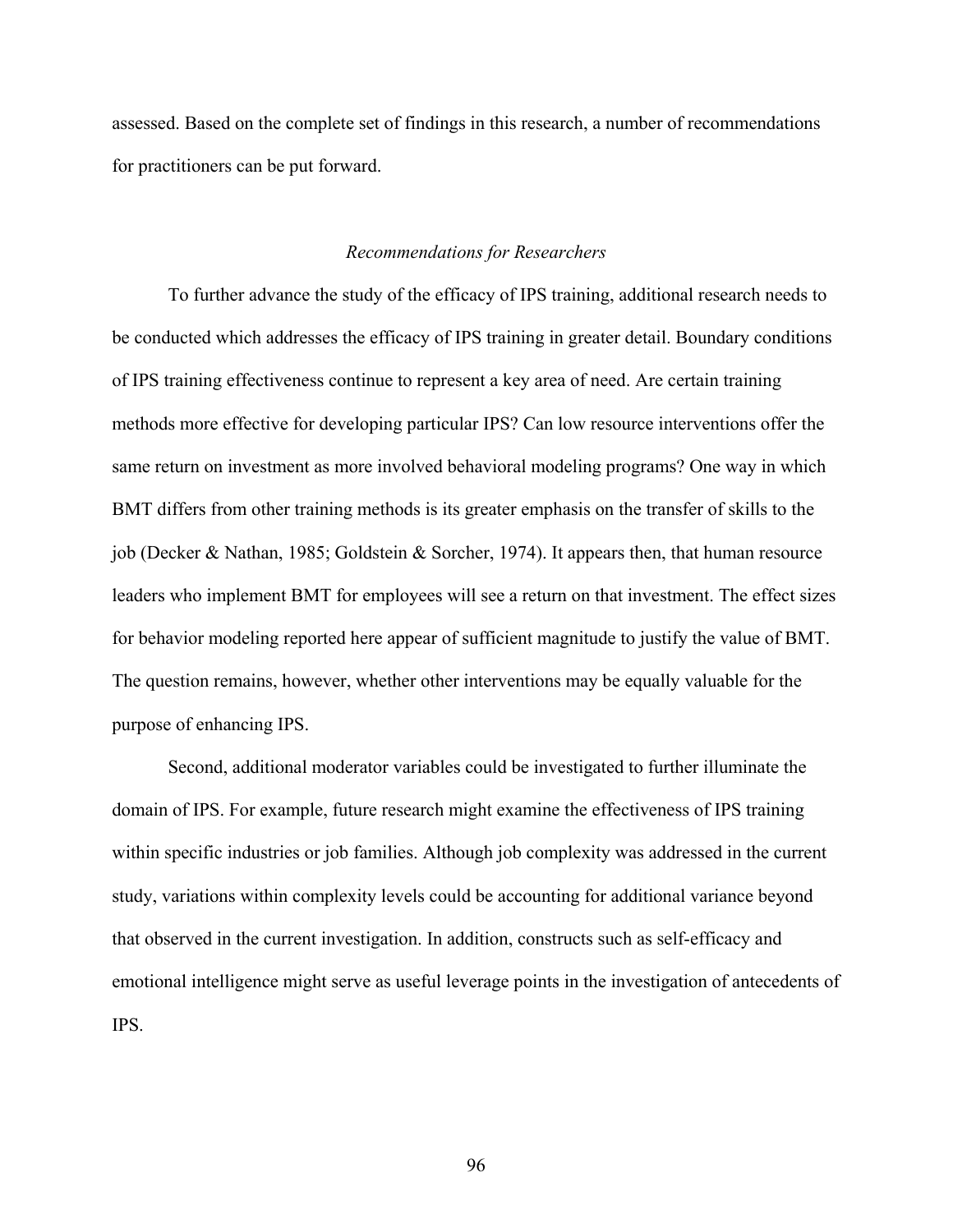In truth, each of the hypothesis areas under study in this research could serve as its own primary focus in future meta-analytic integrations. Given the requisite availability, the collection of additional primary study data could allow for a more fine-tuned analysis of one or more areas under investigation in the current research. Therefore, I also encourage future researchers to further explore the myriad relationships between IPS and outcomes; to assess whether there are any unforeseen moderators acting on the relationships between gender and various IPS; to address whether the observed moderating impact of job complexity on the relationship between IPS and outcomes differs from the way in which the relationship between cognitive ability and performance is moderated by job complexity; and to address the relationship between IPS and outcomes at the team, department, or organizational levels of analysis.

Another area of future research concerns the area of training transfer. Training transfer refers to the degree to which trainees effectively apply knowledge, skills, and attitudes learned in training to the job (Newstrom, 1984; Wexley & Latham, 1981). As originally proposed by Thorndike and Woodworth (1901), the idea of identical elements suggests that training transfer is maximized to the degree that there are identical stimulus and response elements in the training and transfer settings (Baldwin  $\&$  Ford, 1988). For example, in the literature on groups and teams there is a distinction made between task- and team-generic versus task- and team-specific teamwork training programs (e.g., Cannon-Bowers, Tannenbaum, Salas, & Volpe, 1995). In this context, task- and team-generic teamwork skills training programs focus on developing skills that can be applied to a variety of settings. Thus, the competencies are said to be transportable across teams and tasks (Salas, Burke, & Cannon-Bowers, 2002). In contrast, task- and teamspecific teamwork skills training programs might focus on team members' characteristics, or aspects of the particular task at hand. Examples of this type of intervention include cross training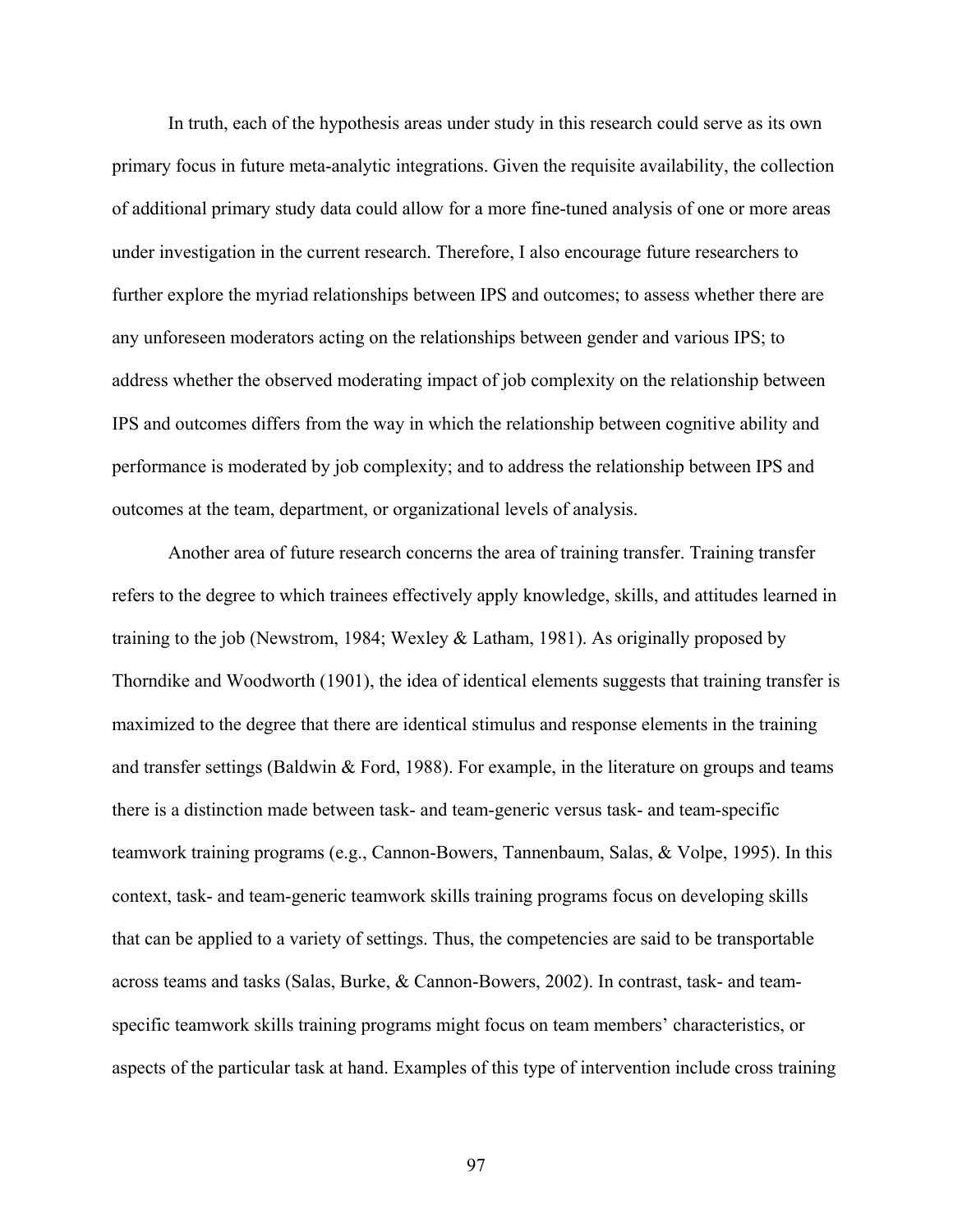(e.g., Marks et al., 2002), or team coordination training (e.g., Prince & Salas, 1992). The results of previous task- and team-specific skills training efforts have generally shown positive benefits in terms of team effectiveness (see Cannon-Bowers & Salas, 1998).

There is much less literature which focuses directly on the effects of task- and teamgeneric teamwork skills training. Some notable examples include Smith-Jentsch and colleagues (1996), who examined team performance-related assertiveness; and Chen, Donahue, & Klimoski (2004), who studied five categories of these skills (i.e., conflict resolution skills, collaborative problem solving skills, communication skills, goal setting and performance management skills, and planning and task coordination skills). In addition, Ellis and colleagues (2005) examined the task- and team-generic skills of collaborative problem solving, communication, and planning and task coordination. The results of these three studies have generally demonstrated enhanced transfer behavior and performance.

There is little doubt that teaching specific content will best facilitate immediate training outcomes, including declarative knowledge, procedural knowledge and attitudes. However, on the basis of the preceding research, it is also possible to conclude that training methods that incorporate generic content might still prove useful for facilitating training transfer behavior. The question remains, however, whether IPS training should incorporate general principles, rather than focusing on specific behaviors. According to Baldwin and Ford (1988), the aim of interpersonal and supervisory skills training is to inculcate generalizable rules or concepts and "not simply to enable the trainee to reproduce only those behaviors specifically modeled" (p. 90). That is, in complex skill modeling programs, trainees ought to be taught principles that will allow them to learn, generalize, and apply behaviors different from those modeled (Baldwin &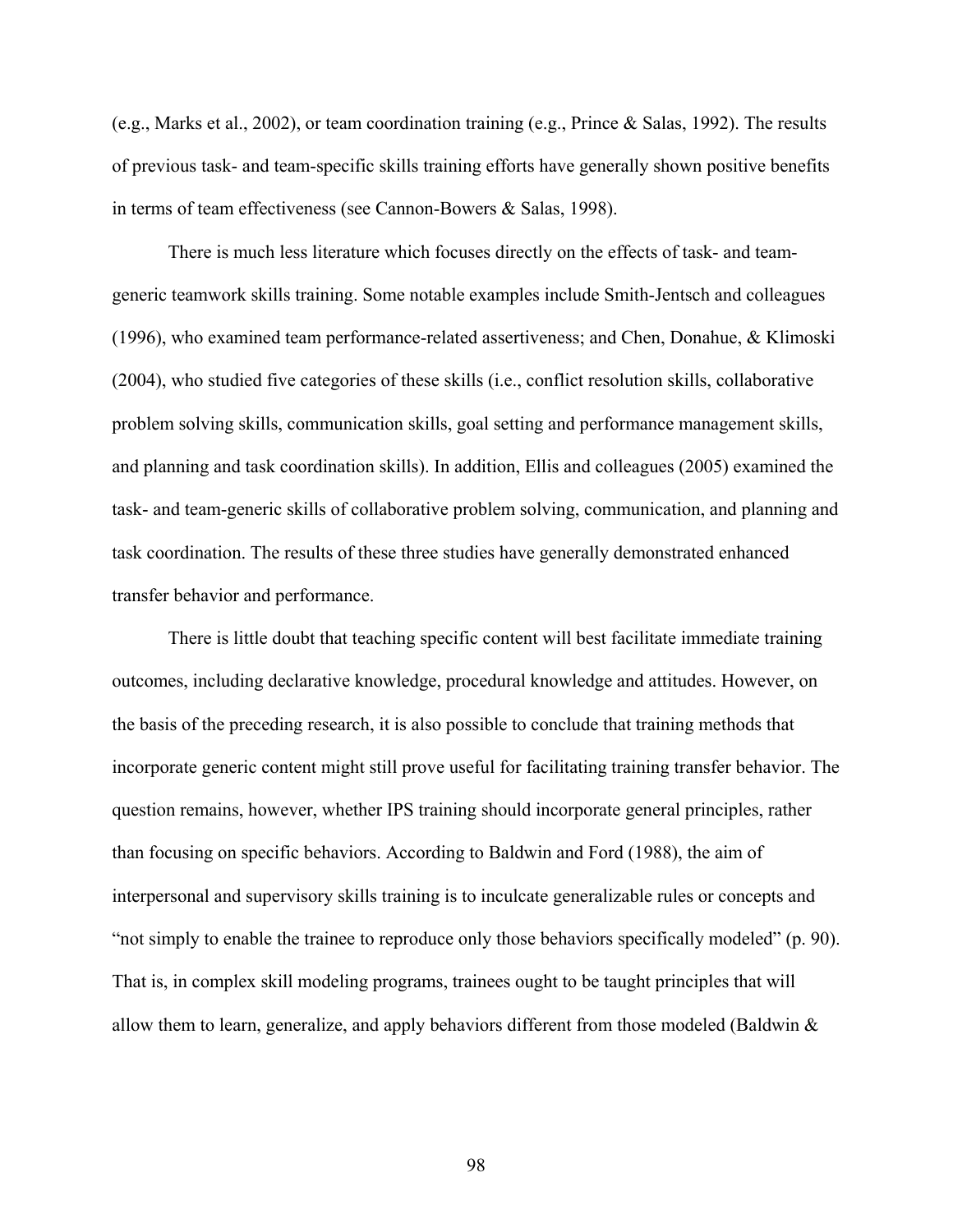Ford, 1988). Research needs to examine the relative efficacy (in terms of transfer behavior) of teaching generic principles of interpersonal behavior versus teaching context-specific IPS.

# Practical Implications

The results of this research support the basic idea that individuals differ in terms of their level of IPS. Importantly, some of this variability can be better understood based upon gender and personality characteristics. These individual difference variables contribute to a person's baseline level of IPS, and should be considered as a contributing factor to the effectiveness with which IPS are executed. Put another way, although it is clear that IPS can be developed, it is likely that certain roles or positions will be a better fit for particular individuals based upon their unique combination of personality and other individual differences. This baseline knowledge can provide those tasked with selection a firm foundation upon which to begin their important task.

Moreover, interpersonal competencies matter in organizations. They are related to important workplace outcomes, and they can be developed through training and development. In contemporary work organizations, IPS training is typically targeted towards senior executives and managers—employees whose image and behaviors have the most impact on the company (Poe, 2001). These employees serve a critical function within their organizations by facilitating positive interactions and performance in the workgroup. At the same time, recipients of IPS training often include customer service professionals, who serve a critical role in maintaining customer satisfaction and commitment towards their organizations. In fact, the inability of frontline employees to display strong IPS may indeed have a more negative impact on the company than similar deficiencies at the corporate level.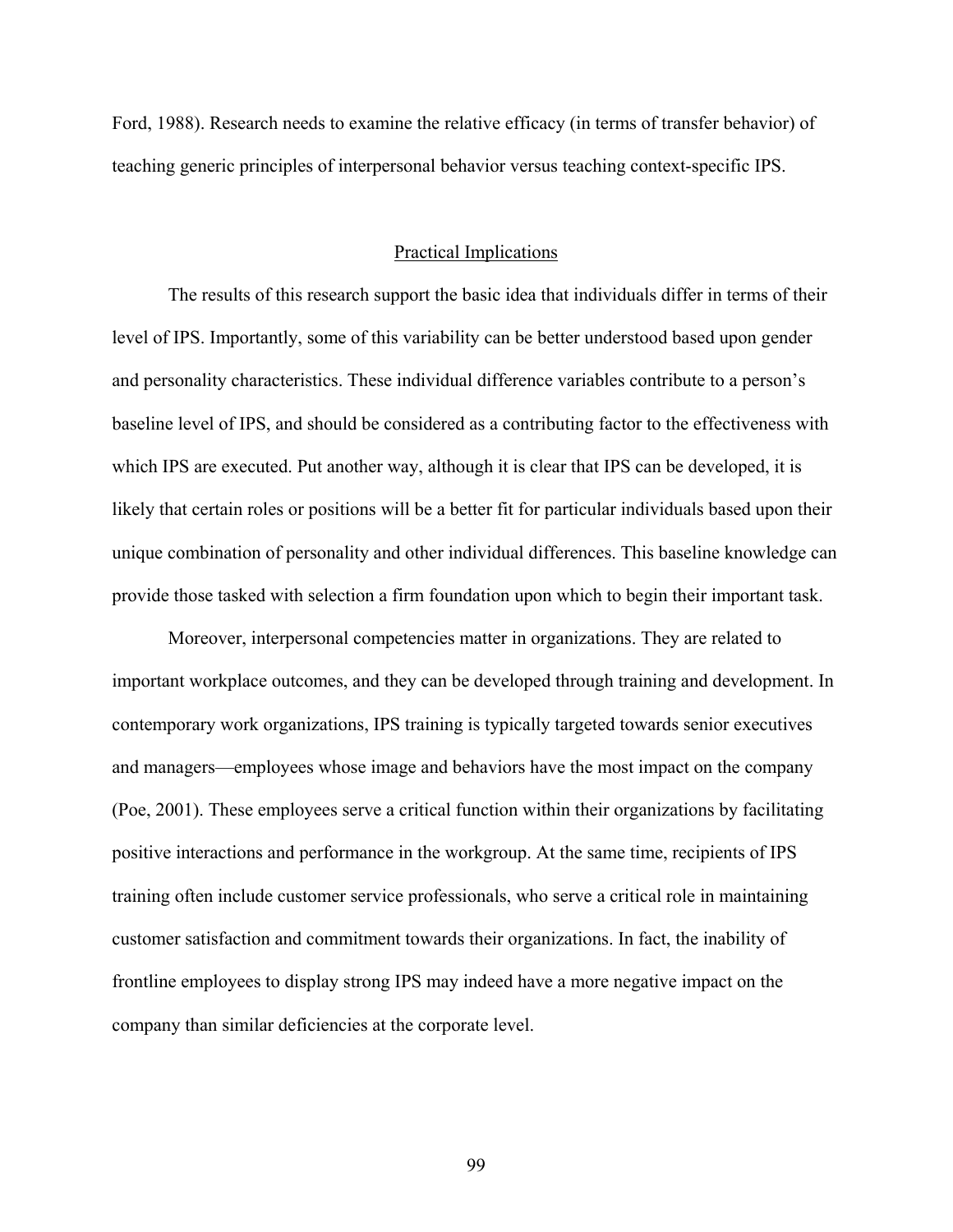As for the link between IPS and outcomes (and whether this relationship is moderated by the level of job complexity of the incumbent job holder), the results were positive. Accumulated knowledge in understanding mediators and moderators has suggested that moderators typically used in organizational research are less potent than previously believed (e.g., Aguinis, Beaty, Boik, & Pierce, 2005). In other words, validity tends to generalize more than one might suspect. However, important moderators nonetheless *do* exist and it's important to quantify these differential relationships when possible.

## *Recommendations for Practitioners*

Based on the findings presented here, a few recommendations are offered for human resource leaders and other practitioners. First, the assessment of IPS as part of a carefully planned system for assessing potential is essential. Beyond recommendations, work samples, and biographical information, the assessment of personal competencies can aid organizational decision makers for tasks that include management development, the identification of "high potentials," and the selection of new associates. For example, for the selection of key customerfacing associates, human resource decision makers may want to consider looking first at those individuals who score high on the Big Five dimensions of extraversion and agreeableness. The results presented in this research suggest that individuals who score high on these variables also show enhanced levels of both communication and relationship-building IPS. Moreover, for management development initiatives, the results presented herein suggest that each of the Big Five variables might be considered as important to the development of relationship-building IPS. That is, beyond extraversion and agreeableness, openness to experience, emotional stability, and conscientiousness are also important to consider. It seems likely that more specific relationship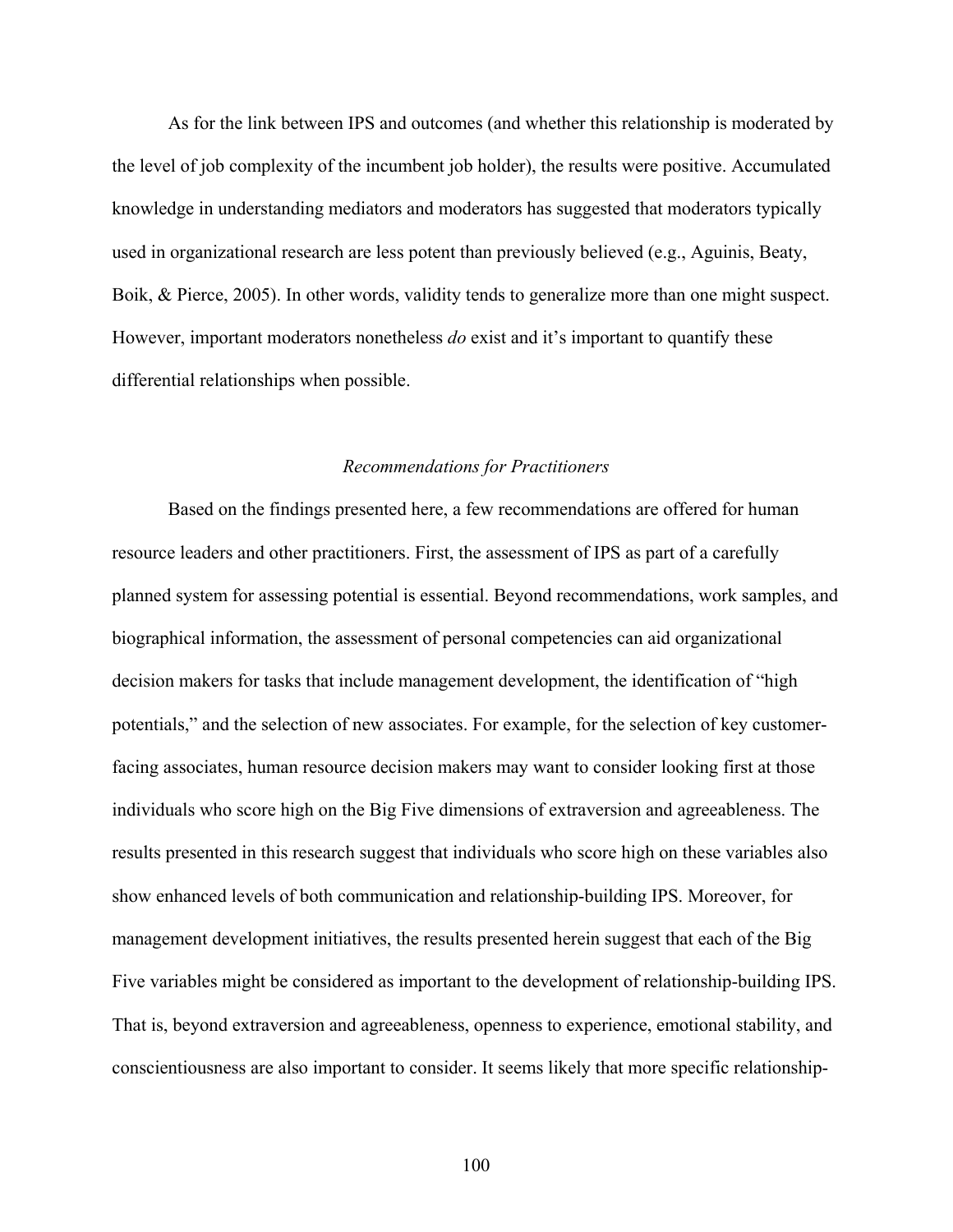building skills may be impacted to a greater or lesser degree by particular personality variables. Although this research did not have available the sheer number of primary research studies necessary to test each possible combination of relationship-building IPS and Big Five personality variable, organizational decision-makers and stakeholders would likely benefit from an in-depth examination of their current, high-performing job incumbents, with a particular focus on the measurement and linkage of their IPS and personality metrics.

 Second, behavioral modeling training remains a highly effective mechanism for improving a wide range of interpersonal skills. Human resource leaders can be confident that investments in these interventions are likely to pay off in terms of enhanced performance. Not only that, but a particularly interesting aspect of the current research findings in this area is that BMT proved especially effective at enhancing each set of cognitive, affective, and skill-based outcomes of IPS. It is important to realize the synergies that may be captured when—through IPS—individuals' relationships with others, their personal (or self) evaluations, *and* job performance can each be enhanced. Thus, to the extent that organizations can enhance the IPS of key frontline personnel, the benefits (in terms of key organizational metrics) are clear. Of course, case studies of other organizations, meta-analytic findings, and theoretical rationale can only go so far in convincing organizational decision-makers of the value of IPS. What's needed within each setting are specific linkage research studies that—for a particular organization—link the level of IPS of key associates to important workplace outcomes such as customer services, sales, team performance and other metrics of interest.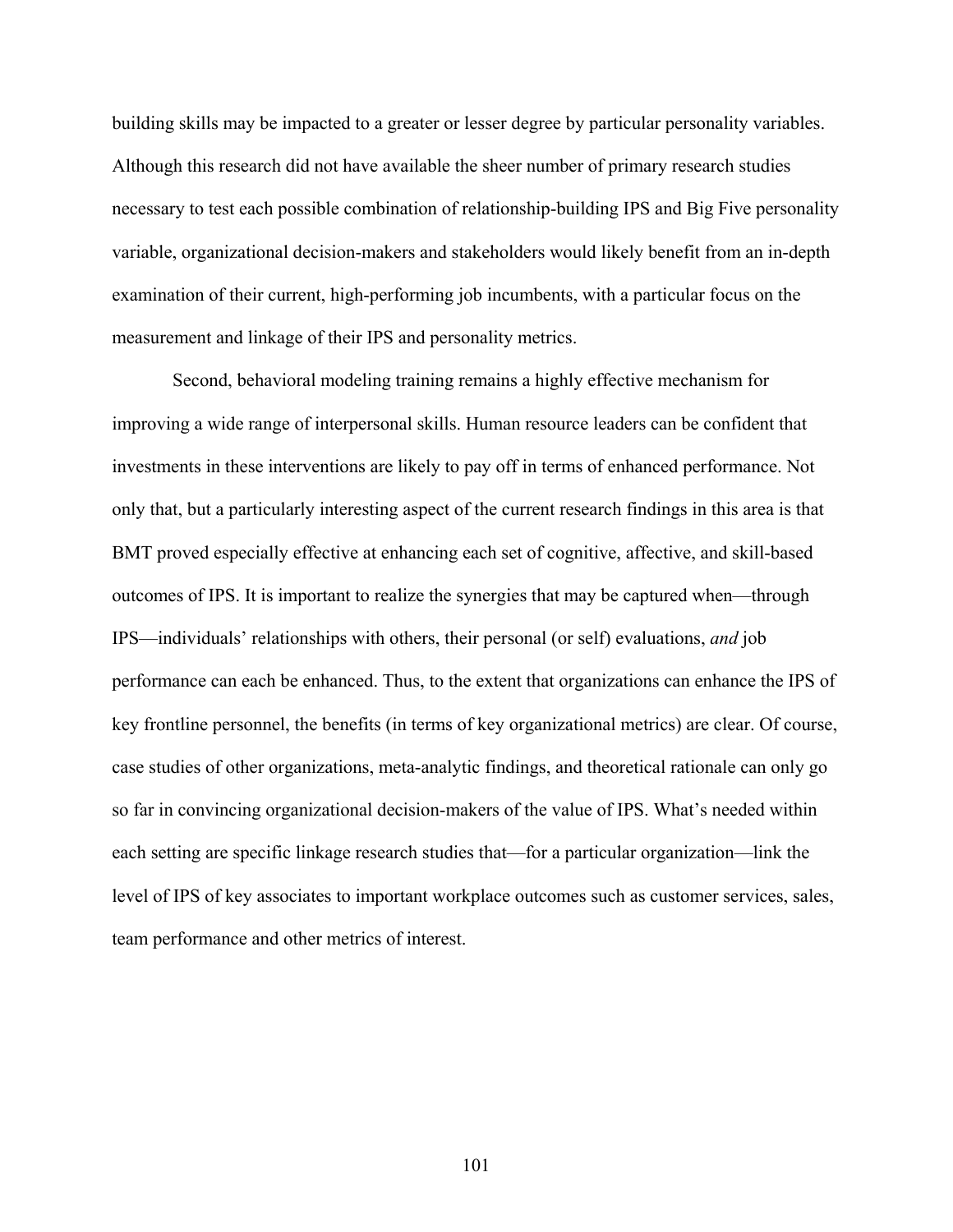#### Limitations

Before concluding this research, a brief discussion of the limitations inherent in this research is provided. That is, despite the anticipated positive contributions of the current research, six limitations should be noted. These revolve around issues concerning the quality of studies included in the meta-analysis, the diverse nature of the primary studies, the presumed causality implied by the findings, findings that were sometimes based on a small number of effect sizes, the possibility of the existence of availability bias, and limitations which characterized the state of research into IPS training.

First, it is acknowledged that individual research studies were not directly coded for, nor differentially weighted according to any subjective index of study "quality." Although it is clear that articles differ on the quality and soundness of their research methods, no attempt was made to quantify these differences. Thus, in an effort to be inclusive and include a large number of primary studies, definitive conclusions regarding the validity of each included study were not made.

Second, Bobko and Stone-Romero (1998) discussed how the validity of inferences which are derived through meta-analytic methods are a function of several factors, including: (a) the number of primary studies, (b) the representativeness of the sample of primary studies included in the meta-analysis, and (c) the validity of each of the primary studies. In this research, the studies reviewed are expected to be quite diverse in their samples, settings, and methods. Therefore, the conceptual and methodological heterogeneity of the set of studies included in this meta-analysis, has, in many ways, added confidence that findings are not an artifact of individual study particulars (Cook & Campbell, 1976, 1979; Rosenthal & Rosnow, 1991; Runkel & McGrath, 1972; Stone, 1978). That is, the meta-analytic integration of diverse independent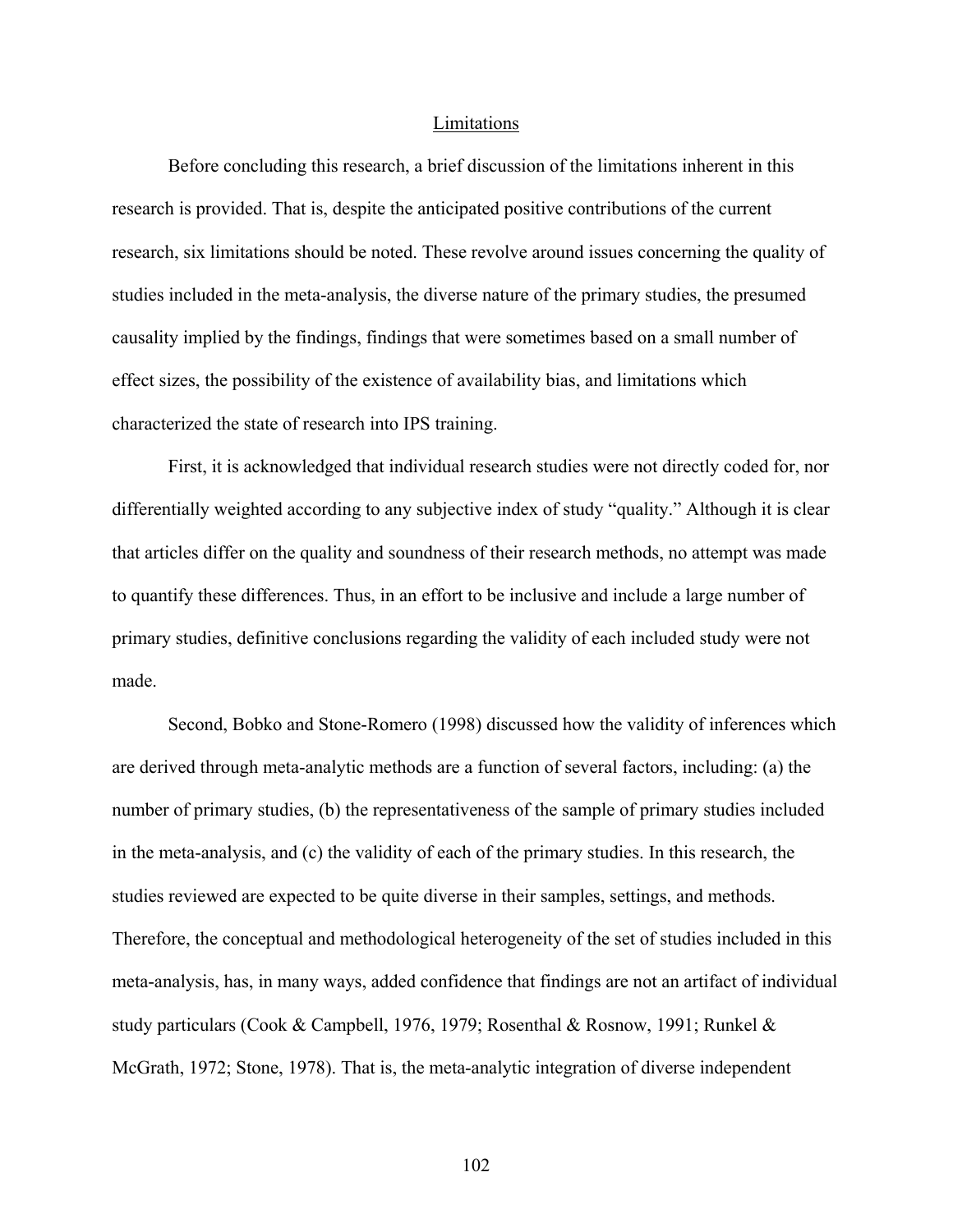studies has allowed for a more generalizable indication of the relationships between antecedents and IPS, between IPS and outcomes, an assessment of the benefits and boundary conditions of IPS training interventions, and an investigation into the possible moderating influence of job complexity.

Third, to the extent that primary studies lacked proper confound control mechanisms, one cannot unequivocally conclude that IPS training interventions *cause* improvements in specified outcomes. Therefore, despite the occasional use of language that is seemingly causal in nature, no claims concerning the causality the relationships under investigation should be implied.

Fourth, many of the relationships observed in the current research were based on a small number of primary studies. For example, many of the findings included two, three, or four effect sizes. Whenever results were presented based upon a smaller number of effect sizes, those findings should be interpreted with caution. Future research may target these areas for the purpose of building up the meta-analytic database to the point were more meaningful metaanalyses may be conducted.

Fifth, it is important to point out that the evaluation of funnel plots to assess availability bias is primarily subjective in nature. Although there does not appear to be widespread availability bias operating in the data (see Figures 3-5), others may view the same results and come to a different conclusion. If there is publication or availability bias, small-sample studies reporting small effect sizes would be largely missing from the plot. Essentially, these studies typically fail to attain statistical significance in their findings and are thought to be published less frequently. In addition, to the extent that availability bias is operating, it has the potential to, "seriously distort conclusions from research reviews" (Hunter & Schmidt, 2004, p. 504). Such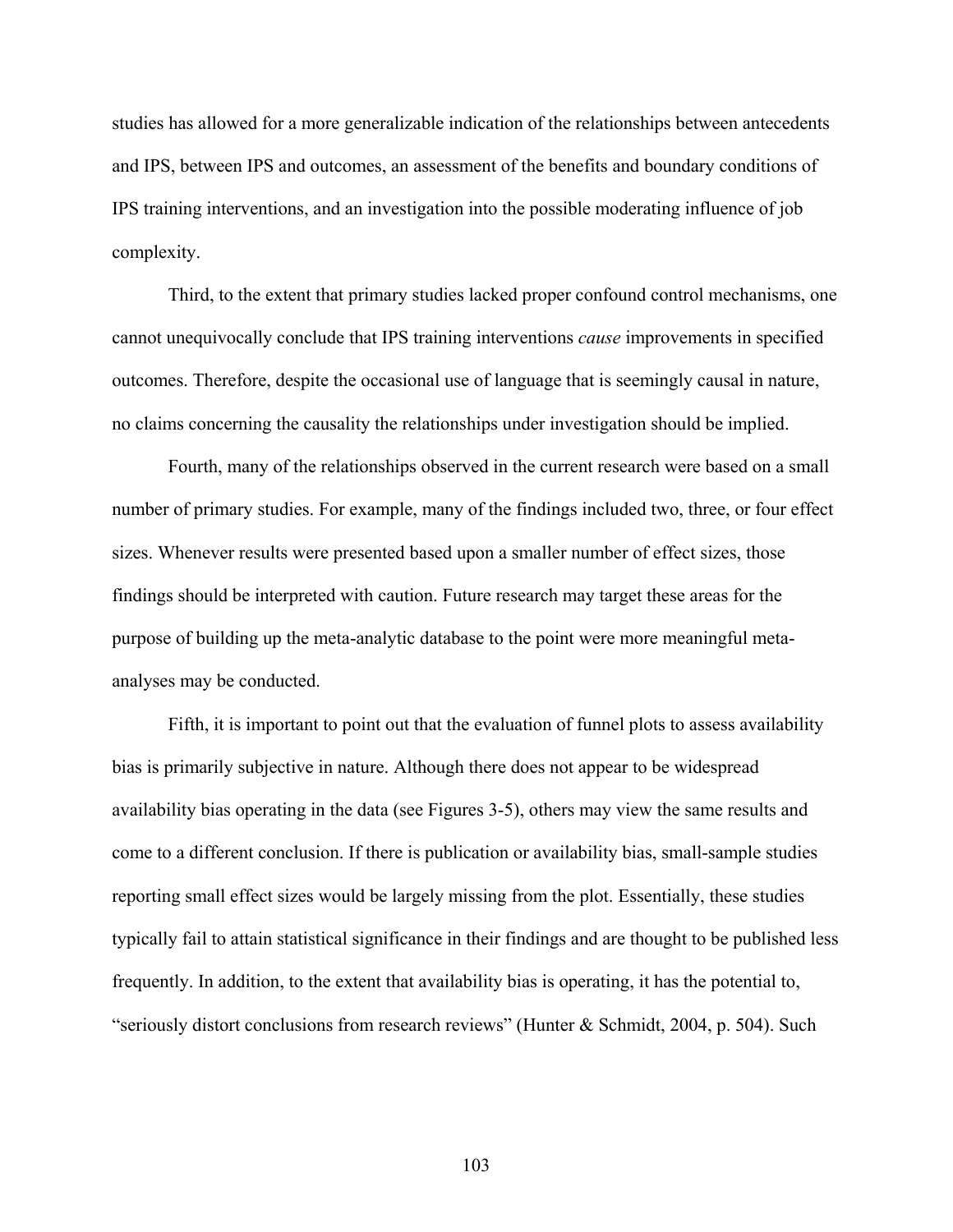distortion would be announced by larger-than-warranted meta-analytic effect sizes estimates in the current research.

Finally, this study was limited in its ability to assess the boundary conditions of IPS training for enhancing non-IPS outcomes. Other than behavioral modeling training, there were not enough effect sizes in the meta-analytic database to test a number of the proposed hypotheses in this area. Future research should take every measure possible to locate additional "fugitive" studies to add to the database.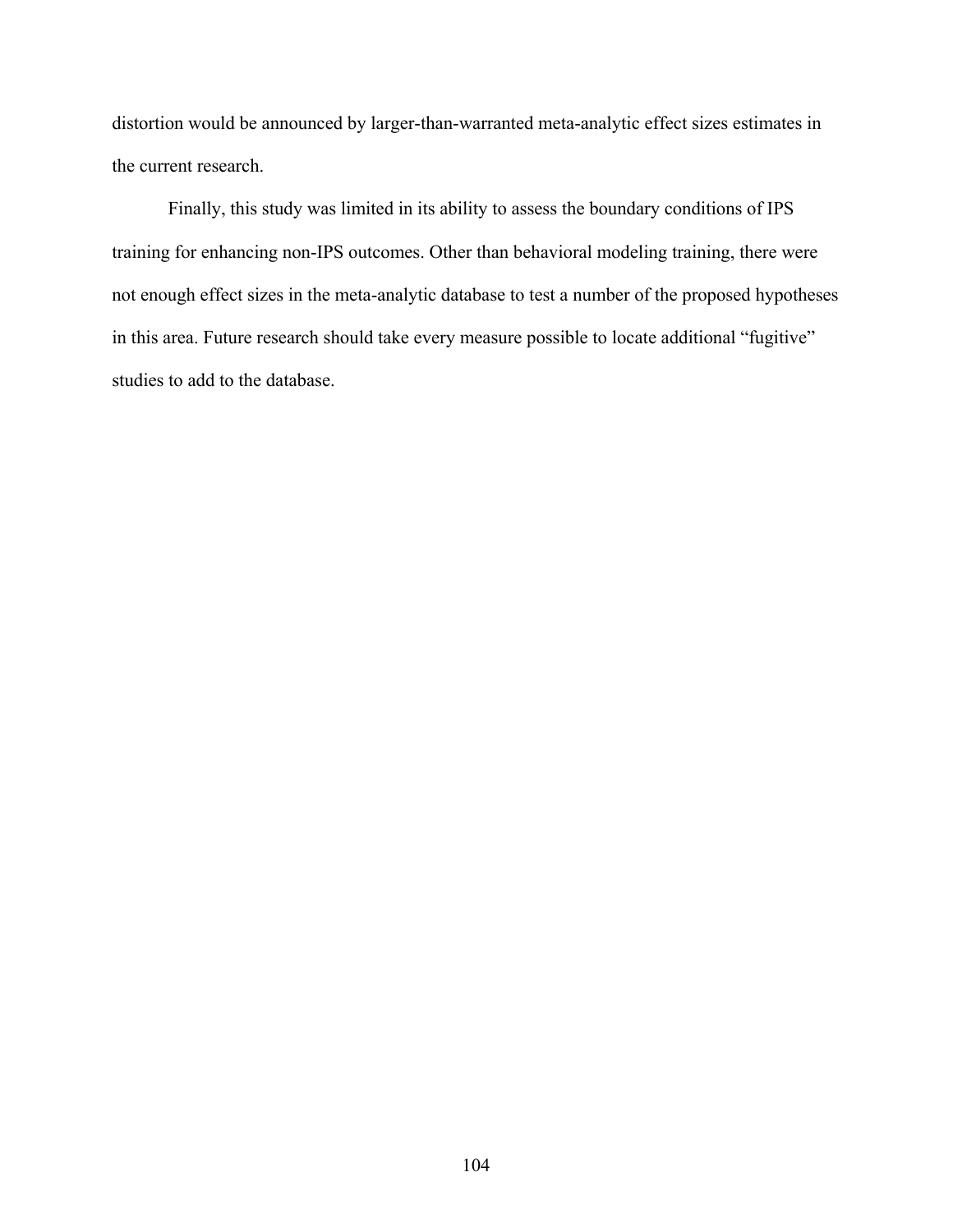### **CHAPTER 8: CONCLUDING REMARKS**

 "…Relations with others can be the source of the deepest satisfaction and of the blackest misery. …Many people are lonely and unhappy, some are mentally ill because they are unable to sustain social relationships with others. Many everyday encounters are unpleasant, embarrassing or fruitless, because of inept social behaviour. …Many of those difficulties and frustrations could be eliminated by a wider understanding, and better training in the skills of social interaction" (Argyle, 1967, p. 111).

This quote, from one of the pioneers in the study of social skills, quite clearly describes how IPS training can benefit the individual. However, there remains a need to discern how and under what conditions IPS training interventions are most effective. Is it the case that lecturebased methods can impart knowledge of IPS efficiently, and in a less resource-intensive manner than the more involving methods of behavioral modeling training? For enhancing the relationships between members of groups, should training take place in a group or team setting? Or, can individuals be trained separately on the key IPS that will enhance group interaction and have this training prove equally effective when the groups re-convene to perform their primary task. If so, IPS development may be more easily accessible to those organizational units with limited resources. In the end, the answers to these questions will be of great value to both individuals and organizations.

In terms of interpreting meta-analysis results, Kraiger (1985) once cautioned, "we seek to tell the apple from the orange, but you [the meta-analysts] try to tell us that all fruit is tasty" (p. 800). However, if one wants to generalize about fruit, it may sometimes be a good thing to mix apples and oranges. That is, "Studies that are exactly the same in all respects are actually limited in generalizability" (Rosenthal & DiMatteo, 2001, p. 68). The implication is that the results found in this research allow for attempts to generalize the findings to a wide variety of interpersonal competencies, including IPS not assessed in the current research. Had the current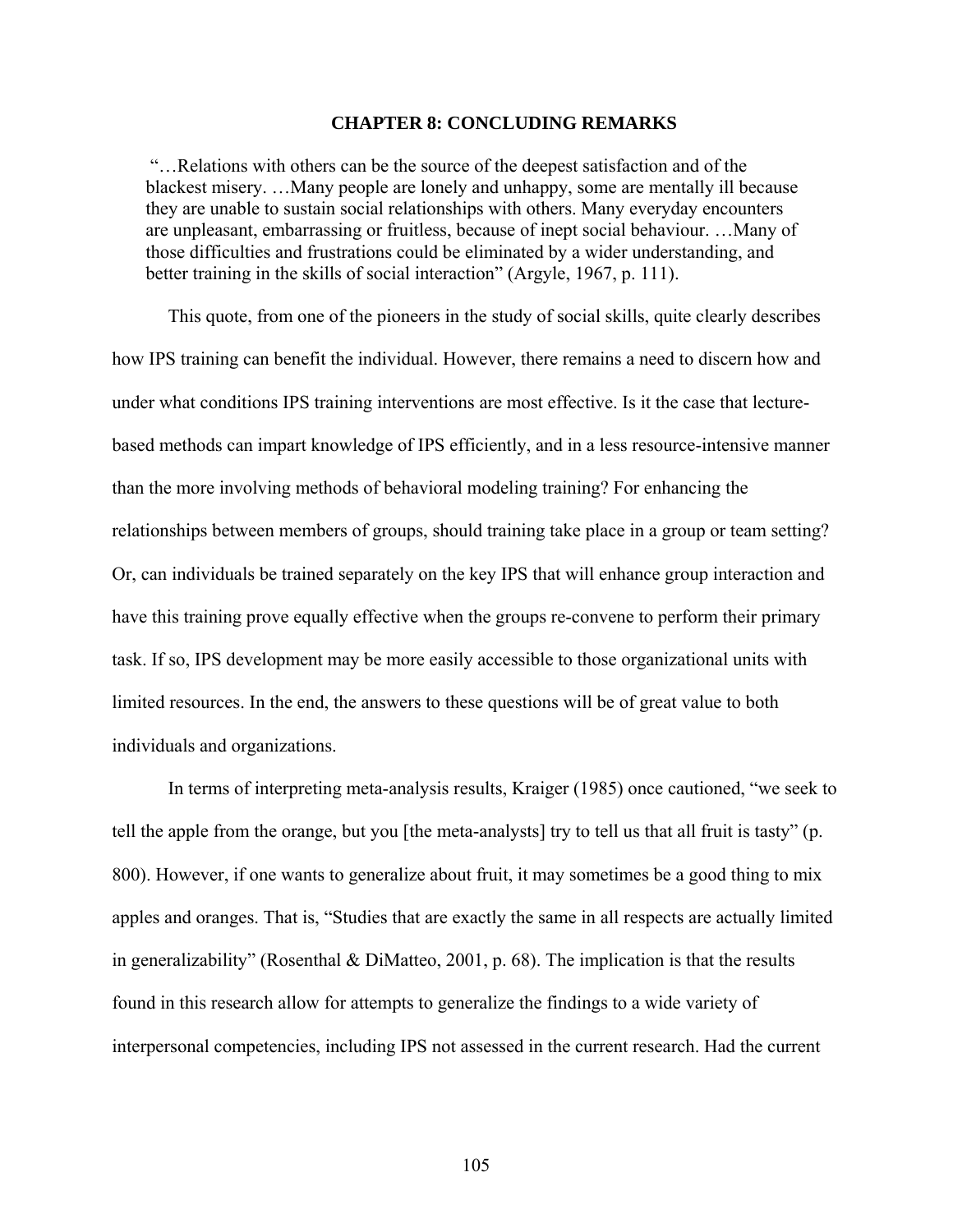research assessed a more limited set of IPS, the findings would not be as relevant to situations which are not characterized by the same limited set of competencies.

Finally, Mead (1934) said long ago that the secret to human exchange is to give the other person behavior that is more valuable to him/her than costly to you, and to get from the other person behavior that is more valuable to you than costly to him/her. This simple but insightful quote illustrates the quintessential simplicity of human interactions. Indeed, human interactions in the interpersonal domain can be examined, investigated, and improved through training. The results of this research provide evidence to more carefully delineate the domain of IPS. Armed with this knowledge, researchers and practitioners can continue moving forward as they seek to enhance their understanding of the science and practice of IPS development. Everyone will benefit from enhanced customer relations, manager-employee relationships, and the synergistic cooperation and coordination among organizational groups and teams that is only possible when the individuals involved possess an adequate level of communication and relationship-building IPS.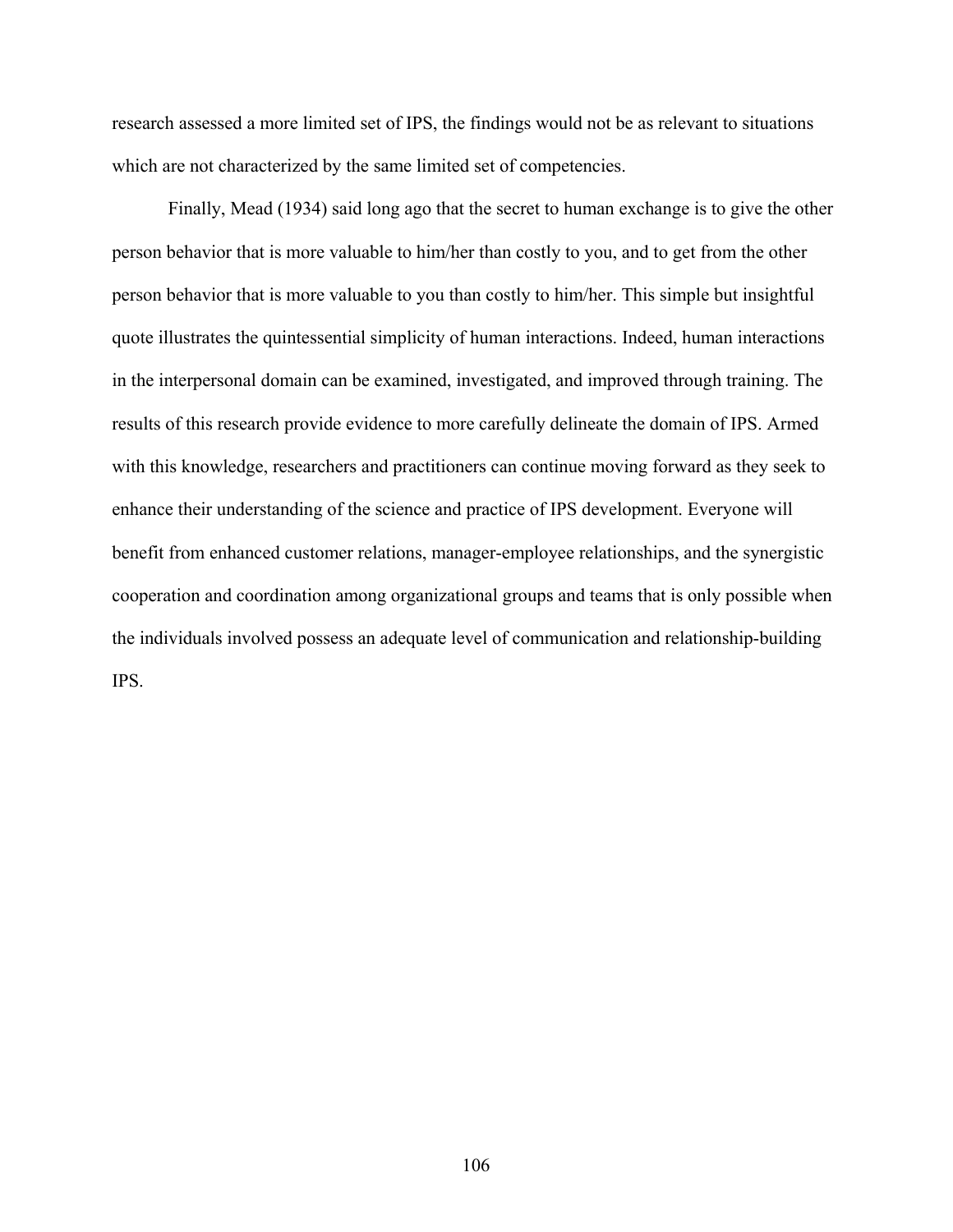# **APPENDIX A: FIGURES**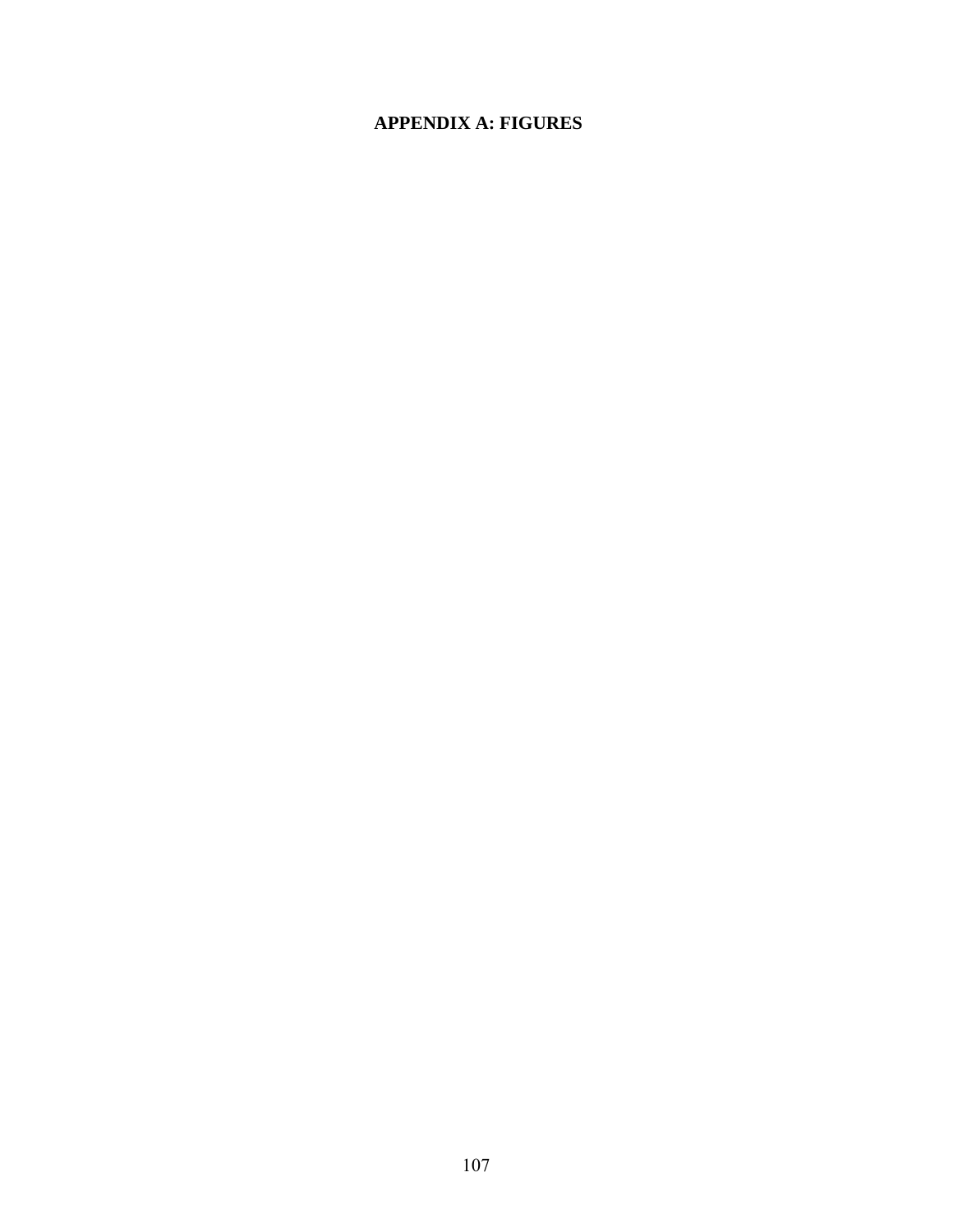

Figure 1: Framework of Interpersonal Skills Performance<sup>a</sup>

a From Klein, DeRouin, and Salas (2004)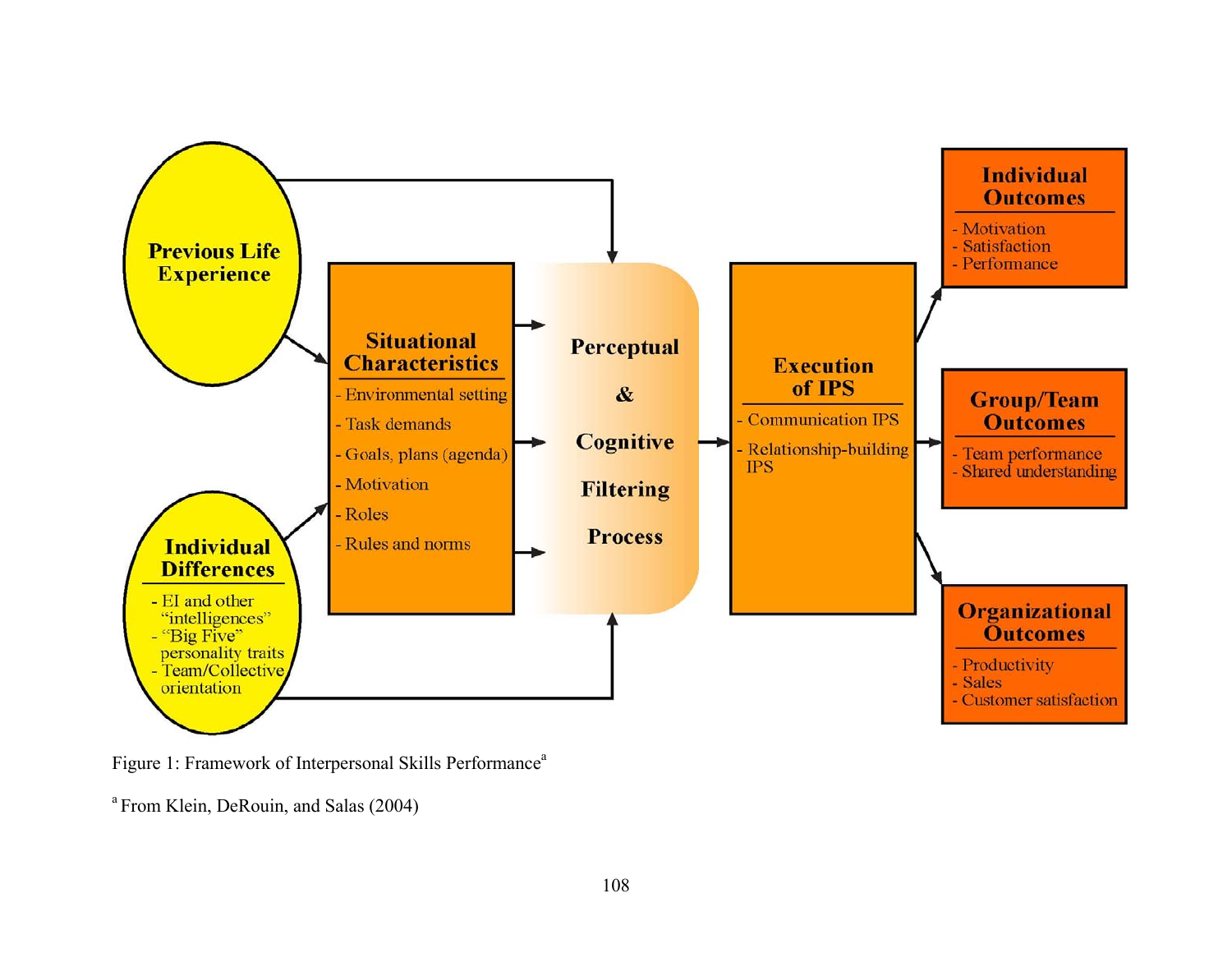

Figure 2: Model Depicting Study Hypotheses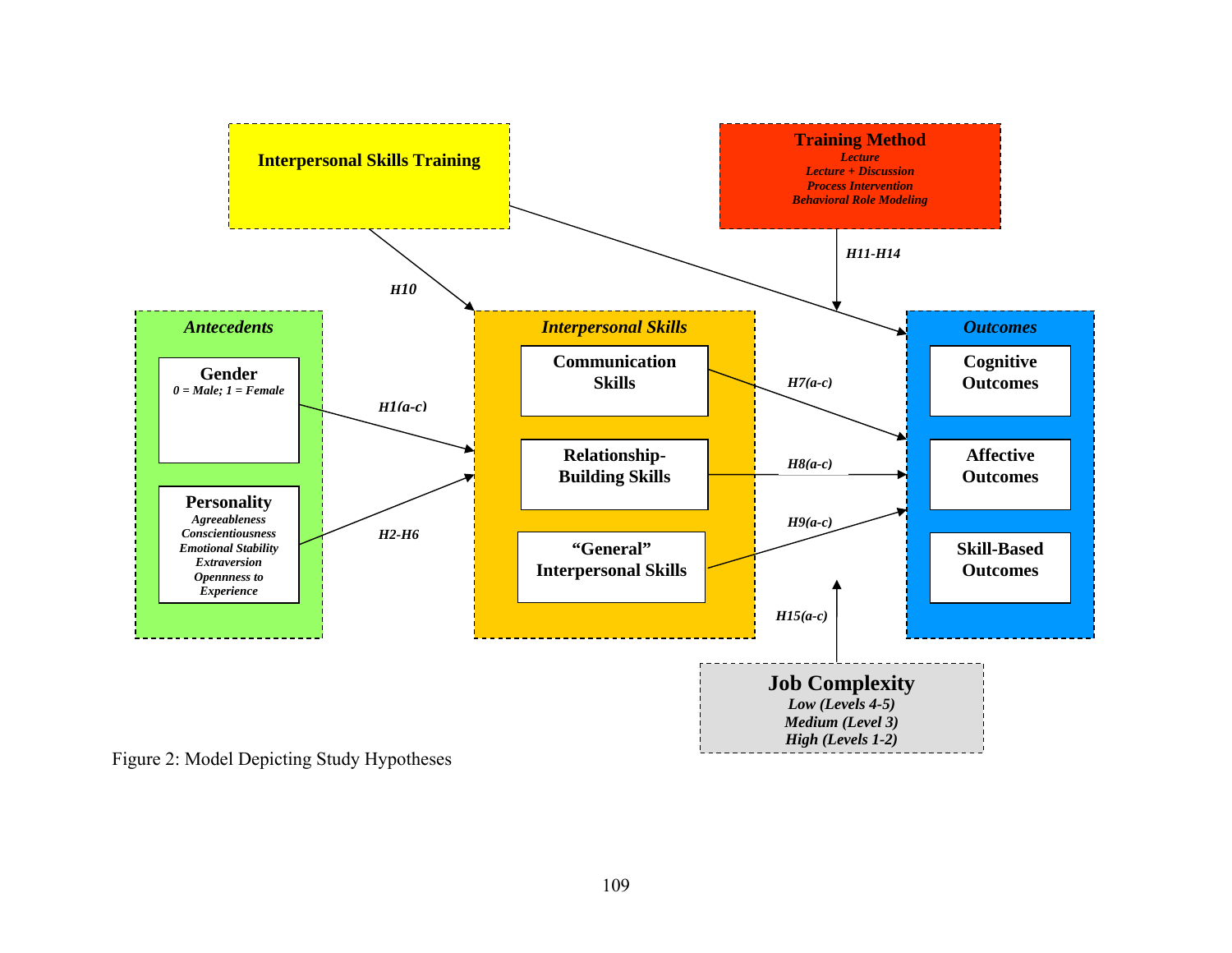

Figure 3: Funnel Plot for Detecting the Possibility of Availability Bias: Interpersonal Communication Skills and Skill-Based Outcomes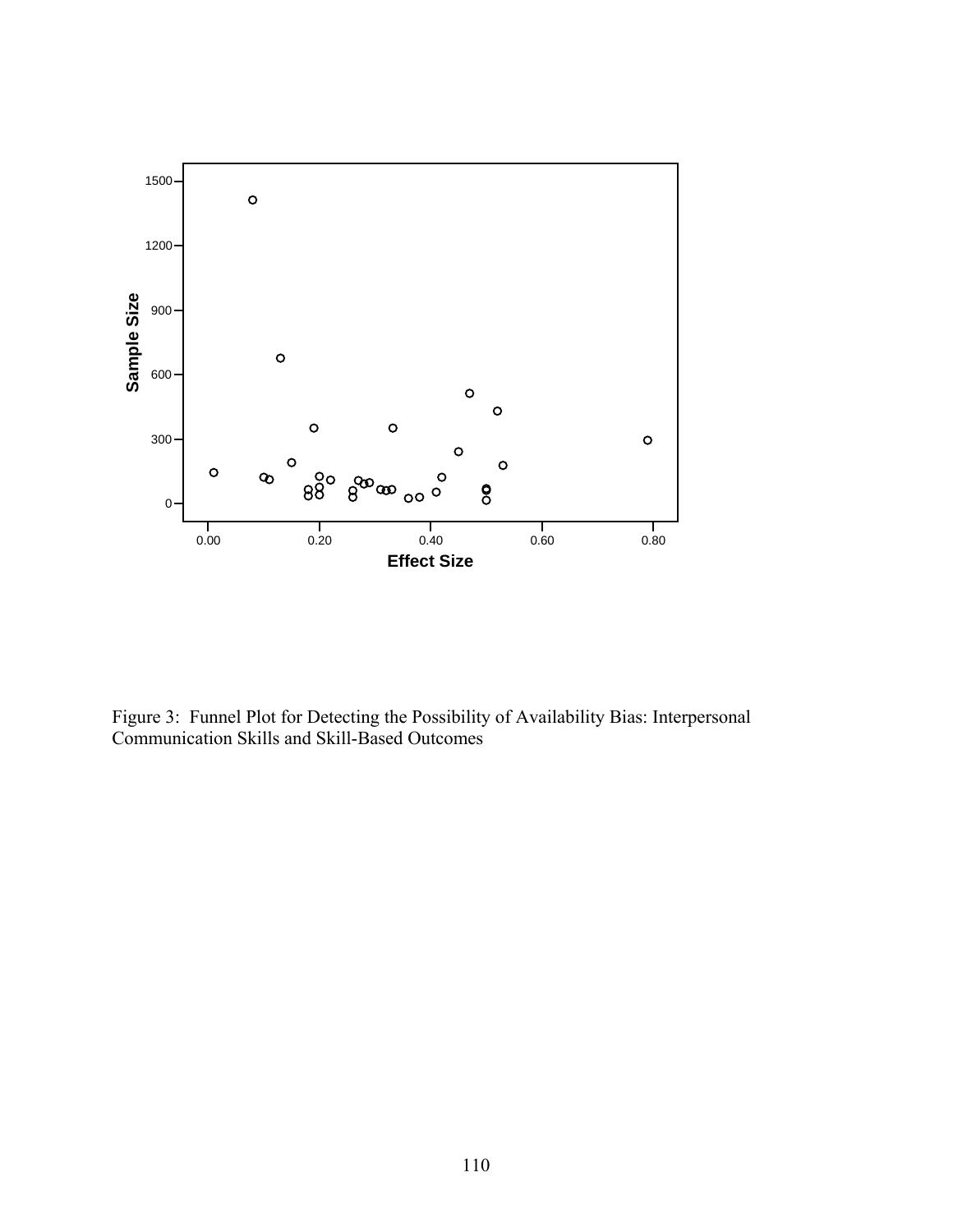

Figure 4: Funnel Plot for Detecting the Possibility of Availability Bias: Relationship-Building Interpersonal Skills and Skill-Based Outcomes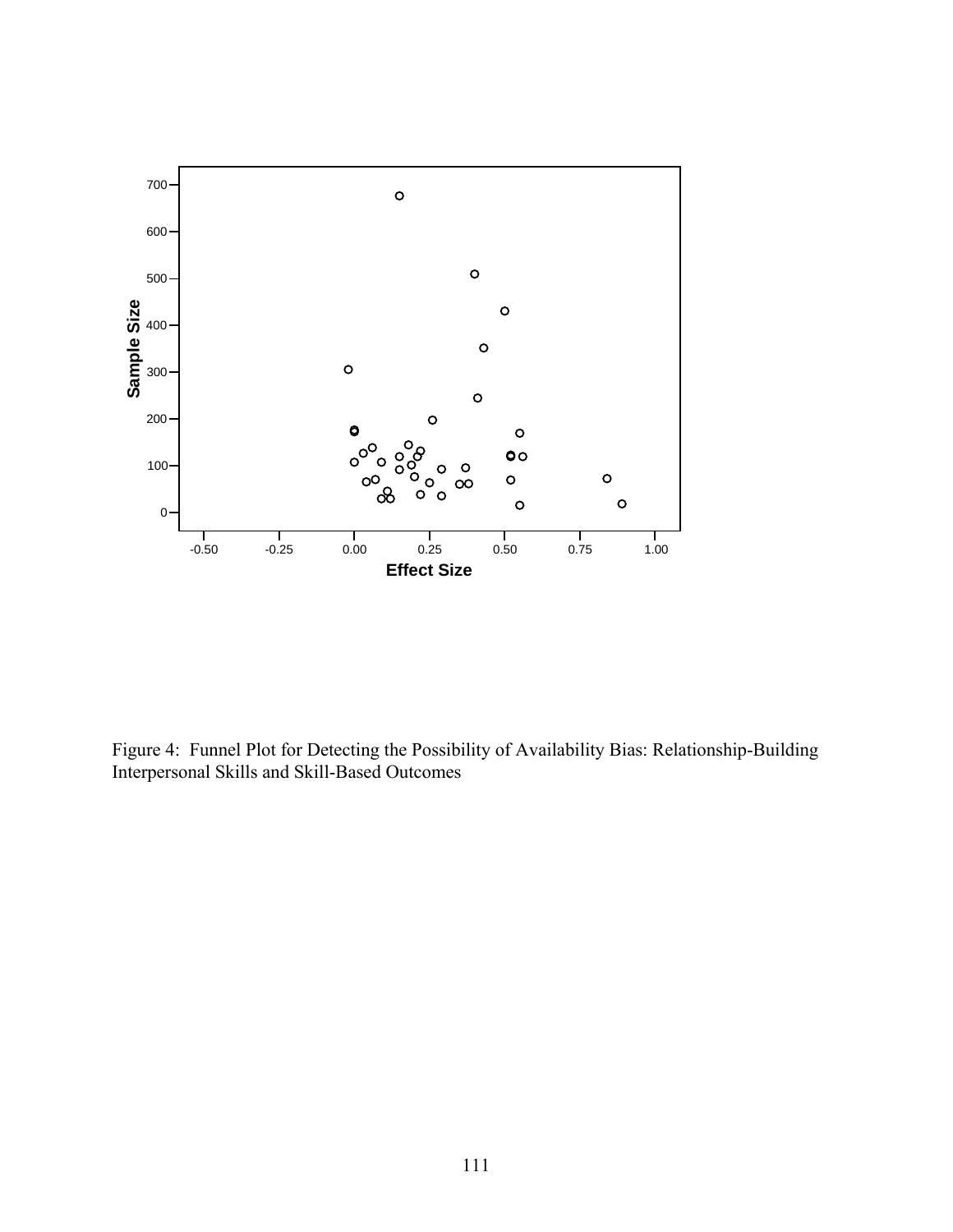

Figure 5: Funnel Plot for Detecting the Possibility of Availability Bias: "General" Interpersonal Skills and Skill-Based Outcomes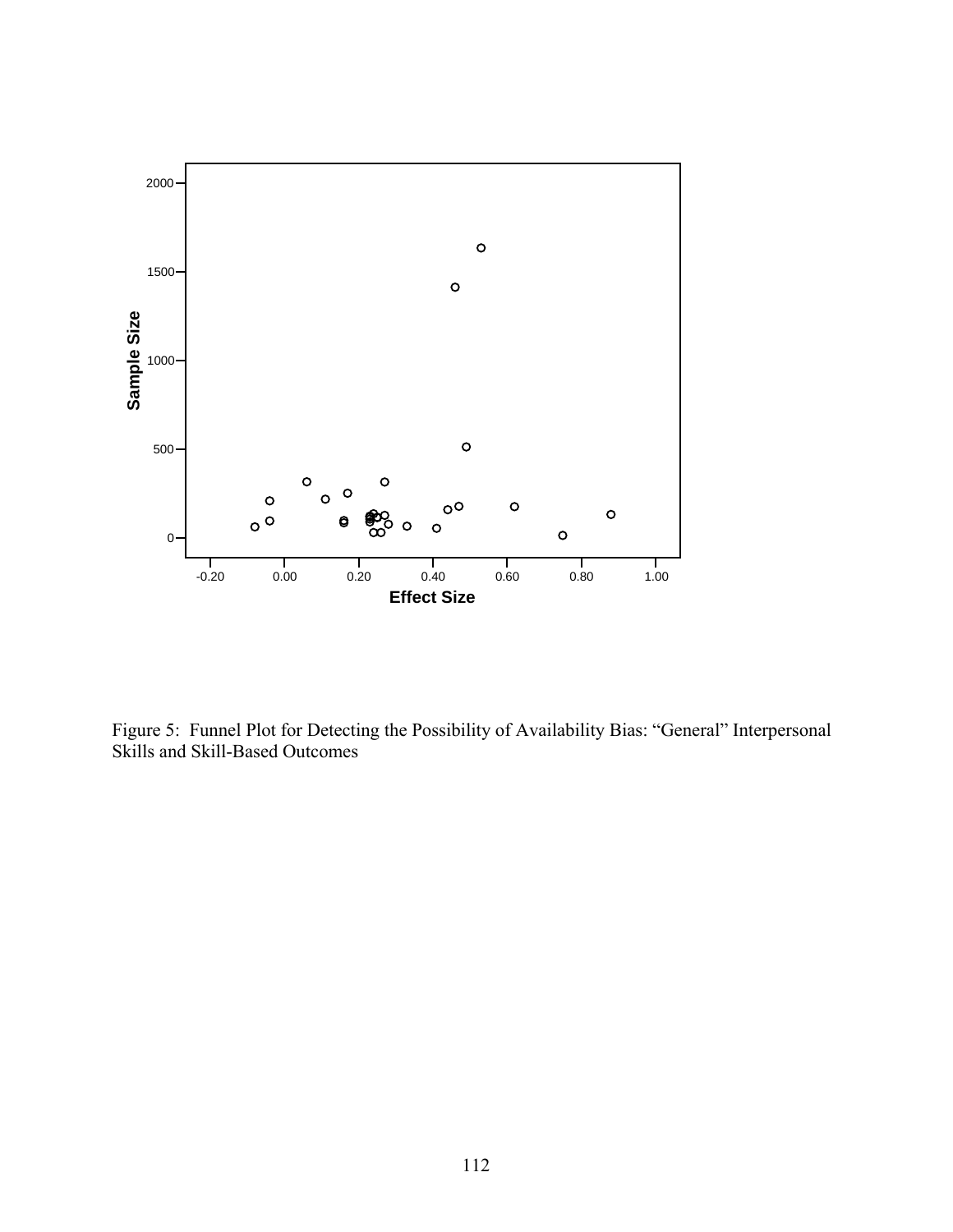### **APPENDIX B: TABLES**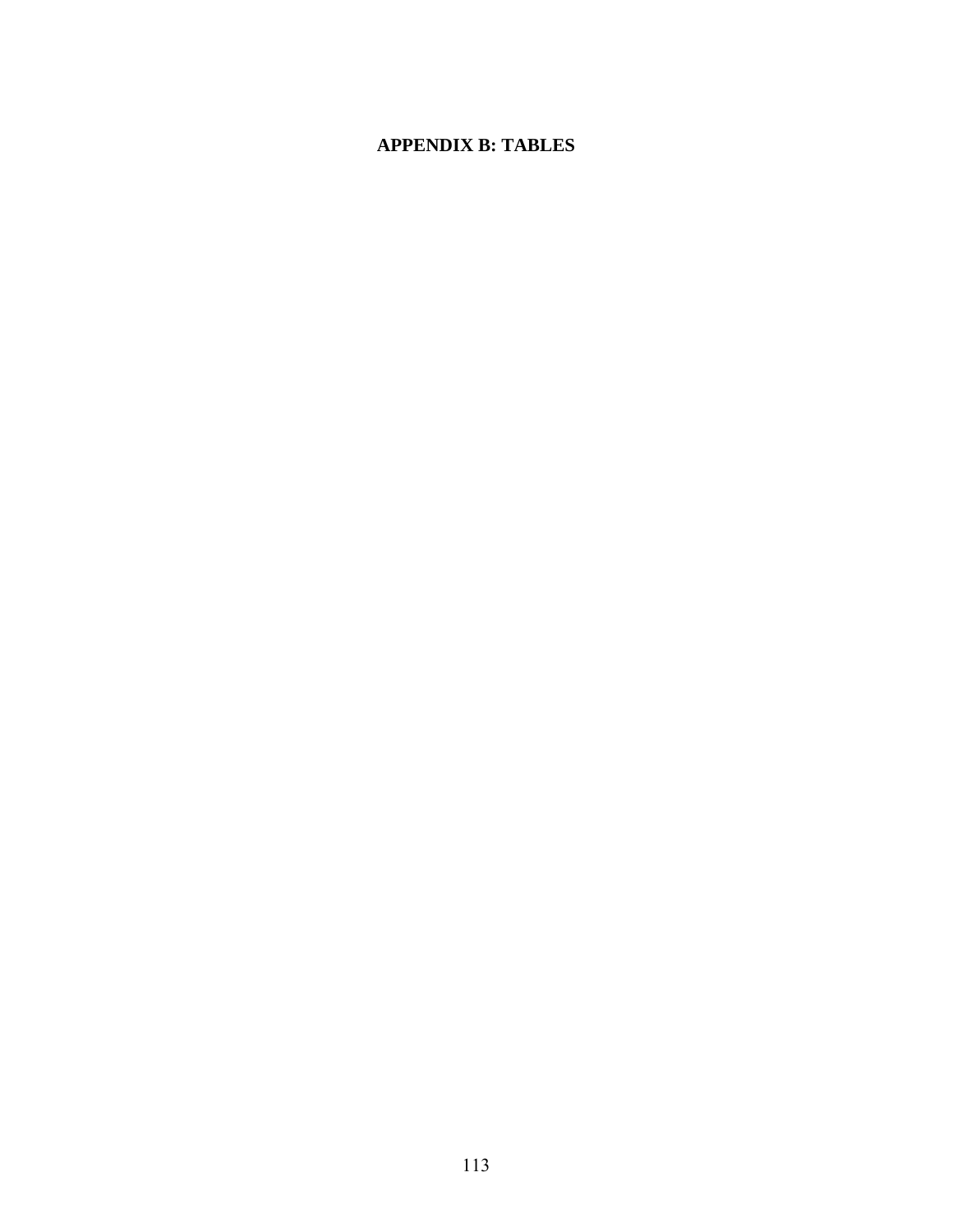Table 1 Five Levels of Job Complexity

| <b>Job Complexity</b><br>Level | <b>Job Complexity</b><br>Level / Family <sup>a</sup> Description | Dimension | Mean Validity of g for<br>Training Success <sup>b</sup> | Mean Validity of g<br>for Performance <sup>b</sup> |
|--------------------------------|------------------------------------------------------------------|-----------|---------------------------------------------------------|----------------------------------------------------|
| $1 - High$                     | Complex set up jobs (setting up)                                 | Things    | .65                                                     | .56                                                |
| $2 - High$                     | Managerial / professional jobs (synthesizing /                   | Data      | .50                                                     | .58                                                |
|                                | coordinating)                                                    |           |                                                         |                                                    |
| $3 - Medium$                   | Technician and skilled jobs (analyzing /                         | Data      | .57                                                     | .51                                                |
|                                | compiling / computing)                                           |           |                                                         |                                                    |
| $4 - Low$                      | Semiskilled jobs (comparing / copying)                           | Data      | .54                                                     | .40                                                |
| $5 - Low$                      | Unskilled jobs (feeding / offbearing)                            | Things    |                                                         | .23                                                |
|                                |                                                                  |           |                                                         |                                                    |

<sup>a</sup> Dimensions and job family descriptions from Fine (1955) and Hunter, Schmidt, and Le (2006).

<sup>b</sup> Based on data from the U.S. Employment Service (Hunter 1980).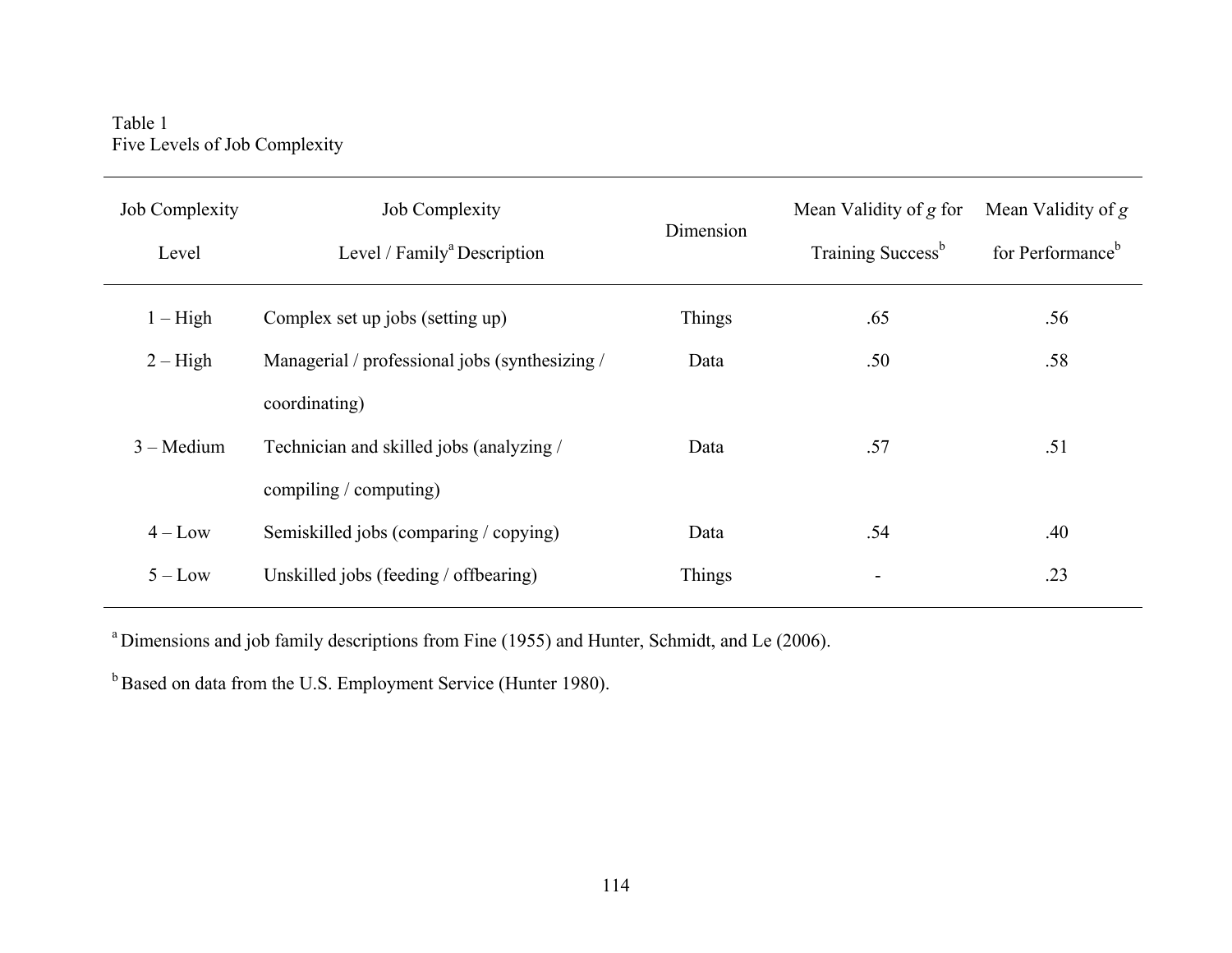| <b>Broad</b><br>Interpersonal<br>Skill | Specific<br>Interpersonal<br><b>Skill</b> | $\cal N$ | $\boldsymbol{k}$ | $\bar{r}$ | $\rho$ | SD <sub>0</sub> <sup>b</sup> | $CI_{\rho}$ 10% | $CI_{\rho}$ 90% | 10%<br>$\mathrm{CV}$ | 90%<br>$\mathrm{CV}$ | % Var.<br>Acct. <sup>c</sup> |
|----------------------------------------|-------------------------------------------|----------|------------------|-----------|--------|------------------------------|-----------------|-----------------|----------------------|----------------------|------------------------------|
| Interpersonal<br>Communication         | Overall                                   | 5,288    | 14               | .02       | .02    | .19                          | $-.05$          | $.08\,$         | $-.23$               | .26                  | 8.25                         |
| <b>Skills</b>                          | <b>Active Listening</b>                   | 509      | $\mathbf{1}$     | .18       |        |                              |                 |                 |                      |                      |                              |
|                                        | Oral<br>Communication                     | 2,720    | $\overline{3}$   | $.08\,$   | .09    | .05                          | .05             | .13             | .02                  | .15                  | 30.88                        |
|                                        | Written<br>Communication                  | 354      | $\mathbf{1}$     | $-.13$    |        |                              |                 |                 |                      |                      |                              |
|                                        | Assertive<br>Communication                | 1,546    | $\overline{4}$   | $-.20$    | $-.22$ | .14                          | $-.31$          | $-.13$          | $-.40$               | $-.05$               | 13.98                        |
|                                        | Nonverbal<br>Communication                | 1,739    | $8\,$            | .12       | .13    | .16                          | .06             | .20             | $-.07$               | .34                  | 18.24                        |
| Relationship-<br><b>Building</b>       | Overall                                   | 6,603    | 22               | .12       | .13    | .26                          | .06             | .20             | $-.20$               | .47                  | 5.48                         |
| Interpersonal<br><b>Skills</b>         | Cooperation $&$<br>Coordination           | 482      | $\overline{2}$   | .03       | .03    | .00.                         | .03             | .03             | .03                  | .03                  | 117.30                       |
|                                        | Intercultural<br>Sensitivity              |          |                  |           |        |                              |                 |                 |                      |                      |                              |

Table 2 Analysis of the Relationship between Gender and Interpersonal Skills<sup>a</sup>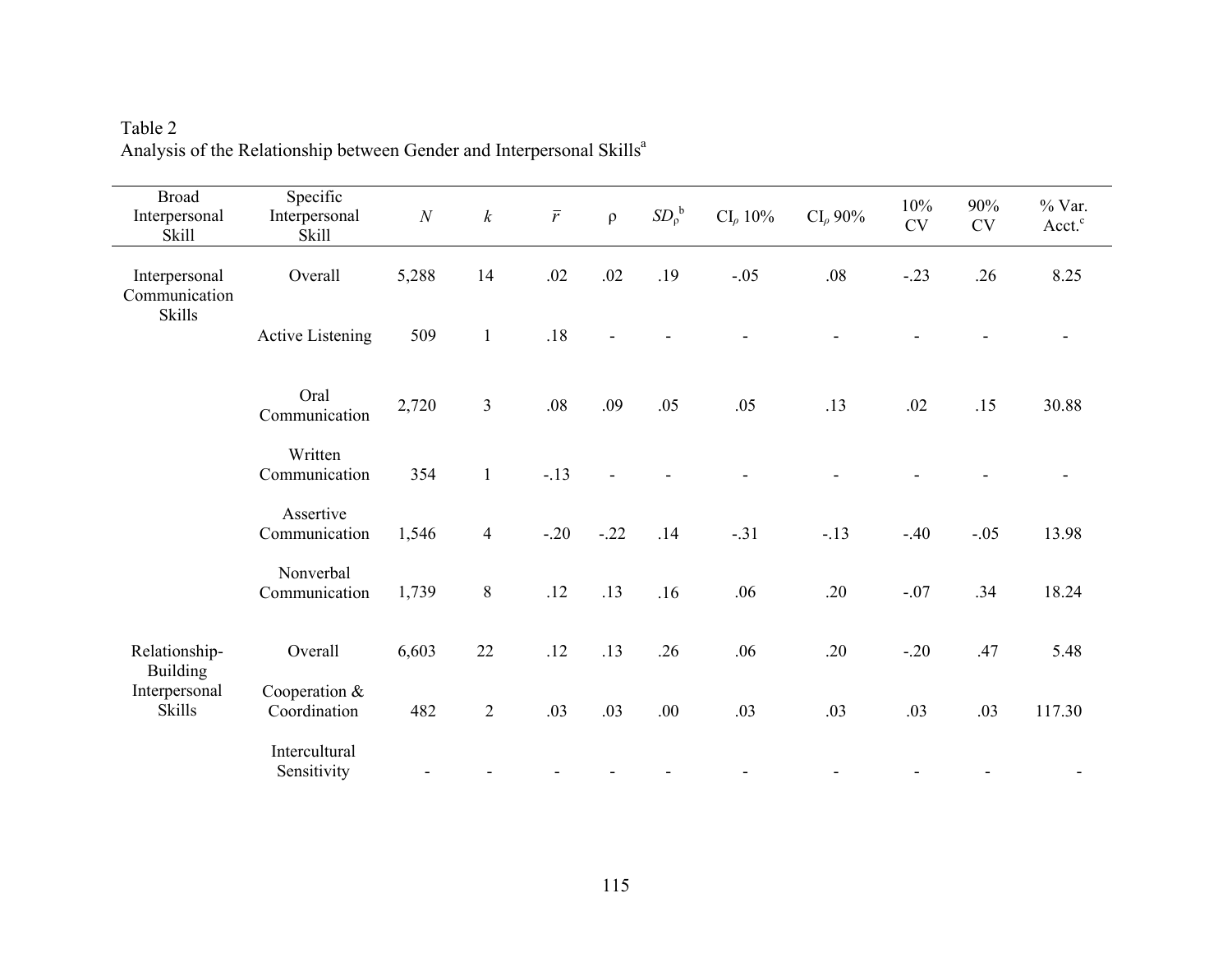| <b>Broad</b><br>Interpersonal<br>Skill      | Specific<br>Interpersonal Skill             | N     | $\boldsymbol{k}$ | $\bar{r}$ | $\rho$         | SD <sub>0</sub> <sup>b</sup> | $CI_{\rho} 10\%$ | CI <sub>o</sub> 90% | 10%<br>CV | 90%<br><b>CV</b> | % Var.<br>Acct. <sup>c</sup> |
|---------------------------------------------|---------------------------------------------|-------|------------------|-----------|----------------|------------------------------|------------------|---------------------|-----------|------------------|------------------------------|
|                                             | <b>Service Orientation</b>                  |       |                  |           |                |                              |                  |                     |           |                  |                              |
|                                             | Empathy                                     | 1,031 | $\overline{2}$   | .61       | .67            | .24                          | .45              | .89                 | .36       | .98              | 1.57                         |
|                                             | Self-Presentation                           | 1,592 | $\tau$           | $-.03$    | $-.04$         | .10                          | $-.09$           | .01                 | $-.17$    | .09              | 33.00                        |
|                                             | Social Influence                            | 4,103 | 13               | .03       | .04            | .10                          | .00              | .07                 | $-.09$    | .16              | 26.32                        |
|                                             | <b>Conflict Resolution</b><br>& Negotiation | 422   | 1                | .04       | $\blacksquare$ | $\blacksquare$               |                  |                     |           |                  | $\overline{\phantom{a}}$     |
| "General"<br>Interpersonal<br><b>Skills</b> | Overall                                     | 2,286 | 14               | .07       | .08            | .02                          | .07              | .08                 | .06       | .10              | 95.85                        |

Note.  $k$  = number of correlation coefficients on which each distribution was based;  $\bar{r}$  = mean observed correlation;  $\rho$  = estimated true correlation between the predictor construct and the relevant criterion (fully corrected for measurement error in both the predictor and criterion);  $SD_0$  = estimated standard deviation of the true correlation;  $CI_0$  10% = lower bound of the confidence interval for estimated true correlation;  $CI_\rho$  90% = upper bound of the confidence interval for estimated true correlation;  $10\%$ CV = lower bound of the credibility interval for each distribution;  $90\%$  CV = upper bound of the credibility interval for each distribution; % Var. Acct. = percentage of observed variance accounted for by statistical artifacts.

<sup>a</sup> Positive effect sizes favor females.

<sup>b</sup> An *SD*<sub>0</sub> of zero indicates that the real variance of the true correlation is zero. In other words, there is only one value of the true correlation underlying all the studies. This result is a consequence of the percentage of variance by accounted for by statistical artifacts estimate being greater than 100%, and also indicates that there should be no additional moderators operating for this analysis.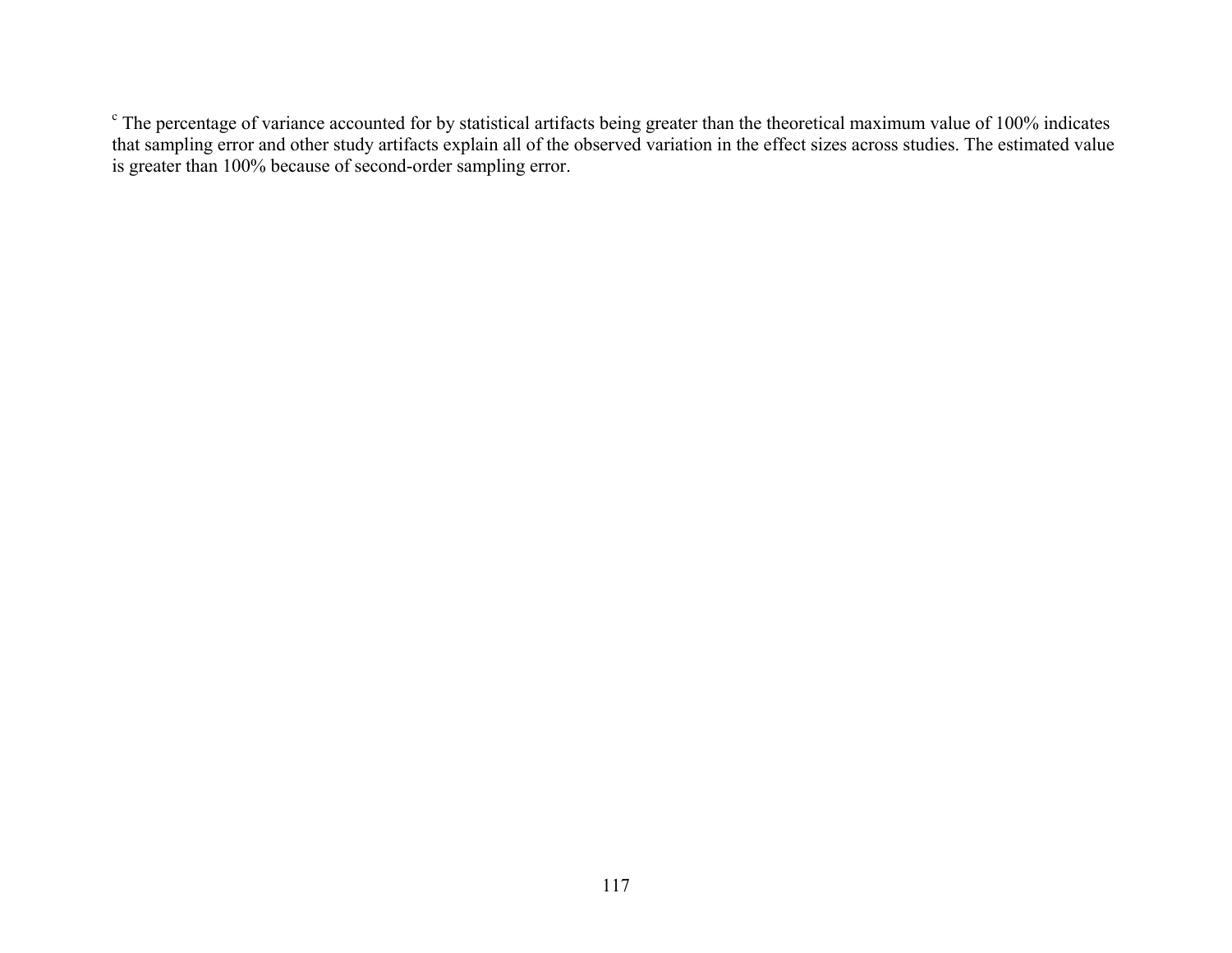| Personality<br>Variable | Interpersonal Skill                      | $\cal N$ | $\boldsymbol{k}$ | $\bar{r}$      | $\rho$ | $SD_{\rho}^{a}$              | $CI_{\rho}$ 10%  | $CI_{\rho}$ 90%  | $10\%$ CV | 90% CV | % Var.<br>Acct. <sup>b</sup> |
|-------------------------|------------------------------------------|----------|------------------|----------------|--------|------------------------------|------------------|------------------|-----------|--------|------------------------------|
| Agreeableness           | Communication                            | 353      | $\overline{4}$   | .06            | .07    | .00                          | .07              | .07              | $.07\,$   | $.07$  | 537.54                       |
|                         | Relationship-<br><b>Building</b>         | 1,154    | 6                | .13            | .16    | .09                          | .12              | .21              | .05       | .28    | 49.65                        |
|                         | "General"<br><b>Interpersonal Skills</b> | 744      | 5                | .26            | .30    | .02                          | .29              | .32              | .27       | .33    | 94.56                        |
|                         | Knowledge of<br>Interpersonal Skills     | 553      | $\overline{2}$   | .11            | .15    | .00.                         | .15              | .15              | .15       | .15    | 103.50                       |
| Conscientiousness       | Communication                            | 502      | 5                | .06            | .07    | .00                          | .07              | .07              | .07       | .07    | 156.00                       |
|                         | Relationship-<br><b>Building</b>         | 1,745    | 9                | .12            | .15    | .13                          | .10              | .21              | $-.02$    | .32    | 30.46                        |
|                         | "General"<br>Interpersonal Skills        | 1,384    | 10               | .12            | .15    | .12                          | .10              | .19              | .00       | .30    | 41.76                        |
|                         | Knowledge of<br>Interpersonal Skills     | 253      | $\overline{2}$   | .12            | .15    | .04                          | .11              | .19              | .10       | .21    | 77.40                        |
| Emotional<br>Stability  | Communication                            | 804      | 6                | .10            | .14    | .00.                         | .14              | .14              | .14       | .14    | 113.68                       |
|                         | Relationship-<br><b>Building</b>         | 2,039    | $10\,$           | .11            | .13    | .01                          | .13              | .13              | .12       | .14    | 98.98                        |
| Personality             | Interpersonal Skill                      | $\cal N$ | $\boldsymbol{k}$ | $\overline{r}$ | $\rho$ | SD <sub>ρ</sub> <sup>a</sup> | $CI_{\rho} 10\%$ | $CI_{\rho} 90\%$ | $10\%$ CV | 90% CV | $%$ Var.                     |

Table 3 Analysis of the Relationships between Personality and Interpersonal Skills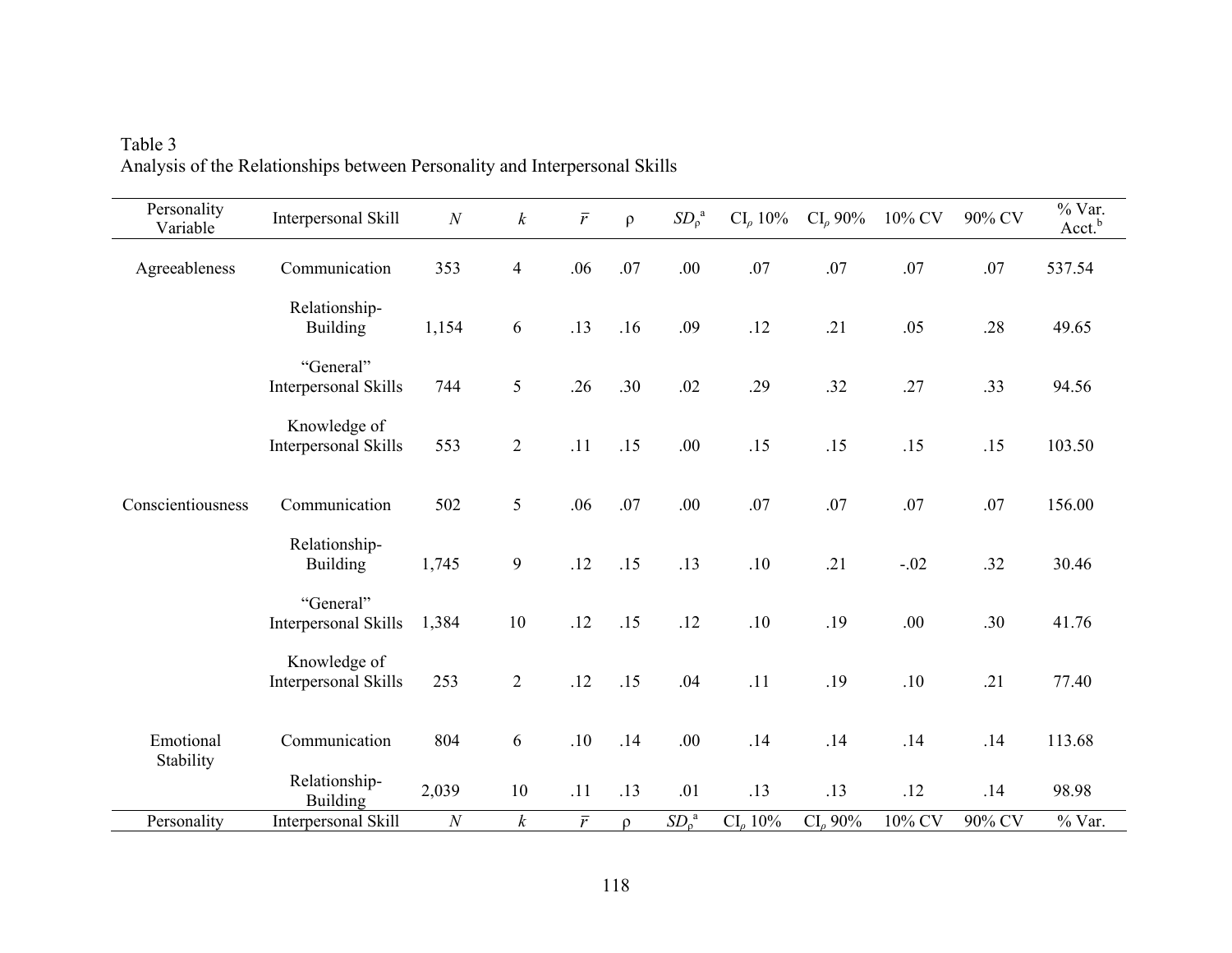| Variable                  |                                      |       |                  |         |     |       |     |       |        |     | Acct <sup>b</sup> |
|---------------------------|--------------------------------------|-------|------------------|---------|-----|-------|-----|-------|--------|-----|-------------------|
|                           | "General"<br>Interpersonal Skills    | 874   | 6                | .10     | .11 | .04   | .09 | .13   | .07    | .16 | 86.39             |
|                           | Knowledge of<br>Interpersonal Skills | 855   | $\overline{3}$   | $.08\,$ | .10 | .00.  | .10 | .10   | $.10$  | .10 | 738.52            |
| Extraversion              | Communication                        | 653   | $\sqrt{6}$       | .23     | .28 | .00.  | .28 | .28   | .28    | .28 | 138.65            |
|                           | Relationship-<br><b>Building</b>     | 1,404 | $\boldsymbol{7}$ | .14     | .18 | $.10$ | .13 | .22   | .05    | .30 | 45.54             |
|                           | "General"<br>Interpersonal Skills    | 1,226 | $8\,$            | .30     | .36 | .24   | .25 | .46   | .06    | .66 | 12.68             |
|                           | Knowledge of<br>Interpersonal Skills | 553   | $\overline{2}$   | .21     | .26 | .05   | .21 | .31   | .19    | .33 | 61.98             |
| Openness to<br>Experience | Communication                        | 488   | $\overline{4}$   | .09     | .11 | .10   | .04 | $.18$ | $-.02$ | .24 | 51.88             |
|                           | Relationship-<br><b>Building</b>     | 1,010 | $\overline{7}$   | .09     | .11 | .14   | .05 | .19   | $-.06$ | .30 | 35.20             |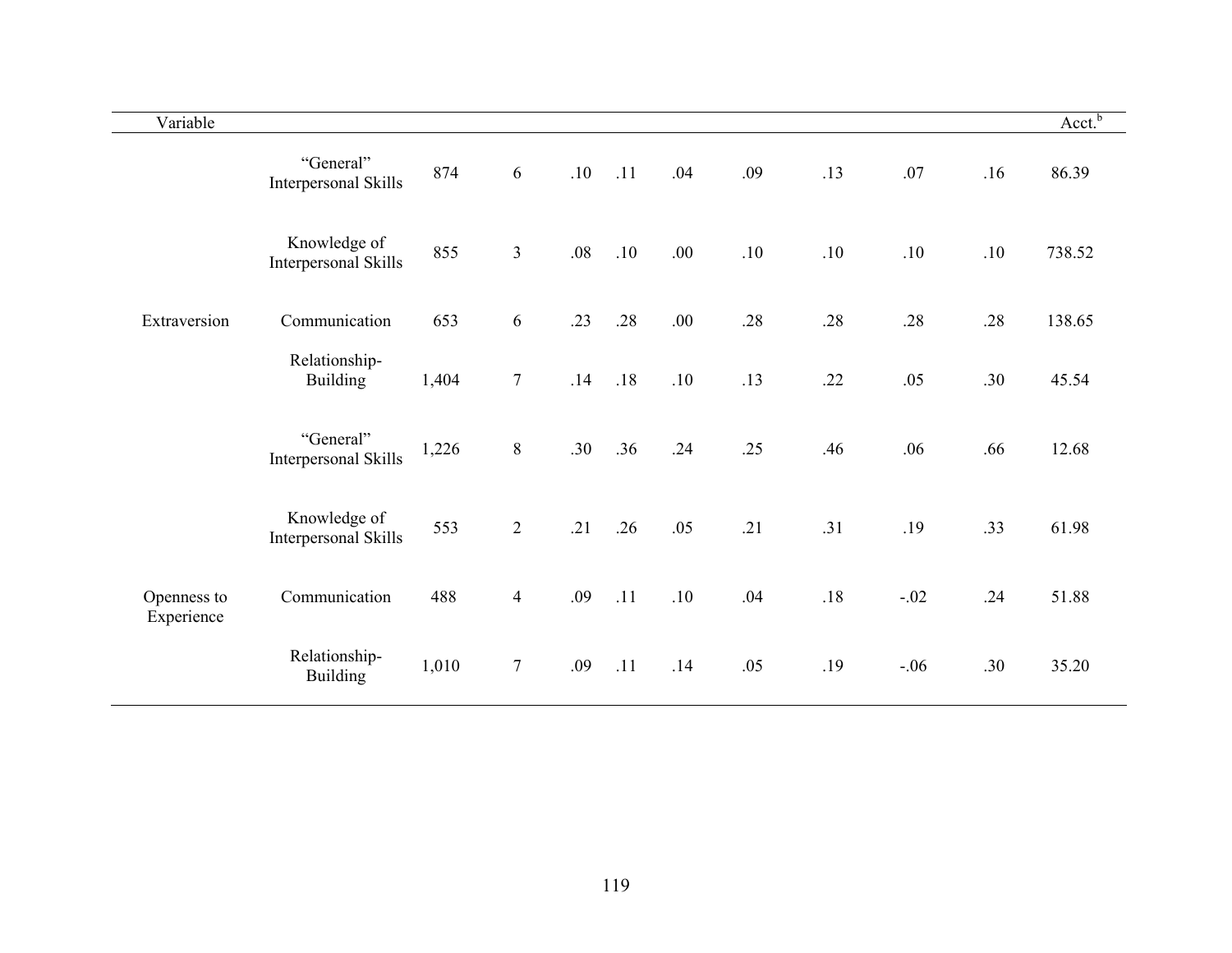| Personality<br>Variable | Interpersonal Skill                  | $\mathcal N$ | $\kappa$ | $\bar{r}$ | $\Omega$ |     | $SD_{\rho}^{a}$ CI <sub>p</sub> 10% | $CI_{\rho} 90\%$ | 10% CV | 90% CV | % Var.<br>Acct. $^{\rm b}$ |
|-------------------------|--------------------------------------|--------------|----------|-----------|----------|-----|-------------------------------------|------------------|--------|--------|----------------------------|
|                         | "General"<br>Interpersonal Skills    | 524          | 3        | .01       | .01      | .08 | $-.05$                              | .06              | $-.09$ |        | 56.69                      |
|                         | Knowledge of<br>Interpersonal Skills | 553          |          | .24       | .29      | .09 | .21                                 | .37              | .18    | .41    | 38.12                      |

Note.  $k$  = number of correlation coefficients on which each distribution was based;  $\bar{r}$  = mean observed correlation;  $\rho$  = estimated true correlation between the predictor construct and the relevant criterion (fully corrected for measurement error in both the predictor and criterion);  $SD_0$  = estimated standard deviation of the true correlation;  $CI_0$  10% = lower bound of the confidence interval for estimated true correlation;  $CI_\rho$  90% = upper bound of the confidence interval for estimated true correlation;  $10\%$ CV = lower bound of the credibility interval for each distribution;  $90\%$  CV = upper bound of the credibility interval for each distribution; % Var. Acct. = percentage of observed variance accounted for by statistical artifacts.

<sup>a</sup> An *SD*<sub>ρ</sub> of zero indicates that the real variance of the true correlation is zero. In other words, there is only one value of the true correlation underlying all the studies. This result is a consequence of the percentage of variance by accounted for by statistical artifacts estimate being greater than 100%, and also indicates that there should be no additional moderators operating for this analysis.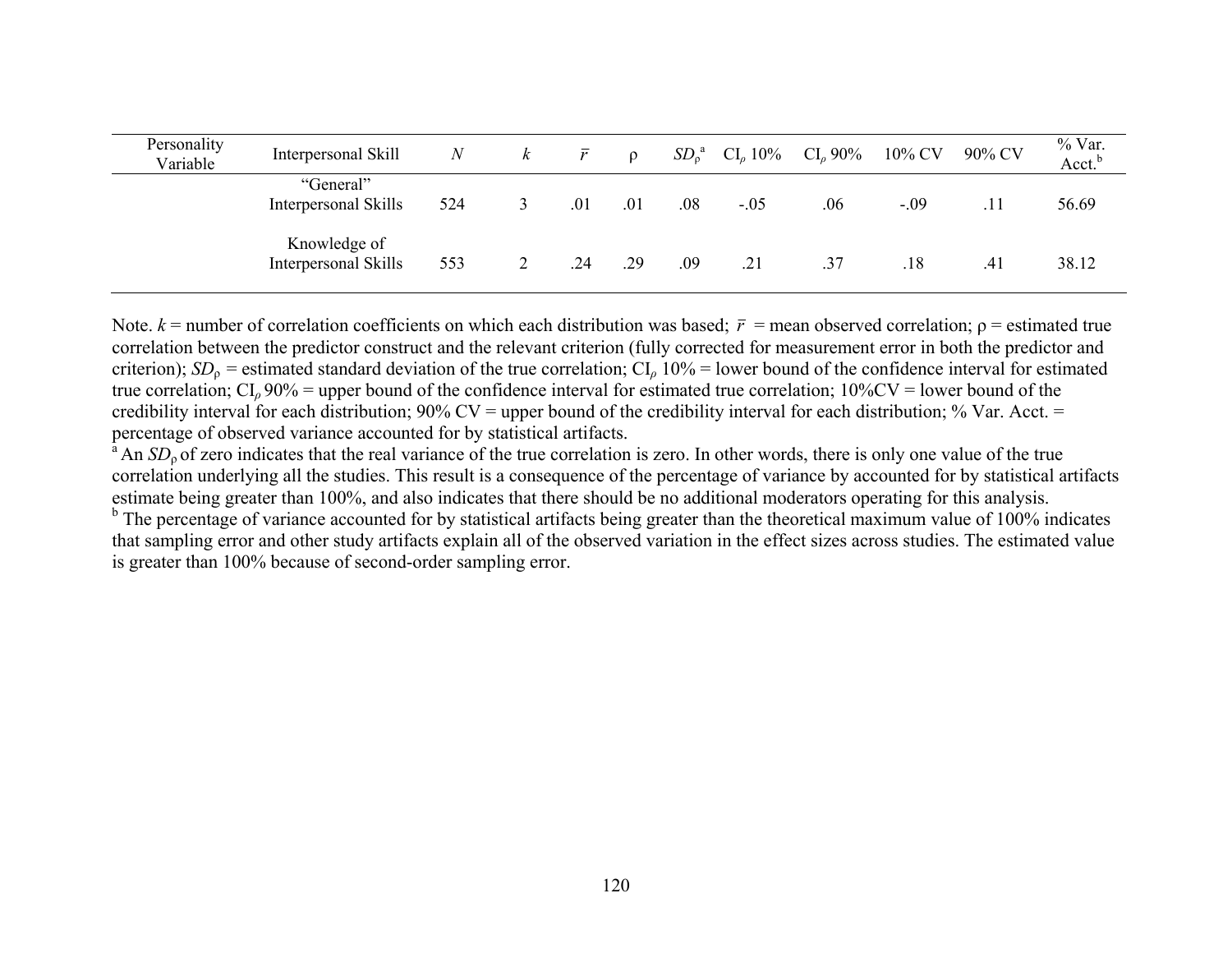| Interpersonal<br>Skills          | Outcome     | $\cal N$ | $\boldsymbol{k}$ | $\bar{r}$ | $\rho$ | SD <sub>0</sub> <sup>a</sup> | $CI_{\rho} 10\%$ | $CI_{\rho}$ 90% | $10\%$ CV | 90% CV | $%$ Var.<br>Acct. <sup>b</sup> |
|----------------------------------|-------------|----------|------------------|-----------|--------|------------------------------|------------------|-----------------|-----------|--------|--------------------------------|
| Interpersonal<br>Communication   | Cognitive   | 3,164    | 13               | .34       | .44    | .21                          | .37              | .52             | .17       | .71    | 11.99                          |
| <b>Skills</b>                    | Affective   | 3,575    | $22\,$           | .24       | .30    | .25                          | .23              | .36             | $-.02$    | .61    | 12.34                          |
|                                  | Skill-Based | 6,443    | 34               | .27       | .33    | .22                          | .28              | .38             | .05       | .61    | 12.92                          |
| Relationship-<br><b>Building</b> | Cognitive   | 673      | 6                | .01       | .02    | .11                          | $-.04$           | $.08\,$         | $-.12$    | .16    | 53.19                          |
| Interpersonal<br>Skills          | Affective   | 3,257    | 21               | .21       | .26    | .14                          | .22              | .30             | .08       | .44    | 31.30                          |
|                                  | Skill-Based | 5,744    | 40               | .27       | .33    | .22                          | .29              | .37             | .05       | .61    | 16.64                          |
| "General"<br>Interpersonal       | Cognitive   | 1,380    | $8\,$            | .23       | .28    | $.18$                        | .20              | .37             | .05       | .51    | 20.96                          |
| Skills                           | Affective   | 1,192    | $\mathbf{9}$     | $.18\,$   | .21    | .13                          | .16              | .27             | .05       | .38    | 37.35                          |
|                                  | Skill-Based | 7,173    | 31               | .37       | .44    | .21                          | .39              | .49             | .17       | .71    | 10.49                          |

Table 4 Analysis of the Relationships between Interpersonal Skills and Outcomes

Note.  $k$  = number of correlation coefficients on which each distribution was based;  $\bar{r}$  = mean observed correlation;  $\rho$  = estimated true correlation between the predictor construct and the relevant criterion (fully corrected for measurement error in both the predictor and criterion);  $SD<sub>p</sub>$  = estimated standard deviation of the true correlation;  $CI<sub>p</sub>$  10% = lower bound of the confidence interval for estimated true correlation;  $CI_\rho$  90% = upper bound of the confidence interval for estimated true correlation;  $10\%$ CV = lower bound of the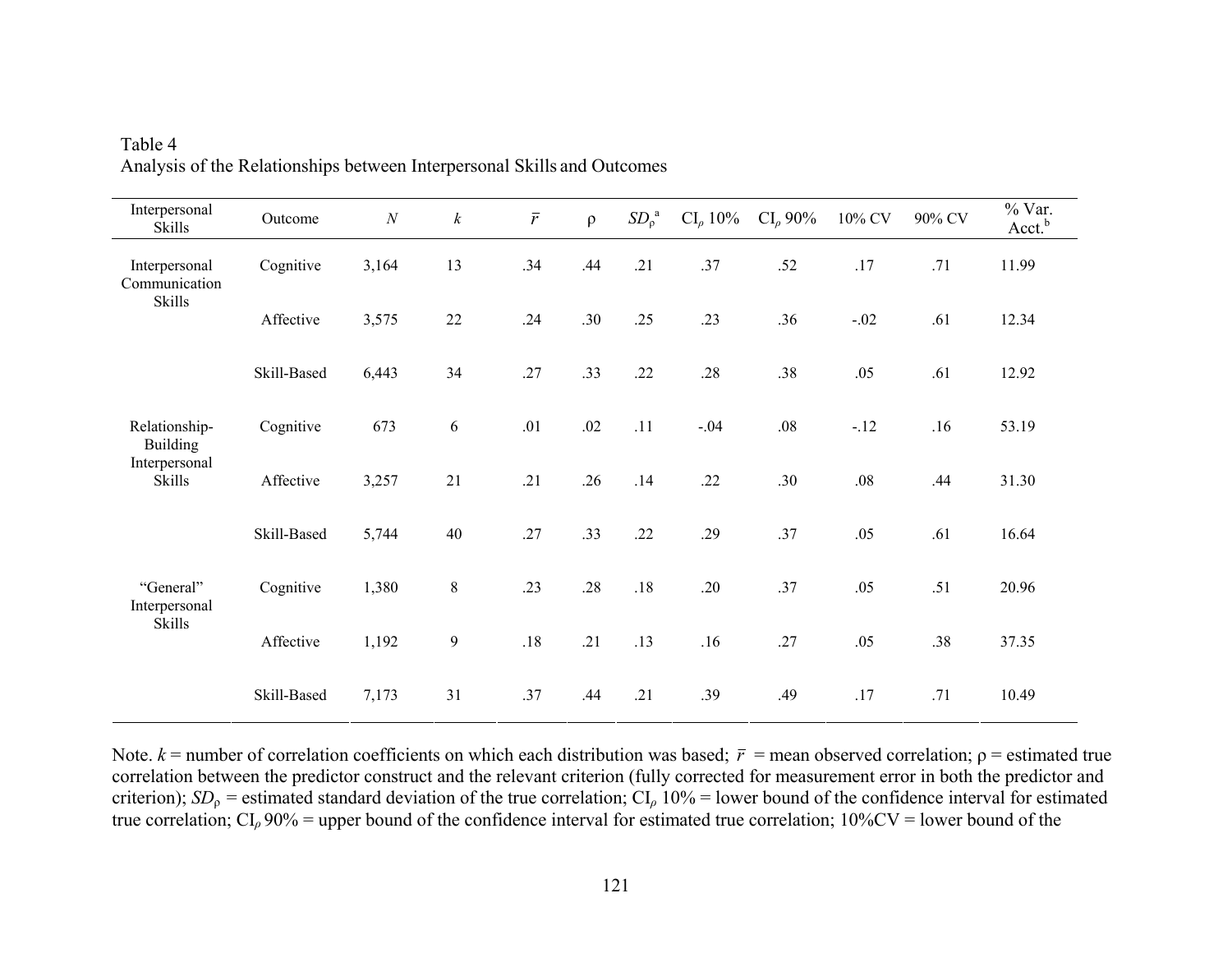credibility interval for each distribution;  $90\%$  CV = upper bound of the credibility interval for each distribution; % Var. Acct. = percentage of observed variance accounted for by statistical artifacts.

<sup>a</sup> An *SD*<sub>ρ</sub> of zero indicates that the real variance of the true correlation is zero. In other words, there is only one value of the true correlation underlying all the studies. This result is a consequence of the percentage of variance by accounted for by statistical artifacts estimate being greater than 100%, and also indicates that there should be no additional moderators operating for this analysis.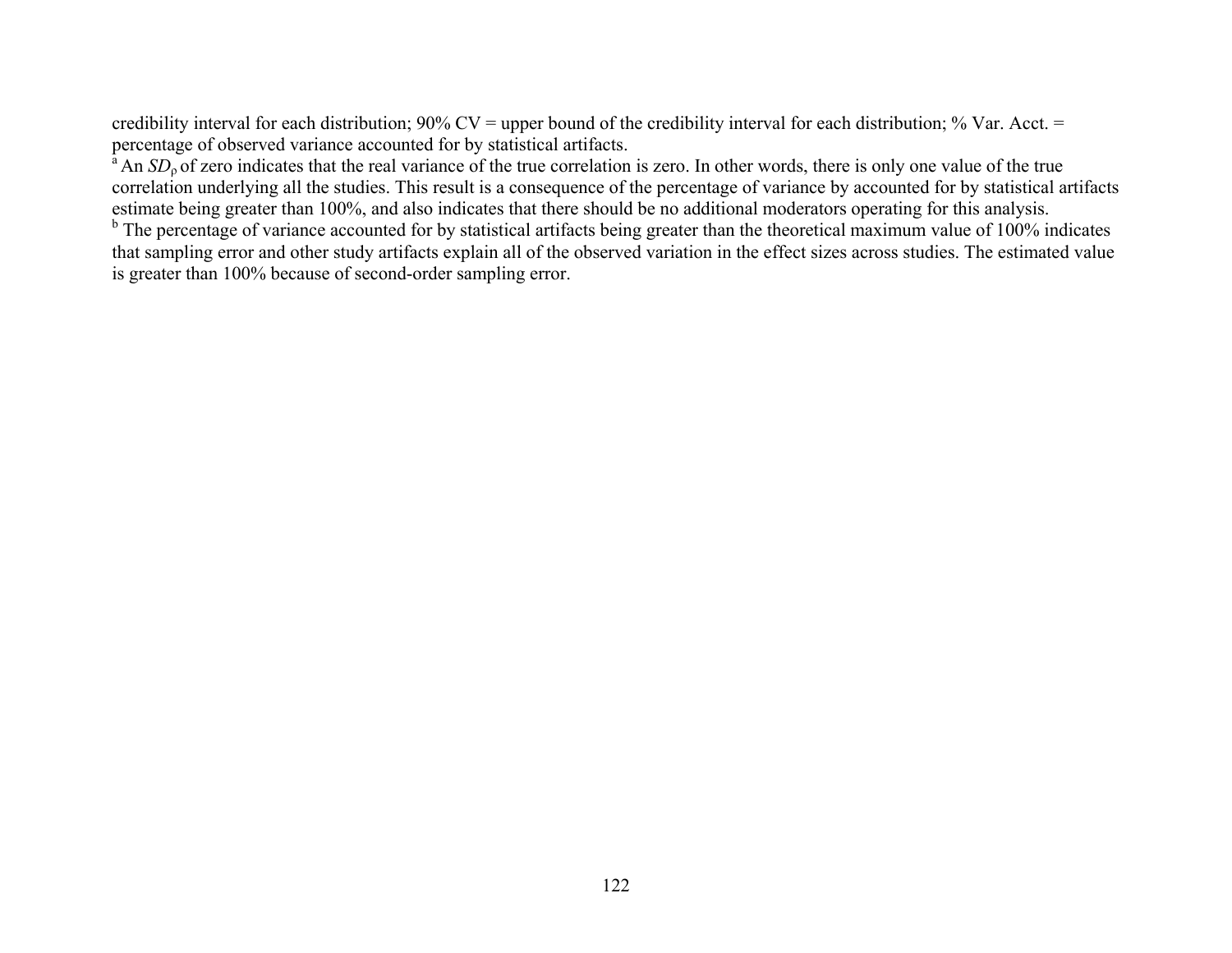| Training Type                               | Outcome                                 | $\cal N$ | $\boldsymbol{k}$ | $\bar{r}$ | $\rho$ |     | $SD_{\rho}^{a}$ CI <sub>p</sub> 10% | $CI_{\rho} 90\%$ |     | 10% CV 90% CV | $%$ Var.<br>Acct. <sup>b</sup> |
|---------------------------------------------|-----------------------------------------|----------|------------------|-----------|--------|-----|-------------------------------------|------------------|-----|---------------|--------------------------------|
| All Interpersonal<br><b>Skills Training</b> | Interpersonal<br><b>Skills Outcomes</b> | 1,482    | 27               | .47       | .52    | .21 | .47                                 | .57              | .25 | .79           | 24.49                          |
| Lecture                                     | Cognitive                               | 74       | $\mathbf{1}$     | .01       |        |     |                                     |                  |     |               |                                |
|                                             | Affective                               |          |                  |           |        |     |                                     |                  |     |               | $\overline{\phantom{a}}$       |
|                                             | Skill-Based                             |          |                  |           |        |     |                                     |                  |     |               |                                |
| Lecture +<br>Discussion                     | Cognitive                               |          |                  |           |        |     |                                     |                  |     |               |                                |
|                                             | Affective                               |          |                  |           |        |     |                                     |                  |     |               |                                |
|                                             | Skill-Based                             |          |                  |           |        |     |                                     |                  |     |               |                                |
| Process<br>Intervention                     | Cognitive                               |          |                  |           |        |     |                                     |                  |     |               |                                |
|                                             | Affective                               | 80       | $\mathbf{1}$     | .41       |        |     |                                     |                  |     |               |                                |

Table 5 Analysis of the Efficacy of Interpersonal Skills Training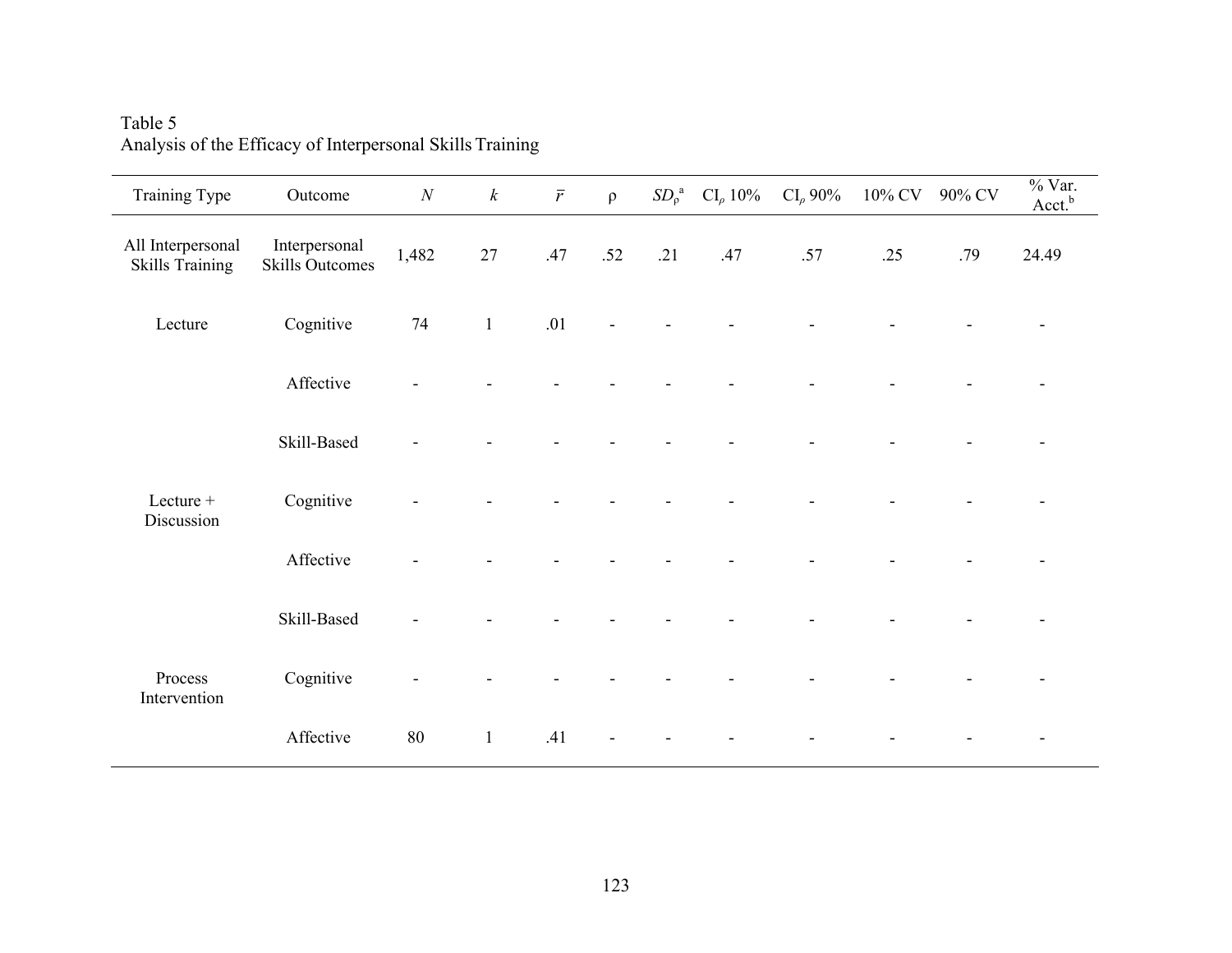| Training Type          | Outcome     | $\boldsymbol{N}$ | $\boldsymbol{k}$ | $\bar{r}$ | $\rho$ | $SD_0^a$ | $CI_{\rho}$ 10% | $CI_0$ 90% | 10% CV | 90% CV | % Var.<br>Acct. <sup>b</sup> |
|------------------------|-------------|------------------|------------------|-----------|--------|----------|-----------------|------------|--------|--------|------------------------------|
| Behavioral<br>Modeling | Cognitive   | 307              | 4                | .44       | .52    | .28      | .34             | .70        | .16    | .88    | 13.59                        |
| Training               | Affective   | 208              | 3                | .25       | .32    | .14      | .22             | .43        | .14    | .51    | 53.08                        |
|                        | Skill-Based | 829              | 12               | .42       | .47    | .26      | .38             | .57        | .14    | .81    | 19.94                        |

Note.  $k$  = number of correlation coefficients on which each distribution was based;  $\bar{r}$  = mean observed correlation;  $\rho$  = estimated true correlation between the predictor construct and the relevant criterion (fully corrected for measurement error in both the predictor and criterion);  $SD_0$  = estimated standard deviation of the true correlation;  $CI_0$  10% = lower bound of the confidence interval for estimated true correlation; CI*<sup>ρ</sup>* 90% = upper bound of the confidence interval for estimated true correlation; 10%CV = lower bound of the credibility interval for each distribution;  $90\%$  CV = upper bound of the credibility interval for each distribution; % Var. Acct. = percentage of observed variance accounted for by statistical artifacts.

<sup>a</sup> An *SD*<sub>ρ</sub> of zero indicates that the real variance of the true correlation is zero. In other words, there is only one value of the true correlation underlying all the studies. This result is a consequence of the percentage of variance by accounted for by statistical artifacts estimate being greater than 100%, and also indicates that there should be no additional moderators operating for this analysis.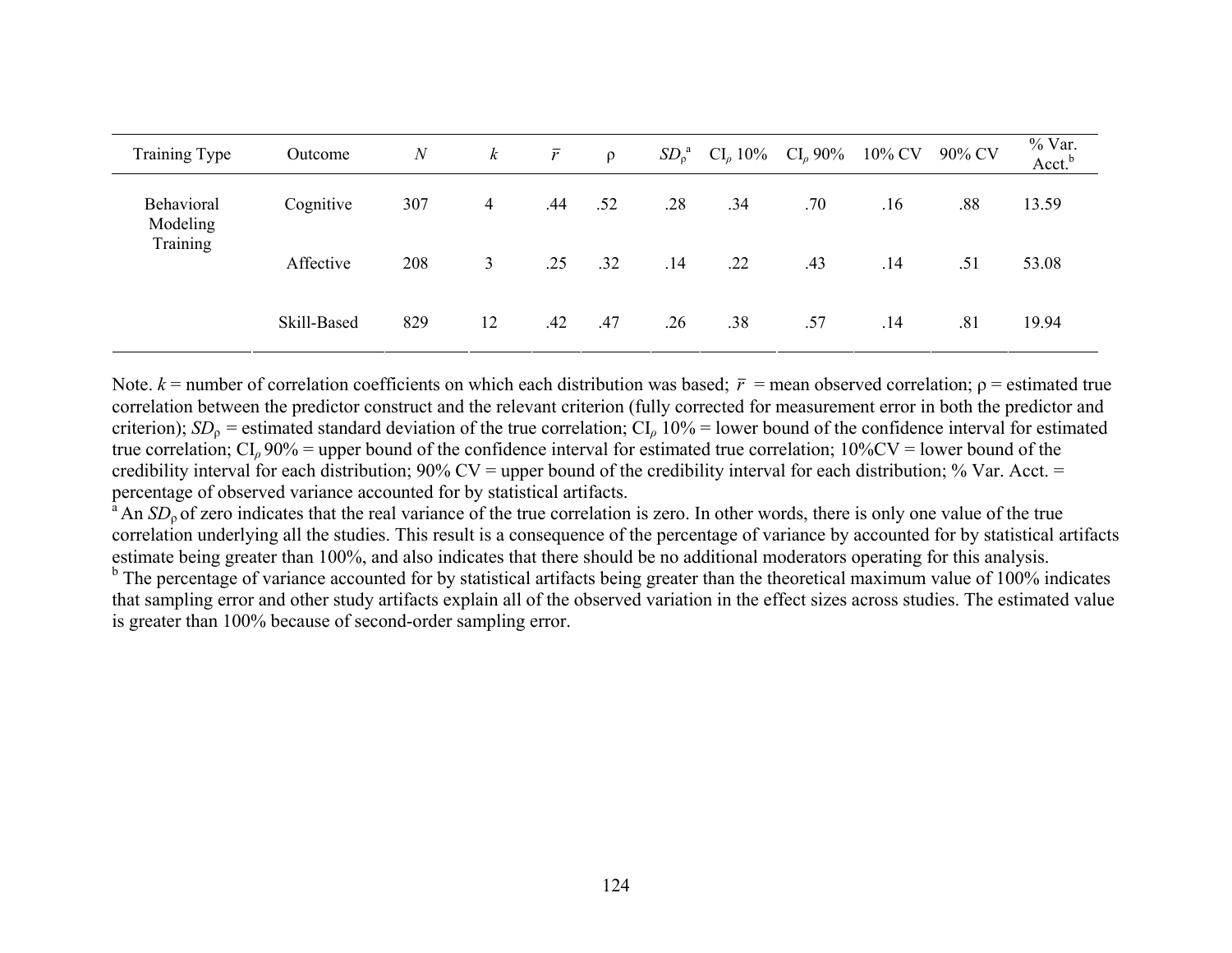| Interpersonal<br><b>Skills</b>   | Job Complexity         | $\boldsymbol{N}$ | $\boldsymbol{k}$ | $\bar{r}$ | $\rho$ | SD <sub>0</sub> <sup>a</sup> | $CI_{\rho} 10\%$ | $CI_{\rho}$ 90% | 10% CV | 90% CV | % Var.<br>Acct. <sup>b</sup> |
|----------------------------------|------------------------|------------------|------------------|-----------|--------|------------------------------|------------------|-----------------|--------|--------|------------------------------|
| All<br>Interpersonal             | <b>High Complexity</b> | 6,077            | 29               | .34       | .41    | .19                          | .37              | .46             | .17    | .65    | 15.94                        |
| <b>Skills</b>                    | Medium Complexity      | 1,874            | 10               | .25       | .33    | .15                          | .27              | .39             | .13    | .52    | 27.98                        |
|                                  | Low Complexity         | 1,534            | 11               | .19       | .22    | .17                          | .16              | .29             | .01    | .44    | 24.58                        |
| Interpersonal<br>Communication   | <b>High Complexity</b> | 3,361            | 19               | .20       | .25    | .16                          | .21              | .30             | .05    | .45    | 25.10                        |
| <b>Skills</b>                    | Medium Complexity      | 215              | $\overline{2}$   | .11       | .14    | .13                          | .02              | .26             | $-.03$ | .31    | 44.44                        |
|                                  | Low Complexity         | 314              | $\overline{2}$   | .14       | .17    | .00                          | .17              | .17             | .17    | .17    | 721.45                       |
| Relationship-<br><b>Building</b> | <b>High Complexity</b> | 1,476            | 17               | $.18$     | .23    | .19                          | .17              | .29             | $-.02$ | .47    | 32.25                        |
| Interpersonal<br><b>Skills</b>   | Medium Complexity      | 1,255            | 6                | .31       | .36    | .10                          | .31              | .42             | .23    | .50    | 34.48                        |
|                                  | Low Complexity         | 641              | $\overline{4}$   | .16       | .20    | .09                          | .14              | .26             | $-.18$ | .57    | 9.34                         |

Table 6 Analysis of Job Complexity as a Moderator of the Relationship between Interpersonal Skills and Outcomes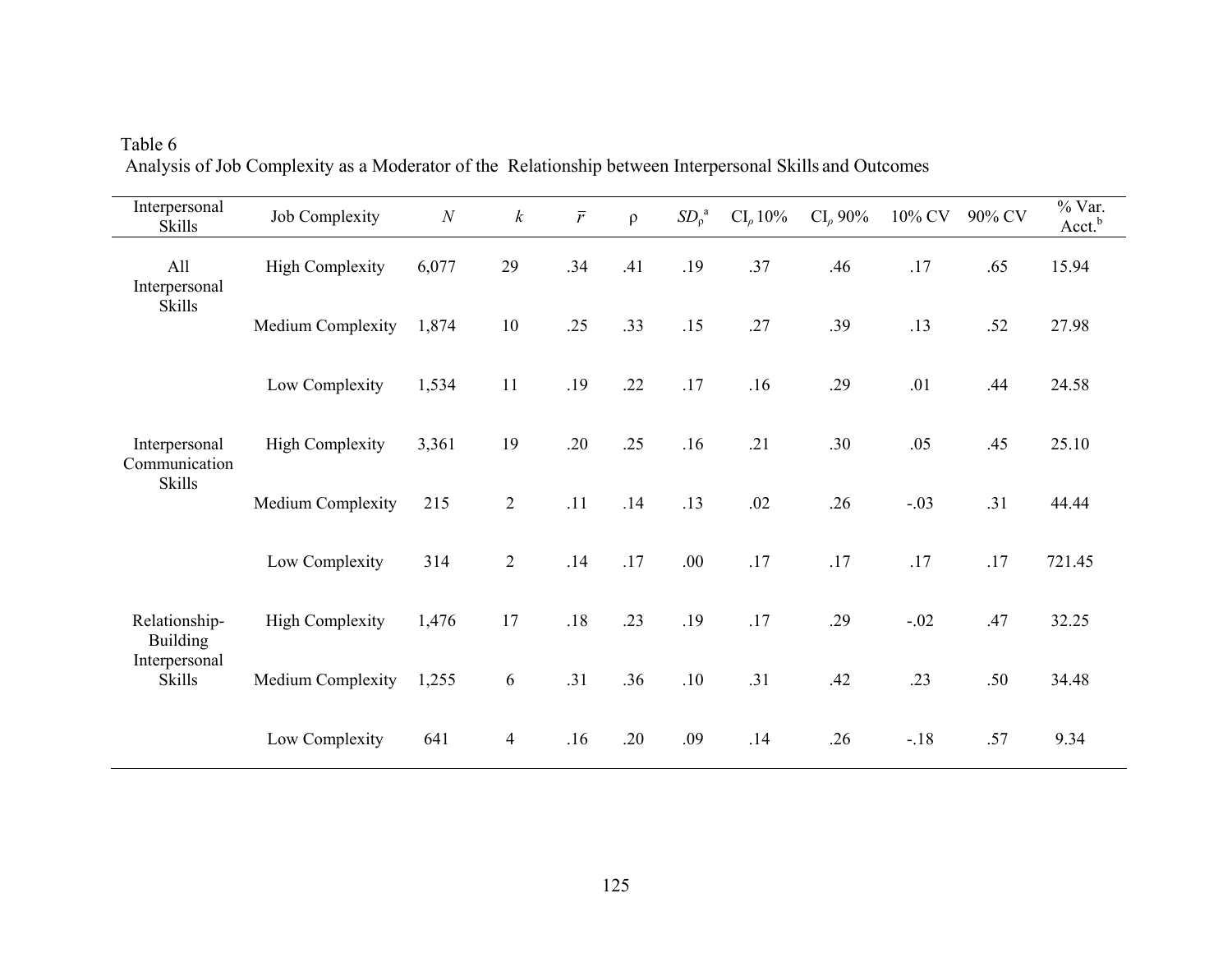| Interpersonal<br><b>Skills</b> | Job Complexity           | $\boldsymbol{N}$ | $\boldsymbol{k}$ | $\bar{r}$ | $\rho$ | SD <sub>0</sub> <sup>a</sup> | $CI_{\rho} 10\%$ | $CI_0 90\%$ | 10% CV | 90% CV | % Var.<br>Acct. <sup>b</sup> |
|--------------------------------|--------------------------|------------------|------------------|-----------|--------|------------------------------|------------------|-------------|--------|--------|------------------------------|
| "General"<br>Interpersonal     | <b>High Complexity</b>   | 4,703            | 13               | .44       | .51    | .13                          | .47              | .56         | .35    | .68    | 17.67                        |
| <b>Skills</b>                  | <b>Medium Complexity</b> | 520              | 3                | .12       | .13    | .01                          | .12              | .14         | .11    | .14    | 97.16                        |
|                                | Low Complexity           | 890              |                  | .19       | .22    | .02                          | .21              | .23         | .20    | .25    | 95.78                        |

Note.  $k$  = number of correlation coefficients on which each distribution was based;  $\bar{r}$  = mean observed correlation;  $\rho$  = estimated true correlation between the predictor construct and the relevant criterion (fully corrected for measurement error in both the predictor and criterion);  $SD_0$  = estimated standard deviation of the true correlation;  $CI_0$  10% = lower bound of the confidence interval for estimated true correlation;  $CI_0$  90% = upper bound of the confidence interval for estimated true correlation;  $10\%$ CV = lower bound of the credibility interval for each distribution;  $90\%$  CV = upper bound of the credibility interval for each distribution; % Var. Acct. = percentage of observed variance accounted for by statistical artifacts.

<sup>a</sup> An *SD*<sub>ρ</sub> of zero indicates that the real variance of the true correlation is zero. In other words, there is only one value of the true correlation underlying all the studies. This result is a consequence of the percentage of variance by accounted for by statistical artifacts estimate being greater than 100%, and also indicates that there should be no additional moderators operating for this analysis.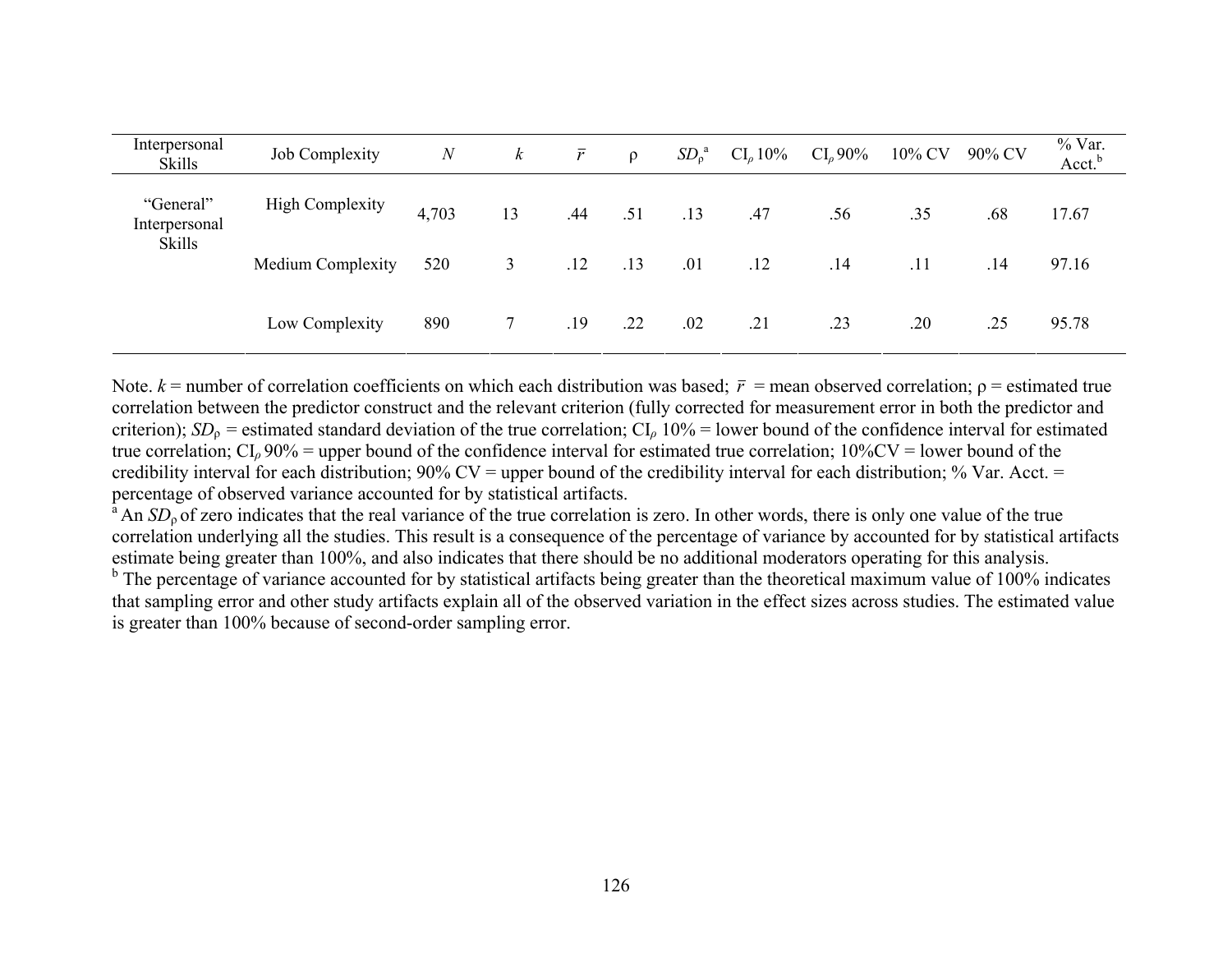## **APPENDIX C: CODING SCHEME**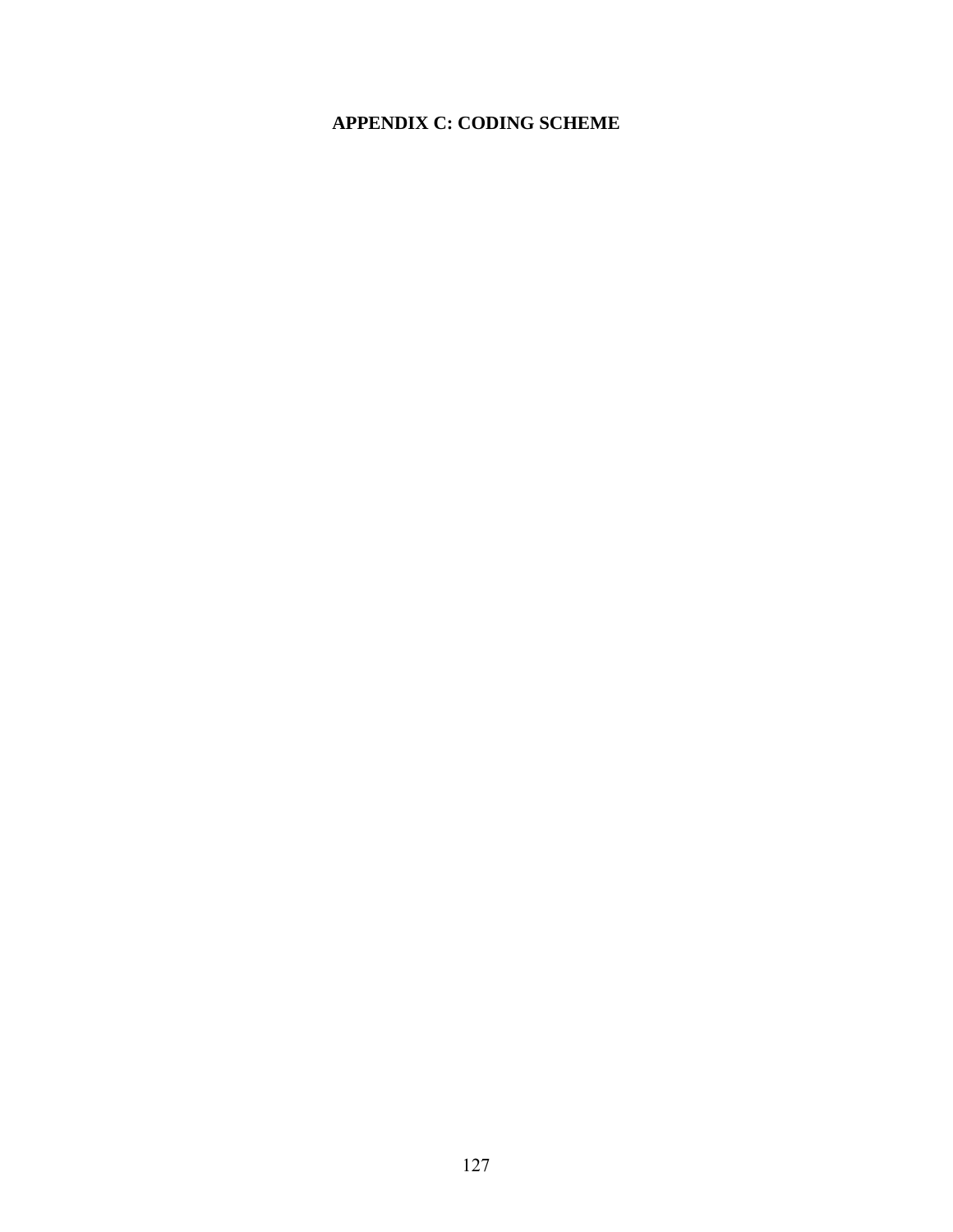# *Coding Scheme*

| Category                                         | Description                                                           |
|--------------------------------------------------|-----------------------------------------------------------------------|
| Citation                                         | Full APA-style reference                                              |
| Hypothesis Area                                  | (1) Antecedents, (2) IPS & Outcomes, (3) Training, (4) Job Complexity |
| Publication Type                                 | e.g., Journal Article, Conference, Technical Report, Dissertation     |
| <b>Study Setting</b>                             | Lab, Field, or Hybrid                                                 |
| Nature of Organization<br>and Participant Sample | Description of organization and sample                                |
| Sample Characteristics                           | Students vs. Organizational Employees                                 |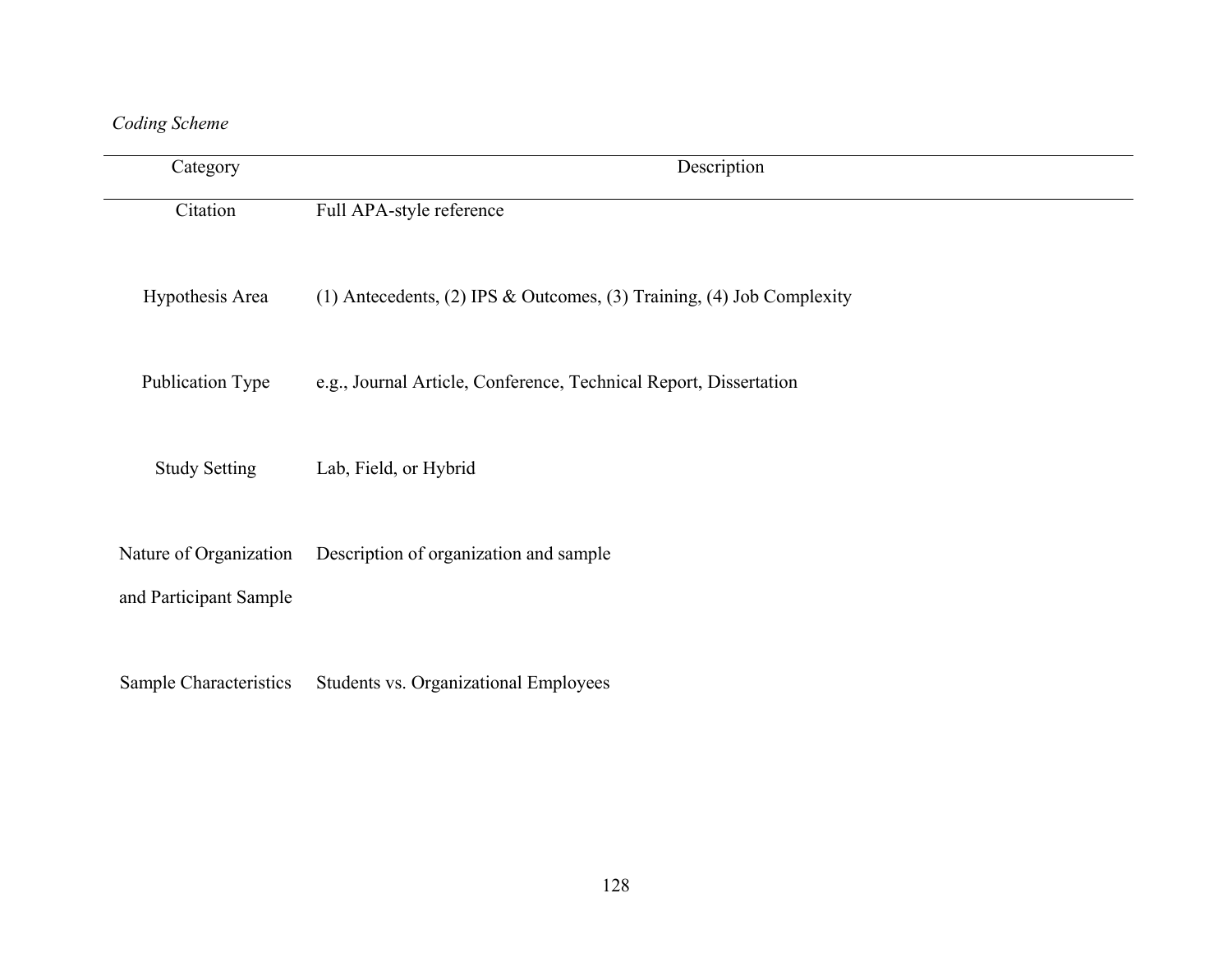| Category                      | Description                                                                                                                                                                      |
|-------------------------------|----------------------------------------------------------------------------------------------------------------------------------------------------------------------------------|
| <b>Job Complexity</b>         | High—levels 1 and 2; Medium—level 3; Low—levels 4 and 5                                                                                                                          |
| $\boldsymbol{N}$              | Training vs. control group; gender breakdown                                                                                                                                     |
| <b>Study Design Type</b>      | Single group posttest only [SGPO] single group pretest-posttest comparison [SGPP], pretest-posttest with<br>control group [PPWC], posttest only with control group [POWC], other |
| <b>Antecedents Examined</b>   | Gender, personality                                                                                                                                                              |
| <b>Antecedent Reliability</b> | $(r_{xx})$ and Source of Estimate (reliability estimate, type, and source of estimate [self, observer, automated])                                                               |
| <b>IPS</b> Examined           | (1) Communication, (2) Relationship-Building, (3) "General", (4) IPS knowledge [describe exact IPS<br>where possible]                                                            |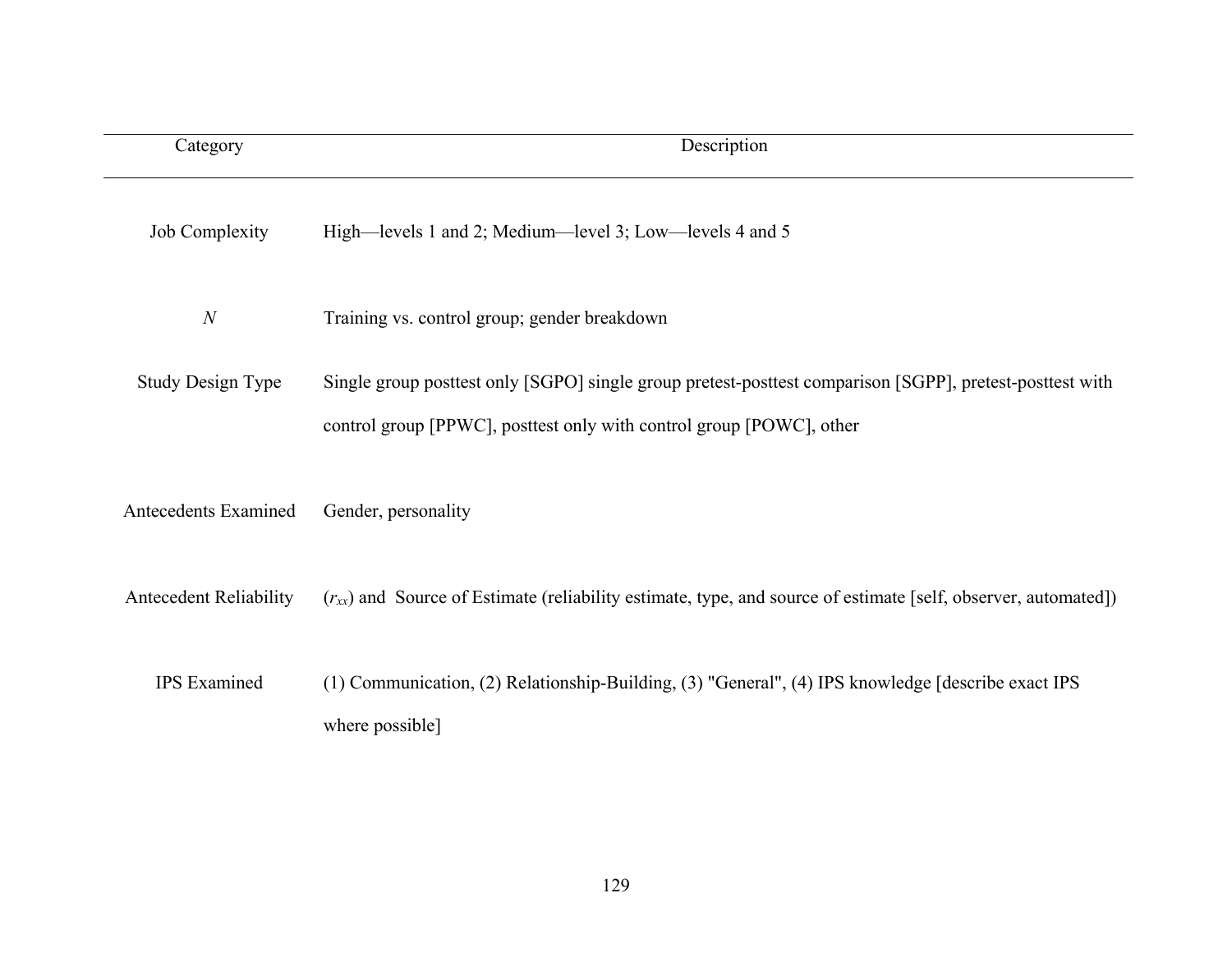| Category                                     | Description                                                                                                                                  |
|----------------------------------------------|----------------------------------------------------------------------------------------------------------------------------------------------|
| Predictor / IPS Reliability                  | $(r_{xx})$ and source of estimate (reliability estimate, type, and source of estimate [self, observer, automated])                           |
| IPS -or-Training<br><b>Outcomes Examined</b> | Generic, non-IPS cognitive, affective, skill-based [for team level outcomes, indicate if skill-based<br>outcomes are process or performance] |
| <b>Criterion Reliability</b>                 | $(r_{vv})$ and source of estimate (reliability estimate, type, and source of estimate [self, observer, automated])                           |
| Type of Training<br>Intervention             | Name and explain                                                                                                                             |
| Method of Training<br>Intervention           | Lecture, lecture + discussion, process intervention, BMT                                                                                     |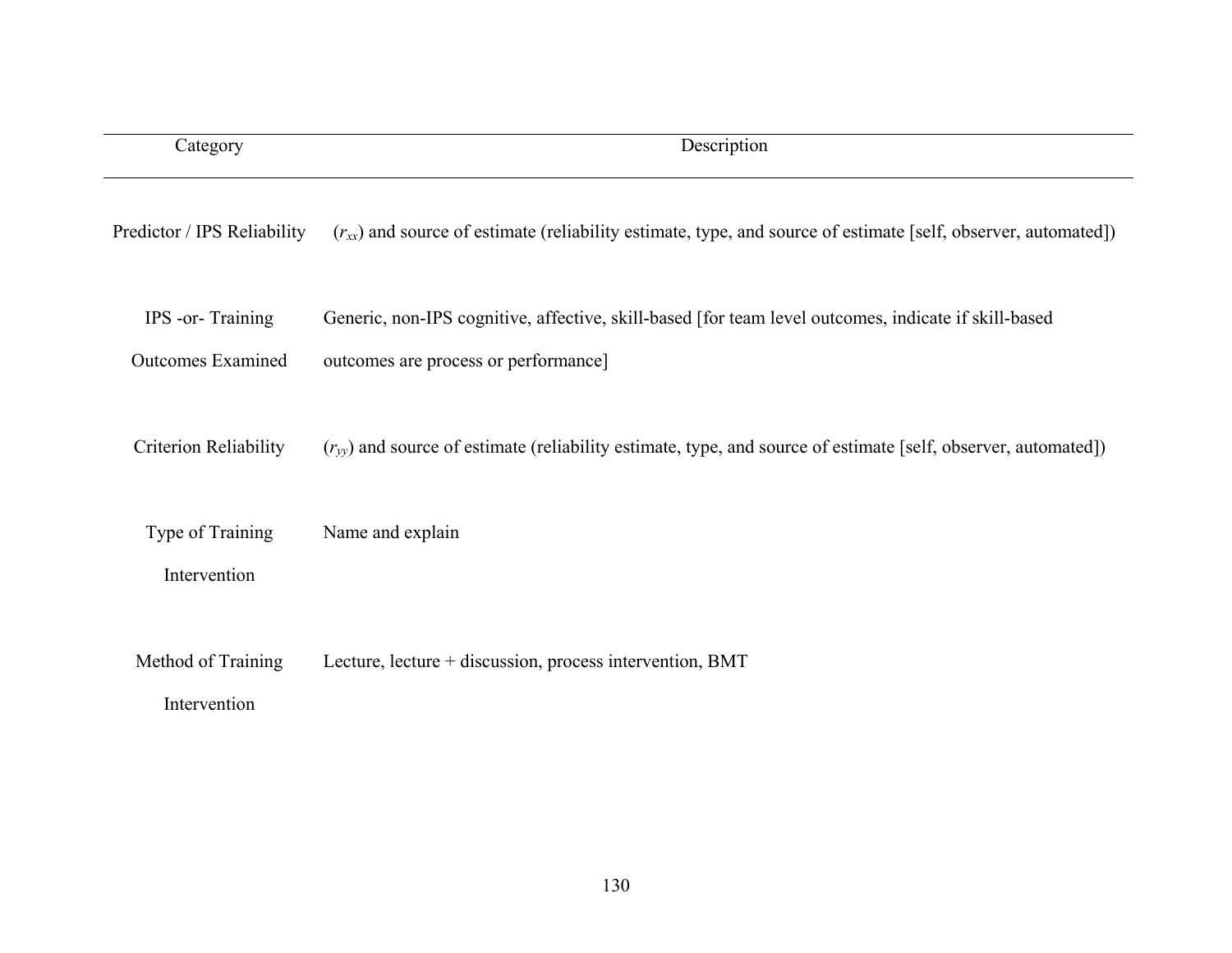| Category                           | Description                                                 |
|------------------------------------|-------------------------------------------------------------|
| Method of Training<br>Intervention | Additional description                                      |
| Level of Analysis                  | Individual, group / team, unit / organization               |
| Effect Size(s)                     | $r_{xy}$ ; -or- F, t, $\chi^2$ , z, d; -or- means, SDs, & N |
| Recommendation for<br>Inclusion?   | Yes / No Recommendation                                     |
| <b>Additional Comments</b>         | Add additional instructions, when relevant                  |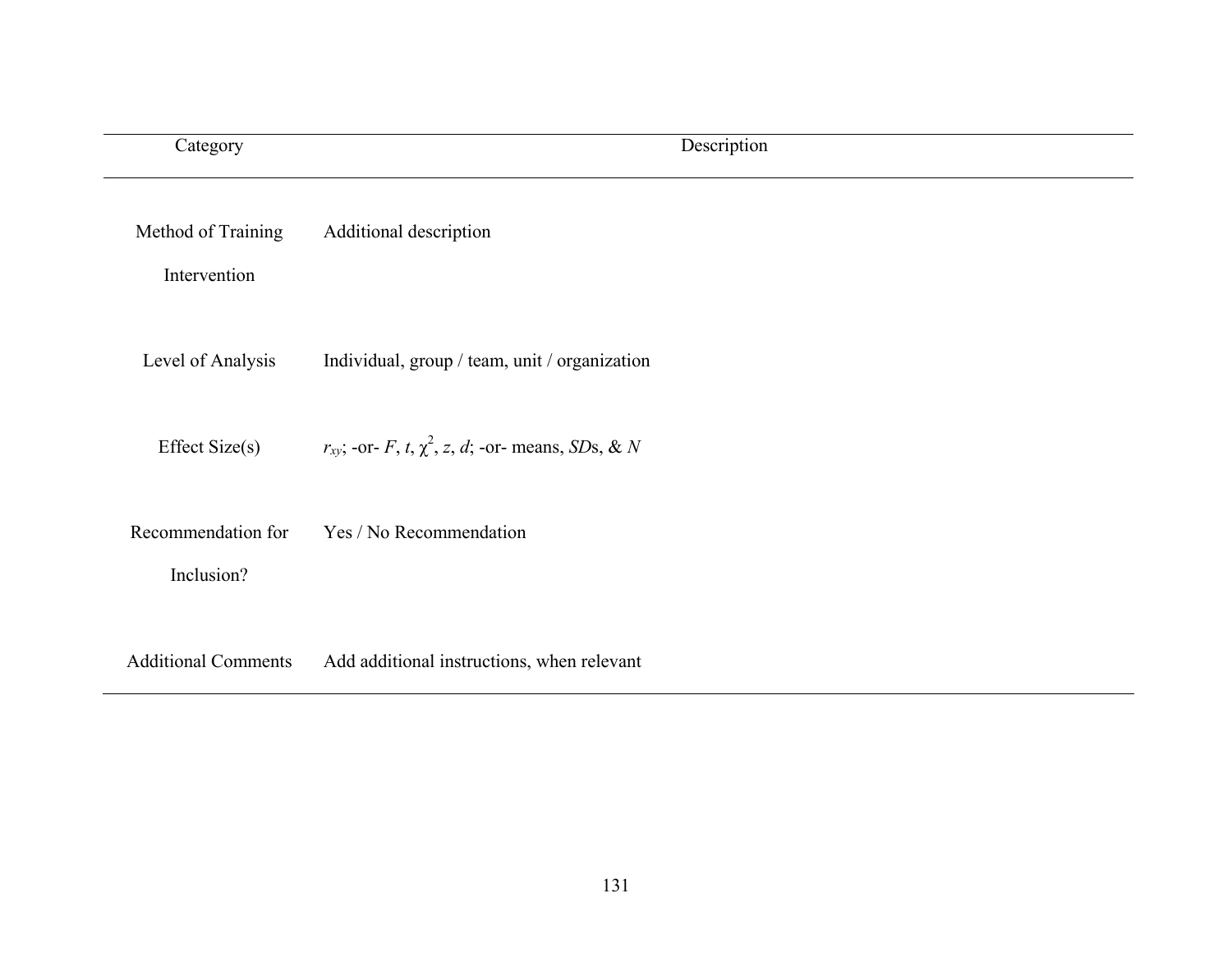### **ENDNOTES**

<sup>1</sup> A number of other demographic and psychological variables have been examined as possible antecedents of IPS. For example, both age (e.g., Althoff & Ashkanasy, 2004; Tung, 1998) and emotional intelligence (e.g., Althoff & Ashkanasy, 2004; Rapisarda, 2002) have been the focus of investigation in studies also examining IPS. However, upon a review of the literature in this area, there are too few empirical studies which investigate these relationships to allow for the development of formal hypotheses in the current research. That is, while a few previous studies have investigated whether measured levels of IPS are positively correlated with age or emotional intelligence, there is generally not as much support in the literature for these links as there are for links with gender or personality traits. In addition, there is little theoretical rationale for making predictions concerning how age might serve as an antecedent variable to the effective display of IPS. In the case for EI as an antecedent variable, two issues are problematic. First, there is disagreement in the literature concerning whether to view EI as trait-based or ability-based. To be considered as an antecedent variable, it would be more convenient to view EI from a traitbased perspective. At the same time, EI behaviors in the form of empathy are considered to be a distinct subset of the interpersonal or social skills that are under investigation in the current research. Thus, as is the case with age, EI will also not be formally examined as an antecedent to IPS in the current research.

<sup>2</sup> It is acknowledged that the study by Kraiger and colleagues (1993) was put forward as a way to better evaluate learning outcomes from training. Specifically, they discuss how the learning "level" from Kirkpatrick's famous taxonomy should be further divided into cognitive, skillbased, and affective outcomes. They further break down each of these outcomes into additional categories (i.e., cognitive—verbal knowledge, knowledge organization, cognitive strategies;

132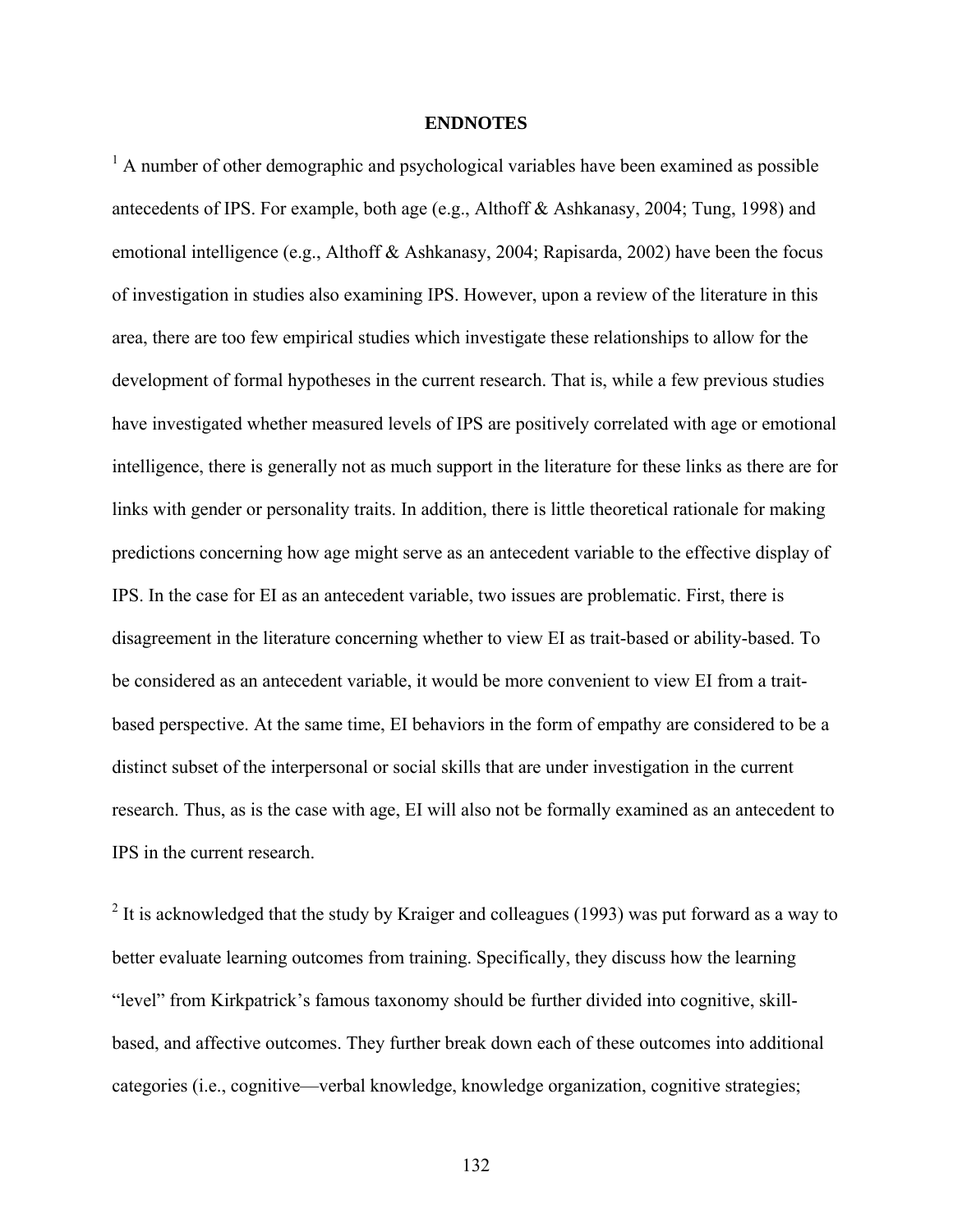skill-based—compilation, automaticity; and affective—attitudinal, motivational). For the purposes of the current research, only the higher level outcomes will be addressed (i.e., cognitive, skill-based, affective). Thus, in this research the broader labels of cognitive, affective, and skill-based will be employed to assist in further dividing individual and team outcomes from training.

<sup>3</sup> Taylor and colleagues (2005) found four studies assessing declarative knowledge of both supervisory and teamwork skills, 27 studies examining procedural knowledge of interpersonal communication skills in supervisory or teamwork settings, 46 studies assessing attitudes related to supervisory and teamwork skills, 57 studies investigating the effects of BMT on supervisory or teamwork-related job behaviors, 33 studies examining workgroup productivity following supervisory training, and 36 studies assessing workgroup climate following supervisory training.

4 Later, Ghiselli (1973) also discussed various job families (e.g. manager, service worker, vehicle operator), arranged in order of decreasing cognitive complexity of job requirements.

 $<sup>5</sup>$  Hunter, Schmidt, and Le (2006) later replicated this research, using the same five job families.</sup> The principle finding from this research was that previous meta-analyses had underestimated the correlation between *g* and job performance by as much as 25%. The new, more accurate numbers were derived through the use of corrections for indirect range restriction.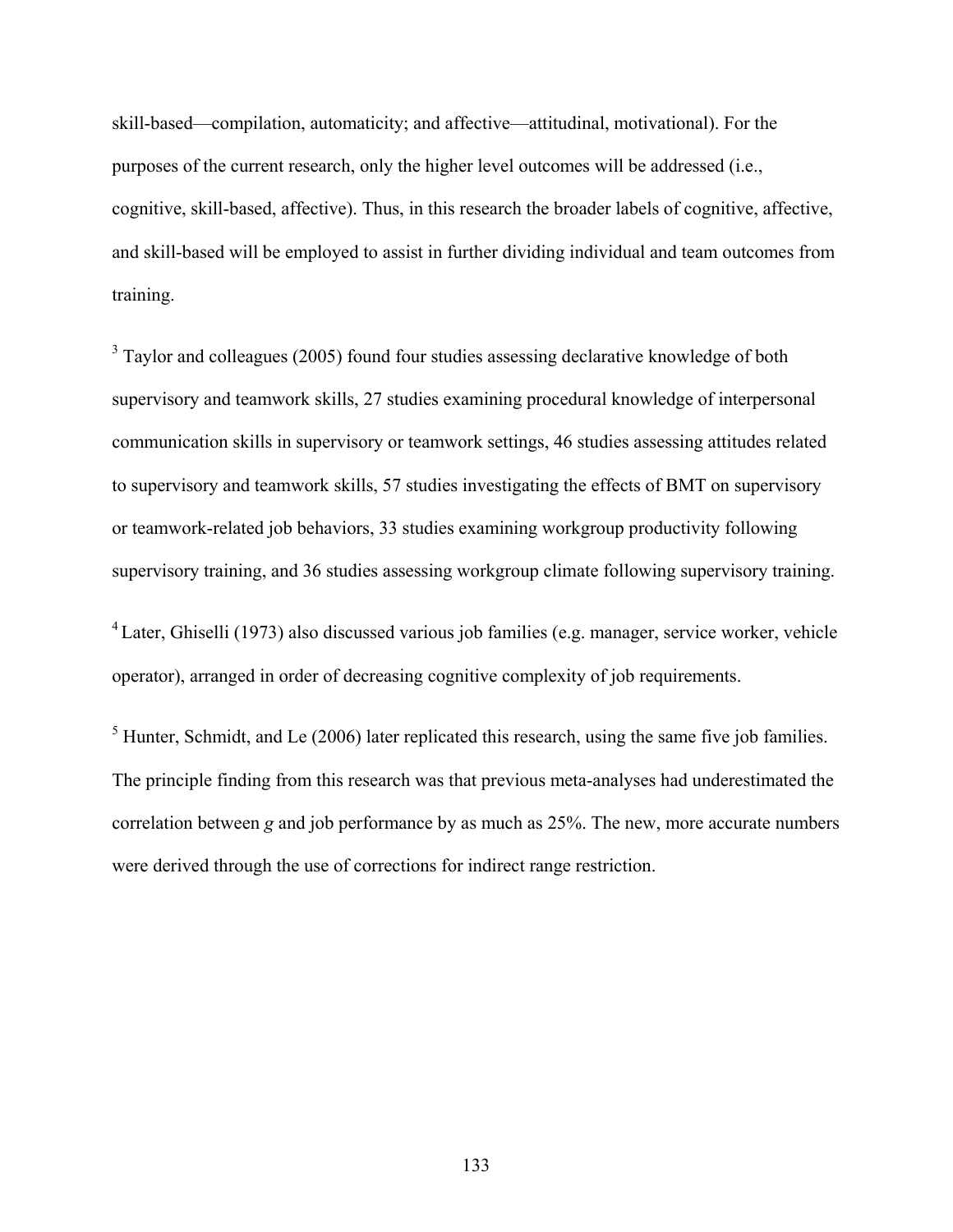#### **REFERENCES**

References marked with an asterisk (\*) indicate studies included in the meta-analysis.

- \*Adair, W. L., Okumura, T., & Brett, J. M. (2001). Negotiation behavior when cultures collide: The United States and Japan. *Journal of Applied Psychology, 86*(3), 371-385.
- Aditya, R. N., & House, R. J. (2002). Interpersonal acumen and leadership across cultures: Pointers from the GLOBE study. In R. E. Riggio, S. E. Murphy, & F. J. Pirozzolo (Eds.), *Multiple intelligences and leadership* (pp. 215-240). Mahwah, NJ: Lawrence Erlbaum Associates, Publishers.
- Adler, N. J., & Izraeli, D. N. (1995). Women managers: Moving up and across borders. In O. Shenkar (Ed.), *Global Perspectives of Human Resource Management* (pp. 165-193). Englewood Cliffs, NJ: Prentice-Hall.
- Adler, R. B., Rosenfeld, L. B., & Proctor, R. F., II (2001). *Interplay: The process of interpersonal communication*. New York: Oxford University Press.
- Aguinis, H., Beaty, J. C., Boik, R. J., & Pierce, C. A. (2005). Effect size and power in assessing moderating effects of categorical variables using multiple regression: A 30-year review. *Journal of Applied Psychology, 90*, 94-107.
- Ahearn, K. K., Ferris, G. R., Hochwarter, W. A., Douglas, C., & Ammeter, A. P. (2004). Leader political skill and team performance. *Journal of Management, 30*, 309-327.
- \*Alge, B. J., Gresham, M. T., Heneman, R. L., Fox, J., & McMasters, R. (2002). Measuring customer service orientation using a measure of interpersonal skills: A preliminary test in a public service organization. *Journal of Business & Psychology, 16*(3), 467-476.
- \*Althoff, J. C. P., & Ashkanasy, N. M. (2004, April). *Determinants of accurate perception of facial expressions in the boardroom.* Poster presented at the 19<sup>th</sup> Annual Conference of the Society for Industrial and Organizational Psychology, Chicago, IL.
- Altonji, J. G., & Spletzer, J. R. (1991). Worker characteristics, job characteristics, and the receipt of on-the-job training. *Industrial and Labor Relations Review, 45*(1), 58-79.
- \*Ambady, N., Hallahan, M., & Rosenthal, R. (1995). On judging & being judged accurately in zero-acquaintance situations. *Journal of Personality & Social Psychology, 69*(3), 518-529.
- American Society for Training and Development. (2000, February). More than one-third of people surveyed identified communication skills or interpersonal relationship skills as the most important quality in a good boss. *Training and Development Journal*, 16.
- Analoui, F., Labbaf, H., & Noorbakhsh, F. (2000). Identification of clusters of managerial skills for increased effectiveness: The case of the steel industry in Iran. *International Journal of Training and Development, 4*(3), 217-234.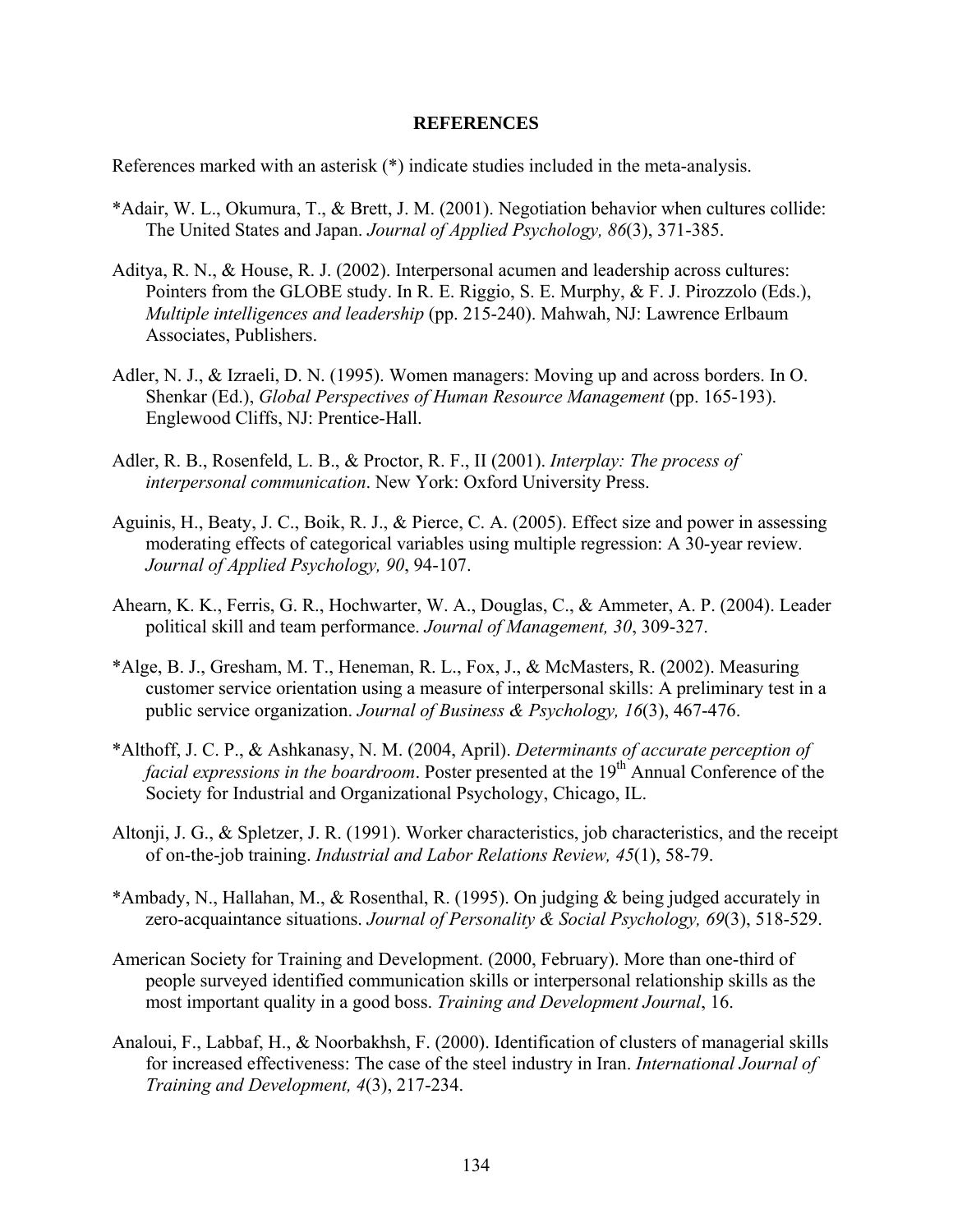- \*Anderson, C., Spatoro, S. E., & Flynn, F. J. (2008). Personality & organizational culture as determinants of influence. *Journal of Applied Psychology, 93*(3), 702-710.
- \*Anderson, D. J., Gilbert, S. M., & Turner, S. L. (2008, April). *Evaluating diversity training effectiveness: Self-efficacy as an enabler of transfer.* Poster presented at the 23<sup>rd</sup> Annual Conference of the Society for Industrial and Organizational Psychology, San Francisco, CA.
- \*Anderson, N., Lievens, F., van Dam, K., & Born, M. (2006). A construct-driven investigation of gender differences in a leadership-role assessment center. *Journal of Applied Psychology, 91*(3), 555-566.
- \*Andes, K. L., Ravishankar, L. P., & Russ-Eft, D. F. (1997). Transfer strategies supporting interpersonal skills training for supervisors. *Transferring learning to the workplace: Seventeen case studies from the real world of training*, 71-83.
- \*Ang, S., Van Dyne, L., & Koh, C. (2004, April). *Cultural intelligence: Development and crossvalidation of a four-factor measure*. Paper presented at the 19th Annual Conference of the Society for Industrial & Organizational Psychology, Chicago, IL.
- \*Ang, S., Van Dyne, L., & Koh, C. (2006). Personality correlates of the four-factor model of cultural intelligence. *Group & Organization Management, 31*(1), 100-123.
- \*Angelone, M. (1982, August). *The application of behavior modeling to empathy training and its influence on managerial flexibility and level of empathy*. Dissertation. University of Virginia.
- Archer, J. (2006). The importance of theory for evaluating evidence of sex differences. *American Psychologist, 61*(6), 638-639.
- Archer, J., & Lloyd, B. B. (2002). *Sex and gender*. Cambridge, England: Cambridge University Press.
- Argyle, M. (1967). *The psychology of interpersonal behaviour*. Harmonds-Worth: Penguin Books.
- Argyle, M. (1969). *Social interaction*. New York: Atherton Press.
- Argyle, M. (1975). *Bodily communication*. London: Methuen.
- Argyle, M. (1981). Methods of social skill training. In M. Argyle (Ed.), *Social skills and work* (pp. 195-220). London: Methuen.
- Argyle, M. (1994). *The psychology of interpersonal behavior*. London: Penguin.
- Argyle, M., & Kendon, A. (1967). The experimental analysis of social performance. *Advances in Experimental Social Psychology*, *3*, 55-98.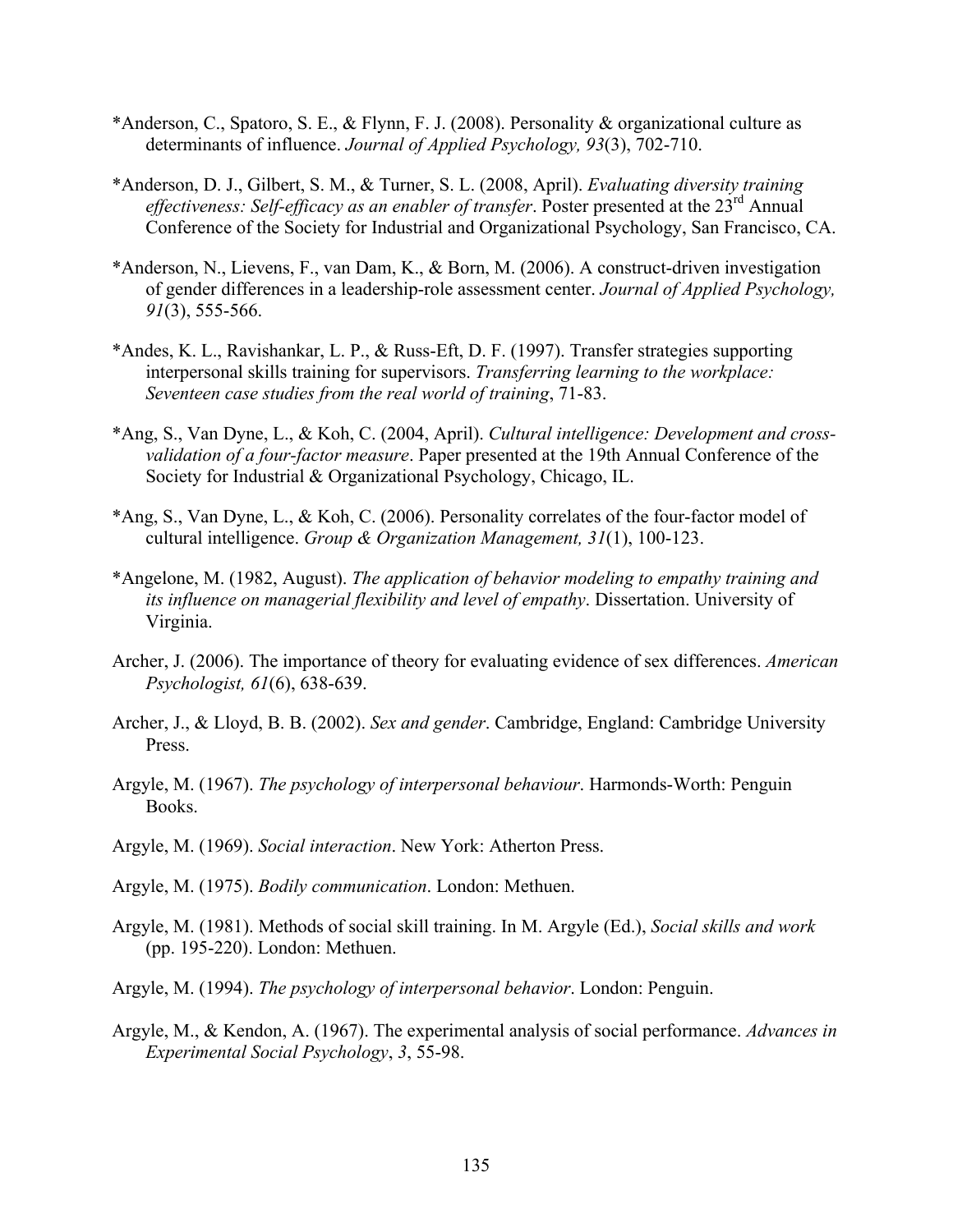- Argyris, C. (1962). *Interpersonal competence and organizational effectiveness*. Homewood, IL: Dorsey Press.
- Arthur, W., & Bennett, W. (1995). The international assignee: The relative importance of factors perceived to contribute to success. *Personnel Psychology, 48*, 99-114.
- Arthur, W., Jr., Bennett, W., Edens, P. S., & Bell, Z. T. (2003). The effectiveness of training in organizations: A meta-analysis of design and evaluation features. *Journal of Applied Psychology, 88*, 234-245.
- Avkiran, N. (2000). Interpersonal skills and emotional maturity influence entrepreneurial style of bank managers. *Personnel Review, 29*(5), 654-671.
- Bailey, C. T., & Butcher, D. J. (1983). Interpersonal skills training I: The nature of skill acquisition and its implications for training design and management. *Management Education and Development (Workshop), 14*(1), 48-54.
- \*Baldwin, T. T. (1992). Effects of alternative modeling strategies on outcomes of interpersonalskills training. *Journal of Applied Psychology, 77*, 147-154.
- Baldwin, T. T., & Ford, J. K. (1988). Transfer of training: A review and direction for research. *Personnel Psychology, 41*, 63-105.
- Bandura, A. (1977). *Social learning theory*. Englewood Cliffs, NJ: Prentice-Hall
- \*Barger, P. B. & Grandey, A. A. (2006). "Service with a smile" and encounter satisfaction: Emotional contagion and appraisal mechanisms. *Academy of Management Journal, 49*(6), 1220-1238.
- \*Barker, S. A. (2004). Improving interpersonal job skills by applying cross-cultural training. *Journal of European Industrial Training, 28*(3/4), 215-233.
- \*Baron, R. A., & Brush, C. G. (1999). The role of social skills in entrepreneurs' success: Evidence from videotapes of entrepreneurs' presentations. In P.D. Reynolds, W.D. Bygrave, S. Manigart, C.M. Mason, G.D. Meyer, H.J. Sapienza and K.G. Shaver (Eds*.*) *Frontiers of Entrepreneurship 1999* (pp. 45-56). Babson Park, MA: Babson College.
- Baron, R. A., & Markman, G. D. (2000). Beyond social capital: How social skills can enhance entrepreneurs' success. *Academy of Management Executive, 14*(1), 106-116.
- Barrick, M. R., & Mount, M. K. (1991). The Big Five personality dimensions and job performance: A meta-analysis. *Personnel Psychology, 44*, 1-26.
- Barrack, M. R., Mount, M. K., & Judge, T. A. (2001). Personality and performance at the beginning of the new millennium: What do we know and where do we go next? *International Journal of Selection & Assessment, 9*, 9-30.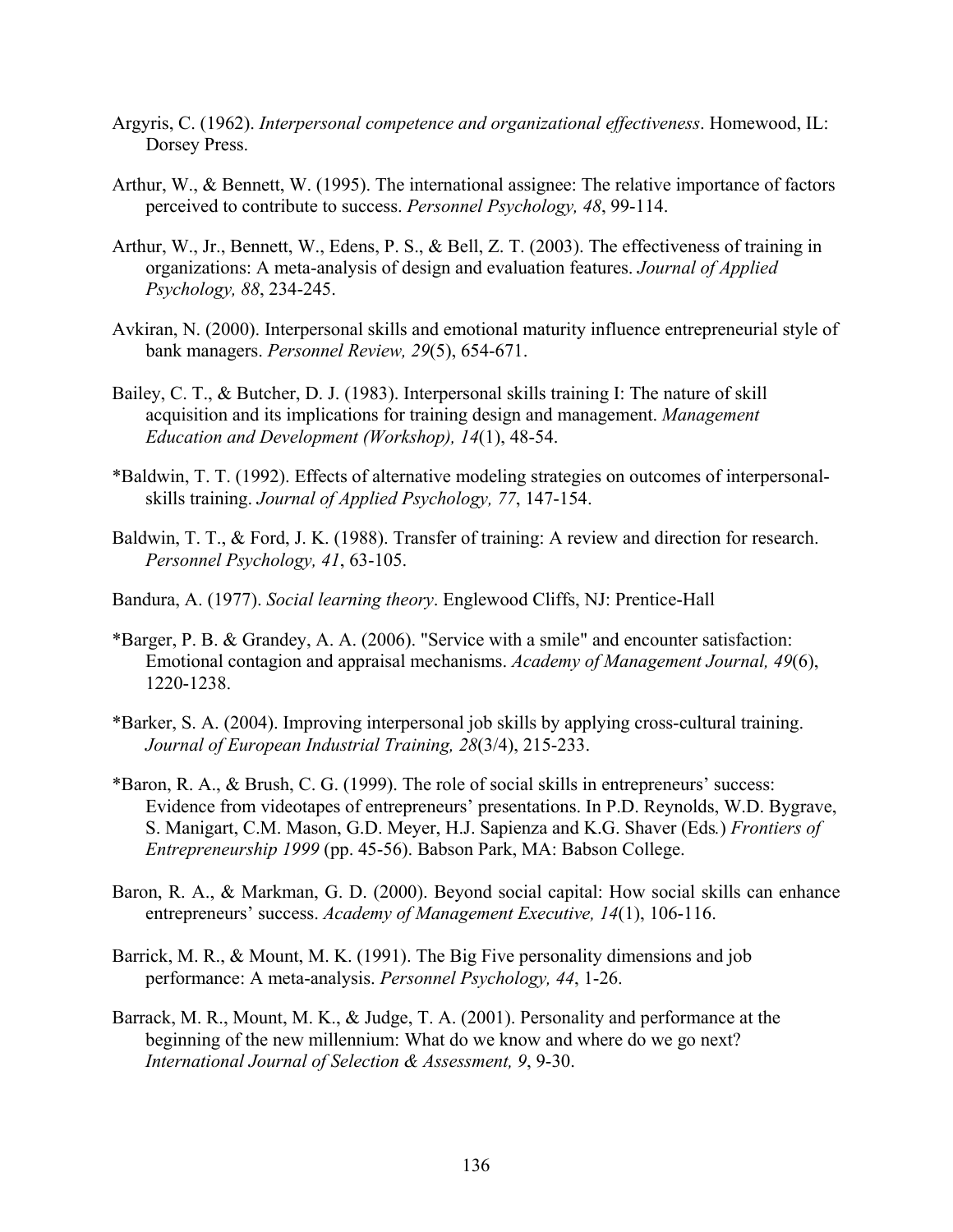- \*Barrick, M. R., Parks, L., & Mount, M. K. (2005). Self-monitoring as a moderator of the relationships between personality traits and performance. *Personnel Psychology, 58*, 745- 767.
- Baumeister, R. F. (1982). A self-presentational view of social phenomena. *Psychological Bulletin, 91*, 3-26.
- Baumeister, R. F. (1989). Motives and costs of self-presentation in organizations. In R. J. Giacalone & P. Rosenfeld (Eds.), *Impression management in the organization* (pp. 57-72). Hillsdale, NJ: Lawrence Erlbaum Associates, Publishers.
- Beard, R. L., Salas, E., & Prince, C. (1995). Enhancing transfer of training: Using role-play to foster teamwork in the cockpit. *International Journal of Aviation Psychology, 5*(2), 131– 143.
- Bellack, A. S. (1983). Recurrent problems in the behavioral assessment of social skill. *Behavior Research and Therapy, 1*, 29-41.
- Beer, M. (1976). The technology of organization development. In M. D. Dunnette (Ed.), *Handbook of industrial and organizational psychology* (pp. 937-994). Chicago: Rand McNally.
- Beer, M. (1980). *Organization change and development: A systems view*. Glenview, IL: Scott, Foresman Publishing Company.
- \*Birkenbach, X. C., Kamfer, L., & ter Morshuizen, J. D. (1985). The development and the evaluation of a behaviour-modelling training programme for supervisors. *South African Journal of Psychology, 15*, 11-19.
- \*Black, J. S. (1990). The relationship of personal characteristics with the adjustment of Japanese expatriate managers. *Management International Review, 30*(2), 119-134.
- Black, J. S., & Mendenhall, M. E. (1990). Cross-cultural training effectiveness: A review and theoretical framework for future research. *Academy of Management Review, 15*, 113-136.
- \*Blissett, S. E., & McGrath, R. E. (1996). The relationship between creativity and interpersonal problem-solving skills in adults. *Journal of Creative Behavior, 30*(3), 172-182.
- \*Block, J., & Kremen, A. M. (1996). IQ and ego-resiliency: Conceptual & empirical connections & separateness. *Journal of Personality & Social Psychology, 70*(2), 349-361.
- Bobko, P., & Stone-Romero, E. L. (1998). Meta-analysis may be another useful tool, but it is not a panacea. *Research in Personnel and Human Resources Management, 16*, 359-397.
- \*Bolino, M. C., & Turnley, W. H. (2003). More than one way to make an impression: Exploring profiles of impression management. *Journal of Management, 29*(2), 141-160.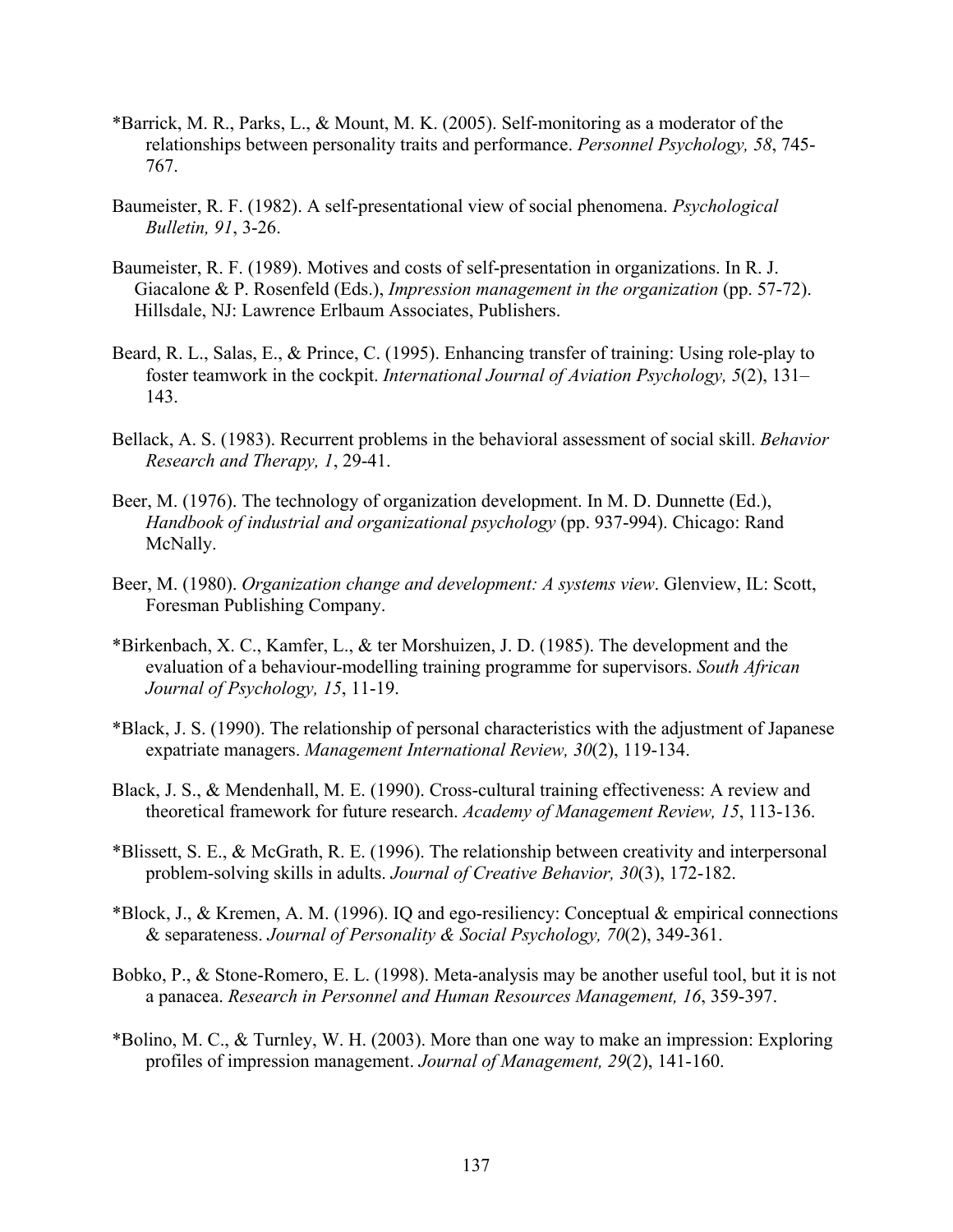- \*Bono, J. E., & Anderson, M. H. (2005). The advice and influence networks of transformational leaders. *Journal of Applied Psychology, 90*(6), 1306-1314.
- Borman, W. C., & Motowidlo, S. J. (1993). Task performance and contextual performance: The meaning for personnel selection research. *Human Performance, 10*, 99-109.
- Borenstein, M., & Rothstein, H. (1999). *Comprehensive meta-analysis: A computer program for research synthesis*. Englewood, NJ: Biostat, Inc.
- Borman, W. C., & Brush, D. H. (1993). More progress towards a taxonomy of managerial performance requirements. *Human Performance, 6*(1), 1-21.
- \*Bowler, W. M. & Brass, D. J. (2006). Relational correlates of interpersonal citizenship behavior: A social network perspective. *Journal of Applied Psychology, 91*(1), 70-82.
- \*Bowling, N. A., Beehr, T. A., Johnson, A. L., Semmer, N. K., Hendricks, E. A., & Webster, H. A. (2004). Explaining potential antecedents of workplace social support: Reciprocity or attractiveness? *Journal of Occupational Health Psychology, 9*(4), 339-350.
- Boyatzis, R. E. (1982). *The competent manager: A model for effective performance*. New York: John Wiley & Sons.
- Bradley, J., White, B. J., & Mennecke, B. F. (2003). Teams and tasks: A temporal framework for the effects of interpersonal interventions on team performance. *Small Group Research, 34*(3), 353-387.
- \*Brown, T. C. & Latham, G. P. (2006). The effect of training in verbal self-guidance on performance effectiveness in a MBA program. *Canadian Journal of Behavioural Science, 38*(1), 1-11.
- \*Buhrmester, D., Furman, W., Wittenberg, M. T., & Reis, H. T. (1988). Five domains of interpersonal competence in peer relationships. *Journal of Personality & Social Psychology, 55*(6), 991-1008.
- Buller, P. F. (1986). The team building-task performance relation: Some conceptual and methodological refinements. *Group and Organization Studies, 11*, 147-168.
- Burgoon, J. K., & Dunbar, N. E. (2000). An interactionist perspective on dominancesubmission: Interpersonal dominance as a dynamic, situationally contingent social skill. *Communication Monographs, 67*(1), 96-121.
- Burke, M. J., & Day, R. R. (1986). A cumulative study of the effectiveness of managerial training. *Journal of Applied Psychology, 71*, 232-245.
- Burke, C. S., Stagl, K. C., Klein, C., Goodwin, G. F., Salas, E., & Halpin, S. (2006). What types of leader behaviors are functional in teams? A meta-analysis. *Leadership Quarterly, 17*, 288-317.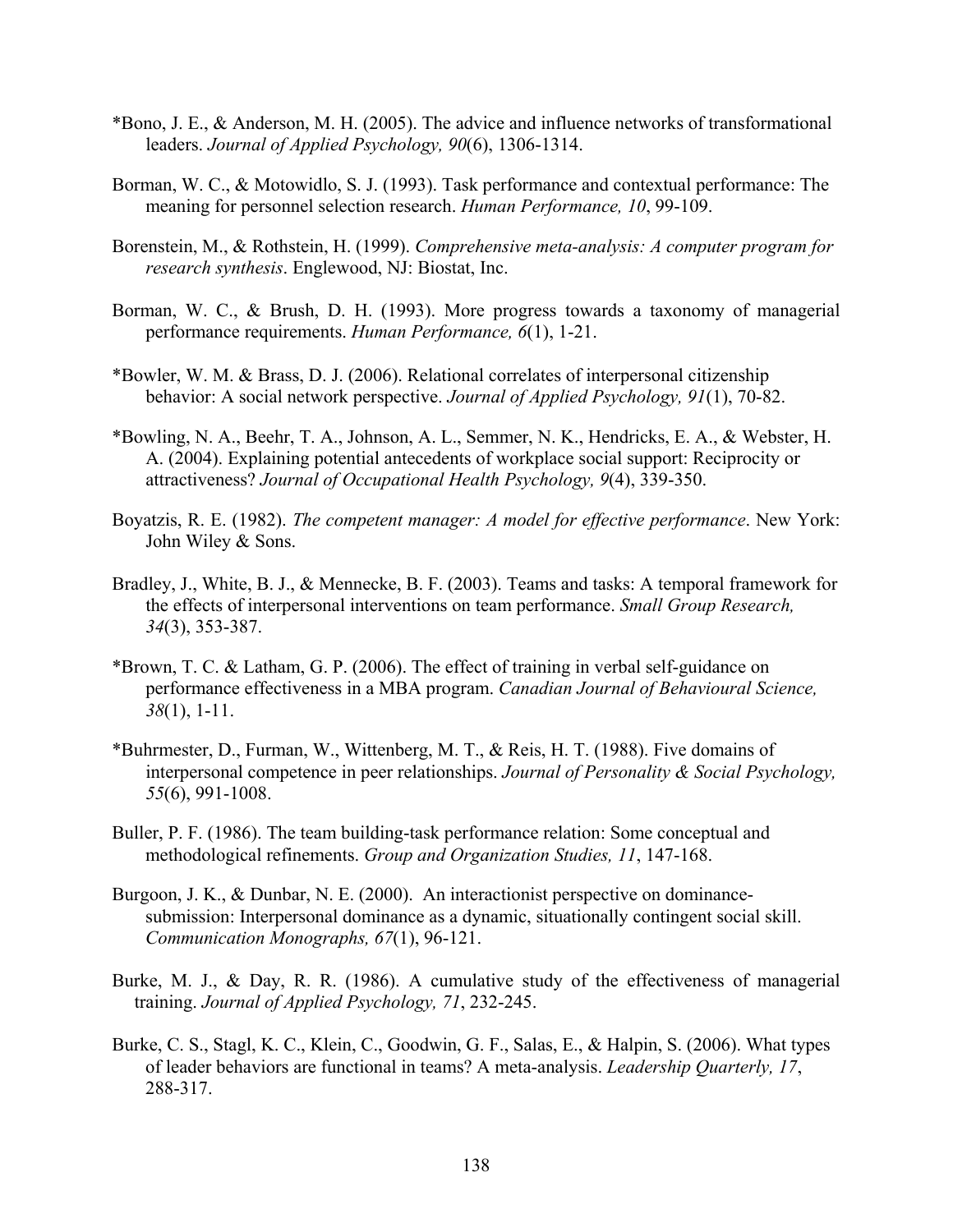- \*Burnaska, R. F. (1976). The effects of behavior modeling training upon managers' behaviors & employees' perceptions. *Personnel Psychology, 29*, 329-335.
- \*Burns, T., Aditya, R., Hamilton, K., & Saravia, A. (2004, April). *The adult interpersonal acumen scale: Psychometric properties and discriminant validity*. Poster presented at the 19<sup>th</sup> Annual Conference of the Society for Industrial and Organizational Psychology, Chicago, IL.
- \*Caldwell, D. F. & O'Reilly, C. A. III (1982). Boundary spanning and individual performance: The impact of self-monitoring. *Journal of Applied Psychology, 67*(1), 124-127.
- Caligiuri, P., Phillips, J., Lazarova, M., Tarique, I., & Bürgi, P. (2001). The theory of met expectations applied to expatriate adjustment: The role of cross-cultural training. *International Journal of Human Resource Management, 12*, 357-372.
- Campbell, J. P., McCloy, R. A., Oppler, S. H., & Sager, C. E. (1993). A theory of performance. In N. Schmitt & W.C. Borman (Eds.), *Personnel selection*. Jossey-Bass: San Francisco.
- Cannon-Bowers, J. A., & Salas, E. (1998). *Making decisions under stress: Implications for individual and team training*. Washington, DC: American Psychological Association.
- Cannon-Bowers, J. A., Tannenbaum, S. I., Salas, E., & Volpe, C. E. (1995). Defining team competencies and establishing team training requirements. In R. Guzzo, E. Salas, & Associates (Eds.), *Team effectiveness and decision making in organizations* (pp. 333-380). San Francisco, CA: Jossey-Bass.
- \*Carpenter, T. D., Wisecarver, M. M., Deagle, E. A. III, & Mendini, K. G. (2005, April). *Special forces interpersonal performance assessment system*. Research Report 1833, Prepared for the U.S. Army Research Institute for the Behavioral and Social Sciences.
- \*Carpenter, T. D. & Wisecarver, M. M. (2004, March). *Identifying and validating a model of interpersonal performance dimensions*. Technical Report 1144, Prepared for the United States Army Research Institute for the Behavioral and Social Sciences.
- Carroll, S. J., Jr., Paine, F. T., & Ivancevich, J. J. (1972). The relative effectiveness of training methods—expert opinion and research. *Personnel Psychology, 25*, 495-509.
- Cassady, M., & Wasson, L. (1994). Written communication skills of international business persons. *Bulletin of the Association for Business Communication, 57*, 36-40.
- \*Catano, V. M., Darr, W., & Campbell, C. A. (2007). Performance appraisal of behavior-based competencies: A reliable and valid procedure. *Personnel Psychology, 60*, 201-230.
- \*Chan, D. (2001). Method effects of positive affectivity, negative affectivity, and impression management in self-reports of work attitudes. *Human Performance*, 14(1), 77-96.
- Chen, G., Donahue, L. & Klimoski, R. (2004) Training undergraduates to work in organizational teams, *Academy of Management Learning & Education* , 3(1), 27-40.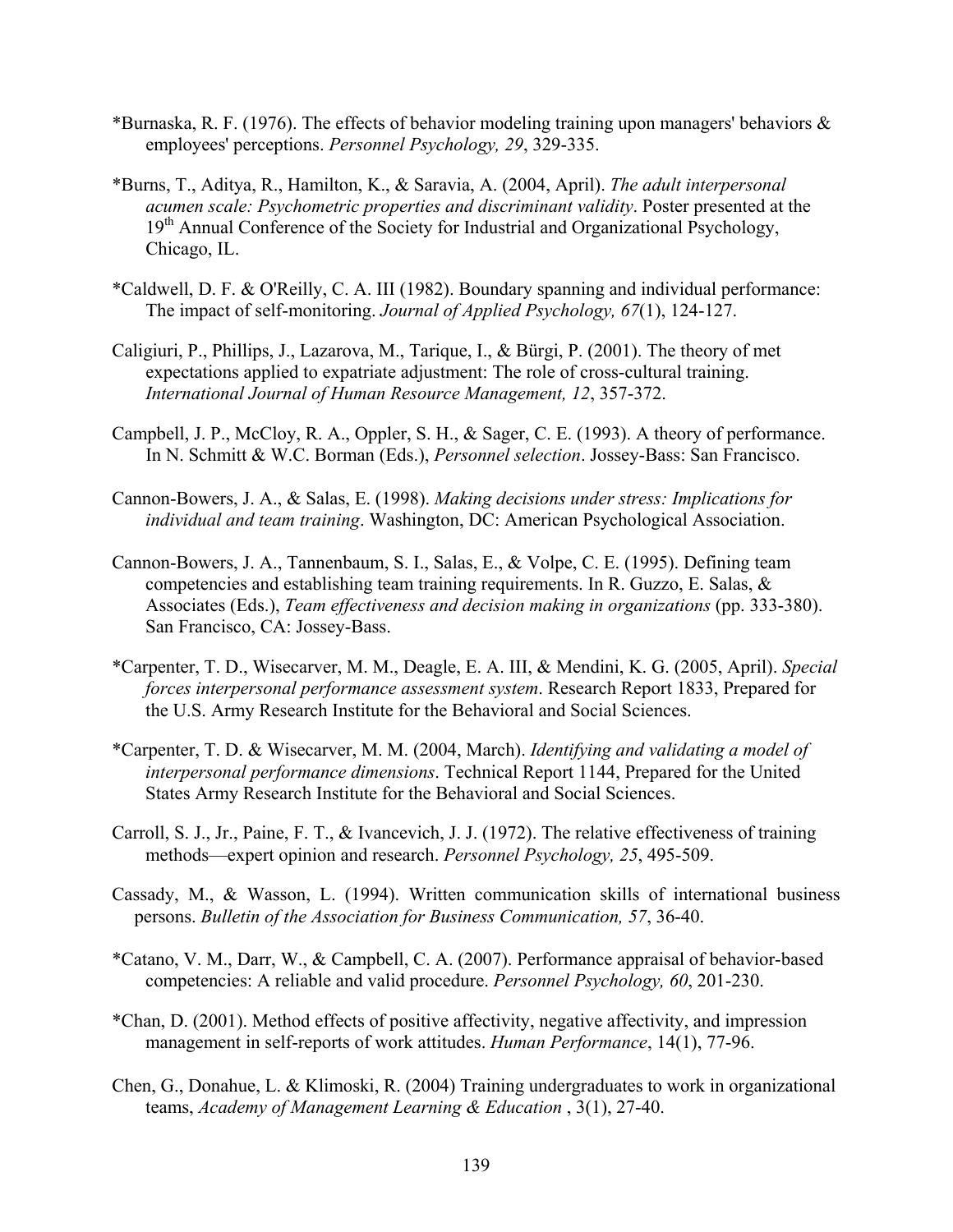- \*Clarke, C. & Hammer, M. R. (1995). Predictors of Japanese & American managers job success, personal adjustment, & intercultural interaction effectiveness. *Management International Review, 35*(2), 153-170.
- \*Cleveland, J. N., & Landy, F. J. (1981). The influence of rater and ratee age on two performance judgments. *Personnel Psychology, 34*, 19-29.
- Cohen, J. (1988). *Statistical power analysis for the behavioral sciences* (2nd ed.). Hillsdale, NJ: Lawrence Earlbaum Associates.
- \*Cole, M. S., Walter, F., & Burch, H. (2008). Affective mechanisms linking dysfunctional behavior to performance in work teams: A moderated mediation study. *Journal of Applied Psychology, 93*(5), 945-958.
- Colquitt, J. A., LePine, J. A., & Noe, R. A. (2000). Toward an integrative theory of training motivation: A meta-analytic path analysis of 20 years of research. *Journal of Applied Psychology, 85*(5), 678-707.
- Committee on Quality Health Care in America, Institute of Medicine (1999). *To err is human: Building a safer system*. Washington, DC: National Academy Press.
- \*Connerley, M. L. (1997). The influence of training on perceptions of recruiters' interpersonal skills and effectiveness. *Journal of Occupational Psychology, 70*, 259-272.
- Cook, T. D., & Campbell, D. T. (1976). The design and conduct of quasi-experiments and true experiments in field settings. In M. D. Dunnette (Ed.), *Handbook of industrial and organizational psychology* (pp. 223-326). New York: John Wiley and Sons.
- Cook, T. D., Campbell, D.T. (1979). *Quasi-experimentation: Design and analysis for field settings*. Chicago, IL: Rand McNally.
- \*Cooper, C. L., & Bradshaw, K. (1975). An assessment of the social skills of police officers: A research note. *The Journal of Management Studies*, 12(3), 323-327.
- \*Dahling, J. & Whitaker, B. (2005, April). Interaction of social skills and goal orientation on feedback-seeking behavior. Paper presented at the 20<sup>th</sup> Annual Conference of the Society for Industrial and Organizational Psychology, Los Angeles, CA.
- \*Darr, W., & Catano, V. M. (2008). Multisource assessments of behavioral competencies  $\&$ selection interview performance. *International Journal of Selection & Assessment, 16*(1), 68-72.
- \*Decker, P. J. (1984). Effects of different symbolic coding stimuli in behavior modeling training. *Personnel Psychology, 37*, 711-720.
- \*Decker, P. J. (1982). The enhancement of behavior modeling training of supervisory skills by the inclusion of retention processes. *Personnel Psychology, 35*, 323-332.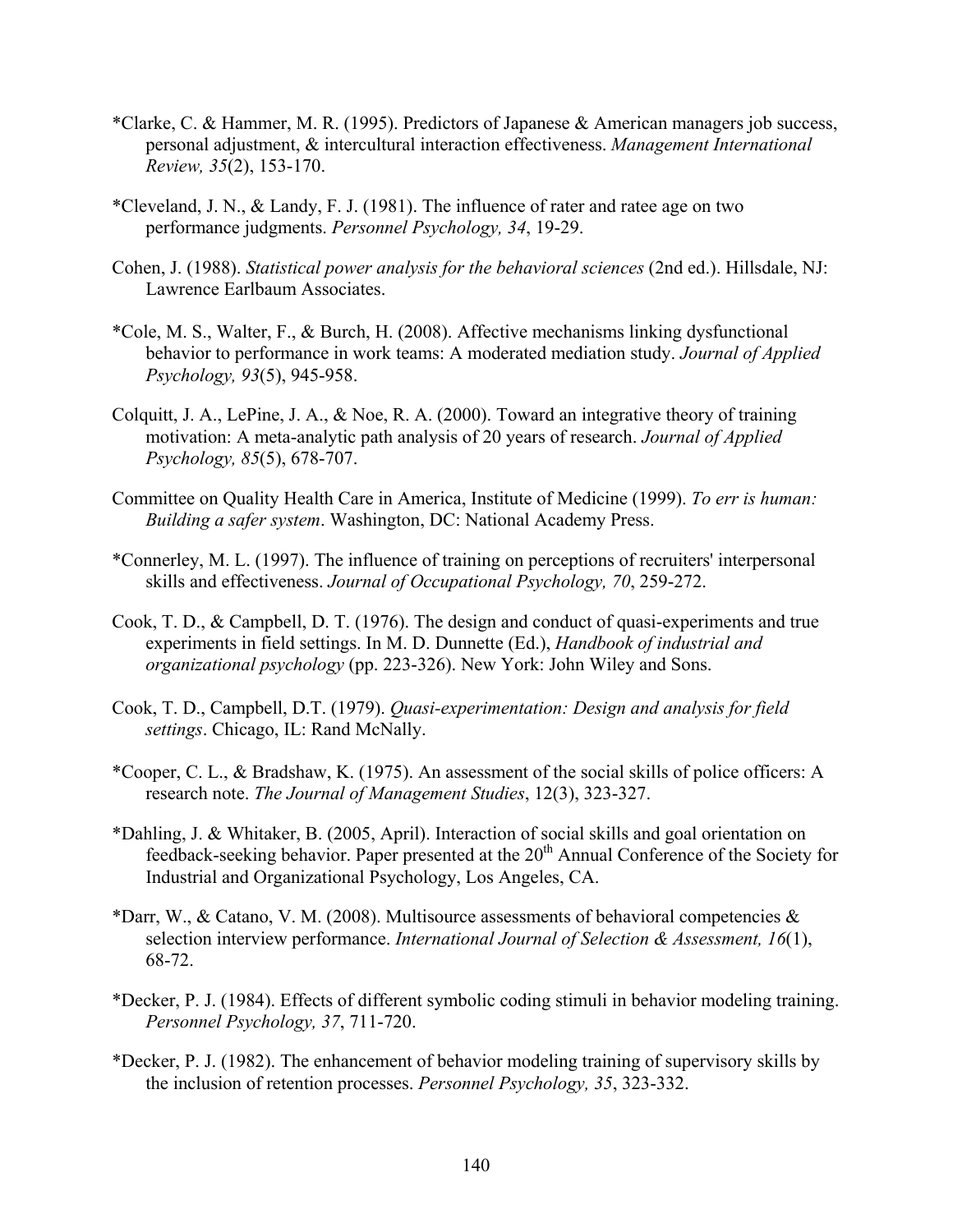Decker, P., & Nathan, B. (1985). *Behavior modeling training*. New York: Praeger.

- \*De Dreu, C. K. W. & Van Vianen, A. E. M. (2001). Managing relationship conflict and the effectiveness of organizational teams. *Journal of Organizational Behavior, 22*, 309-328.
- \*Deeter-Schmelz, D. R., & Kennedy, K. N. (2003). Patient care teams & customer satisfaction: The role of team cohesion. *Journal of Services Marketing, 17*(7), 666-684. [6]
- \*DeGroot, T. & Gooty, J. (In Press). Can nonverbal cues be used to make meaningful personality attributions in employment interviews? *Journal of Business and Psychology*.
- DeNeve, K. M., & Cooper, H. (1998). The happy personality: A meta-analysis of 137 personality traits and subjective well-being. *Psychological Bulletin*, *124*, 197-229.
- Department of the Army (2005, July). *Military operations: Force operating capabilities* (TRADOC Pamphlet 525-66). Fort Monroe, VA: Training and Doctrine Command.
- DePaulo, B. M. (1992). Nonverbal behavior and self-presentation. *Psychological Bulletin, 111*(2), 203-243.
- Devine, D. J., Clayton, L. D., Philips, J. L., Dunford, B. B., & Melner, S. B. (1999). Teams in organizations: Prevalence, characteristics, and effectiveness. *Small Group Research, 30*(6), 678-711.
- DiGiambattista, J. P. (2003). *Accepting the challenge: Examining infantry and military police*  employment of competencies on the twenty-first century battlefield (Masters thesis). Fort Leavenworth, KS: U.S. Army Command and General Staff College.
- Digman, J. M. (1990). Personality structure: Emergence of the five-factor model, *Annual Review of Psychology, 41*, 417-440.
- Dirks, K. (1999). The effects of interpersonal trust on work group performance. *Journal of Applied Psychology, 84*(3), 445-455.
- \*DiTommaso, E., Brannen-McNulty, C., & Burgess, M. (2003). Attachment styles, social skills, and loneliness in young adults. *Personality and Individual Differences, 35*, 303-312.
- Driskell, J. E., Goodwin, G. F., Salas, E. & O'Shea, P.G. (2006). What makes a good team player? Personality and team effectiveness, *Group Dynamics: Theory, Research, and Practice, 10*(4), 249-271.
- \*Druskat, V. U., & Kayes, D. C. (2000). Learning versus performance in short-term project teams. *Small Group Research, 31*(3), 328-353.
- Duffy, F. D., Gordon, G. H., Whelan, G., Cole-Kelly, K., & Frandel, R. (2004). Assesssing competence in communication and interpersonal skills: The Kalamazoo II Report. *Academic Medicine, 79*(6), 495-507.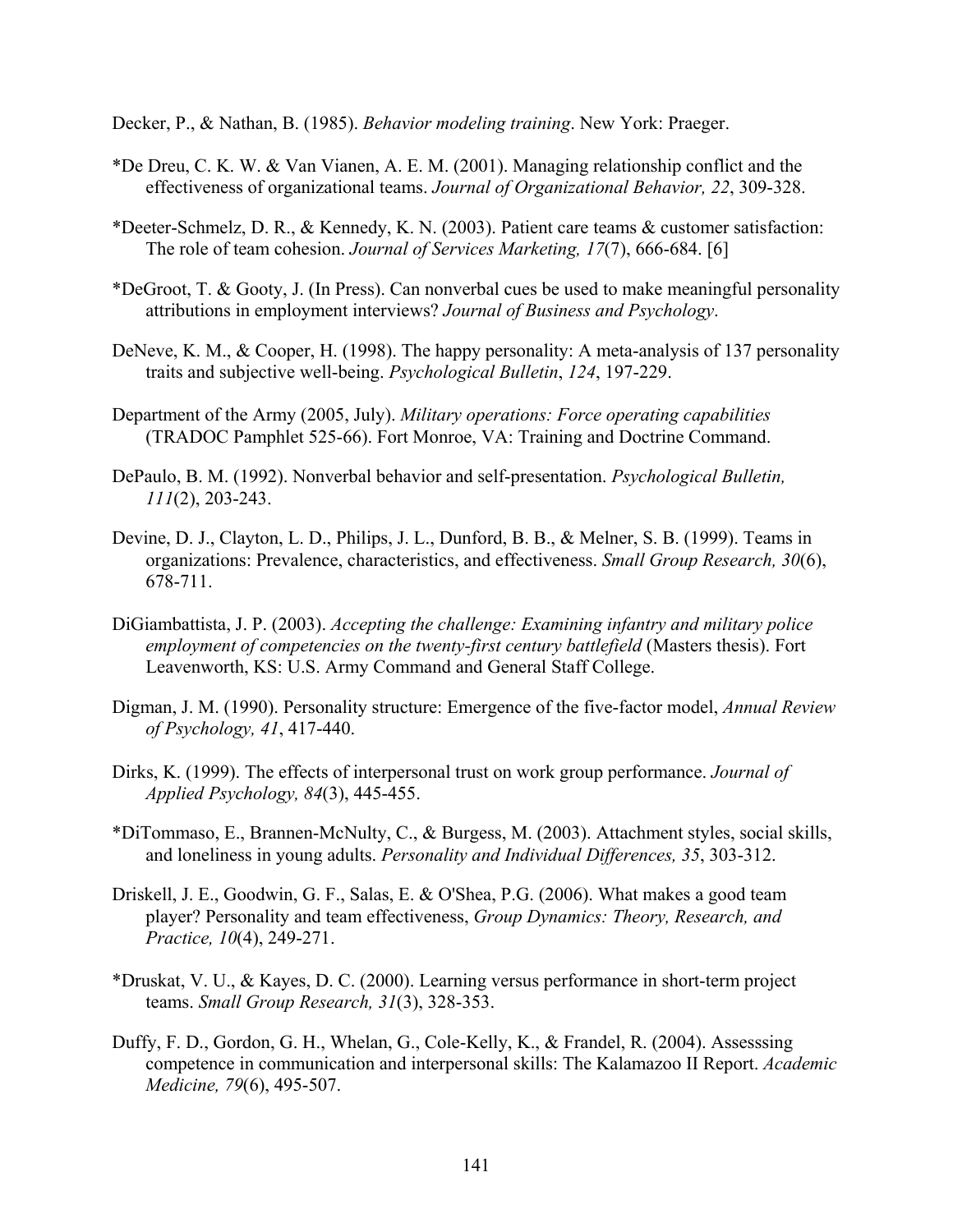- DuBrin, A. J. (1997). *Human relations: Interpersonal, job-oriented skills*. Upper Saddle River, NJ: Prentice Hall.
- Dudley, N. M., Orvis, K. A., Lebiecki, & Cortina, J. M. (2006). A meta-analytic investigation of conscientiousness in the prediction of job performance: Examining the intercorrelations and the incremental validity of narrow traits. *Journal of Applied Psychology, 91*, 40-57.
- Dyer, W. G. (1987). *Team building: Issues and alternatives*. Reading, MA: Addison-Wesley.
- Eagly, A. H. (1987). *Sex differences in social behavior: A social role interpretation*. Hilldale, NJ: Erlbaum.
- Eagly, A. H., Johannesen-Schmidt, M. C., & van Engen, M. (2003). Transformational, transactional, and laissez-faire leadership styles: A meta-analysis comparing women and men. *Psychological Bulletin, 129*, 569-591.
- \*Earley, P. C. (1987). Intercultural training for managers: A comparison of documentary and interpersonal methods. *Academy of Management Journal, 30*(4), 685-698.
- Ellis, A. P. J., Bell, B. S., Ployhart, R. E., Hollenbeck, D. R., & Ilgen, D. R. (2005). An evaluation of generic teamwork skills training with action teams, Effects on cognitive and skill-based outcomes. *Personnel Psychology, 58*, 641-672.
- Espiner, T. (2007). Survey: People skills valued over those for IT. *CNET News*, December 14.
- \*Ferris, G. R., Bergen, T. G., & Gilmore, D. C. (1986). Personality and ability predictors of training performance for flight attendants. *Group & Organization Studies, 11*(4), 419-435.
- Ferris, G. R., Perrewé, P. L., Brouer, R. L., Lux, S., Treadway, D. C., & Douglas, C. (2007). Political skills in organizations. *Journal of Management, 33*, 290-320.
- Ferris, G. R., Perrewé, P. L., & Douglas, C. (2002). Social effectiveness in organizations: Construct validity and research directions. *Journal of Leadership and Organizational Studies, 9*, 49-63.
- Ferris, G. R., Treadway, D. C., Kolodinsky, R. W., Hochwarter, W. A., Kacmar, C. J., Douglas, C., & Frink, D. D. (2005). Development and validation of the political skills inventory. *Journal of Management, 31*, 126-152.
- \*Ferris, G. R., Witt, L. A., & Hochwarter, W. A. (2001). Interaction of social skill and general mental ability on job performance and salary. *Journal of Applied Psychology, 86*(6), 1075- 1082.
- Field, A.P., (2001). Meta-analysis of correlation coefficients: A Monte Carlo comparison of fixed- and random-effects methods. *Psychological Methods. 6*, 161-180.
- Field, A.P. (2005). Is the Meta-Analysis of Correlation Coefficients Accurate When Population Correlations Vary? *Psychological Methods, 10*, 444-467.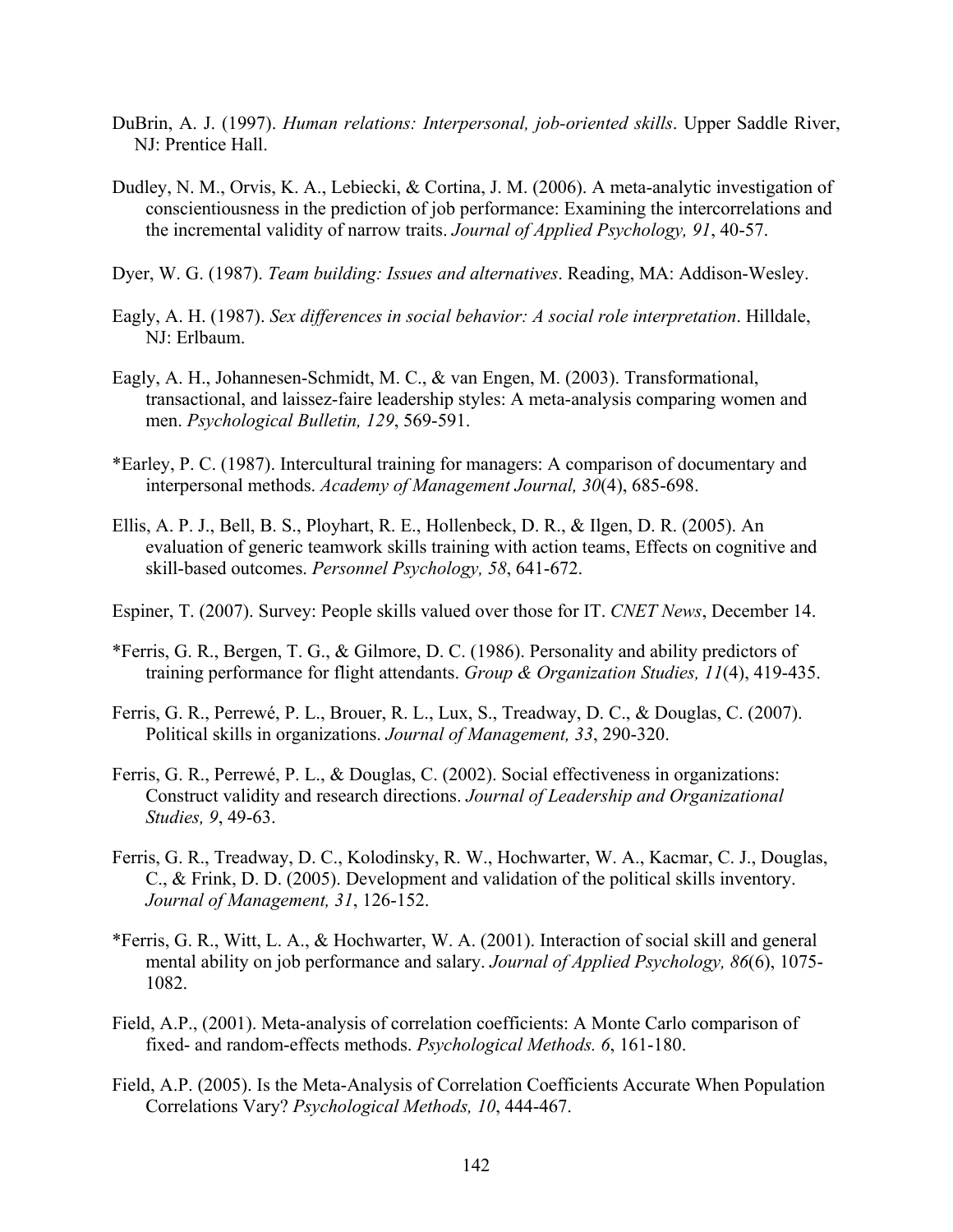Fine, S. A. (1955). A structure of worker functions. *Personnel and Guidance Journal, 34*, 66-73.

Fisher, R. A. (1932). *Statistical Methods for Research Workers.* London: Oliver and Boyd.

- Fisher, R., Ury, W., & Patton, B. (1991). *Getting to yes: Negotiating agreement without giving in*. New York: Penguin Books.
- \*Flynn, F. J., & Ames, D. R. (2006). What's good for the goose may not be as good for the gander: The benefits of self-monitoring for men and women in task groups and dyadic conflicts. *Journal of Applied Psychology, 91*(2), 272-281.
- Forster, N. (2000). Expatriates and the impact of cross-cultural training. *Human Resource Management Journal, 10*, 63-78.
- Friedman, H. S., & Miller-Herringer, T. (1991). Nonverbal display of emotion in public and in private: Self-monitoring, personality, and expressive cues. *Journal of Personality and Social Psychology, 61*, 766-775.
- \*Gannon, M. J., & Poon, J. M. L. (1997). Effects of alternative instructional approaches to crosscultural training outcomes. *International Journal of Intercultural Relations, 21*(4), 429-446.
- \*Ganster, D. C., Williams, S., & Poppler, P. (1991). Does training in problem solving improve the quality of group decisions? *Journal of Applied Psychology, 76*(3), 479-483.
- Garavan, T. N. (1997). Interpersonal skills training for quality service interactions. *Industrial and Commercial Training, 29*(3), 70-79.
- Gardner, H. (1983). *Frames of mind: The theory of multiple intelligences*. New York: Basic Books.
- Gardner, H. (1999). *Intelligence reframed: Multiple intelligences for the 21<sup>st</sup> century*. New York: Basic Books.
- Gerstner, C. R., & Day, D. V. (1997). Meta-analytic review of leader-member exchange theory: Correlates and construct issues. *Journal of Applied Psychology, 82*(6), 827-844.
- George, J. M., & Zhou, J. (2001). When openness to experience and conscientiousness are related to creative behavior: An interactional approach. *Journal of Applied Psychology,* 86, 513-524.
- Ghiselli, E. E. (1973). The validity of aptitude tests in personnel selection. *Personnel Psychology, 26*, 461-477.
- \*Gifford, R., Ng, C. F., & Wilkinson, M. (1985). Nonverbal cues in the employment interview: Links between applicant qualities and interview judgments. *Journal of Applied Psychology, 70*(4), 729-736.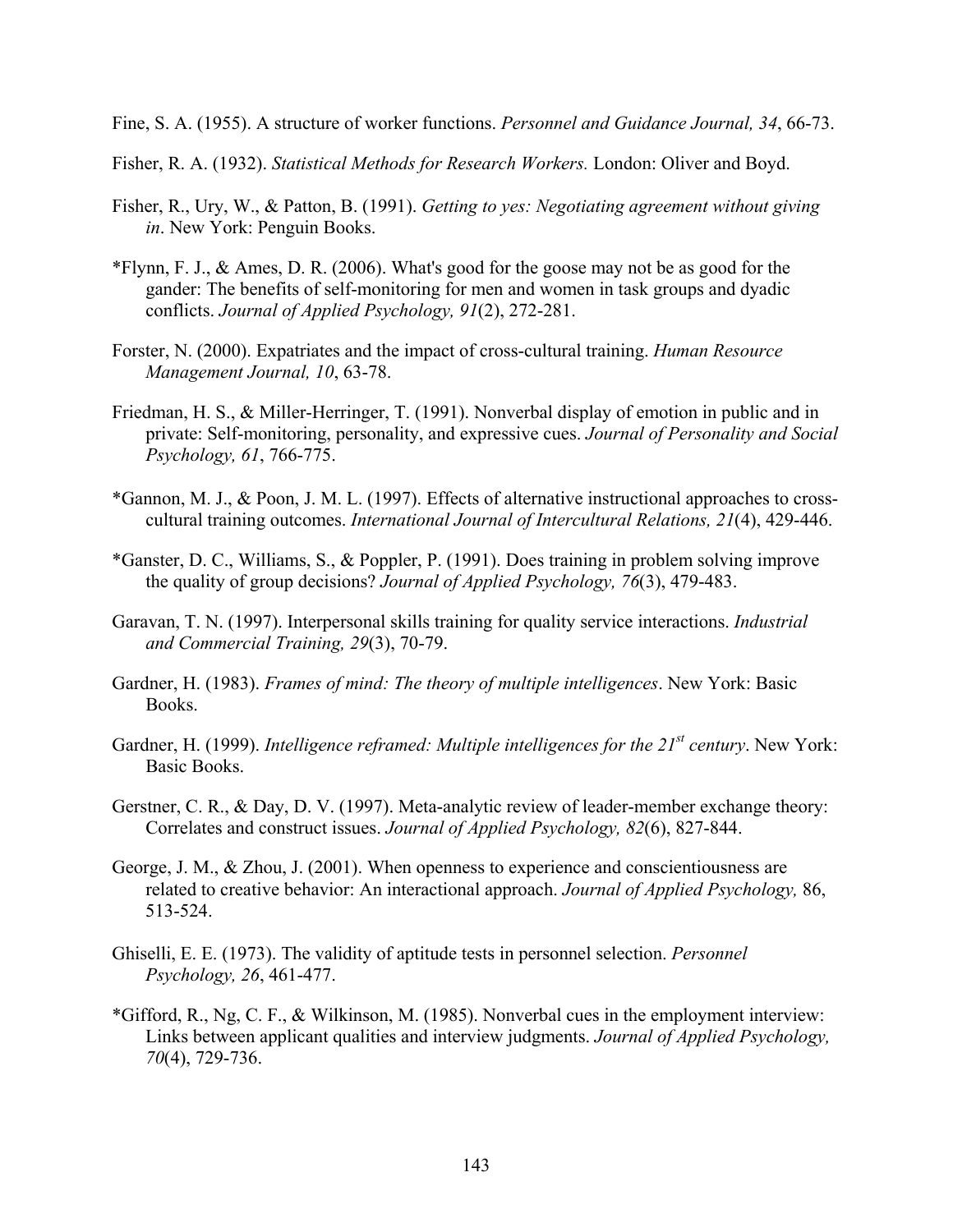- \*Gist, M. E., & Stevens, C. K. (1998). Effects of practice conditions and supplemental training method on cognitive learning and interpersonal skill generalization. *Organizational Behavior and Human Decision Processes, 75*, 142-169.
- Glass, G. V. (1976). Primary, secondary, and meta-analysis of research. *Educational Researcher, 5*, 3-8.
- Glass, G., McGaw, B., & Smith, M. L. (1981). *Meta-analysis in social research*. Beverly Hills, CA: Sage.
- Goffman, E. (1955). On face work: An analysis of ritual elements in social interaction. *Psychiatry, 18*, 213-231.
- Goffman, E. (1959). *The presentation of self in everyday life*. New York: Doubleday.
- Goldstein, A. P., & Sorcher, M. (1974). *Changing supervisory behavior*. New York: Pergamon.
- Goldstein, A. G. (1983). Behavioral scientists' fascination with faces. *Journal of Nonverbal Behavior, 7*, 223-255.
- Goldstein, I. L., & Ford, J. K. (2002). *Training in organizations: Needs assessment, development and evaluation*. Belmont, CA: Wadsworth.
- Goleman, D. (1995). *Emotional intelligence*. New York: Bantam.
- \*Gosserand, R. H., & Diefendorff, J. M. (2005). Emotional display rules and emotional labor: The moderating role of commitment. *Journal of Applied Psychology, 90*(6), 1256-1264.
- Greer, F. L. (1955). *Small group effectiveness* (Institute Report No. 6). Philadelphia: Institute for Research on Human Relations.
- \*Grissom, C. M. (1986). *Behavior modeling: The evaluation of a program to develop conflict management skills*. Dissertation. The College of William and Mary.
- \*Groves, K. S. (2005). Linking leader skills, follower attitudes, and contextual variables via an integrated model of charismatic leadership. *Journal of Management, 31*(2), 255-277.
- \*Guthrie, J. P., Coate, C. J., & Schwoerer, C. E. (1998). Career management strategies: The role of personality. *Journal of Managerial Psychology, 13*(5/6), 371-386.
- Guzzo, R. A., Jette, R. D., & Katzell, R. A. (1985). The effects of psychologically based intervention programs on worker productivity: A meta-analysis. *Personnel Psychology, 38*, 275-291.
- Hackman, J. R. (1987). The design of work teams. In J. Lorsch (Ed*.), Handbook of Organizational Behavior* (pp. 215-342). New York: Prentice Hall.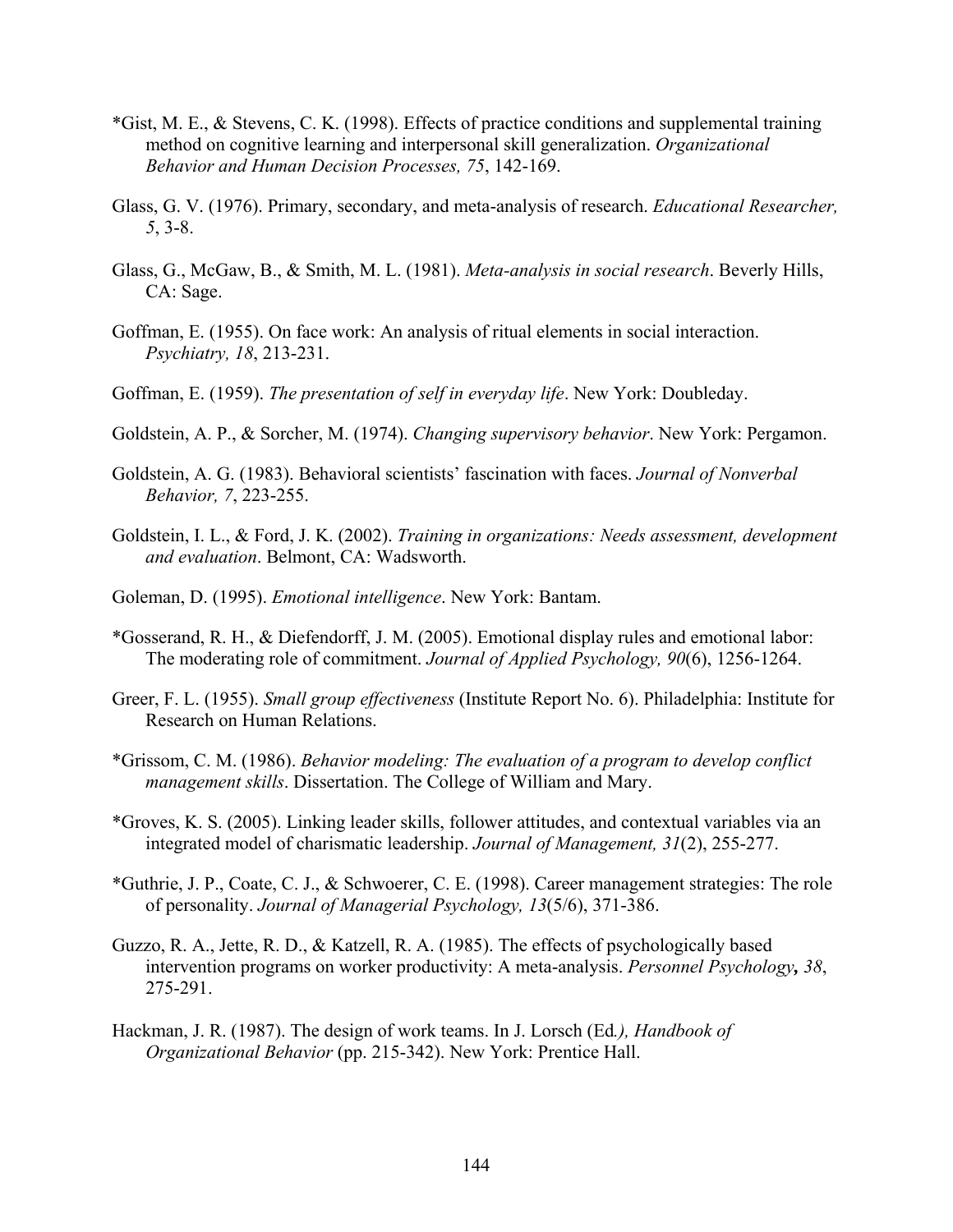- \*Hammer, M. R., & Martin, J. N. (1992, May). The effects of cross-cultural training on American managers in a Japanese-American joint venture. *Journal of Applied Communication Research*, 161-181.
- Hanson, D. J., Nangle, D. W., & Meyer, K. A. (1998). Enhancing the effectiveness of social skills interventions with adolescents. *Education and Treatment of Children, 21*(4), 489-513.
- \*Harrison, J. K. (1992). Individual and combined effects of behavior modeling and the cultural assimilator in cross-cultural management training. *Journal of Applied Psychology, 77*, 952- 962.
- \*Harris, K. J., Kacmar, K. M., Zivnuska, S., & Shaw, J. D. (2007). The impact of political skill on impression management effectiveness. *Journal of Applied Psychology, 92*(1), 278-285.
- \*Harris, M. M. & Fink, L. S. (1987). A field study of applicant reactions to employment opportunities: Does the recruiter make a difference? *Personnel Psychology, 40*, 765-784.
- \*Harvey, P., Harris, R. B., Harris, K. J., & Wheeler, A. R. (2007). *Journal of Occupational Health Psychology, 12*(2), 105-115.
- \*Hawes, F., & Kealey, D. J. (1979). *Canadians in development: An empirical study of adaptation and effectiveness on overseas assignments*. Technical Report prepared for the Briefing Centre, Communications Branch. Canadian International Development Agency.
- Hayes, J. (1994). *Interpersonal skills: Goal-directed behaviour at work*. New York: Routledge.
- Hayes, J. (2002). *Interpersonal skills at work*. New York: Routledge.
- Haythorn, W. (1953). The influence of individual members on the characteristics of small groups. *Journal of Abnormal and Social Psychology, 48*, 276-284.
- Hedges (1992). Meta-analysis. *Journal of Educational Statistics, 17*, 279-296.
- Hedges, L. V., & Olkin, I. (1985). *Statistical methods for meta-analysis*. Orlando, FL: Academic Press.
- Higgins, C. A., & Judge, T. A. (2004). The effects of applicant influence tactics on recruiter perceptions of fit and hiring recommendations: A field study. *Journal of Applied Psychology, 89*(4), 622-632.
- Hobfoll, S. E. (2002). Social and psychological resources and adaptation. *Review of General Psychology, 6*, 307-324.
- \*Hochwarter, W. A., Hall, A. T., Perrewé, P. L., Ferris, G. R., & Frink, D. D. (2004, April). *Felt accountability & political skills: Their impact on job performance*. Paper presented at the 19<sup>th</sup> Annual Conference of the Society for Industrial and Organizational Psychology, Chicago, IL.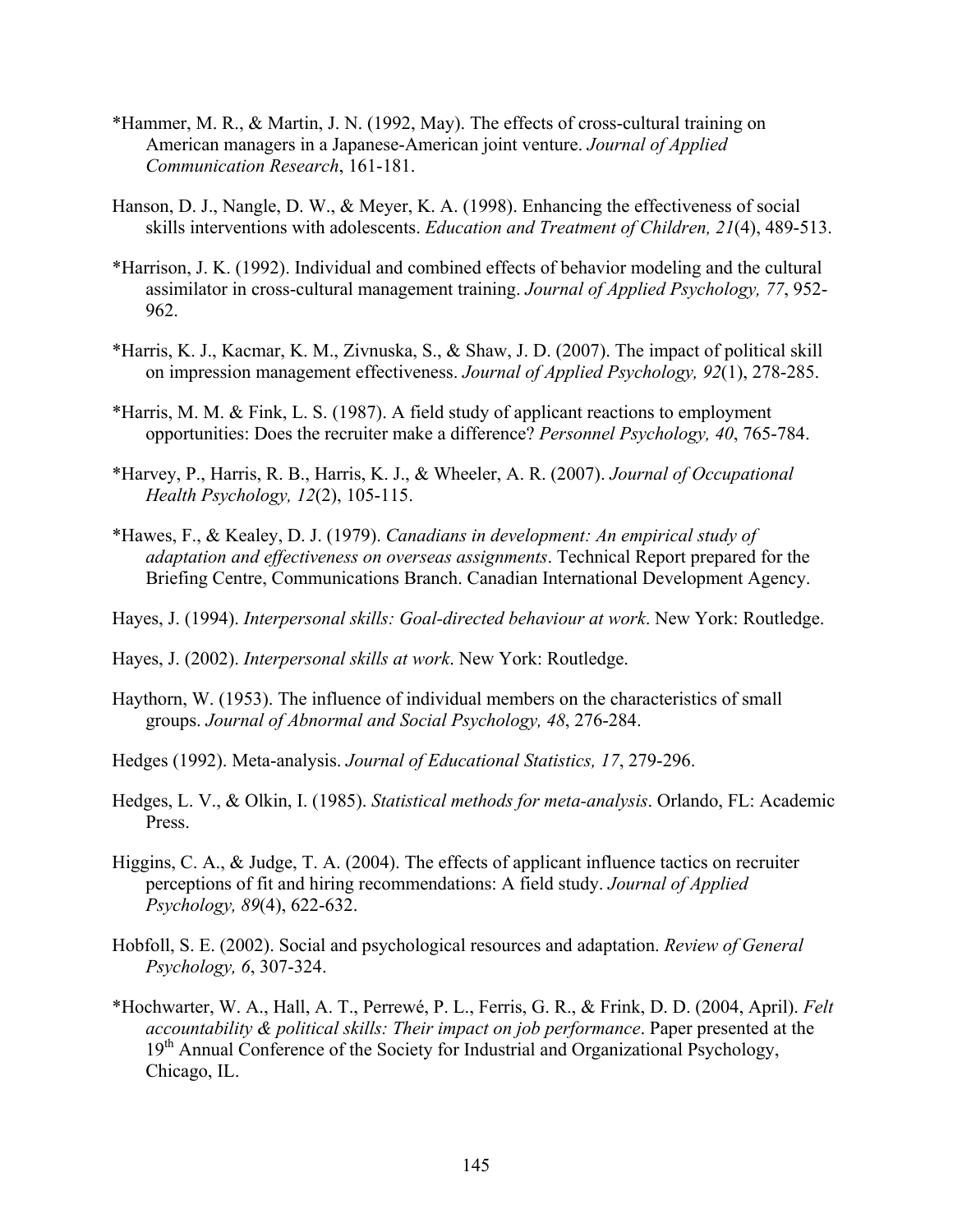- \*Hochwarter, W. A., Witt, L. A., Treadway, D. C., & Ferris, G. R. (2006). The interaction of social skill and organizational support on job performance. *Journal of Applied Psychology, 91*(2), 482-489.
- \*Hoehn-Weiss, M. N., Brush, C. G., & Baron, R. A. (2004, Fall). Putting your best foot forward? Assessments of entrepreneurial social competence from two perspectives. *The Journal of Private Equity*, 17-26.
- Hogan, J., & Holland, B. (2003). Using theory to evaluation personality and job-performance relations: A socioanalytic perspective. *Journal of Applied Psychology, 88*, 100-112.
- Hogan, J., & Lock, J. (1995, May). *A taxonomy of interpersonal skills for business interactions*. Paper presented at the  $10<sup>th</sup>$  Annual Conference of the Society for Industrial and Organizational Psychology, Orlando, FL.
- \*Hogan, J., Rybicki, S. L., Motowidlo, S. J., & Borman, W. C. (1998). Relations between contextual performance, personality, and occupational advancement. *Human Performance, 11*(2/3), 189-207.
- Hogan, R., & Shelton, D. (1998). A socioanalytic perspective on job performance. *Human Performance, 11*(2/3), 129-144.
- Huffcutt, A. I., Conway, J. M., Roth, P. L., & Stone, N. J. (2001). Identification and metaanalytic assessment of psychological constructs measured in employment interviews. *Journal of Applied Psychology, 86*, 897-913.
- Huffcutt, H., & Arthur, W., Jr. (1995). Development of a new outlier statistic for meta-analytic data. *Journal of Applied Psychology, 80*, 327-334.
- \*Humphreys, M. A., & Williams, M. R. (1996). Exploring the relative effects of salesperson interpersonal process attributes & technical product attributes on customer satisfaction. *Journal of Personal Selling & Sales Management, 16*(3), 47-57.
- Hunt, J. W., & Baruch, Y. (2003). Developing top managers: The impact of interpersonal skills training. *Journal of Management Development, 22*(8), 729-752.
- Hunter, J. E. (1986). Cognitive ability, cognitive aptitude, job knowledge, and job performance. *Journal of Vocational Behavior, 29*(3), 340-362.
- Hunter, J. E. (1980). *Test validation for 12,000 jobs: An application of synthetic validity and validity generalization to the General Aptitude Test Battery (GATB)*. Washington, DC: U.S. Employment Service, U.S. Department of Labor.
- Hunter, J. E., & Hunter, R. F. (1984). Validity and utility of alternative predictors of job performance. *Psychological Bulletin, 96*(1), 72-98.
- Hunter, J. F., & Schmidt, F. L. (2004). *Methods of meta-analysis: Correcting error and bias in research findings* (2<sup>nd</sup> ed.). Beverly Hills, CA: Sage.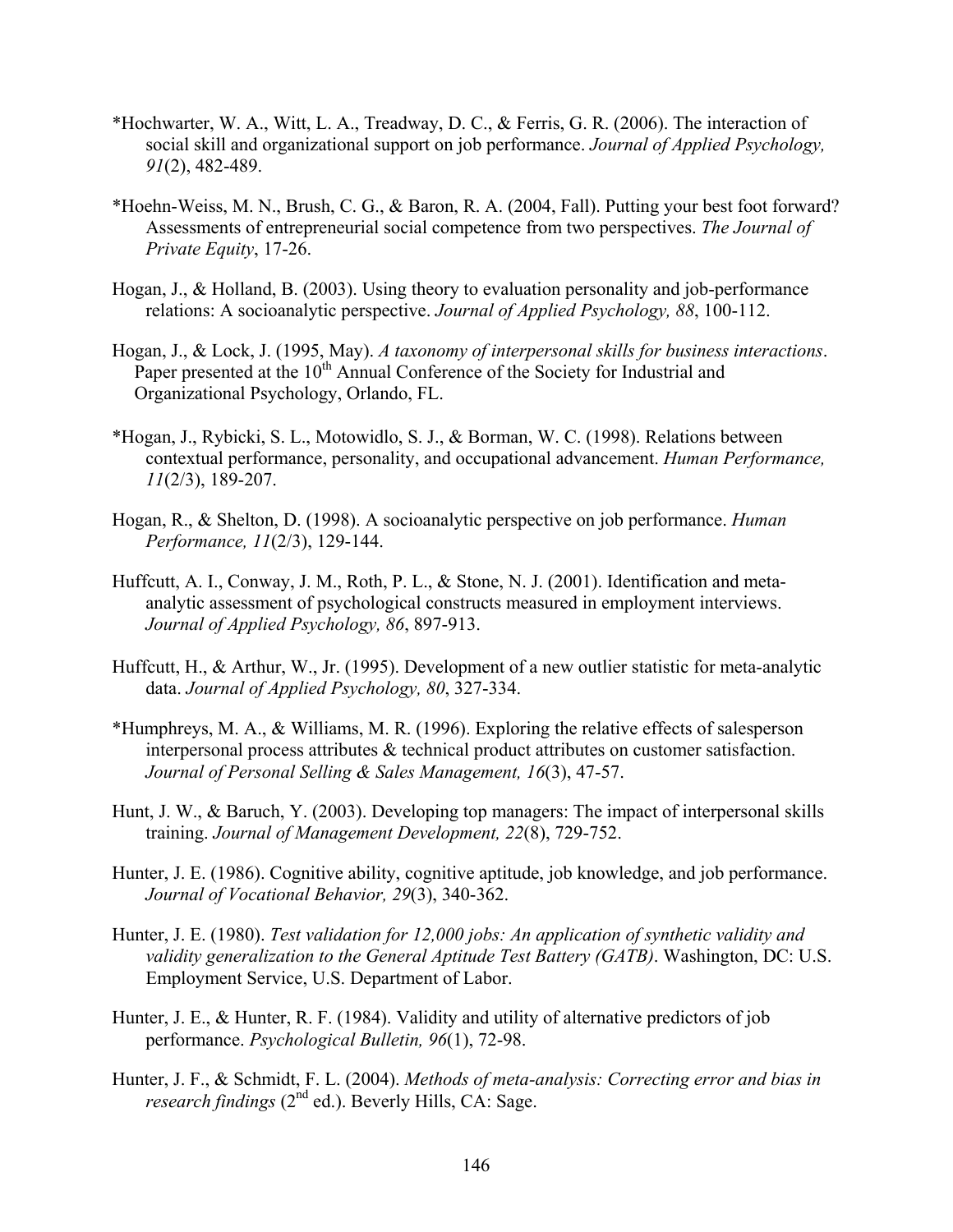- Hunter, J. E., & Schmidt, F. L., & Le, H. (2006). Implications of direct and indirect range restriction for meta-analysis method and findings. *Journal of Applied Psychology 91*, 594- 612.
- Hunter, J. F., Schmidt, F. L., & Jackson, G. B. (1982). *Meta-analysis: Cumulating research findings across studies*. Beverly Hills, CA: Sage.
- Hunter, J. E., Schmidt, F. L., & Le, H. (2006). Implications for direct and indirect range restriction for meta-analysis methods and findings. *Journal of Applied Psychology, 91*(3), 594-612.
- Hyde, J. S. (2005). The gender similarities hypothesis. *American Psychologist, 60*, 581-592.
- Hyde, J. S., & Linn, M. C. (1988). Gender differences in verbal ability: A meta-analysis. *Psychological Bulletin, 104*, 53-69.
- Irvin, J. E., Bowers, C. A., Dunn, M. E., and Wang, M. C. (1999). Efficacy of relapse prevention: A meta-analytic review. *Journal of Consulting and Clinical* Psychology, 67(4), 563-570.
- \*Jayanti, R. K., & Whipple, T. W. (2008). Like me…like me not: The role of physician likeability on service evaluations. *Journal of Marketing Theory & Practice, 16*(1), 79-86.
- Jehn, K. A. (1995). A multimethod examination of the benefits and detriments of intragroup conflict*. Administrative Sciences Quarterly, 40*, 256-282.
- Jehn, K. A., & Chatman, J. A. (2000). The influence of proportional and perceptual conflict composition on team performance. *International Journal of Conflict Management, 11*(1), 56-73.
- John, O. P., & Srivastava, S. (1999). The Big Five trait taxonomy: History, measurement, and theoretical perspectives. In L. A. Pervin & O. P. John (Eds.), *Handbook of personality: Theory and research* (2<sup>nd</sup> ed., pp. 102-138). New York: Guilford Press.
- \*Johnson, S. K., Arboleda, M. B., Riggio, R. E., Dipboye, R. L., & Mayes, B. T. (2007, April). *Social skills and interview performance: The mediating role of nonverbal behavior*. Poster presented at the 22<sup>nd</sup> Annual Conference of the Society for Industrial and Organizational Psychology, New York, NY.
- Johnson, B. T., Mullen, B., & Salas, E. (1995). Comparison of three meta-analytic approaches. *Journal of Applied Psychology, 80*(1), 94-106.
- \*Joireman, J., Kamdar, D., Daniels, D., & Duell, B. (2006). Good citizens to the end? It depends: Empathy and concern with future consequences moderate the impact of a short-term time horizon on organizational citizenship behaviors. *Journal of Applied Psychology, 91*(6), 1307-1320.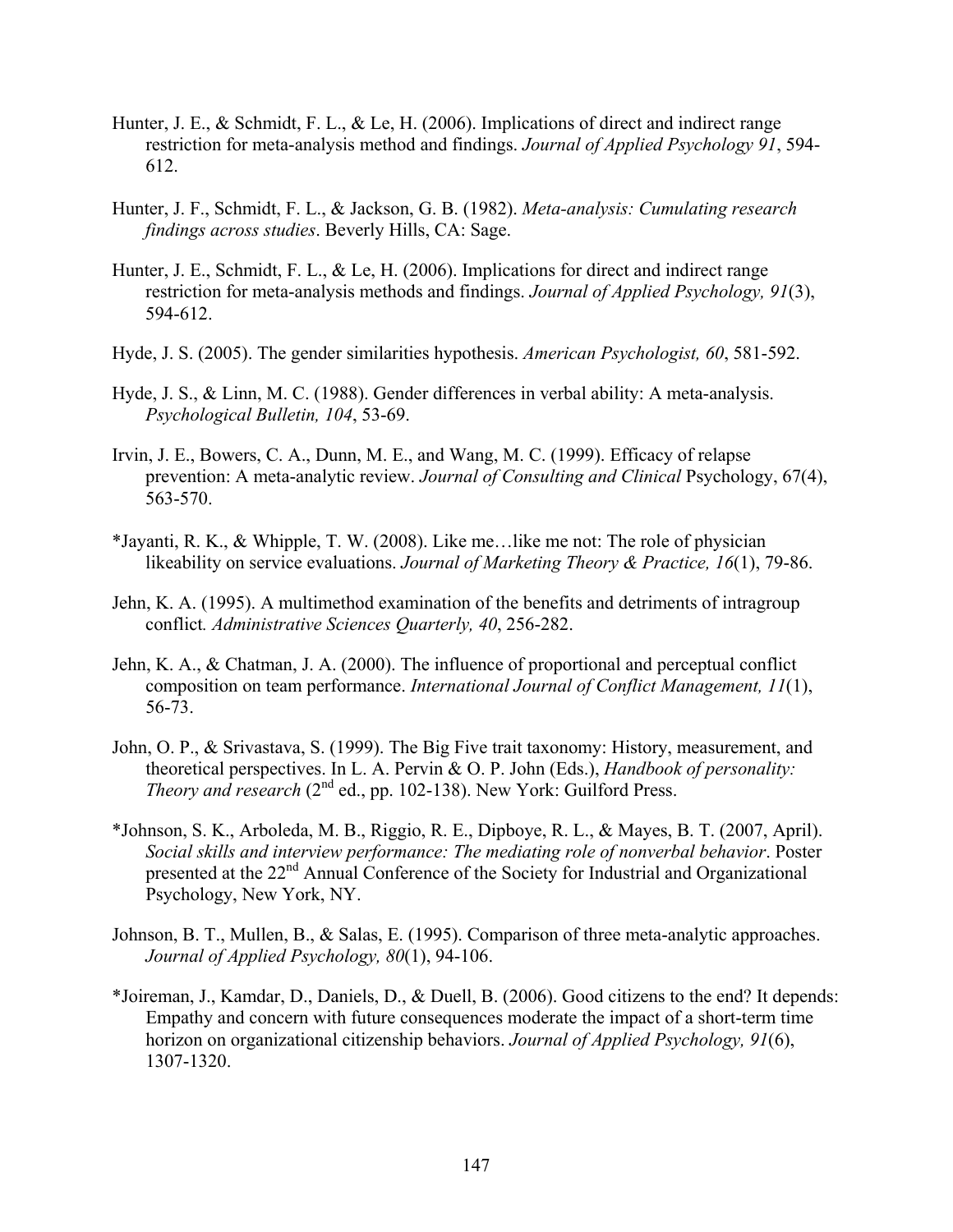- Jordan, J., & Cartwright, S. (1998). Selecting expatriate managers: Key traits and competencies. *Leadership & Organization Development Journal, 19*(2), 89-96.
- Judge, T. A., & Bretz, R. D. (1994). Political influence behavior and career success. *Journal of Management, 20*, 43-65.
- \*Kantrowitz, T., Kanfer, R., & Lippstreu, M. (2006, May). *Personality and motivational predictors of soft skill performance*. Poster presented at the 21<sup>st</sup> Annual Conference of the Society for Industrial and Organizational Psychology, Dallas, TX.
- Kelly, E. L. (1927). *Interpretation of educational measurements*. Yonkers, NY: World.
- \*Kernaghan, J. A. & Cooke, R. A. (1990). Teamwork in planning innovative projects: Improving group performance by rational & interpersonal interventions in group process. *IEEE Transactions on Engineering Management, 37*(2), 109-116. [12]
- \*Kilduff, M., & Day, D. V. (1994). Do chameleons get ahead? The effects of self-monitoring on managerial careers. *Academy of Management Journal, 37*, 1047-1060.
- Kirkpatrick, D. L. (1987). Evaluation of training. In R. L. Craig (Ed.), Training and development handbook  $(3<sup>rd</sup>$  ed., pp. 301-319). New York: McGraw-Hill.
- Klein, C., DeRouin, R. E., & Salas, E. (2006). Uncovering workplace interpersonal skills: A review, framework, and research agenda. *International Journal of Industrial and Organizational Psychology, 21*, 79-126.
- Klein, C., DiazGranados, D., Salas, E., Le, H., Burke, C. S., Lyons, R., & Goodwin, G. F. (2009). Does team training work? *Small Group Research, 40*(2), 181-222.
- Khurana, R. (2002). *Searching for a corporate savior: The irrational quest for charismatic CEOs*. Princeton, NJ: Princeton University Press.
- Kozlowski, S. W. J., Ilgen, D. R. (2006). Enhancing the effectiveness of work groups and teams. *Psychological Science in the Public Interest, 7*(3), 77–124.
- Kraiger, K. (1985). On learning from the past: A meta-analytic fable. *Personnel Psychology, 38*, 799-801.
- Kraiger, K., Ford, J. K., & Salas, E. (1993). Application of cognitive, skill-based, and affective theories of learning outcomes to new methods of training evaluation. *Journal of Applied Psychology, 78*(2), 311-328.
- \*Kraus, D. C. & Gramopadhye, A. K. (2001). Effect of team training on aircraft maintenance technicians: Computer-based training versus instructor-based training. *International Journal of Industrial Ergonomics, 27*, 141-157.
- LaFrance, M., Hecht, M. A., & Paluck, E. L. (2003). The contingent smile: A meta-analysis of sex differences in smiling. *Psychological Bulletin, 129*, 305-334.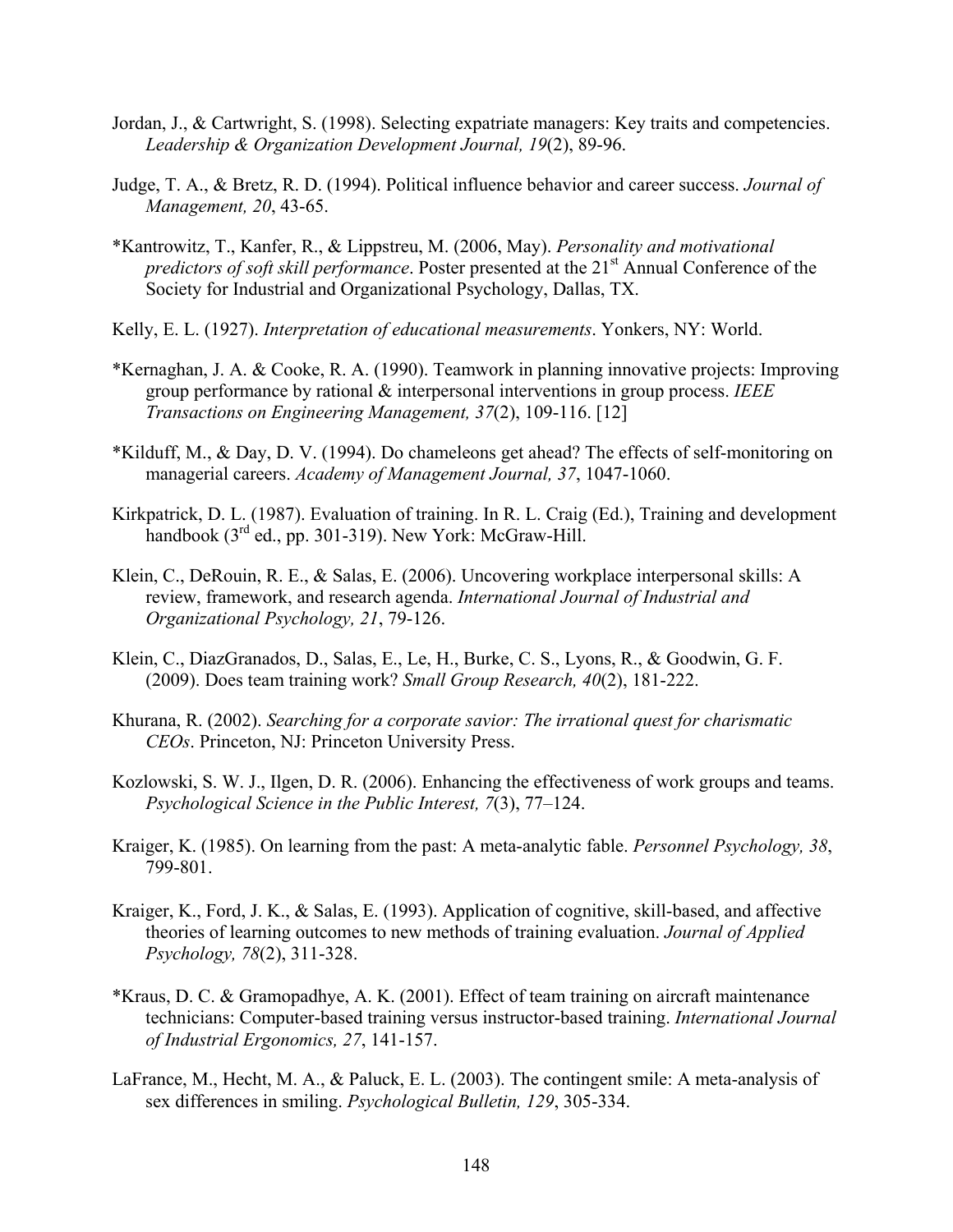- Landy, F. J., & Conte, J. A. (2004). *Work in the 21st century: An introduction to industrial and organizational psychology*. Boston: McGraw-Hill.
- Lansky, D. (1998). Measuring what matters to the public. *Health Affairs, 17*(4), 40-41.
- \*Latham, G. P., & Saari, L. M. (1979). Application of social-learning theory to training supervisors through behavioral modeling. *Journal of Applied Psychology, 64*(3), 239-246.
- Lau J., Schmid C. H., & Chalmers T. C. (1995). Cumulative meta-analysis of clinical trials builds evidence for exemplary medical care. *Journal of Clinical Epidemiology, 48*, 45-57.
- \*Laybourn, P., Goldfinch, J., Graham, J., Macleod, L., & Stewart, S. (2001). Measuring changes in groupworking skills in undergraduate students after employer involvement in group skill development. *Assessment & Evaluation in Higher Education, 26*(4), 367-380. [14]
- Leaper, C., & Smith, T. E. (2004). A meta-analytic review of gender variations in children's language use: Talkativeness, affiliative speech, and assertive speech. *Developmental Psychology, 40*, 993-1027.
- Leary, M. R., & Kowalski, R. M. (1990). Impression management: A literature review and twocomponent model. *Psychological Bulletin, 107*(1), 34-47.
- Lieberman, M. D., & Rosenthal, R. (2001). Why introverts can't always tell who likes them: Multitasking and nonverbal decoding. *Journal of Personality and Social Psychology, 80*(2), 294-310.
- \*Lievens, F., Buyse, T., & Sackett, P. R. (2005). The operational validity of a video-based situational judgment test for medical college admissions: Illustrating the importance of matching predictor & criterion construct domains. *Journal of Applied Psychology, 90*(3), 442-452.
- Lippa, R. (1998). Gender-related individual differences and the structure of vocational interests: The importance of the People-Things dimension. *Journal of Personality and Social Psychology, 74*(4), 996-1009.
- Lipsey, M. W., & Wilson, D. B. (2001). *Practical meta-analysis*. Thousand Oaks, CA: Sage.
- Littrell, L. N., Salas, E., Hess, K. P., Paley, M., & Riedel, S. (2006). Expatriate preparation: A critical analysis of twenty-five years of cross-cultural training research. *Human Resource Development Review, 5*(3), 1-34.
- Lorr, M., & More, W. (1980). Four dimensions of assertiveness. *Multivariate Behavioral Research, 15*, 127-138.
- \*Lorr, M., Youniss, R. P., & Stefic, E. C. (1991). An inventory of social skills. *Journal of Personality Assessment, 57*(3), 506-520.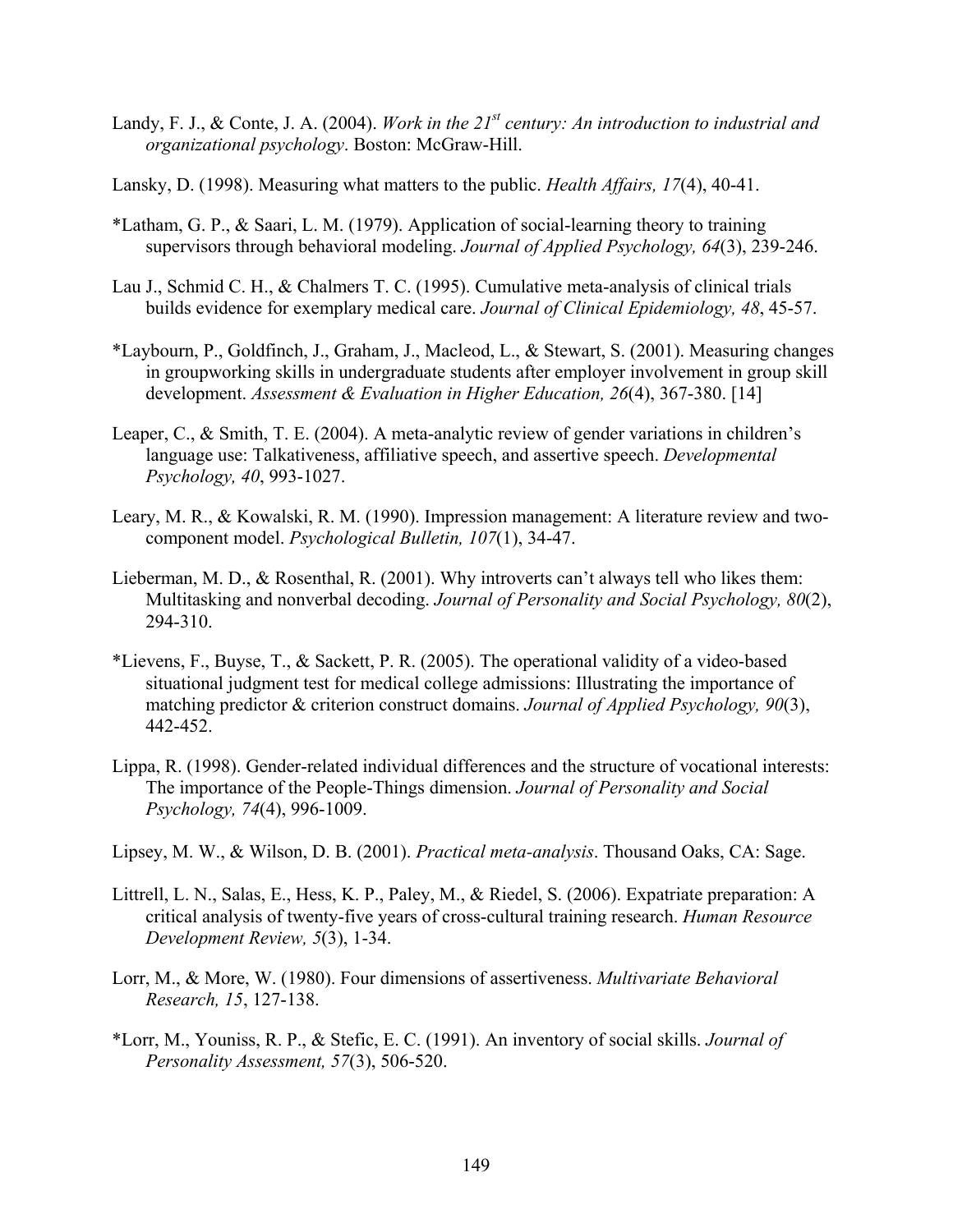- Lucas, R. E., Diener, E. Suh, E. M., Shao, L., & Grob, A. (2000). Cross-cultural evidence for the fundamental features of extraversion. *Journal of Personality and Social Psychology, 79*(3), 452-468.
- Luthans, F., Hodgetts, R. M., & Rosenkrantz, S. A. (1988). *Real managers*. Cambridge, MA: Ballinger.
- Marks, M. A., Mathieu, J. E., & Zaccaro, S. J. (2001). A temporally based framework and taxonomy of team processes. *Academy of Management Review, 26*, 356–376.
- Marks, M. A., Sabella, M. J., Burke, C. S., & Zaccaro, S. J. (2002). The impact of cross-training on team effectiveness. *Journal of Applied Psychology, 87*(1), 3-13.
- \*Marlowe, H. A., Jr. (1986). Social intelligence: Evidence for multidimensionality and construct independence. *Journal of Educational Psychology, 78*, 52-58.
- \*Mathieu, J. E., & Leonard, R. L., Jr. (1987). Applying utility concepts to a training program in supervisory skills: A time-based approach. *Academy of Management Journal, 30*(2), 316- 335.
- Matthews, G., Zeidner, M., & Roberts, R. D. (2002). *Emotional intelligence: Science and myth*. Cambridge, MA: The MIT Press.
- \*Maurer, S. D., Howe, V., & Lee, T. W. (1992). Organizational recruiting as marketing management: An interdisciplinary study of engineering graduates. *Personnel Psychology, 45*, 807-833.
- \*May, G. L., & Kahnweiler, W. M. (2000). The effect of mastery practice design on learning and transfer in behavior modeling training. *Personnel Psychology, 53*, 353-373.
- \*Mayes, B. T., Belloli, C. A., Riggio, R. E., & Aguirre, M. (1997). Assessment Centers for Course Evaluations: A demonstration. *Journal of Social Behavior & Personality, 12*(5), 303-320.
- McClure, E. B. (2000). A meta-analytic review of sex differences in facial expression processing and their development in infants, children, and adolescents*. Psychological Bulletin, 126*, 424-453.
- McConnell, C. R. (2004). Interpersonal skills: What they are, how to improve them, and how to apply them. *The Health Care Manager, 23*(2), 177-187.
- \*McCullough, H. F. (1981). *Role playing versus case studies in interpersonal skills training: Effects on the attitudes of middle level managers, their superiors, and subordinates*. Dissertation. University of Cincinnati.
- \*McFarland, L. A., Yun, G., Harold, C. M., Viera, L., Jr., & Moore, L. G. (2005). An examination of impression management use and effectiveness across assessment center exercises: The role of competency demands. *Personnel Psychology, 58*, 949-980.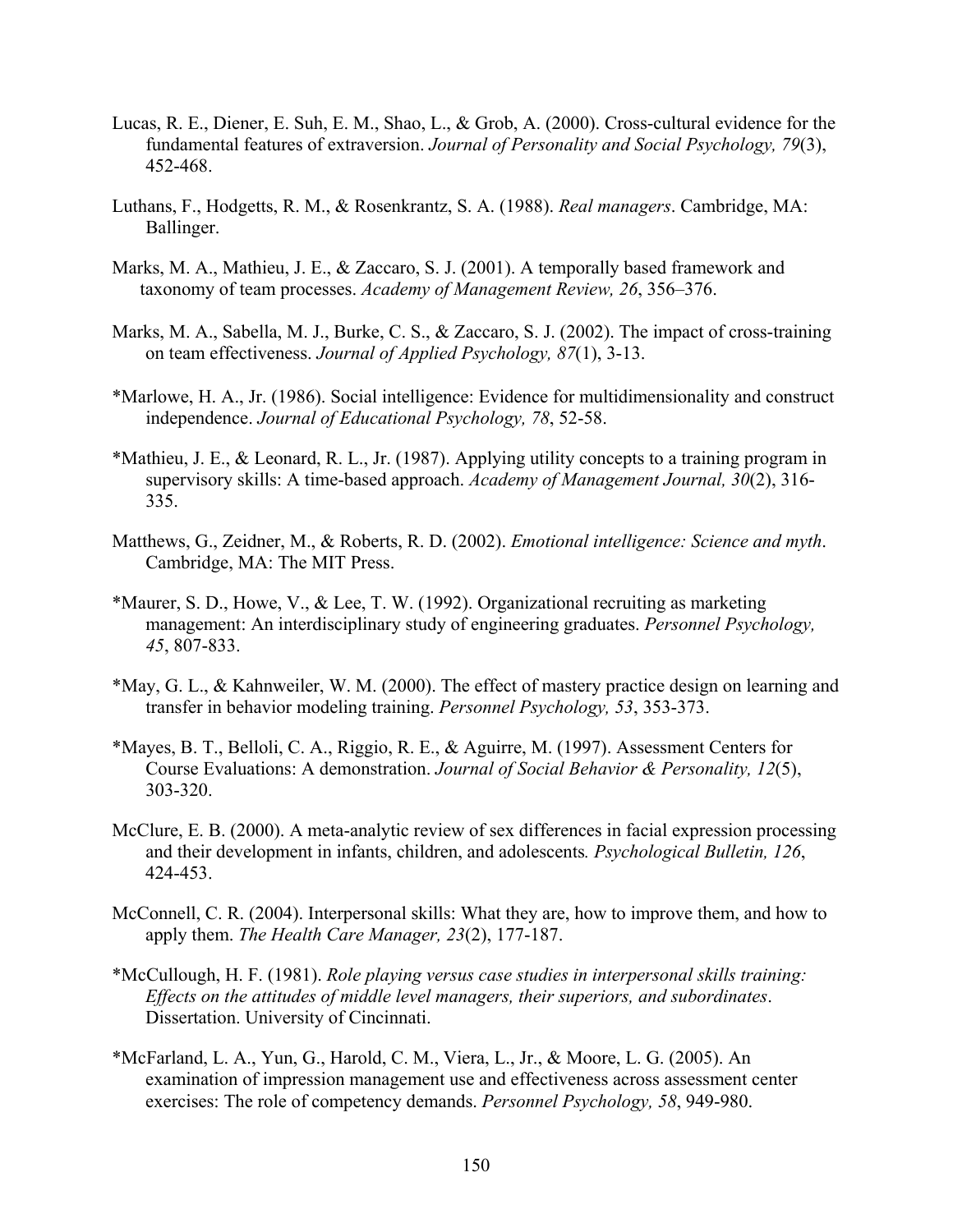- McFarland, L. A., Ryan, A. M., & Kriska, S. D. (2003). Impression management use and effectiveness across assessment methods. *Journal of Management, 29*(5), 641-661
- McIntyre, R. M., & Salas, E. (1995). Measuring and managing for team performance: Emerging principles from complex environments. In R. A. Guzzo & E. Salas (Eds.), *Team effectiveness and decision making in organizations* (pp. 9-45). San Francisco: Jossey-Bass.
- McKee-Ryan, F. M., Song, Z., Wanberg, C. R., & Kinicki, A. J. (2005). Psychological and physical well-being during unemployment: A meta-analytic study. *Journal of Applied Psychology, 90*(1), 53-76.
- Mead, G. H. (1934). *Mind, self, and society*. Chicago: University of Chicago Press.
- Messmer, M. (2001). Interpersonal skills: The new essential in accounting. *The National Public Accountant, 46*(1), 28-29.
- \*Miller, J. B., & deWinstanley, P. A. (2002). The role of interpersonal competence in memory for conversation. *Personality & Social Psychology Bulletin, 28*(1), 78-89.
- Mintzberg, H. (1983). *Power in and around organizations*. Englewood Cliffs, NJ: Prentice-Hall.
- Mintzberg, H. (1985). The organization as a political arena. *Journal of Management Studies, 22*, 133-154.
- \*Mitchell, R. (1986). Team building by disclosure of internal frames of reference. *The Journal of Applied Behavioral Science, 22*(1), 15-28.
- \*Morand, D. A. (2001). The emotional intelligence of managers: Assessing the construct validity of a nonverbal measures of "people skills." *Journal of Business and Psychology, 16*(1), 21- 33.
- \*Morgeson, F. P., Reider, M. H., & Campion, M. A. (2005). Selecting individuals in team settings: The importance of social skills, personality characteristics, and teamwork knowledge. *Personnel Psychology, 58*, 583-611.
- Morris, J. A., & Feldman, D. C. (1996). The dimensions, antecedents, and consequences of emotional labor. *Academy of Management Review, 21*(4), 986-1010.
- Morrison, E. D., & Heggestad, M. J. (2008). An inductive exploration of the social effectiveness construct space. *Journal of Personality, 76*(4), 839-874.
- \*Moses, J. L., & Ritchie, R. J. (1976). Supervisory relationships training: A behavioral evaluation of a behavior modeling program. *Personnel Psychology, 29*, 337-343.
- \*Motowidlo, S. J., Dunnette, M. D., & Carter, G. W. (1990). An alternative selection procedure: The low-fidelity simulation. *Journal of Applied Psychology, 75*(6), 640-647.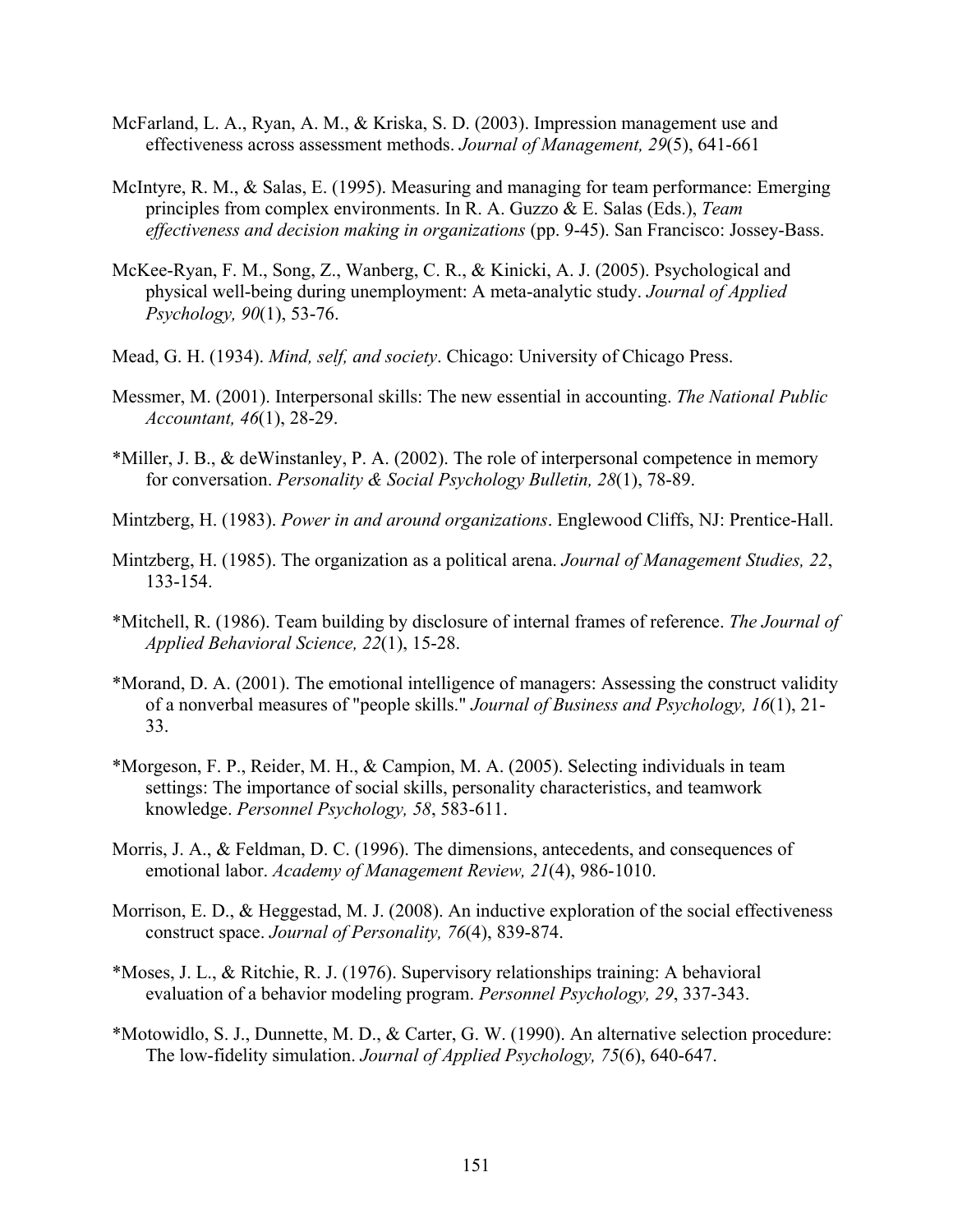- Motowidlo, S. J., & Van Scotter, J. R. (1994). Evidence that task performance should be distinguished from contextual performance. *Journal of Applied Psychology, 79*, 475-480.
- Mount, M. K., Barrick, M. R., & Stewart, G. L. (1998). Five-factor model of personality and performance in jobs involving interpersonal interaction. *Human Performance, 11*, 145-165.
- Mueller-Hanson, R. A., Swartout, E. C., Morewitz, C. L., Keil, C. T., McGonigle, T. P., Martin, C., Parish, C., & Morath, R. A. (2007, July). *Social awareness and leader influence: A proposed model and training intervention*. Research Report 1874. Arlington, VA: U.S. Army Research Institute for the Behavioral and Social Sciences.
- \*Najar, M. J., Holland, B. D., & Van Landuyt, C. R. (2004, April*). Individual differences in leadership derailment*. Paper presented at the 19th Annual Conference for the Society for Industrial and Organizational Psychology, Chicago, Illinois.
- \*Neuman, G. A., & Wright, J. (1999). Team effectiveness: Beyond skills and cognitive ability. *Journal of Applied Psychology, 84*(3), 376-389.
- Newstrom, J. W. (1984). *A role-taker time differentiation integration of transfer strategies*. Paper presented at the meeting of the American Psychological Association, Toronto, Canada.
- \*Nezlek, J. B. (2001). Causal relationships between perceived social skills & day-to-day social interaction: Extending the sociometer hypothesis. *Journal of Social & Personal Relationships, 18*(3), 386-403.
- Nezlek, J. B., Feist, G. J., Wilson, F. C., & Plesko, R. M. (2001). Day-to-day variability in empathy as a function of daily events and mood. *Journal of Research in Personality*, *35*, 401-423.
- Nunnally, J. C. (1978). *Psychometric theory.* New York: McGraw-Hill.
- Nunnally, J. C., & Bernstein, I. H. (1994). *Psychometric theory* (3<sup>rd</sup> ed.). New York: McGraw-Hill.
- Nurick, A. J. (1993). Facilitating effective work teams. *SAM Advanced Management Journal, 58*(1), 22-26.
- \*Oakes, D. W., Ferris, G. R., Martocchio, J. J., Buckley, M. R., & Broach, D. (2001). Cognitive ability and personality predictors of training program skill acquisition and job performance. *Journal of Business and Psychology, 15*(4), 523-548.
- \*O'Brien, G. E., Fiedler, F. E., & Hewett, T. (1971). The effects of programmed culture training upon the performance of volunteer medical teams in Central America. Human Relations, 24(3), 209-231.
- O'Conner, T. (2003). *Interpersonal skills module*. Generic Skills Integration Project (GENSIP), University of Dublin, Trinity College.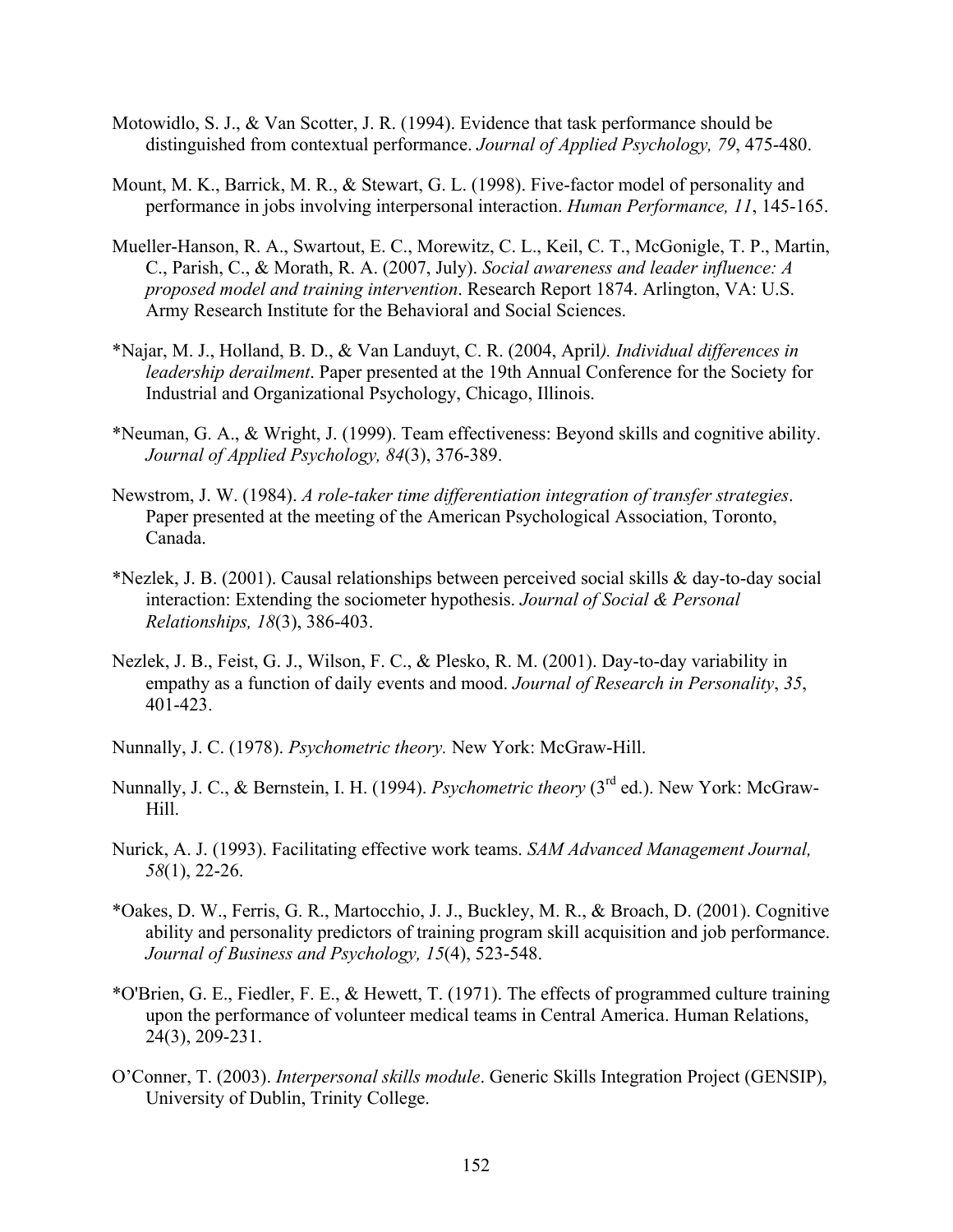- Olsen, D. E., Sellers, W. A., & Phillips, Jr., R. G. (2004). The simulation of a human subject for interpersonal skills training. *Proceedings of the Interservice/Industry Training, Simulation and Education Conference* (IITSEC), Orlando, FL.
- Ones, D. S., & Viswesvaran, C. (1997). Personality determinants in the prediction of aspects of expatriate job success. In D. M. Saunder (Series Ed.) & Z. Aycan (Vol. Ed.), *New approaches to employee management: Vol. 4 Expatriate Management: Theory and Research*. Greenwich, CT: JAI Press.
- O\*Net (2006). *Social skills*. Retrieved May 22, 2006, from http://online.onetcenter.org/skills/
- Pearson, K. (1904, November). Report on certain enteric fever inoculation statistics. *British Medical Journal*, 1243-1246.
- \*Peeters, H., & Lievens, F. (2004, April). Verbal and nonverbal impression management tactics in behavior description and situational interviews: The influence of candidates' motivations and personality. In L. A. McFarland (Chair), *Making a good impression: Antecedents and consequences of impression management*. Symposium conducted at the 19th Annual Conference of the Society for Industrial and Organizational Psychology, Chicago, IL.
- Peled, A. (2000). Politicking for success: The missing skill. *Leadership and Organization Development Journal, 21*, 20-29.
- \*Penley, L. E., Alexander, E. R., Jernigan, I. E., & Henwood, C. I. (1991). Communication abilities of managers: The relationship to performance. *Journal of Management, 17*(1), 57- 76.
- Pescuric, A., & Byham, W. C. (1996, July). When unveiled 20 years ago, behavior modeling was predicted to do wonder for training. It has. And, now, an enhanced version is keeping up with our changing times. *Training and Development*, 25-30.
- Phillips, M. M. (2004). Simper nice: Before heading to Iraq, Marines learn people skills. Wall Street Journal (Eastern edition), New York, NY, January 6, 2004, pg. A.1. retrieved 12/6/04
- Poe, A. C. (2001). Mind their manners. *HR Magazine*, 46.
- Prince, C., & Salas, E. (1993). Training research for teamwork in the military aircrew. In E. L. Weiner, B. G. Kanki, & R. L. Helmreich (Eds.), *Cockpit resource management* (pp. 337- 366). Orlando, FL: Academic.
- \*Pugh, S. D. (2001). Service with a smile: Emotional contagion in the service encounter. *Academy of Management Journal, 44*, 1018-1027.
- Pulakos, E. D., Schmitt, N., Dorsey, D. W., Arad, S., Hedge, J. W., & Borman, W. C. (2002). Predicting adaptive performance: Further tests of a model of adaptability. *Human Performance, 15*, 299-323.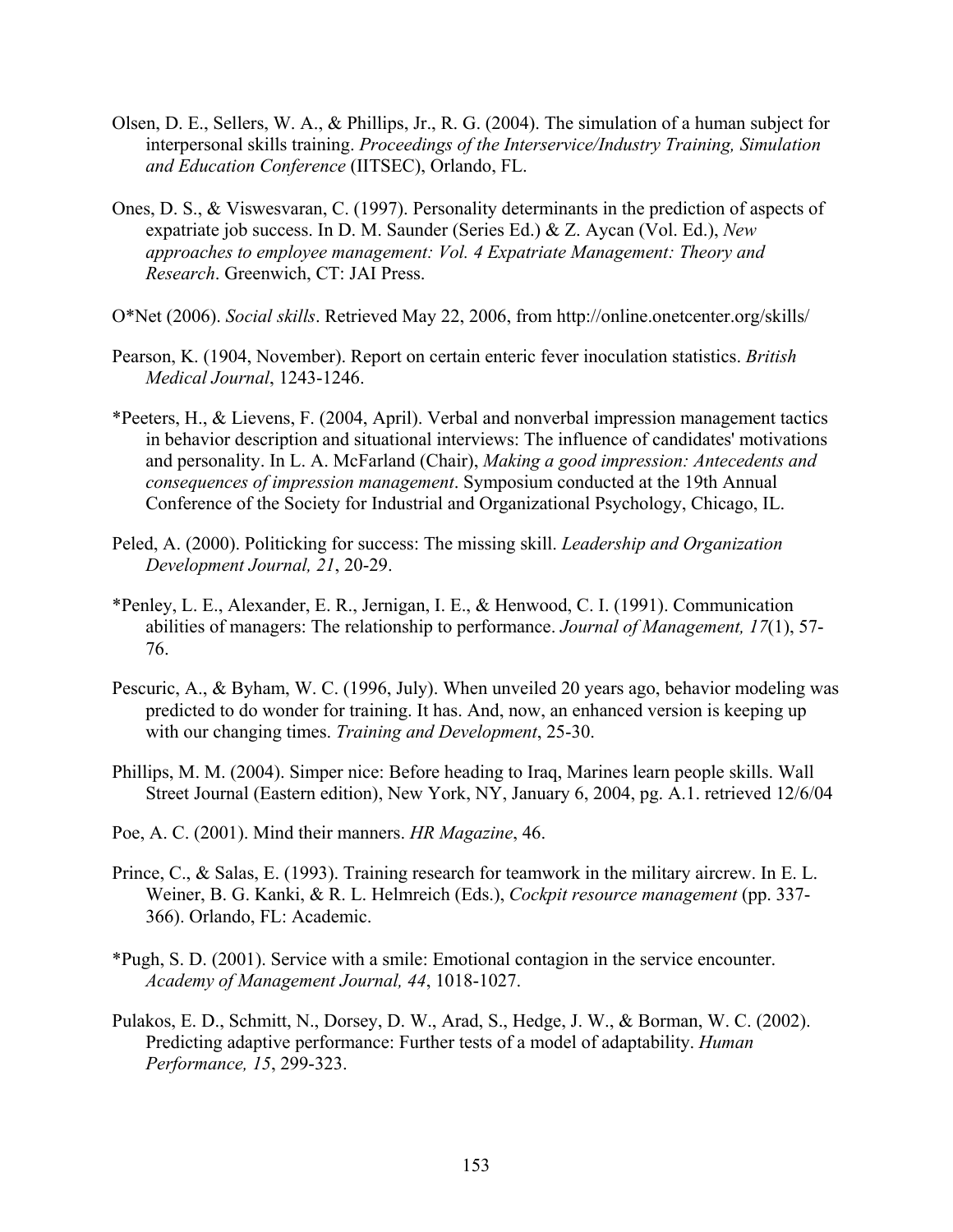- \*Ramasubbu, N., Mithas, S., & Krishnan, M. S. (2008). High tech, high touch: The effect of employee skills & customer heterogeneity on customer satisfaction with enterprise system support services. *Decision Support Systems, 44*, 509-523.
- \*Rapisarda, B. A. (2002). The impact of emotional intelligence on work team cohesiveness and performance. *The International Journal of Organizational Analysis, 10*(4), 363-379.
- Ree, M. J., & Earles, J. A. (1992). Intelligence is the best predictor of job performance. *Current Directions in Psychological Science, 1*, 86-89.
- Reuters Limited (2006). *Service sector continues to grow, but prices keep lid on advance*. Article downloaded from http://www.usatoday.com/money/economy/service/2006-06-05-servicemay.htm
- Riggio, R. E. (1998). Charisma. In H. S. Friedman (Ed.), *Encyclopedia of mental health* (pp. 387-396). San Diego: Academic Press.
- \*Riggio, R. E. (1986). The assessment of basic social skills. *Journal of Personality and Social Psychology, 51*, 649-660.
- \*Riggio, R. E., Riggio, H. R., Salinas, C., & Cole, E. J. (2003). The role of social and emotional communication skills in leader emergence and effectiveness. *Group Dynamics: Theory, Research, and Practice, 7*(2), 83-103.
- \*Riggio, R. E., & Taylor, S. J. (2000). Personality and communication skills as predictors of hospice nurse performance. *Journal of Business and Psychology, 15*(2), 351-359.
- \*Riggio, R. E., Tucker, J., & Throckmorton, B. (1987). Social skills and deception ability. *Personality and Social Psychology Bulletin, 13*(4), 568-577.
- \*Riggio, R. E., & Zimmerman, J. (1991). Social skills and interpersonal relationships: Influences on social support and support seeking. *Advances in Personal Relationships, 2*, 133-155.
- Rivera, R., & Paradise, A. (2006). *State of the industry in leading enterprises: ASTD's annual review of trends in workplace learning and performance*. Alexandria, VA: American Society for Training and Development.
- Rogers, C. R., & Farson, R. E. (1976). *Active listening*. Chicago: Industrial Relations Center of the University of Chicago.
- Rosenthal, R. (1979). The "file drawer problem" and tolerance for null results. *Psychological Bulletin, 86*, 638-641.
- Rosenthal, R. (1991). *Meta-analytic procedures for social research.* Newbury Park, CA: Sage.
- Rosenthal, R. (1994). Parametric measures of effect size. In. H. Cooper & L. V. Hedges (Eds.), *The handbook of research synthesis* (pp. 231-244). New York: Russell Sage.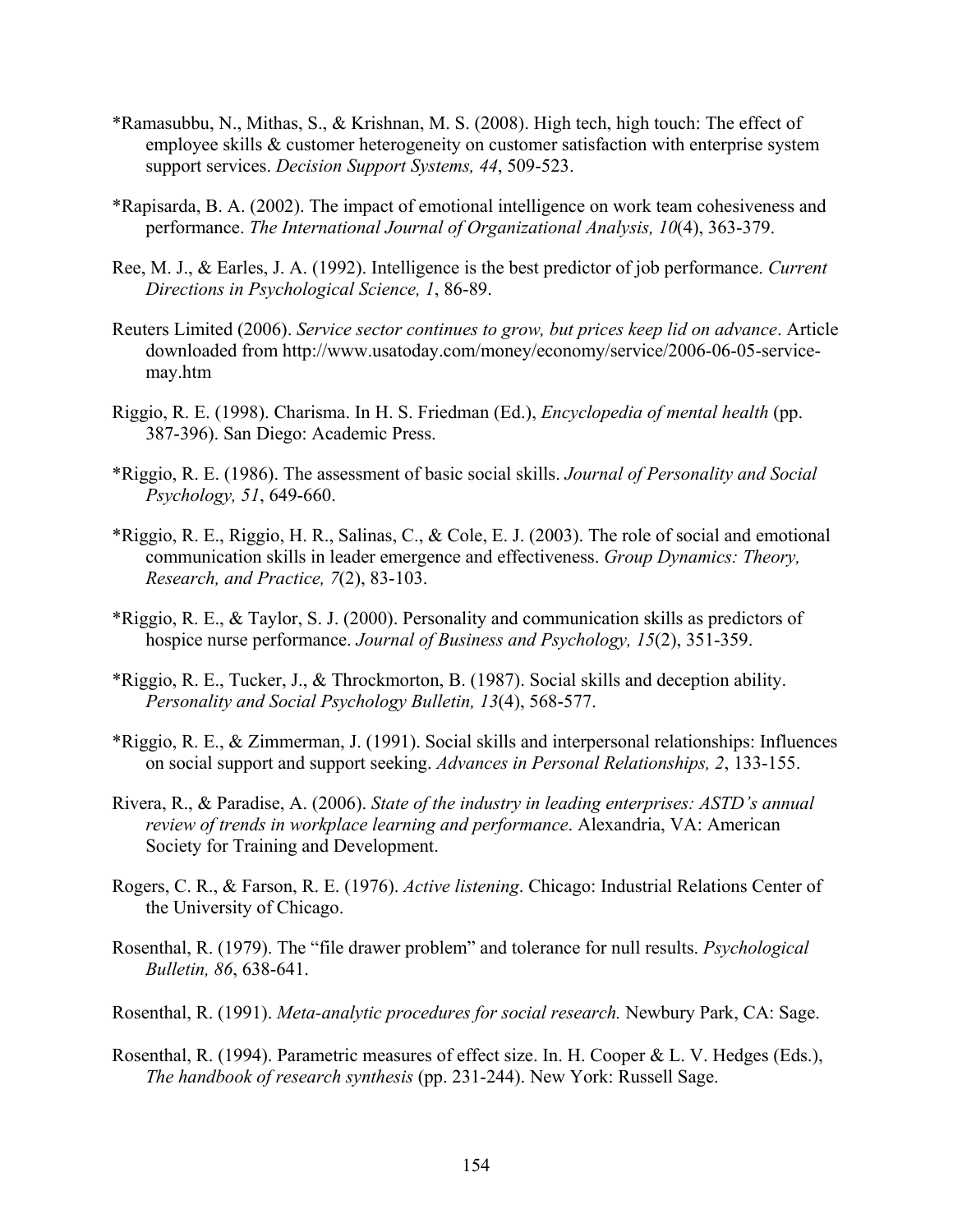Rosenthal, R. (1995). Writing meta-analytic reviews. *Psychological Bulletin, 118*, 183-192.

- Rosenthal, R., & DiMatteo, M. R. (2001). Meta-analysis: Recent developments in quantitative methods for literature reviews. *Annual Review of Psychology, 52*, 59-82.
- Rosenthal, R., & Rosnow, R. L. (1991). *Essentials of behavioral research: Methods and data analysis* (2nd. ed.). New York: McGraw-Hill.
- Rothstein, H. R., McDaniel, M. A., & Borenstein, M. (2002). Meta-analysis: A review of quantitative cumulation methods. In F. Drasgow, & N. Schmitt (Eds.), *Measuring and analyzing behavior in organizations: Advances in measurement and data analysis. The Jossey-Bass Business & Management Series* (pp. 534-571). San Francisco: Jossey-Bass.
- \*Ruderman, M. N, Ohlott, P. J., Panzer, K., & King, S. N. (2002). Benefits of multiple roles for managerial women. *Academy of Management Journal, 45*(2), 369-386.
- Runkel, P. J., & McGrath, J. E. (1972). *Research on human behavior: A systematic guide to method*. New York: Holt, Rinehart, and Winston.
- \*Russ-Eft, D., Krishnamurthi, & Ravishankar, L. (1994). Getting results with interpersonal skills training. In J. J. Phillips (Ed.), *In action: Measuring return on investment, Volume I* (pp. 199-211). Washington, DC: American Society of Training and Development.
- Russell, T. L., Crafts, J. L., & Brooks, J. E. (1995). *Intercultural communication requirements for Special Forces teams* (Research Report 1683). Alexandria, VA: U.S. Army Research Institute for the Behavioral and Social Sciences.
- \*Russell, J. A., Wexley, K. N., & Hunter, J. E. (1984). Questioning the effectiveness of behavior modeling training in an industrial setting. *Personnel Psychology, 37*, 465-481.
- Salas, E., Burke, C.S., & Cannon-Bowers, J. A. (2002). What we know about designing and delivering team training: Tips and guidelines. In K. Kraiger (Ed.), *Creating, implementing, and managing effective training and development: State-of-the-art lessons for practice* (pp. 234-259). San Francisco, CA: Jossey-Bass.
- Salas, E., Rozell, D., Mullen, B., & Driskell, J. E. (1999). The effect of team building on performance: An integration. *Small Group Research, 30*, 309-329.
- Salovey, P., & Mayer, J. D. (1990). Emotional intelligence. *Imagination, Cognition, and Personality, 9*, 185-211.
- \*Sarason, B. R., Sarason, I. G., Hacker, T. A., & Basham, R. B. (1985). Concomitants of social support: Social skills, physical attractiveness, and gender. *Journal of Personality and Social Psychology, 49*(2), 469-480.
- Schein, E. H. (1969). *Process consultation: Its role in organization development*. Reading, MA: Addison-Wesley.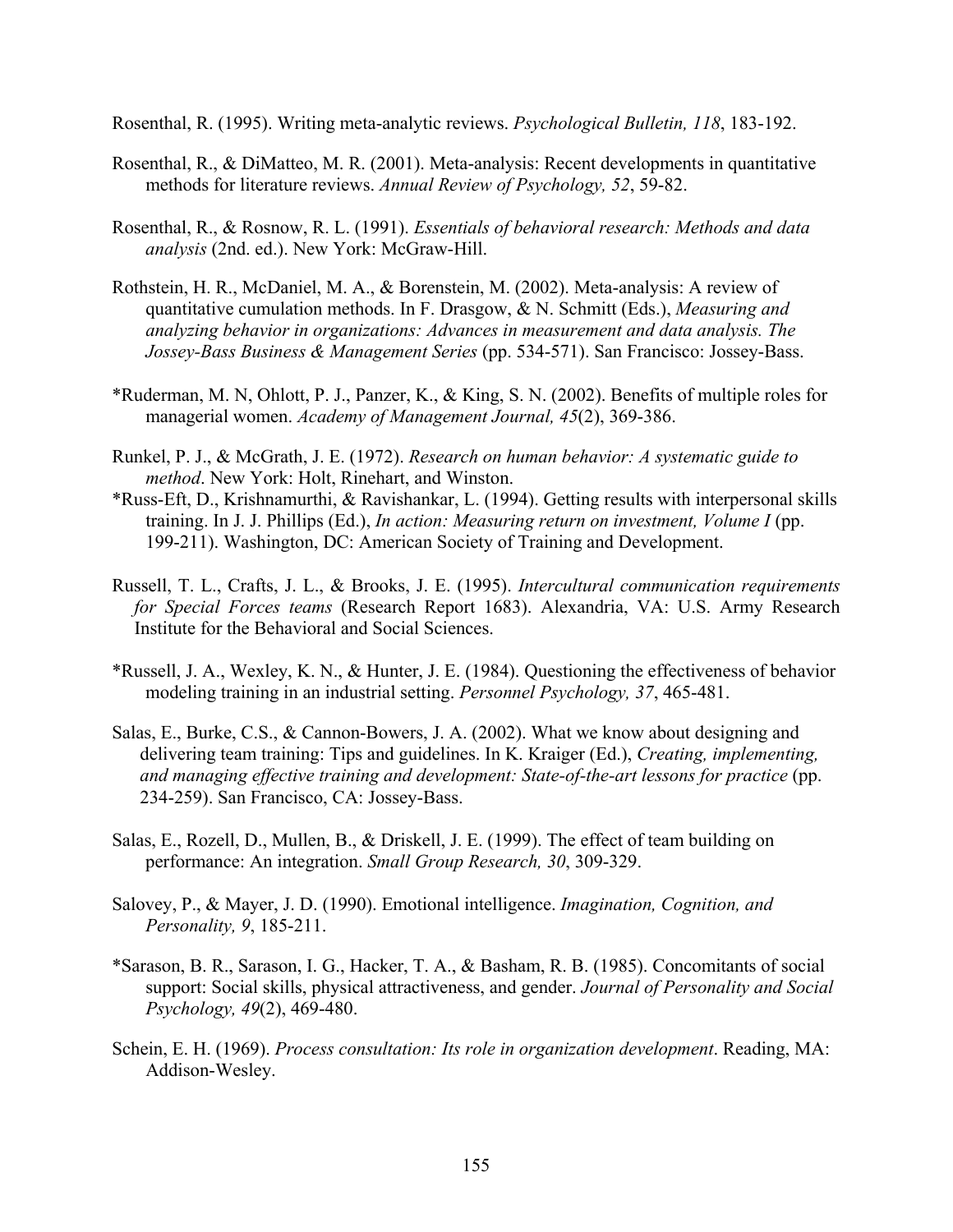- Schein, E. H. (1999). *Process consultation revisited: Building the helping relationship*. Reading, MA: Addison-Wesley.
- Schmidt, F. L., Gast-Rosenberg, I., & Hunter, J. E. (1980). Validity generalization results for computer programmers. *Journal of Applied Psychology, 65*, 643-661.
- Schmidt, F. L., & Hunter, J. E. (1992). Development of causal models of job performance. *Current Directions in Psychological Science, 1*, 89-92.
- Schmidt, F. L., Hunter, J. E., & Outerbridge, A. N. (1986). Impact of job experience and ability on job knowledge, work sample performance, and supervisory ratings of job performance. *Journal of Applied Psychology, 71*, 432-439.
- Schmidt, F. L., & Le, H. (2005). *Software for the Hunter-Schmidt meta-analysis methods* (Vol. 1.1). Iowa City, IA: University of Iowa, Department of Management & Organizations.
- Schneider, B., & Bowen, D. E. (1995). *Winning the service game*. Boston: Harvard Business Press.
- Schneider, R. J. (2001). PDRI *Social Competence Inventory (Version 2)*. Unpublished instrument, Personnel Decisions Research Institutes, Inc., Minneapolis, Minnesota.
- \*Schneider, R. J., Ackerman, P. L., & Kanfer, R. (1996). To "act wisely in human relations:" Exploring the dimensions of social competence. *Personality and Individual Differences, 21*, 469-481.
- \*Scullen, S. E., Mount, M. K., & Judge, T. A. (2003). Evidence of the construct validity of developmental ratings of managerial performance. *Journal of Applied Psychology, 88*(1), 50-66.
- Segrin, C. (1998). The impact of assessment procedures on the relationship between paper and pencil and behavioral indicators of social skill. *Journal of Nonverbal Behavior, 22*(4), 229- 251.
- Segrin, C. (2001). Social skills and negative life events: Testing the deficit stress generation hypothesis. *Current Psychology: Developmental, Learning, Personality, 20*(1), 19-35.
- \*Segrin, C. & Kinney, T. (1995). Social skills deficits among the socially anxious: Rejection from others and loneliness. *Motivation and Emotion, 19*(1), 1-24.
- Shadish, W. R., Cook, T. D., & Campbell, D. T. (2002). *Experimental and quasi-experimental designs for generalized causal inference*. Boston: Houghton Mifflin Company.
- \*Shaffer, M. A., Harrison, D. A., Gregersen, H., Black, J. S., & Ferzandi, L. A. (2006). You can take it with you: Individual differences and expatriate performance. *Journal of Applied Psychology, 91*(1), 109-125.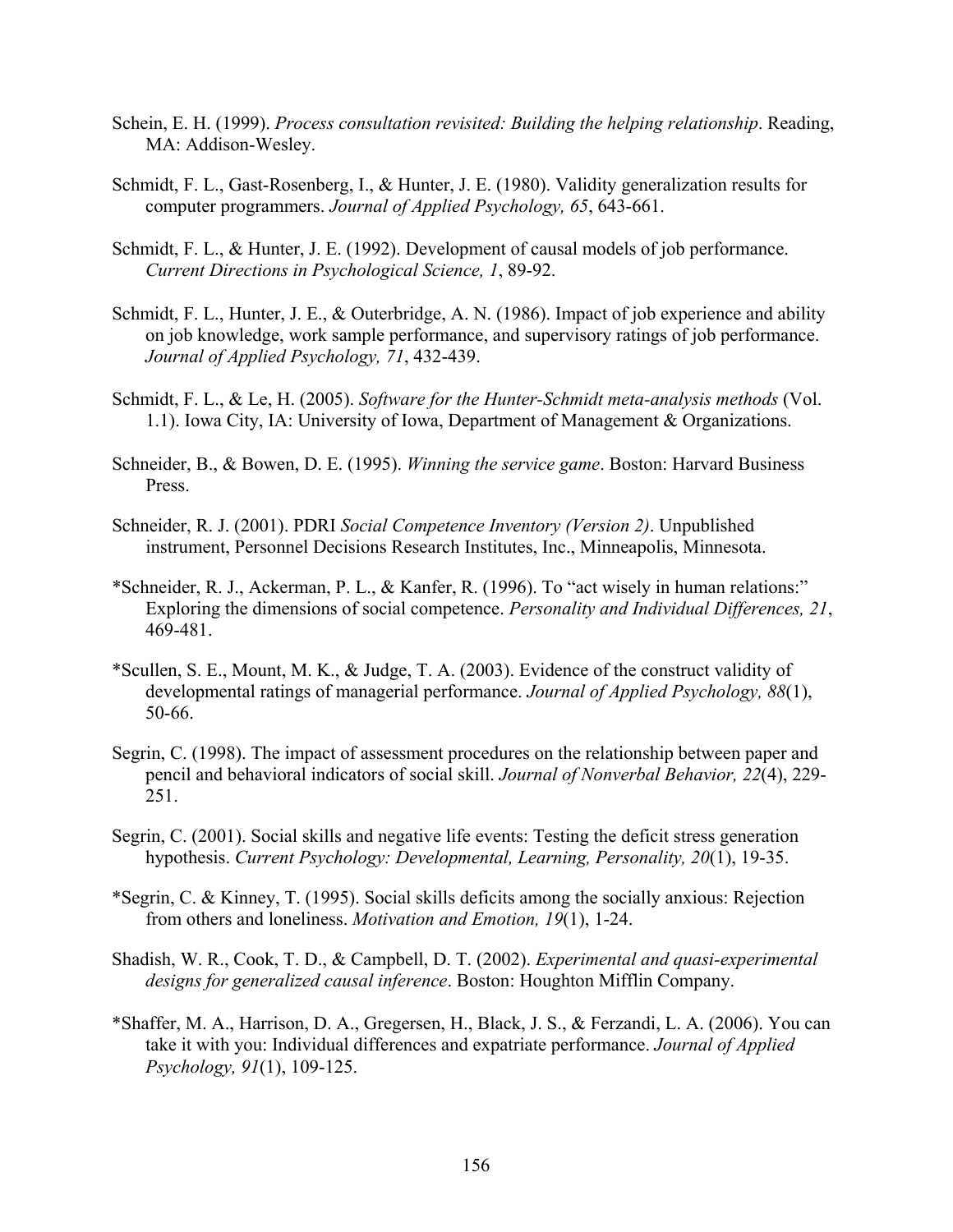- Sharplin, A. D., Sharplin, W. S., & Birdsong, T. P. (1986). Knowing the market: Are writing teachers out of touch? *Journal of Education for Business, 11*, 80-84.
- Sherer, M., Maddux, J. E., Mercandante, B., Prentice-Dunn, S., Jacobs, B., & Rogers, R. W. (1982). The self-efficacy scale: Construction and validation. *Psychological Reports, 51*, 663-671.
- Shrout, P. E., & Fleiss, J. L. (1979). Intraclass correlations: Uses in assessing rater reliability. *Psychological Bulletin, 86*, 420-428.
- \*Silvester, J., Patterson, F., Koczwara, A., & Ferguson, E. (2007). "Trust me…": Psychological and behavioral predictors of perceived physician empathy. *Journal of Applied Psychology, 92*(2), 519-527.
- \*Smith, P. E. (1976). Management modeling training to improve morale and customer satisfaction. *Personnel Psychology, 29*, 351-359.
- \*Smith, K. A., & Salas, E. (1991, March). *Training assertiveness: The importance of active participation*. Paper presented at the 37th Annual Meeting of the Southeastern Psychological Association, New Orleans, LA.
- Smith-Jentsch, K. A., Griffin, A., & Onyejiaka, U. U. (2006, May). *Empirical support for a new approach to computer-based simulation.* Poster presented at the 21<sup>st</sup> Annual Conference of the Society for Industrial and Organizational Psychology, Dallas, TX.
- \*Smith-Jentsch, K. A., Salas, E., & Baker, D. P. (1996). Training team performance-related assertiveness. *Personnel Psychology, 49*, 909-936.
- \*Smith-Jentsch, K. A., Salas, E., & Brannick, M. T. (2001). To transfer or not to transfer? Investigating the combined effects of trainee characteristics, team leader support, and team climate. *Journal of Applied Psychology, 86*(2), 279-292.
- Southam, K. (2006). Interpersonal skills. *Career One*. Retrieved May 22, 2006, from http://www.careerone.com.au/jobs/job-search/get-that-job/
- \*Sparrowe, R. T., Soetjipto, B. W., & Kraimer, M. L. (2006). Do leaders' influence tactics relate to members' helping behavior? It depends on the quality of the relationship. *Academy of Management Journal, 49*(6), 1194-1208.
- Spector, P. E., & Jex, S. M. (1998). Development of four self-report measures of job stressors and strains: Interpersonal Conflict at Work Scale, Organizational Constraints Scale, Quantitative Workload Inventory, and Physical Symptoms Inventory. *Journal of Occupational Health Psychology, 3*, 356-367.
- \*Staw, B. M., & Barsade, S. G. (1993). Affect and managerial performance: A test of the sadderbut-wiser vs. happier-and-smarter hypothesis. *Administrative Science Quarterly, 38*, 304- 331.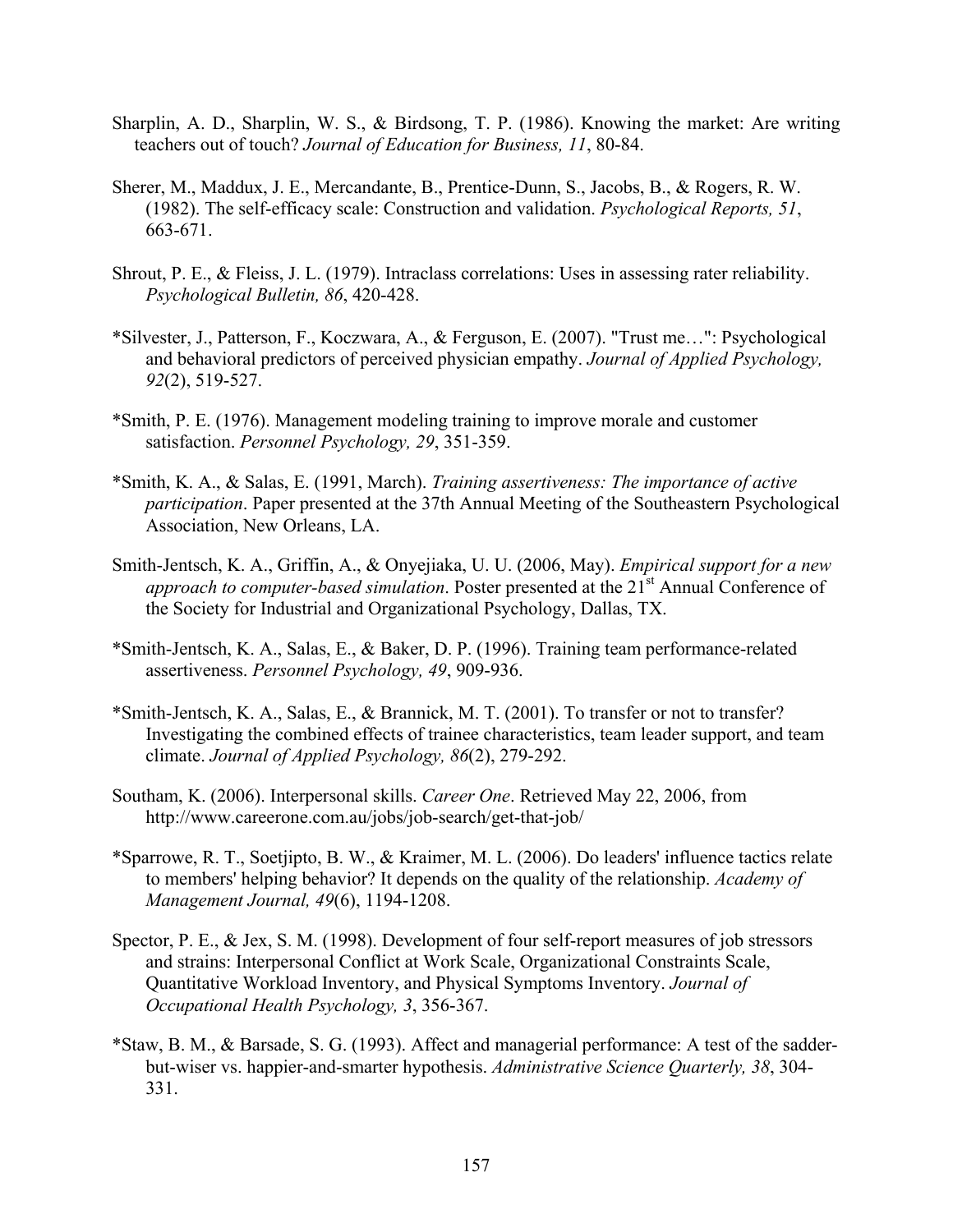- \*Stening, B. W., & Hammer, M. R., (1992). Cultural baggage and the adaptation of expatriate American and Japanese managers. *Management International Review, 32*(1), 77-89.
- Sternberg, R. J. (1985). *Beyond IQ: A triarchic theory of human intelligence.* New York: Cambridge University Press.
- Stevens, C. K., & Gist, M. E. (1997). Effects of self-efficacy and goal-orientation on negotiation skill maintenance: What are the mechanisms? *Personnel Psychology, 50*, 955-978.
- Stevens, M. J., & Campion, M. A. (1999). Staffing work teams: Development and validation of a selection test for teamwork settings. *Journal of Management, 25*(2), 207-228.
- \*Stewart, G. L., Dustin, S. L., Barrick, M. R., & Darnold, T. C. (2008). Exploring the handshake in employment interviews. *Journal of Applied Psychology, 93*(5), 1139-1146. [19]
- Stock, W. A. (1994). Systematic coding for research synthesis. In H. Cooper & L. V. Hedges (Eds.), *The handbook of research synthesis* (pp. 97-110). New York: Russell Sage Foundation.
- Stone, E. F. (1978). *Research methods in organizational behavior*. Glenview, IL: Scott, Foresman Publishing Company.
- Stuhlmacher, A. F., & Walters, A. E. (1999). Gender differences in negotiation outcomes: A meta-analysis. *Personnel Psychology, 52*(3), 653-667.
- \*Susskind, A. M., Kacmar, K. M., & Borchgrevink, C. P. (2003). Customer service providers' attitudes relating to customer service and customer satisfaction in the customer-server exchange. *Journal of Applied Psychology, 88*(1), 179-187.
- Tannenbaum, S. I., Beard, R. L., & Salas, E. (1992). Team building and its influence on team effectiveness: An examination of conceptual and empirical developments. In K. Kelley (Ed.), *Issue, theory, and research in industrial/organizational psychology* (pp. 117-153). Amsterdam: Elsevier.
- \*Taylor, L. K. (1987). *An interaction analysis of behavior modeling to facilitate interpersonal supervisory skills of school principals*. Dissertation. Brigham Young University.
- Taylor , P., Russ-Eft, D., & Chan, D. (2005). The effectiveness of behavior modeling training across settings and features of study design. *Journal of Applied Psychology, 90*, 692-709.
- Tews, M. J., & Tracey, B. (2008). An empirical examination of post-training on-the-job supplements for enhancing the effectiveness of interpersonal skills training. *Personnel Psychology, 61*(2), 375-401.

Thorndike, E. L. (1903). *Educational psychology*. New York: Lemcke and Buechner.

Thorndike, E. L. (1920). Intelligence and its use. *Harper's Magazine, 140*, 227-235.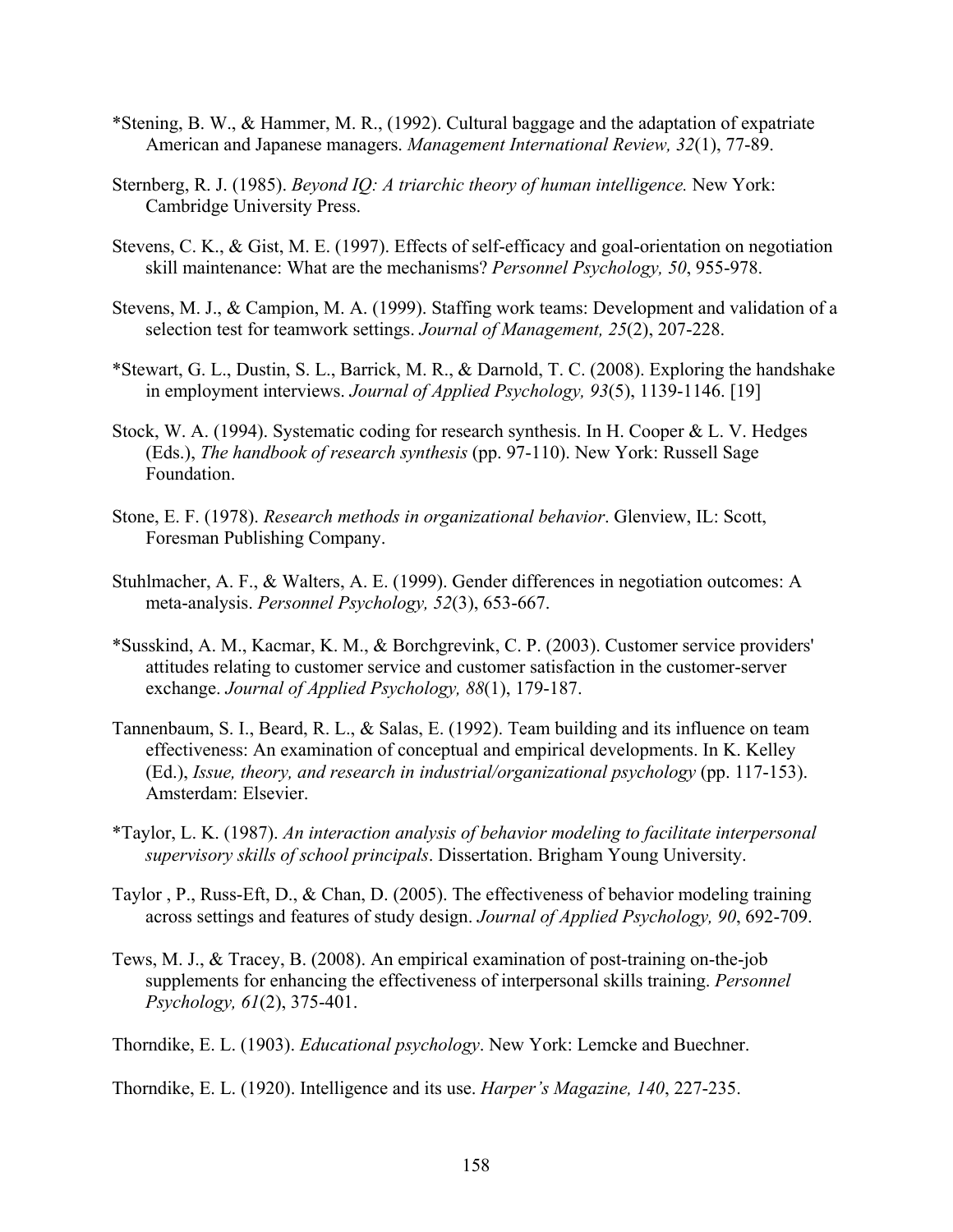- Thorndike, E. L., & Woodworth, R. S. (1901). The influence of improvement in one mental function upon the efficiency of other functions. *Psychological Review, 8*, 247-261.
- \*Treadway, D. C., Ferris, G. R., Duke, A. B., Adams, G. L., & Thatcher, J. B. (2007). The moderating role of subordinate political skill on supervisor impressions of subordinate ingratiation and ratings of subordinate interpersonal facilitation. *Journal of Applied Psychology, 92*(3), 848-855.
- Tung, R. L. (1998). A contingency framework of selection and training of expatriates revisited. *Human Resource Management Review, 8*, 23-27.
- U.S. Banker. (2000). Hard lessons in soft skills. *US Banker, 110*, 44.
- U.S. Employment Service (1970). *Manual for the USES General Aptitude Test Battery, Section III: Development*. Washington, DC: U.S. Department of Labor, Manpower Administration.
- \*Van Iddekinge, C. H., McFarland, L. A., Lozzi, D. E., & Raymark, P. H. (2004). Effects of faking instructions and personality on candidate impression management. In L. A. McFarland (Chair), *Making a good impression: Antecendents and consequences of impression management*. Paper presented at the 19th Annual Conference of the Society for Industrial and Organizational Psychology, Chicago, IL.
- \*Van Scotter, J. R. & Motowidlo, S. J. (1996). Interpersonal facilitation and job dedication as separate facets of contextual performance. *Journal of Applied Psychology, 81*(5), 525-531.
- \*van Zanten, M., Boulet, J. R., & McKinley, D. (2007). Using standardized patients to assess the interpersonal skills of physicians: Six years' experience with a high-stakes certification examination. *Health Communication, 22*(3), 195-205.
- Vaughn, J. (1985). The basis of English: Foundations for success in technical communications. *Technical Writing Teacher, 12*, 19-22.
- Vinchur, A. I., Schippmann, J. S., Switzer, F. S., III, & Roth, P. L. (1998). A meta-analytic review of the predictors of job performance of salespeople. *Journal of Applied Psychology, 83*, 586-597.
- \*Waldman, D. A., & Korbar, T. (2004). Student assessment center performance in the predication of early career success. *Academy of Management Learning and Education, 3*(2), 151-167.
- \*Watola, D. J., & Ryan, A. M. (2004, April). *Individual differences in interviewer susceptibility to applicant impression management*. Paper presented at the 19th Annual Conference of the Society for Industrial and Organizational Psychology, Chicago, IL.
- \*Watson, W. E., Ponthieu, L. D., & Critelli, J. W. (1995). Team interpersonal process effectiveness in venture partnerships and its connection to perceived success. *Journal of Business Venturing, 10*, 393-411.